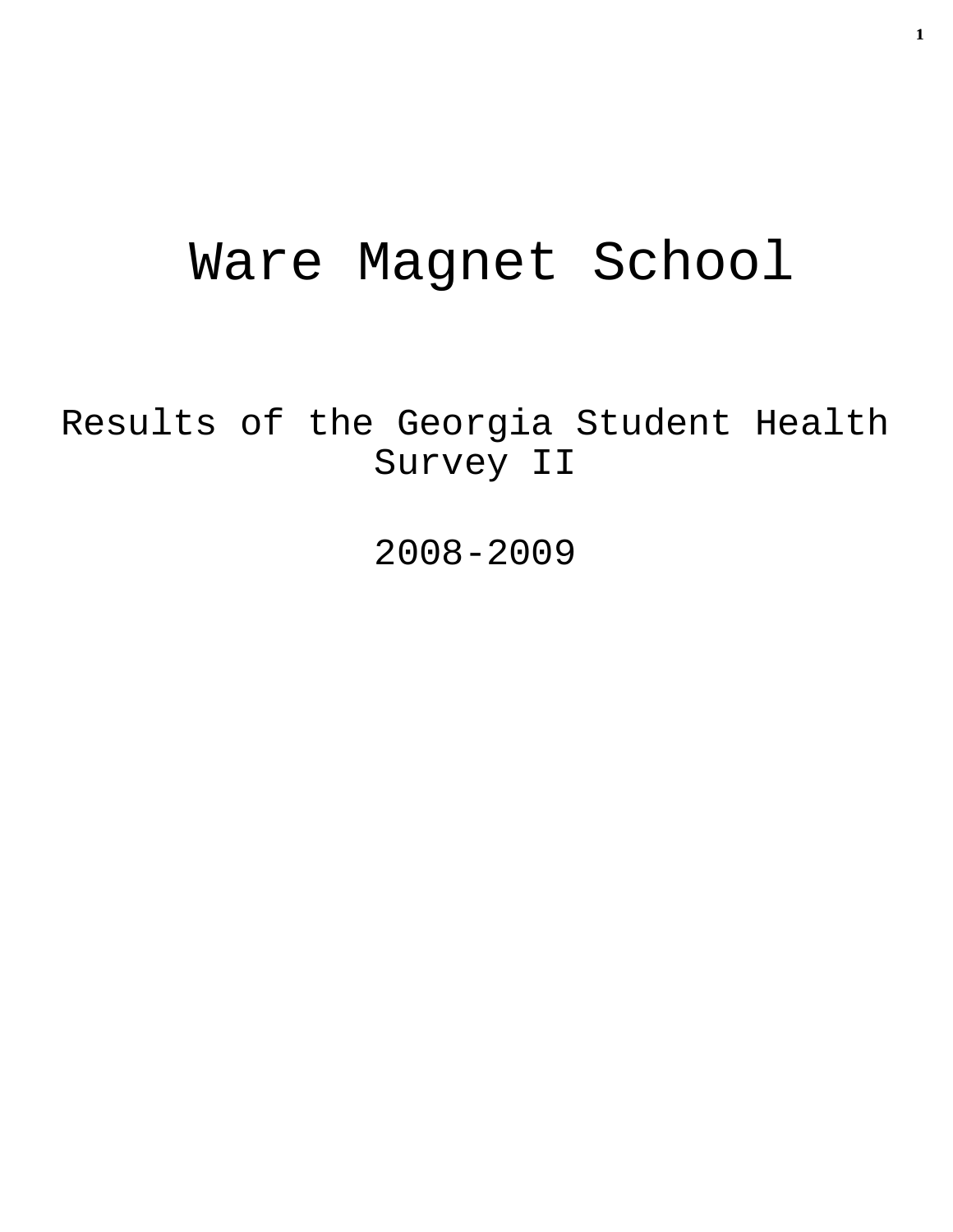# *Demographics* **2**

| Grade                            |    |  |  |  |  |
|----------------------------------|----|--|--|--|--|
| <b>Grade</b><br><b>Frequency</b> |    |  |  |  |  |
| 6                                | 51 |  |  |  |  |
| 8                                | 60 |  |  |  |  |
| 10                               | 64 |  |  |  |  |
| 12                               | 34 |  |  |  |  |

| <b>Frequency</b> | <b>Table of Gender by Grade</b> |             |              |             |             |              |  |  |
|------------------|---------------------------------|-------------|--------------|-------------|-------------|--------------|--|--|
| <b>Col Pct</b>   |                                 |             | Grade(Grade) |             |             |              |  |  |
|                  | Gender(Gender)                  | 6           | 8            | 10          | 12          | <b>Total</b> |  |  |
|                  | <b>Female</b>                   | 37<br>72.55 | 32<br>53.33  | 33<br>51.56 | 21<br>61.76 | 123          |  |  |
|                  | <b>Male</b>                     | 14<br>27.45 | 28<br>46.67  | 31<br>48.44 | 13<br>38.24 | 86           |  |  |
|                  | <b>Total</b>                    | 51          | 60           | 64          | 34          | 209          |  |  |

| <b>Frequency</b> | <b>Table of Ethnicity by Grade</b> |                  |             |                        |                       |              |
|------------------|------------------------------------|------------------|-------------|------------------------|-----------------------|--------------|
| <b>Col Pct</b>   |                                    | Grade(Grade)     |             |                        |                       |              |
|                  | <b>Ethnicity</b> (Ethnicity)       | 6                | 8           | 10                     | 12                    | <b>Total</b> |
|                  | <b>Black</b>                       | 6<br>11.76       | 11<br>18.33 | 10<br>15.63            | 5<br>14.71            | 32           |
|                  | <b>Hispanic</b>                    | $\theta$<br>0.00 | 9<br>15.00  | 4<br>6.25              | 2.94                  | 14           |
|                  | <b>White</b>                       | 34<br>66.67      | 35<br>58.33 | 46<br>71.88            | 21<br>61.76           | 136          |
|                  | <b>Asian</b>                       | 3<br>5.88        | 1.67        | 2<br>3.13              | $\mathcal{R}$<br>8.82 | 9            |
|                  | <b>Other</b>                       | 8<br>15.69       | 4<br>6.67   | $\overline{2}$<br>3.13 | 4<br>11.76            | 18           |
|                  | <b>Total</b>                       | 51               | 60          | 64                     | 34                    | 209          |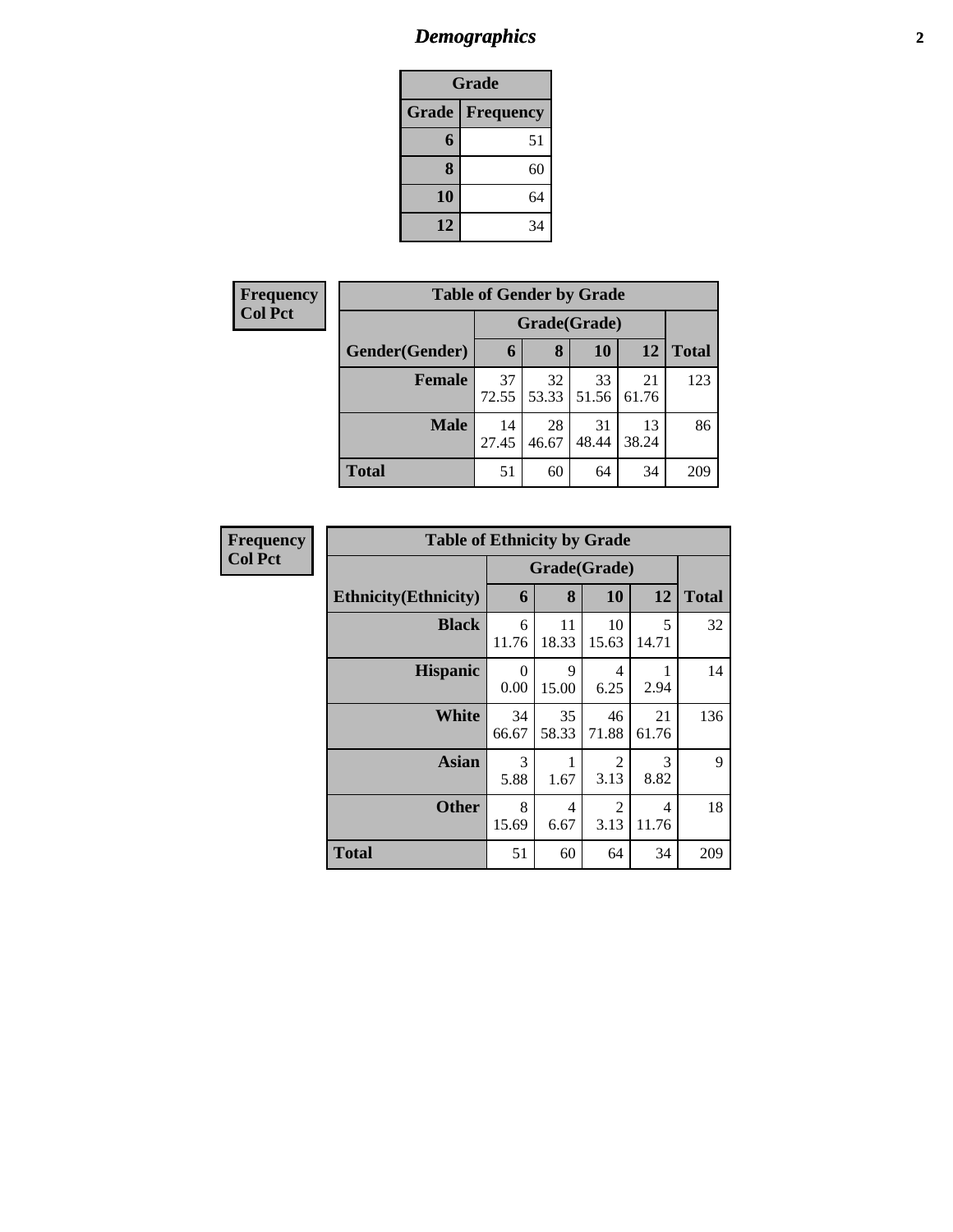### *Title IV, Part A, Schedule A* **3** *Goal 1: Ensure that all schools are drug-free Baseline Data: Year 2008-2009 Prevalence of Drug Use*

| Frequency<br><b>Col Pct</b> | <b>Table of AlcoholAlt by Grade</b> |              |             |             |             |              |  |  |  |
|-----------------------------|-------------------------------------|--------------|-------------|-------------|-------------|--------------|--|--|--|
|                             | AlcoholAlt(Alcohol                  | Grade(Grade) |             |             |             |              |  |  |  |
|                             | use, past 30 days)                  | 6            | 8           | <b>10</b>   | 12          | <b>Total</b> |  |  |  |
|                             | Yes                                 | 5<br>9.80    | 3<br>5.00   | 12<br>18.75 | 4<br>11.76  | 24           |  |  |  |
|                             | N <sub>0</sub>                      | 46<br>90.20  | 57<br>95.00 | 52<br>81.25 | 30<br>88.24 | 185          |  |  |  |
|                             | Total                               | 51           | 60          | 64          | 34          | 209          |  |  |  |

| <b>Frequency</b><br><b>Col Pct</b> | <b>Table of TobaccoAny by Grade</b> |              |             |             |             |              |  |
|------------------------------------|-------------------------------------|--------------|-------------|-------------|-------------|--------------|--|
|                                    | TobaccoAny(Tobacco                  | Grade(Grade) |             |             |             |              |  |
|                                    | use, past 30 days)                  | 6            | 8           | 10          | 12          | <b>Total</b> |  |
|                                    | <b>Yes</b>                          | 3<br>5.88    | 2<br>3.33   | 10.94       | 3<br>8.82   | 15           |  |
|                                    | N <sub>0</sub>                      | 48<br>94.12  | 58<br>96.67 | 57<br>89.06 | 31<br>91.18 | 194          |  |
|                                    | <b>Total</b>                        | 51           | 60          | 64          | 34          | 209          |  |

| Frequency<br><b>Col Pct</b> | <b>Table of MarijuanaAlt by Grade</b> |             |              |             |              |              |
|-----------------------------|---------------------------------------|-------------|--------------|-------------|--------------|--------------|
|                             | MarijuanaAlt(Marijuana                |             | Grade(Grade) |             |              |              |
|                             | use, past 30 days)                    | 6           | 8            | <b>10</b>   | 12           | <b>Total</b> |
|                             | <b>Yes</b>                            | 3<br>5.88   | 0<br>0.00    | 3<br>4.69   | 0<br>0.00    | 6            |
|                             | N <sub>0</sub>                        | 48<br>94.12 | 60<br>100.00 | 61<br>95.31 | 34<br>100.00 | 203          |
|                             | <b>Total</b>                          | 51          | 60           | 64          | 34           | 209          |

| <b>Frequency</b> | <b>Table of OtherDrugAny by Grade</b> |             |                        |             |             |              |
|------------------|---------------------------------------|-------------|------------------------|-------------|-------------|--------------|
| <b>Col Pct</b>   | OtherDrugAny(Other<br>drug use,       |             | Grade(Grade)           |             |             |              |
|                  | past 30 days)                         | 6           | 8                      | 10          | 12          | <b>Total</b> |
|                  | <b>Yes</b>                            | 5<br>9.80   | $\mathfrak{D}$<br>3.33 | 1.56        | 2.94        | 9            |
|                  | N <sub>0</sub>                        | 46<br>90.20 | 58<br>96.67            | 63<br>98.44 | 33<br>97.06 | 200          |
|                  | <b>Total</b>                          | 51          | 60                     | 64          | 34          | 209          |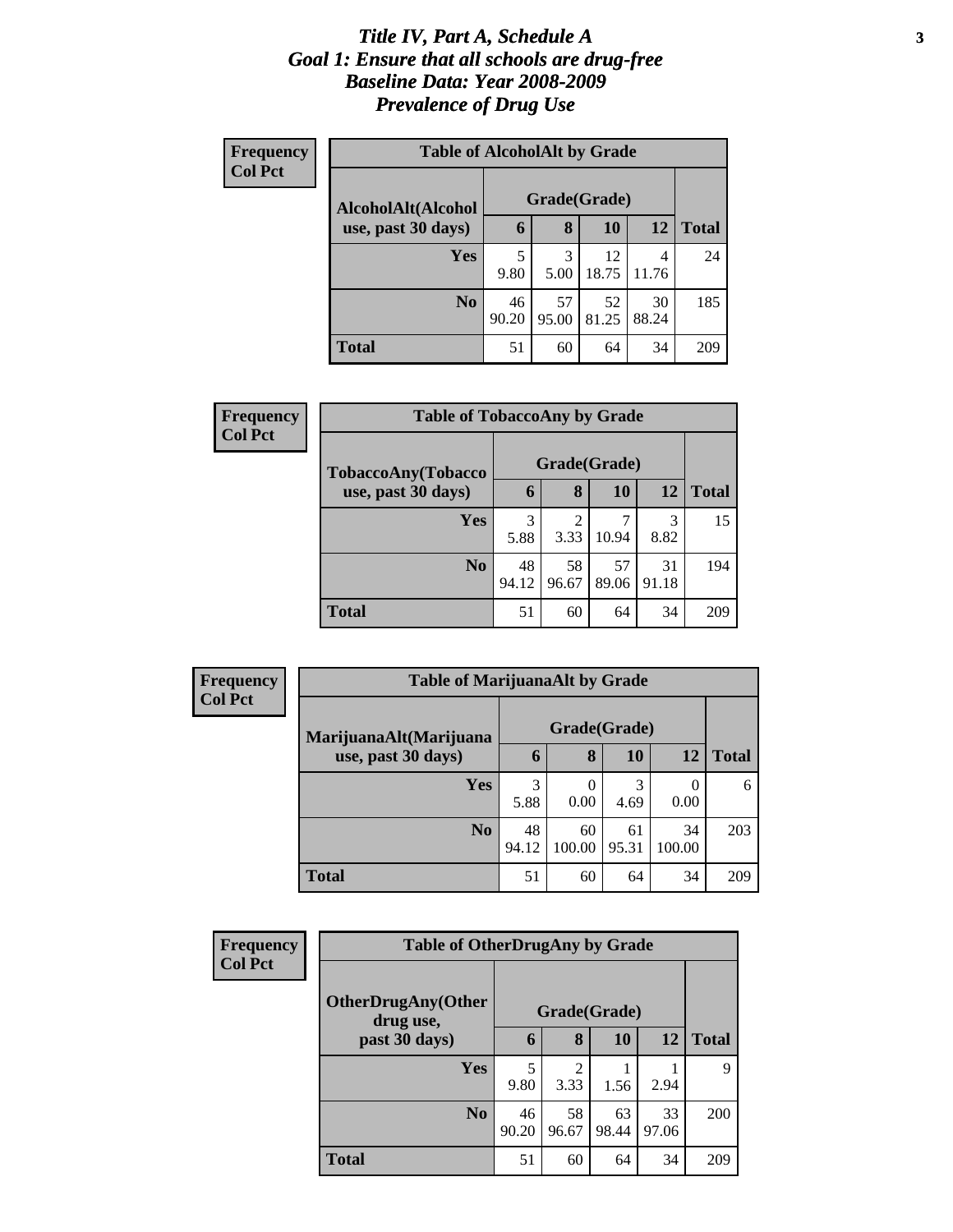### *Average Age of Onset of Use* **4** *Results for "Average Age of Onset of Use" questions exclude students who said they did not use that substance*

| <b>Variable</b>    | Label                                                              | <b>Mean</b> |
|--------------------|--------------------------------------------------------------------|-------------|
| Alcoholinit2       | I started using alcohol when I was                                 | 13.19       |
| Cigarettesinit2    | I started smoking tobacco when I was                               | 14.06       |
| Smokelessinit2     | I started chewing tobacco when I was                               | 12.58       |
| Marijuanainit2     | I started using marijuana when I was                               | 13.25       |
| Cocaineinit2       | I started using cocaine when I was                                 | 18.00       |
| Inhalantsinit2     | I started using inhalants when I was                               | 10.00       |
| Steroidsinit2      | I started using steroids when I was                                | 12.00       |
| Ecstasyinit2       | I started using ecstasy when I was                                 | 11.00       |
| Methinit2          | I started using methamphetamines when I was                        | 14.00       |
| Hallucinogensinit2 | I started using hallucinogens when I was                           | 16.00       |
| Prescriptioninit2  | I started using prescription drugs not prescribed to me when I was | 10.70       |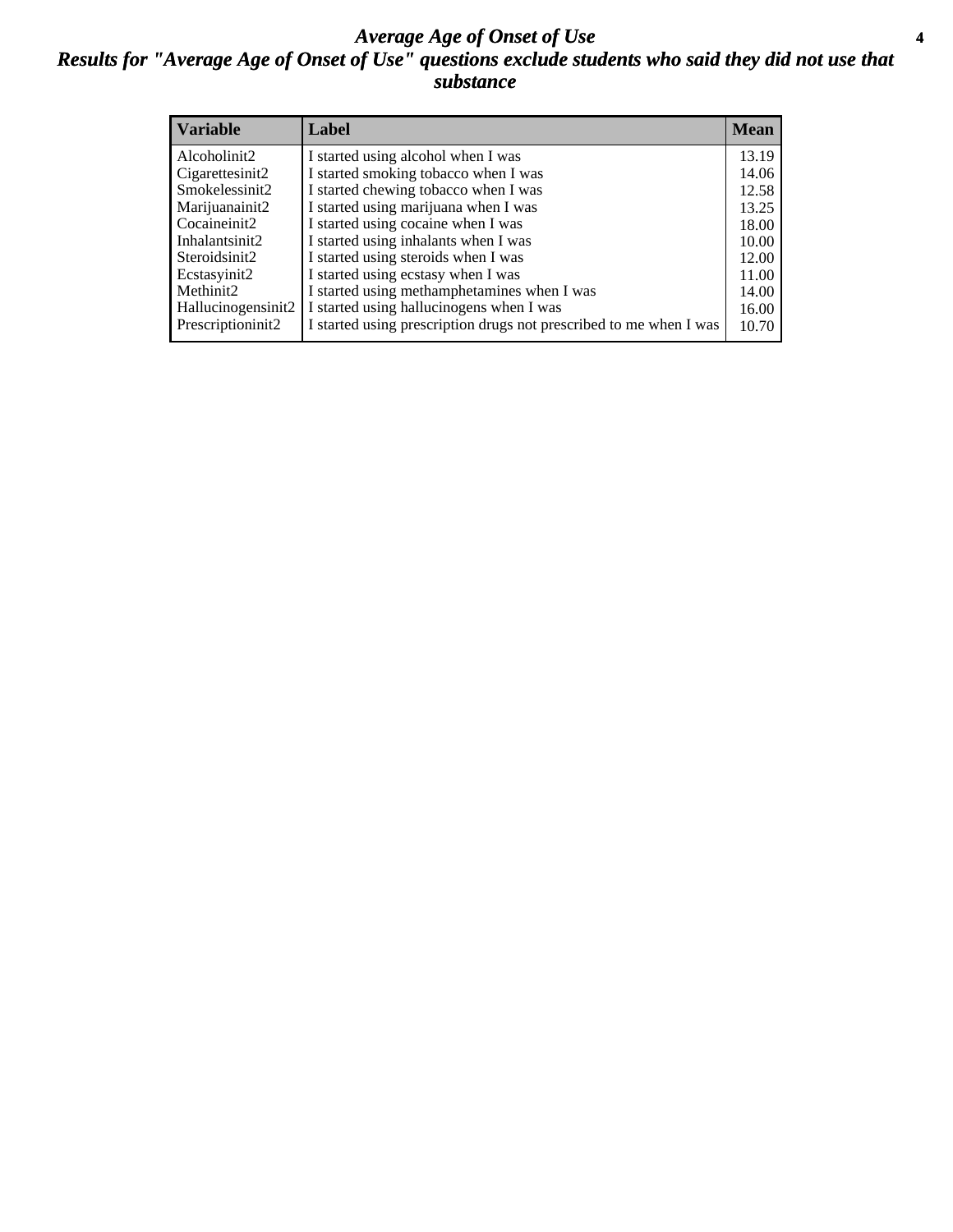# *Perception of Health Risk* **5**

| <b>Frequency</b> | <b>Table of Alcoholharmdich by Grade</b> |             |              |             |             |              |  |
|------------------|------------------------------------------|-------------|--------------|-------------|-------------|--------------|--|
| <b>Col Pct</b>   | Alcoholharmdich(I<br>think alcohol is    |             | Grade(Grade) |             |             |              |  |
|                  | harmful)                                 | 6           | 8            | 10          | 12          | <b>Total</b> |  |
|                  | <b>Yes</b>                               | 41<br>80.39 | 55<br>91.67  | 58<br>90.63 | 27<br>79.41 | 181          |  |
|                  | N <sub>0</sub>                           | 10<br>19.61 | 5<br>8.33    | 6<br>9.38   | 20.59       | 28           |  |
|                  | <b>Total</b>                             | 51          | 60           | 64          | 34          | 209          |  |

| <b>Frequency</b> | <b>Table of Tobaccoharmdich by Grade</b> |             |              |             |              |              |  |  |
|------------------|------------------------------------------|-------------|--------------|-------------|--------------|--------------|--|--|
| <b>Col Pct</b>   | Tobaccoharmdich(I<br>think tobacco is    |             | Grade(Grade) |             |              |              |  |  |
|                  | harmful)                                 | 6           | 8            | <b>10</b>   | 12           | <b>Total</b> |  |  |
|                  | <b>Yes</b>                               | 44<br>86.27 | 57<br>95.00  | 62<br>96.88 | 34<br>100.00 | 197          |  |  |
|                  | N <sub>0</sub>                           | 13.73       | 3<br>5.00    | ◠<br>3.13   | 0.00         | 12           |  |  |
|                  | <b>Total</b>                             | 51          | 60           | 64          | 34           | 209          |  |  |

| Frequency      | <b>Table of Marijuanaharmdich by Grade</b> |             |              |             |             |              |
|----------------|--------------------------------------------|-------------|--------------|-------------|-------------|--------------|
| <b>Col Pct</b> | Marijuanaharmdich(I<br>think marijuana is  |             | Grade(Grade) |             |             |              |
|                | harmful)                                   | 6           | 8            | 10          | <b>12</b>   | <b>Total</b> |
|                | <b>Yes</b>                                 | 41<br>80.39 | 56<br>93.33  | 57<br>89.06 | 27<br>79.41 | 181          |
|                | N <sub>0</sub>                             | 10<br>19.61 | 4<br>6.67    | 10.94       | 20.59       | 28           |
|                | <b>Total</b>                               | 51          | 60           | 64          | 34          | 209          |

| Frequency      | <b>Table of Otherdrugharmdich by Grade</b>   |             |              |             |              |              |
|----------------|----------------------------------------------|-------------|--------------|-------------|--------------|--------------|
| <b>Col Pct</b> | Otherdrugharmdich(I<br>think other drugs are |             | Grade(Grade) |             |              |              |
|                | harmful)                                     | 6           | 8            | 10          | 12           | <b>Total</b> |
|                | Yes                                          | 44<br>86.27 | 57<br>95.00  | 63<br>98.44 | 34<br>100.00 | 198          |
|                | N <sub>0</sub>                               | ⇁<br>13.73  | 3<br>5.00    | 1.56        | 0.00         | 11           |
|                | <b>Total</b>                                 | 51          | 60           | 64          | 34           | 209          |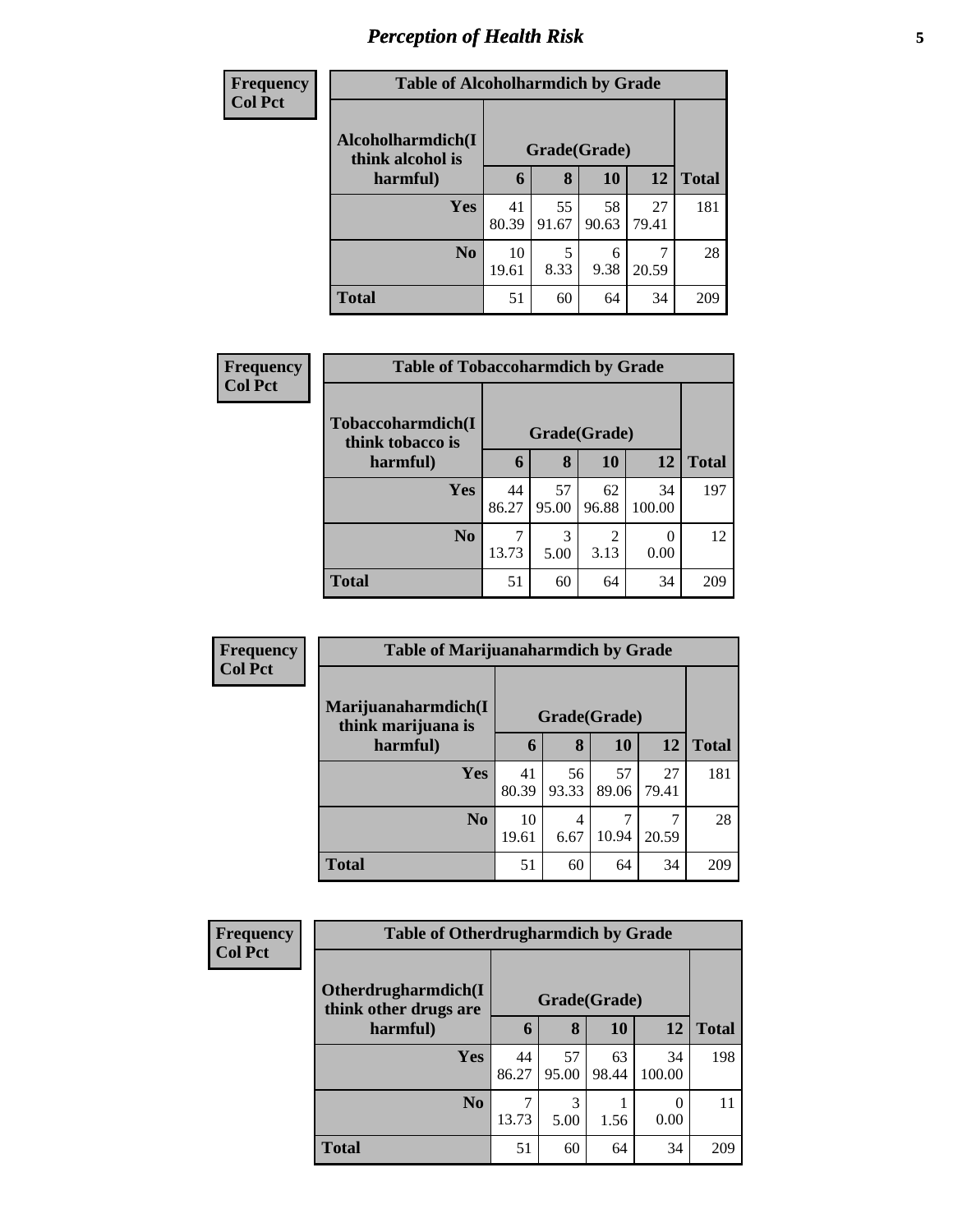# *Social Disapproval* **6**

| <b>Frequency</b> | <b>Table of Alcoholpeerdich by Grade</b> |       |              |       |       |              |  |
|------------------|------------------------------------------|-------|--------------|-------|-------|--------------|--|
| <b>Col Pct</b>   |                                          |       |              |       |       |              |  |
|                  | Alcoholpeerdich(My<br>friends would      |       |              |       |       |              |  |
|                  | disapprove if I used                     |       | Grade(Grade) |       |       |              |  |
|                  | alcohol)                                 | 6     | 8            | 10    | 12    | <b>Total</b> |  |
|                  | Yes                                      | 43    | 53           | 44    | Q     | 149          |  |
|                  |                                          | 84.31 | 88.33        | 68.75 | 26.47 |              |  |
|                  | N <sub>0</sub>                           | 8     |              | 20    | 25    | 60           |  |
|                  |                                          | 15.69 | 11.67        | 31.25 | 73.53 |              |  |
|                  | <b>Total</b>                             | 51    | 60           | 64    | 34    | 209          |  |

| <b>Frequency</b> | <b>Table of Tobaccopeerdich by Grade</b>                    |             |              |             |             |              |
|------------------|-------------------------------------------------------------|-------------|--------------|-------------|-------------|--------------|
| <b>Col Pct</b>   | Tobaccopeerdich(My<br>friends would<br>disapprove if I used |             | Grade(Grade) |             |             |              |
|                  | tobacco)                                                    | 6           | 8            | 10          | 12          | <b>Total</b> |
|                  | <b>Yes</b>                                                  | 44<br>86.27 | 56<br>93.33  | 48<br>75.00 | 16<br>47.06 | 164          |
|                  | N <sub>o</sub>                                              | 7<br>13.73  | 4<br>6.67    | 16<br>25.00 | 18<br>52.94 | 45           |
|                  | <b>Total</b>                                                | 51          | 60           | 64          | 34          | 209          |

| Frequency      | <b>Table of Marijuanapeerdich by Grade</b>                    |             |              |             |             |              |
|----------------|---------------------------------------------------------------|-------------|--------------|-------------|-------------|--------------|
| <b>Col Pct</b> | Marijuanapeerdich(My<br>friends would<br>disapprove if I used |             | Grade(Grade) |             |             |              |
|                | marijuana)                                                    | 6           | 8            | 10          | 12          | <b>Total</b> |
|                | <b>Yes</b>                                                    | 47<br>92.16 | 57<br>95.00  | 54<br>84.38 | 19<br>55.88 | 177          |
|                | N <sub>o</sub>                                                | 4<br>7.84   | 3<br>5.00    | 10<br>15.63 | 15<br>44.12 | 32           |
|                | <b>Total</b>                                                  | 51          | 60           | 64          | 34          | 209          |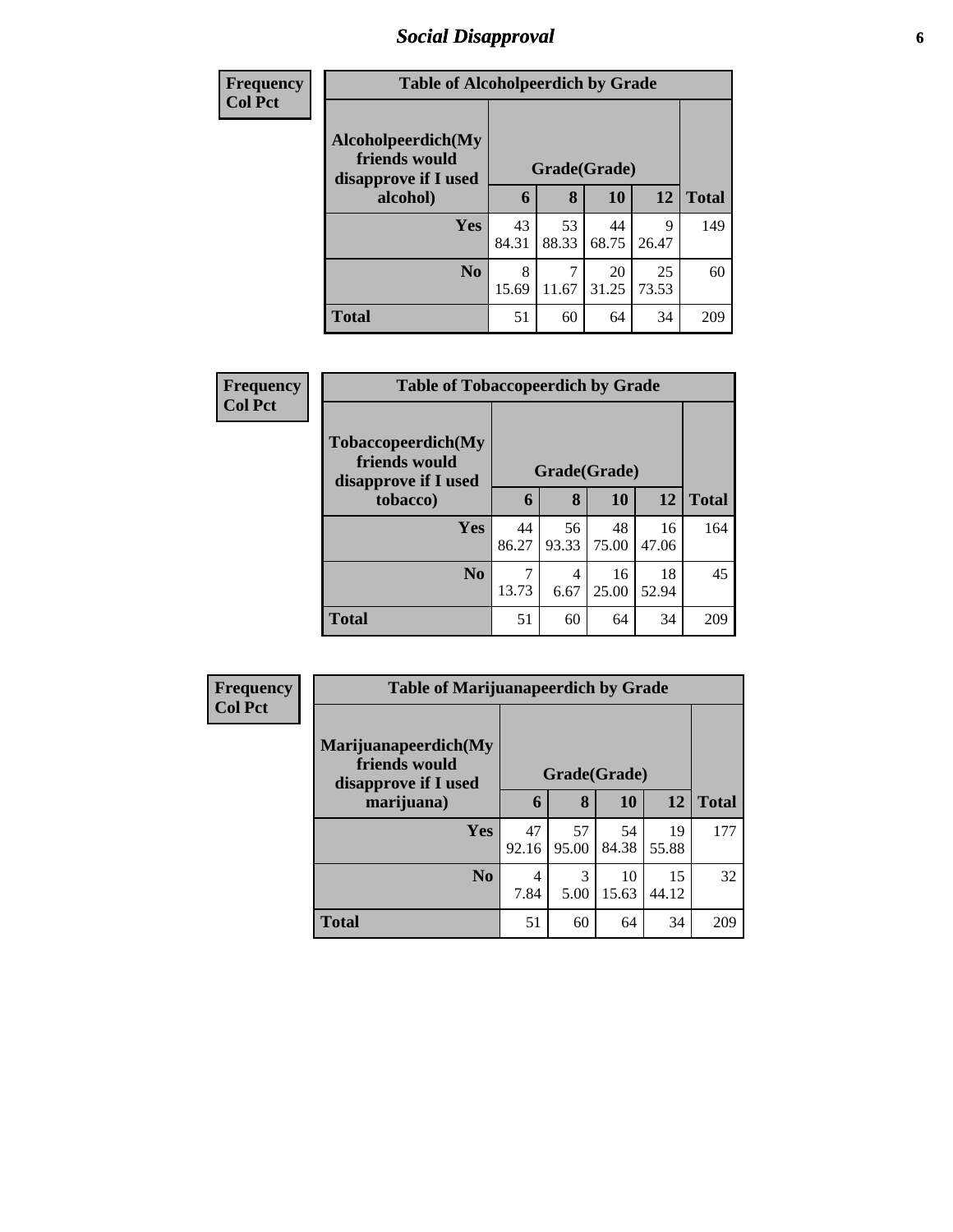# *Social Disapproval* **7**

| <b>Frequency</b> | <b>Table of Otherdrugpeerdich by Grade</b>                    |             |              |             |             |              |
|------------------|---------------------------------------------------------------|-------------|--------------|-------------|-------------|--------------|
| <b>Col Pct</b>   | Otherdrugpeerdich(My<br>friends would<br>disapprove if I used |             | Grade(Grade) |             |             |              |
|                  | other drugs)                                                  | 6           | 8            | <b>10</b>   | <b>12</b>   | <b>Total</b> |
|                  | Yes                                                           | 46<br>90.20 | 57<br>95.00  | 57<br>89.06 | 27<br>79.41 | 187          |
|                  | N <sub>0</sub>                                                | 5<br>9.80   | 3<br>5.00    | 10.94       | 20.59       | 22           |
|                  | <b>Total</b>                                                  | 51          | 60           | 64          | 34          | 209          |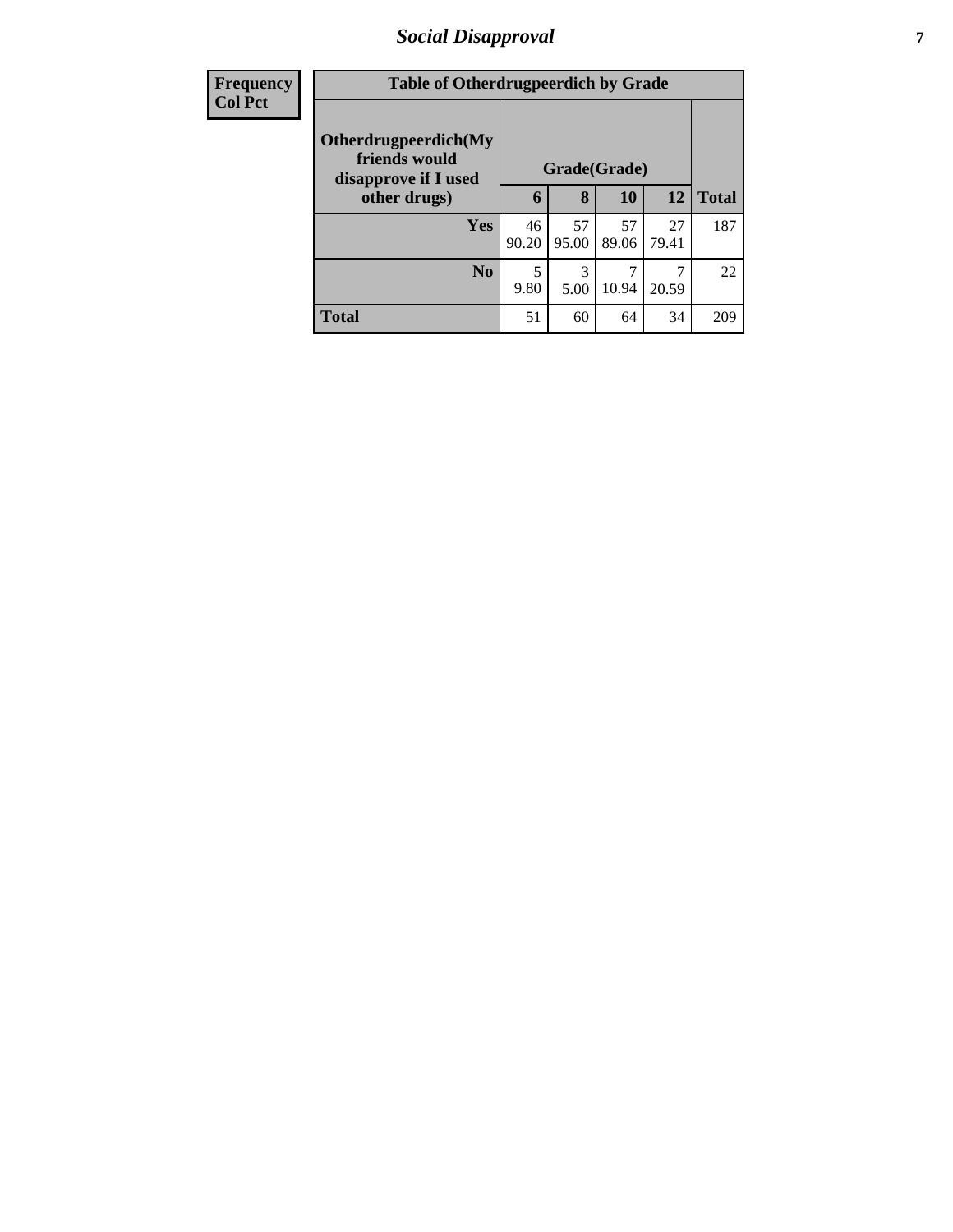### Title IV, Part A, Schedule A **8** *Goal 2: To help ensure that all schools are safe and disciplined Baseline Data: Year 2008-2009 Student Involvement in Gang Activity*

| Frequency<br><b>Col Pct</b> | <b>Table of Gangself by Grade</b>                                                                 |             |             |                    |              |              |  |
|-----------------------------|---------------------------------------------------------------------------------------------------|-------------|-------------|--------------------|--------------|--------------|--|
|                             | Gangself(I<br>have<br>participated<br>in illegal<br>gang<br>activities in<br>the past 30<br>days) | 6           | 8           | Grade(Grade)<br>10 | 12           | <b>Total</b> |  |
|                             | Yes                                                                                               | 1.96        | 1.67        | 1.56               | 0<br>0.00    | 3            |  |
|                             | N <sub>0</sub>                                                                                    | 50<br>98.04 | 59<br>98.33 | 63<br>98.44        | 34<br>100.00 | 206          |  |
|                             | <b>Total</b>                                                                                      | 51          | 60          | 64                 | 34           | 209          |  |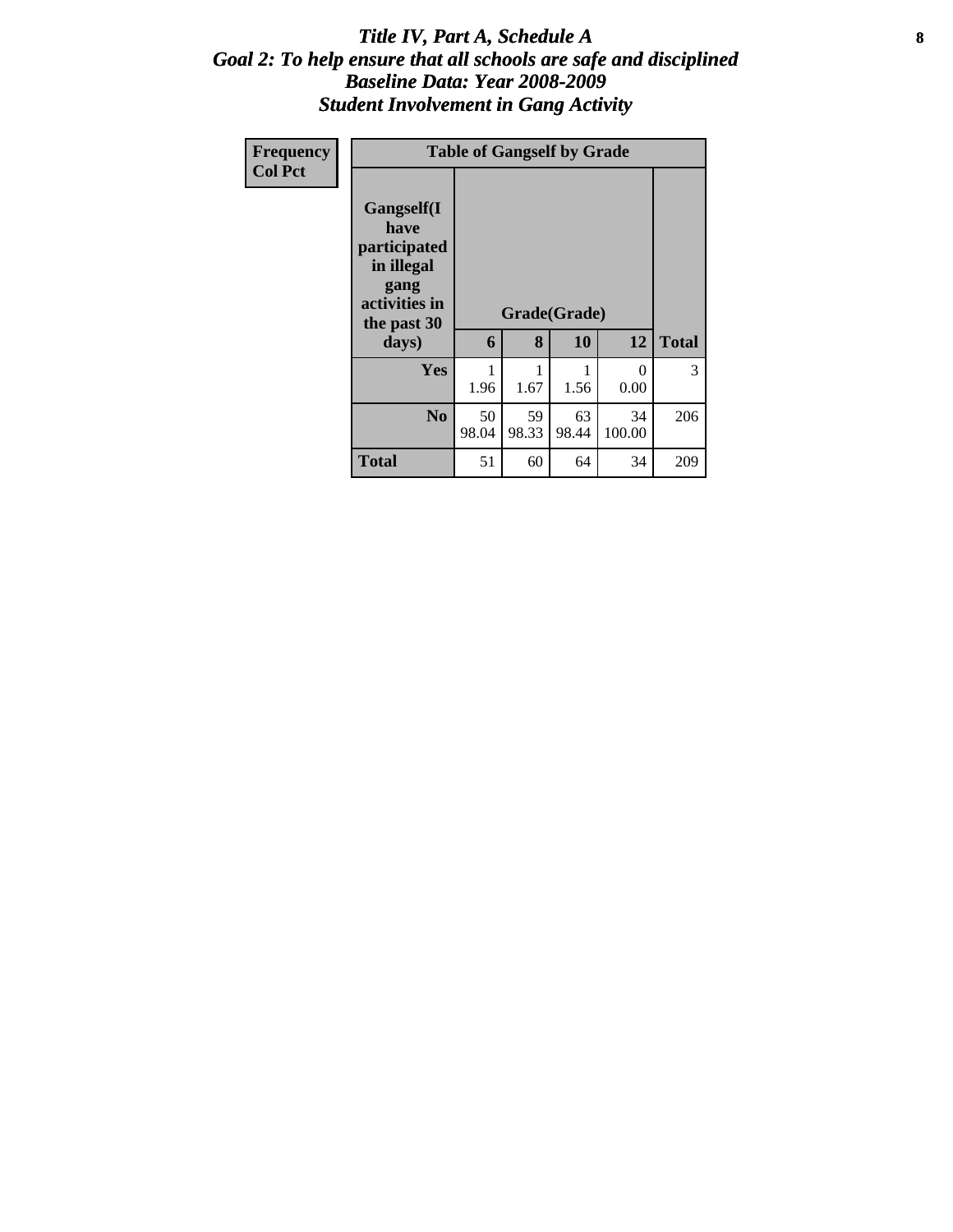# *Student Perception of School Safety* **9**

| <b>Frequency</b><br>Row Pct |
|-----------------------------|
|                             |

| <b>Table of Grade by Safeschool</b> |                          |                                                        |                                    |                                    |              |  |  |  |  |
|-------------------------------------|--------------------------|--------------------------------------------------------|------------------------------------|------------------------------------|--------------|--|--|--|--|
|                                     |                          | Safeschool (School is a place at which I feel<br>safe) |                                    |                                    |              |  |  |  |  |
| Grade(Grade)                        | <b>Strongly</b><br>Agree | <b>Somewhat</b><br>Agree                               | <b>Somewhat</b><br><b>Disagree</b> | <b>Strongly</b><br><b>Disagree</b> | <b>Total</b> |  |  |  |  |
| 6                                   | 28<br>54.90              | 13<br>25.49                                            | 8<br>15.69                         | 2<br>3.92                          | 51           |  |  |  |  |
| 8                                   | 24<br>40.00              | 25<br>41.67                                            | 8<br>13.33                         | 3<br>5.00                          | 60           |  |  |  |  |
| 10                                  | 20<br>31.25              | 29<br>45.31                                            | 10<br>15.63                        | 5<br>7.81                          | 64           |  |  |  |  |
| 12                                  | 12<br>35.29              | 19<br>2<br>2.94<br>55.88<br>5.88                       |                                    |                                    |              |  |  |  |  |
| <b>Total</b>                        | 84                       | 86                                                     | 27                                 | 12                                 | 209          |  |  |  |  |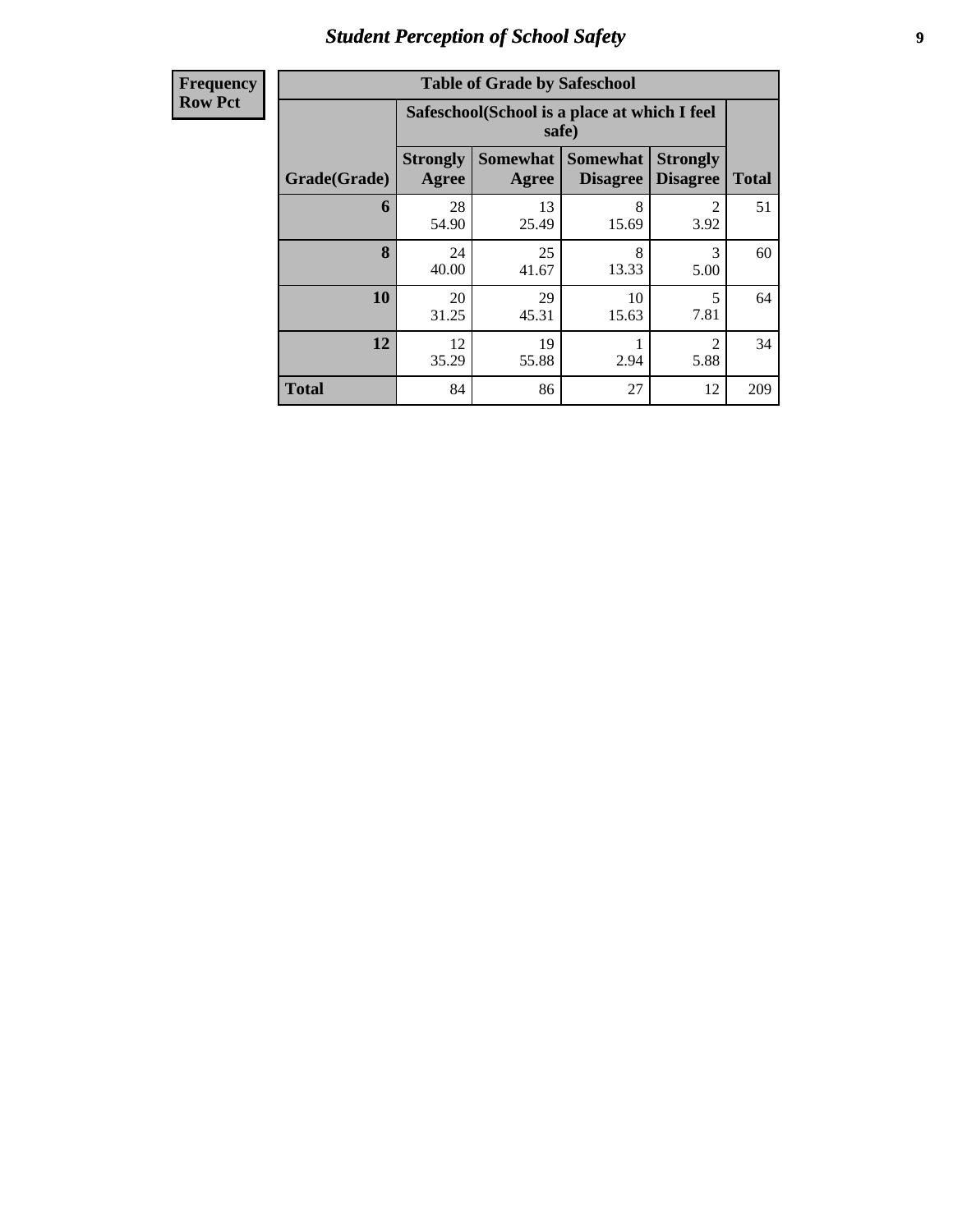### *Students Who Have Been Bullied* **10**

**Frequency Row Pct**

| <b>Table of Grade by Bullied</b> |              |                                                                               |                      |                  |                  |                  |                  |              |
|----------------------------------|--------------|-------------------------------------------------------------------------------|----------------------|------------------|------------------|------------------|------------------|--------------|
|                                  |              | <b>Bullied</b> (I have been bullied by other<br>students in the past 30 days) |                      |                  |                  |                  |                  |              |
|                                  | $\mathbf{0}$ | 1 or<br>$\mathcal{D}_{\cdot}$                                                 | 3 <sub>to</sub><br>5 | 6 to<br>9        | 10<br>to<br>19   | 20<br>to<br>29   | All<br>30        |              |
| Grade(Grade)                     | <b>Days</b>  | days                                                                          | days                 | days             | days             | days             | days             | <b>Total</b> |
| 6                                | 42<br>82.35  | 3<br>5.88                                                                     | 1<br>1.96            | 1<br>1.96        | 1<br>1.96        | 3<br>5.88        | $\Omega$<br>0.00 | 51           |
| 8                                | 52<br>86.67  | 3<br>5.00                                                                     | 1<br>1.67            | $\Omega$<br>0.00 | $\Omega$<br>0.00 | 1<br>1.67        | 3<br>5.00        | 60           |
| 10                               | 59<br>92.19  | 1<br>1.56                                                                     | $\Omega$<br>0.00     | $\Omega$<br>0.00 | 3<br>4.69        | 0<br>0.00        | 1.56             | 64           |
| 12                               | 33<br>97.06  | $\Omega$<br>0.00                                                              | $\Omega$<br>0.00     | 2.94             | $\Omega$<br>0.00 | $\Omega$<br>0.00 | $\Omega$<br>0.00 | 34           |
| <b>Total</b>                     | 186          | 7                                                                             | $\overline{2}$       | $\overline{c}$   | 4                | 4                | 4                | 209          |

 $\blacksquare$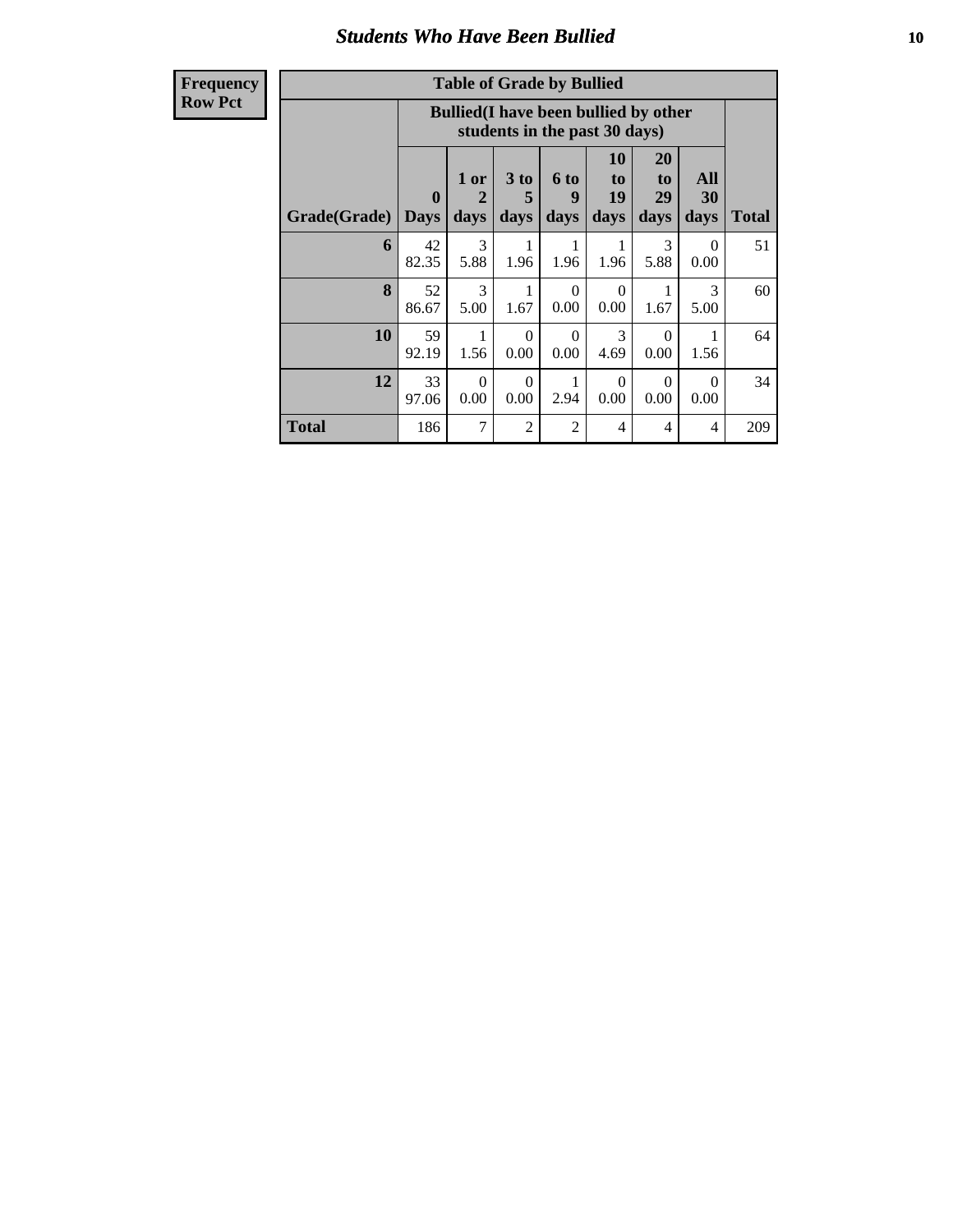### *School Climate* **11**

| Frequency      | <b>Table of SchoolClimate1 by Grade</b> |                                  |              |             |             |              |  |  |
|----------------|-----------------------------------------|----------------------------------|--------------|-------------|-------------|--------------|--|--|
| <b>Col Pct</b> | SchoolClimate1(I                        |                                  | Grade(Grade) |             |             |              |  |  |
|                | like school)                            | 6                                | 8            | 10          | 12          | <b>Total</b> |  |  |
|                | <b>Strongly Agree</b>                   | 23<br>45.10                      | 11<br>18.33  | 14<br>21.88 | 20.59       | 55           |  |  |
|                | <b>Somewhat Agree</b>                   | 21<br>41.18                      | 43<br>71.67  | 38<br>59.38 | 22<br>64.71 | 124          |  |  |
|                | <b>Somewhat Disagree</b>                | $\overline{\mathcal{L}}$<br>9.80 | 5<br>8.33    | 9<br>14.06  | 2.94        | 20           |  |  |
|                | <b>Strongly Disagree</b>                | $\mathfrak{D}$<br>3.92           | 1.67         | 3<br>4.69   | 4<br>11.76  | 10           |  |  |
|                | <b>Total</b>                            | 51                               | 60           | 64          | 34          | 209          |  |  |

| Frequency      | <b>Table of SchoolClimate2 by Grade</b>           |                        |                      |             |             |              |
|----------------|---------------------------------------------------|------------------------|----------------------|-------------|-------------|--------------|
| <b>Col Pct</b> | SchoolClimate2(I<br>feel successful at<br>school) | 6                      | Grade(Grade)<br>8    | 10          | 12          | <b>Total</b> |
|                | <b>Strongly Agree</b>                             | 27<br>52.94            | 32<br>53.33          | 24<br>37.50 | 9<br>26.47  | 92           |
|                | <b>Somewhat Agree</b>                             | 19<br>37.25            | 28<br>46.67          | 36<br>56.25 | 21<br>61.76 | 104          |
|                | <b>Somewhat Disagree</b>                          | $\mathfrak{D}$<br>3.92 | 0<br>0.00            | 4<br>6.25   | 2.94        |              |
|                | <b>Strongly Disagree</b>                          | 3<br>5.88              | $\mathbf{0}$<br>0.00 | 0<br>0.00   | 3<br>8.82   | 6            |
|                | Total                                             | 51                     | 60                   | 64          | 34          | 209          |

| <b>Frequency</b> | <b>Table of SchoolClimate3 by Grade</b>                               |                  |             |                    |            |              |  |
|------------------|-----------------------------------------------------------------------|------------------|-------------|--------------------|------------|--------------|--|
| <b>Col Pct</b>   | SchoolClimate3(My<br>school has high<br>standards for<br>achievement) | 6                | 8           | Grade(Grade)<br>10 | 12         | <b>Total</b> |  |
|                  | <b>Strongly Agree</b>                                                 | 46               | 49          | 32                 | 24         | 151          |  |
|                  | <b>Somewhat Agree</b>                                                 | 90.20<br>5       | 81.67<br>11 | 50.00<br>28        | 70.59<br>8 | 52           |  |
|                  |                                                                       | 9.80             | 18.33       | 43.75              | 23.53      |              |  |
|                  | <b>Somewhat Disagree</b>                                              | $\Omega$<br>0.00 | 0<br>0.00   | 4<br>6.25          | 2.94       | 5            |  |
|                  | <b>Strongly Disagree</b>                                              | $\Omega$<br>0.00 | 0<br>0.00   | $\Omega$<br>0.00   | 2.94       |              |  |
|                  | Total                                                                 | 51               | 60          | 64                 | 34         | 209          |  |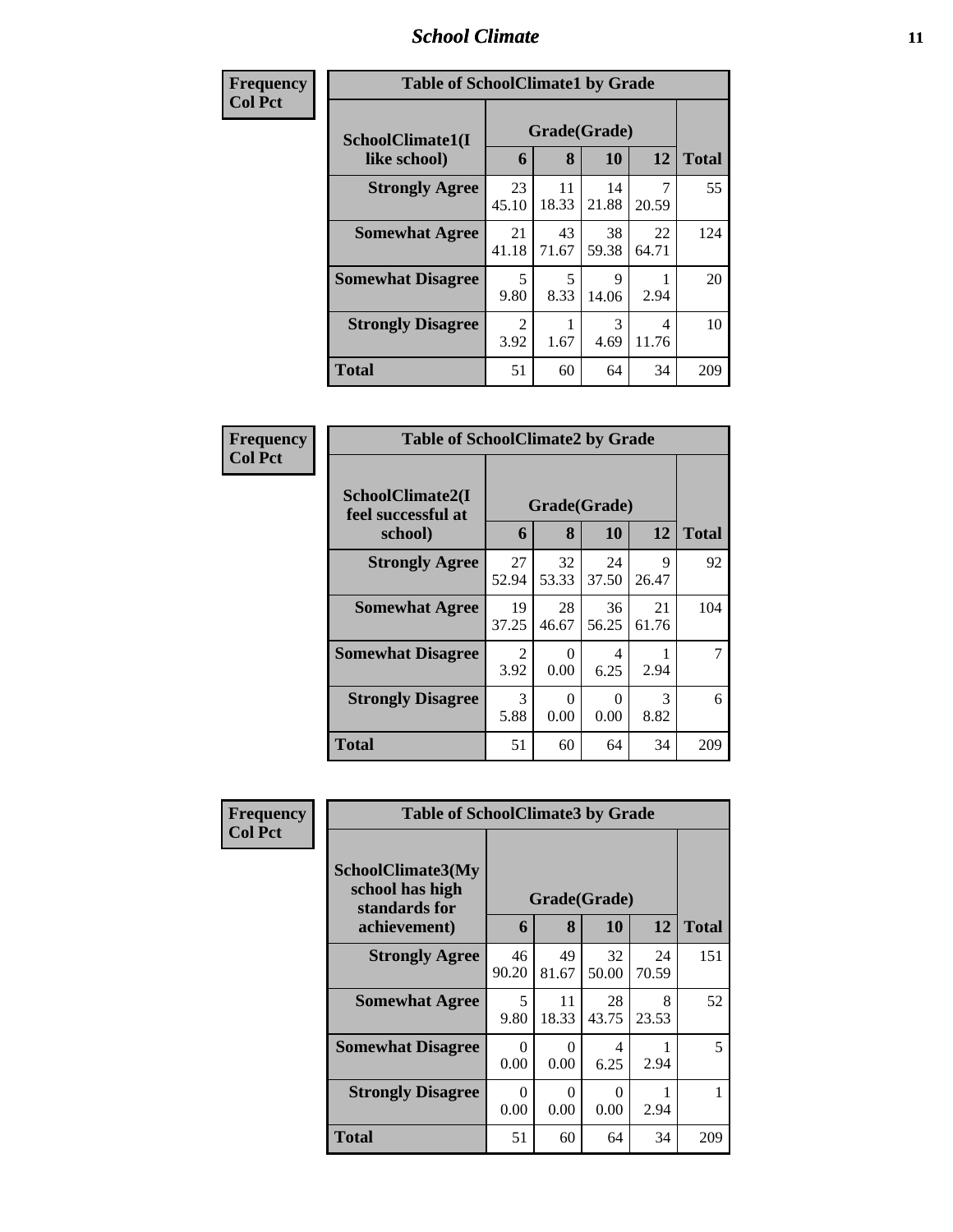# *School Climate* **12**

| Frequency      | <b>Table of SchoolClimate4 by Grade</b>                              |             |                       |             |                       |              |
|----------------|----------------------------------------------------------------------|-------------|-----------------------|-------------|-----------------------|--------------|
| <b>Col Pct</b> | <b>SchoolClimate4(My</b><br>school sets clear<br>rules for behavior) | 6           | Grade(Grade)<br>8     | <b>10</b>   | 12                    | <b>Total</b> |
|                | <b>Strongly Agree</b>                                                | 39<br>76.47 | 44<br>73.33           | 29<br>45.31 | 14<br>41.18           | 126          |
|                | <b>Somewhat Agree</b>                                                | 8<br>15.69  | 14<br>23.33           | 24<br>37.50 | 14<br>41.18           | 60           |
|                | <b>Somewhat Disagree</b>                                             | 0<br>0.00   | $\mathcal{D}$<br>3.33 | 10<br>15.63 | $\mathcal{R}$<br>8.82 | 15           |
|                | <b>Strongly Disagree</b>                                             | 4<br>7.84   | 0<br>0.00             | 1.56        | 3<br>8.82             | 8            |
|                | <b>Total</b>                                                         | 51          | 60                    | 64          | 34                    | 209          |

| Frequency      | <b>Table of SchoolClimate5 by Grade</b>                   |             |              |             |             |              |  |  |
|----------------|-----------------------------------------------------------|-------------|--------------|-------------|-------------|--------------|--|--|
| <b>Col Pct</b> | SchoolClimate5(I<br>know what to do in<br>an emergency at |             | Grade(Grade) |             |             |              |  |  |
|                | school)                                                   | 6           | 8            | 10          | 12          | <b>Total</b> |  |  |
|                | <b>Strongly Agree</b>                                     | 31<br>60.78 | 46<br>76.67  | 29<br>45.31 | 19<br>55.88 | 125          |  |  |
|                | <b>Somewhat Agree</b>                                     | 13<br>25.49 | 13<br>21.67  | 29<br>45.31 | 14<br>41.18 | 69           |  |  |
|                | <b>Somewhat Disagree</b>                                  | 5<br>9.80   | 1<br>1.67    | 1.56        | 2.94        | 8            |  |  |
|                | <b>Strongly Disagree</b>                                  | 2<br>3.92   | 0<br>0.00    | 5<br>7.81   | 0<br>0.00   | 7            |  |  |
|                | Total                                                     | 51          | 60           | 64          | 34          | 209          |  |  |

| Frequency      | <b>Table of SchoolClimate6 by Grade</b>                  |                   |                  |                          |                   |     |  |  |
|----------------|----------------------------------------------------------|-------------------|------------------|--------------------------|-------------------|-----|--|--|
| <b>Col Pct</b> | <b>SchoolClimate6(Teachers</b><br>treat me with respect) | Grade(Grade)<br>6 | <b>Total</b>     |                          |                   |     |  |  |
|                | <b>Strongly Agree</b>                                    | 34<br>66.67       | 8<br>28<br>46.67 | <b>10</b><br>19<br>29.69 | 12<br>11<br>32.35 | 92  |  |  |
|                | <b>Somewhat Agree</b>                                    | 10<br>19.61       | 26<br>43.33      | 28<br>43.75              | 13<br>38.24       | 77  |  |  |
|                | <b>Somewhat Disagree</b>                                 | 4<br>7.84         | 2<br>3.33        | 9<br>14.06               | 10<br>29.41       | 25  |  |  |
|                | <b>Strongly Disagree</b>                                 | 3<br>5.88         | 4<br>6.67        | 8<br>12.50               | 0<br>0.00         | 15  |  |  |
|                | <b>Total</b>                                             | 51                | 60               | 64                       | 34                | 209 |  |  |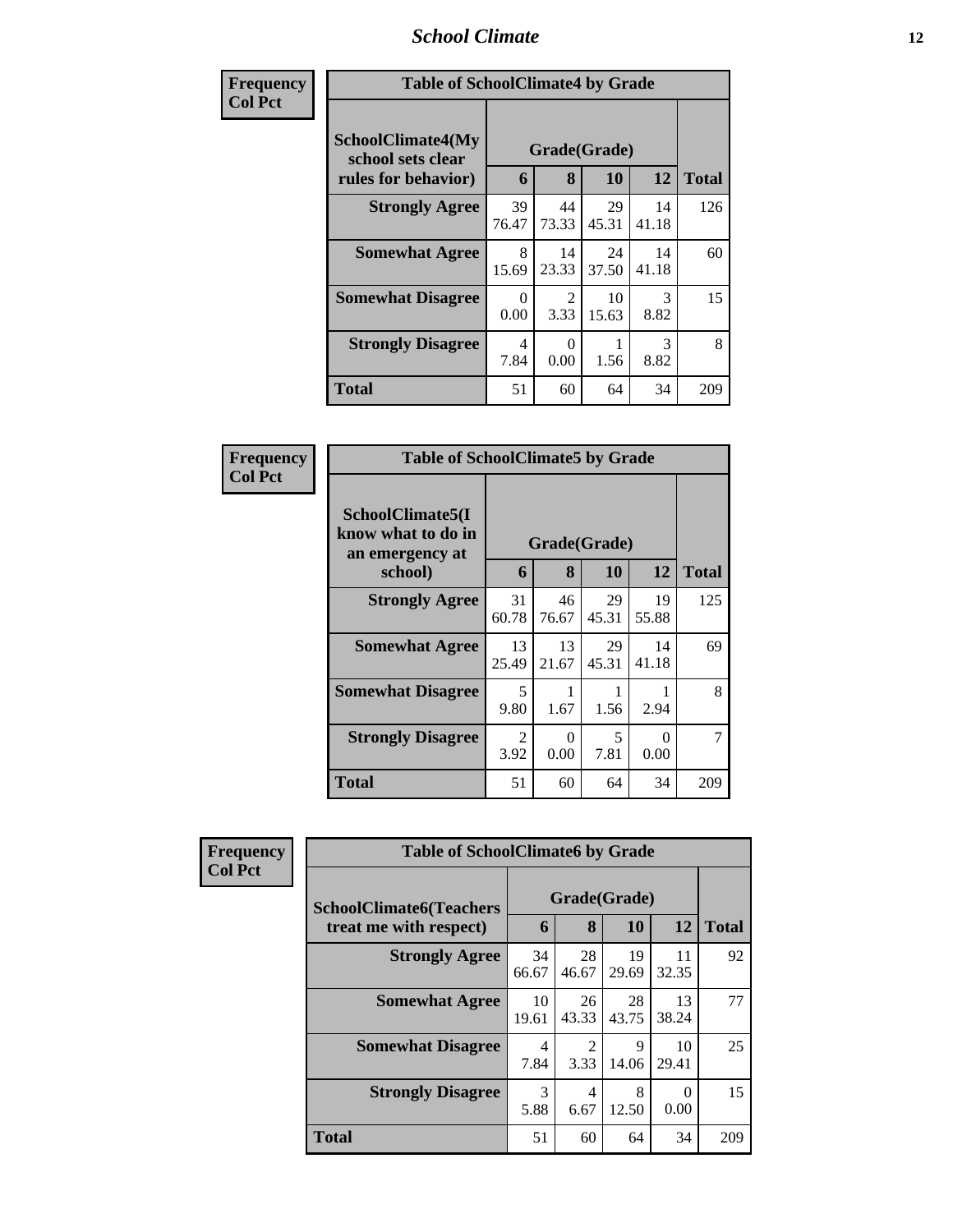### *School Climate* **13**

| Frequency<br>Col Pet |
|----------------------|
|                      |

п

| ncy | <b>Table of SchoolClimate7 by Grade</b>    |             |              |             |                        |              |  |  |
|-----|--------------------------------------------|-------------|--------------|-------------|------------------------|--------------|--|--|
|     | <b>SchoolClimate7(Behaviors</b>            |             | Grade(Grade) |             |                        |              |  |  |
|     | in my class allow the<br>teacher to teach) | 6           | 8            | 10          | 12                     | <b>Total</b> |  |  |
|     | <b>Strongly Agree</b>                      | 20<br>39.22 | 20<br>33.33  | 9<br>14.06  | 11<br>32.35            | 60           |  |  |
|     | <b>Somewhat Agree</b>                      | 19<br>37.25 | 20<br>33.33  | 36<br>56.25 | 12<br>35.29            | 87           |  |  |
|     | <b>Somewhat Disagree</b>                   | 9<br>17.65  | 16<br>26.67  | 14<br>21.88 | 9<br>26.47             | 48           |  |  |
|     | <b>Strongly Disagree</b>                   | 3<br>5.88   | 4<br>6.67    | 5<br>7.81   | $\mathfrak{D}$<br>5.88 | 14           |  |  |
|     | <b>Total</b>                               | 51          | 60           | 64          | 34                     | 209          |  |  |

| Frequency      | <b>Table of SchoolClimate8 by Grade</b>                                 |                        |             |              |                         |              |
|----------------|-------------------------------------------------------------------------|------------------------|-------------|--------------|-------------------------|--------------|
| <b>Col Pct</b> | <b>SchoolClimate8(Students</b><br>are frequently<br>recognized for good |                        |             | Grade(Grade) |                         |              |
|                | behavior)                                                               | 6                      | 8           | 10           | 12                      | <b>Total</b> |
|                | <b>Strongly Agree</b>                                                   | 17<br>33.33            | 10<br>16.67 | 10<br>15.63  | $\overline{4}$<br>11.76 | 41           |
|                | <b>Somewhat Agree</b>                                                   | 27<br>52.94            | 27<br>45.00 | 37<br>57.81  | 15<br>44.12             | 106          |
|                | <b>Somewhat Disagree</b>                                                | $\overline{4}$<br>7.84 | 18<br>30.00 | 16<br>25.00  | 8<br>23.53              | 46           |
|                | <b>Strongly Disagree</b>                                                | 3<br>5.88              | 5<br>8.33   | 1.56         | 7<br>20.59              | 16           |
|                | <b>Total</b>                                                            | 51                     | 60          | 64           | 34                      | 209          |

| Frequency<br><b>Col Pct</b> | <b>Table of SchoolClimate9 by Grade</b>                            |              |                        |             |             |              |  |  |  |
|-----------------------------|--------------------------------------------------------------------|--------------|------------------------|-------------|-------------|--------------|--|--|--|
|                             | SchoolClimate9(School<br>counselor would be<br>helpful if I needed | Grade(Grade) |                        |             |             |              |  |  |  |
|                             | assistance)                                                        | 6            | 8                      | 10          | 12          | <b>Total</b> |  |  |  |
|                             | <b>Strongly Agree</b>                                              | 31<br>60.78  | 30<br>50.00            | 50<br>78.13 | 20<br>58.82 | 131          |  |  |  |
|                             | <b>Somewhat Agree</b>                                              | 13<br>25.49  | 22<br>36.67            | 11<br>17.19 | 9<br>26.47  | 55           |  |  |  |
|                             | <b>Somewhat Disagree</b>                                           | 2<br>3.92    | $\mathfrak{D}$<br>3.33 | 2<br>3.13   | 2.94        | 7            |  |  |  |
|                             | <b>Strongly Disagree</b>                                           | 5<br>9.80    | 6<br>10.00             | 1<br>1.56   | 4<br>11.76  | 16           |  |  |  |
|                             | <b>Total</b>                                                       | 51           | 60                     | 64          | 34          | 209          |  |  |  |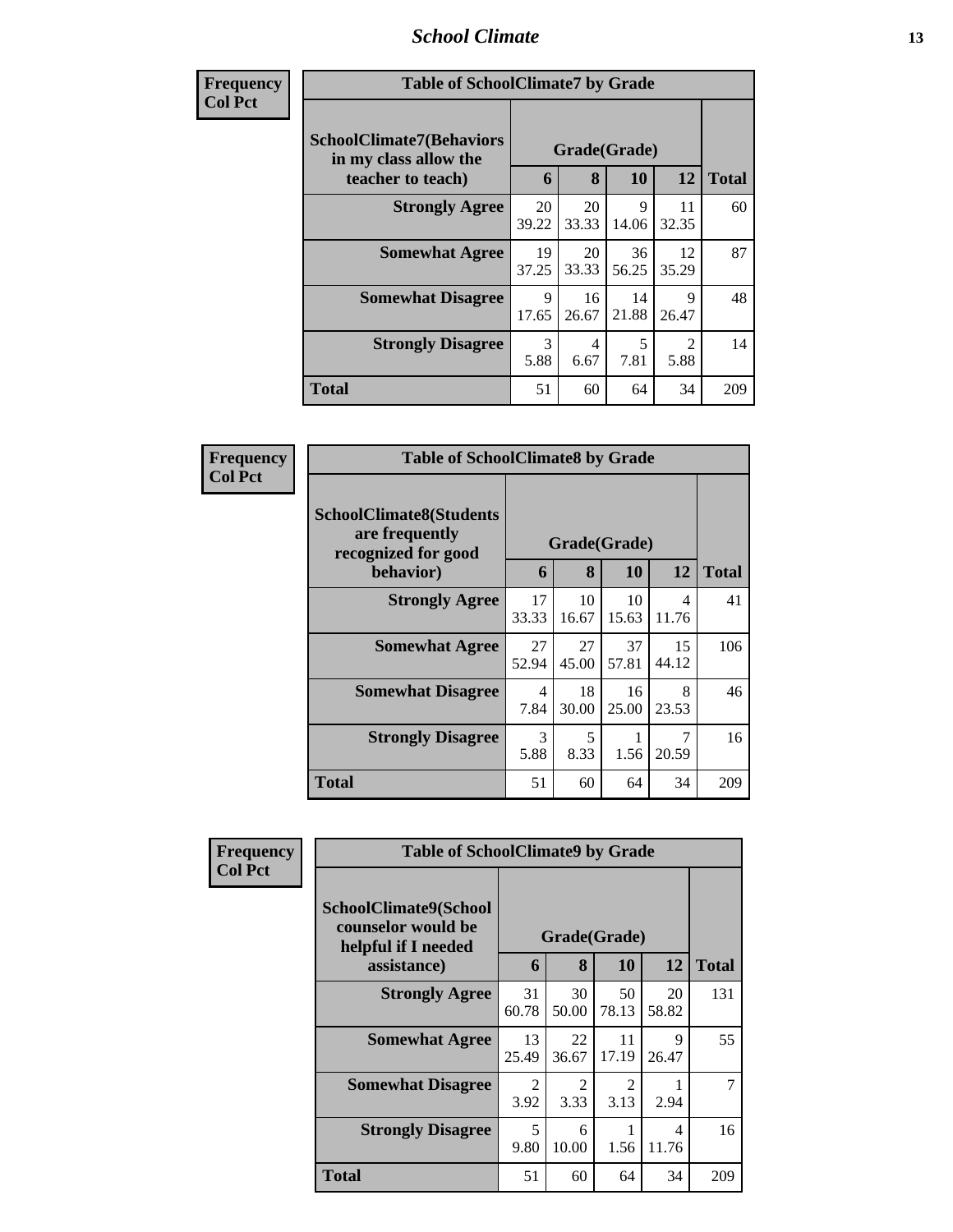# *Reasons for Dropping Out* **14**

| Frequency      | <b>Table of Dropoutreason by Grade</b>                                   |                                    |                  |             |             |     |  |  |  |
|----------------|--------------------------------------------------------------------------|------------------------------------|------------------|-------------|-------------|-----|--|--|--|
| <b>Col Pct</b> | Dropoutreason(If<br>I dropped out the<br>reason would<br>most likely be) | Grade(Grade)<br>8<br>12<br>6<br>10 |                  |             |             |     |  |  |  |
|                | <b>Won't Drop out</b>                                                    | 35<br>68.63                        | 41<br>68.33      | 48<br>75.00 | 24<br>70.59 | 148 |  |  |  |
|                | <b>Bored</b>                                                             | 9<br>17.65                         | 11<br>18.33      | 8<br>12.50  | 4<br>11.76  | 32  |  |  |  |
|                | <b>Family Reasons</b>                                                    | 1.96                               | $\Omega$<br>0.00 | 4<br>6.25   | 5<br>14.71  | 10  |  |  |  |
|                | <b>Being Bullied</b>                                                     | 1.96                               | 2<br>3.33        | 1.56        | 0<br>0.00   | 4   |  |  |  |
|                | <b>Other</b>                                                             | 5<br>9.80                          | 6<br>10.00       | 3<br>4.69   | 1<br>2.94   | 15  |  |  |  |
|                | <b>Total</b>                                                             | 51                                 | 60               | 64          | 34          | 209 |  |  |  |

| Frequency      | <b>Table of Dropout by Grade</b>                            |             |              |             |             |              |
|----------------|-------------------------------------------------------------|-------------|--------------|-------------|-------------|--------------|
| <b>Col Pct</b> | Dropout(I<br>have<br>thought<br>about<br>dropping<br>out of |             | Grade(Grade) |             |             |              |
|                | school)                                                     | 6           | 8            | 10          | 12          | <b>Total</b> |
|                | Yes                                                         | 8<br>15.69  | 18<br>30.00  | 11<br>17.19 | 9<br>26.47  | 46           |
|                | N <sub>0</sub>                                              | 43<br>84.31 | 42<br>70.00  | 53<br>82.81 | 25<br>73.53 | 163          |
|                | <b>Total</b>                                                | 51          | 60           | 64          | 34          | 209          |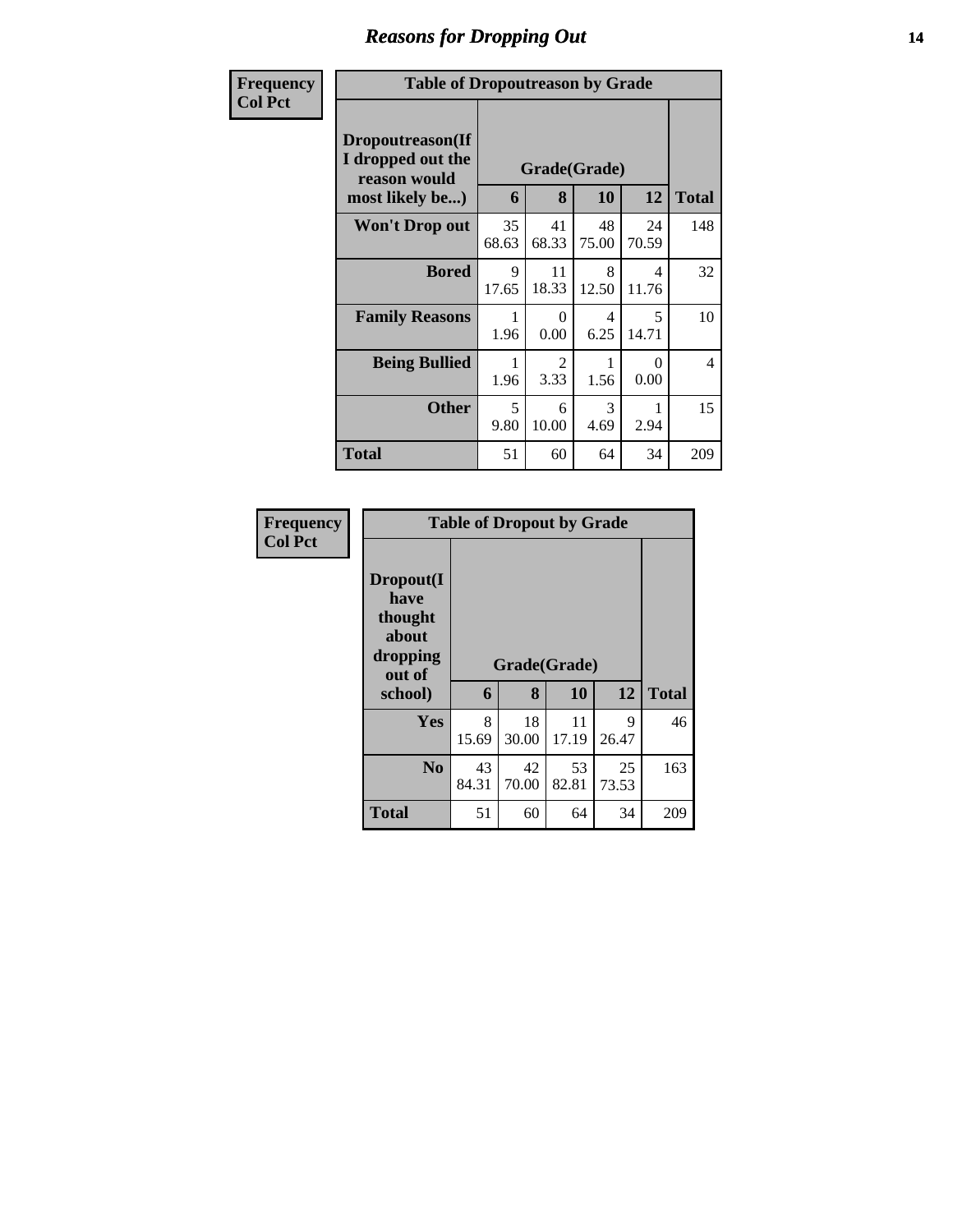*School Safety* **15**

| <b>Frequency</b> | <b>Table of Gangself by Grade</b>                                                                 |                   |              |             |              |     |  |  |
|------------------|---------------------------------------------------------------------------------------------------|-------------------|--------------|-------------|--------------|-----|--|--|
| <b>Col Pct</b>   | Gangself(I<br>have<br>participated<br>in illegal<br>gang<br>activities in<br>the past 30<br>days) | Grade(Grade)<br>6 | <b>Total</b> |             |              |     |  |  |
|                  | <b>Yes</b>                                                                                        | 1<br>1.96         | 1.67         | 1.56        | 0<br>0.00    | 3   |  |  |
|                  | N <sub>0</sub>                                                                                    | 50<br>98.04       | 59<br>98.33  | 63<br>98.44 | 34<br>100.00 | 206 |  |  |
|                  | <b>Total</b>                                                                                      | 51                | 60           | 64          | 34           | 209 |  |  |

| <b>Frequency</b> |
|------------------|
| <b>Col Pct</b>   |

| <b>Table of Gangpeers by Grade</b>                                                                                    |             |              |             |             |              |  |  |  |  |  |
|-----------------------------------------------------------------------------------------------------------------------|-------------|--------------|-------------|-------------|--------------|--|--|--|--|--|
| <b>Gangpeers</b> (I<br>have friends<br>who have<br>participated<br>in illegal<br>gang<br>activities in<br>the past 30 |             | Grade(Grade) |             |             |              |  |  |  |  |  |
| days)                                                                                                                 | 6           | 8            | 10          | 12          | <b>Total</b> |  |  |  |  |  |
| Yes                                                                                                                   | 2<br>3.92   | 3<br>5.00    | 10<br>15.63 | 11<br>32.35 | 26           |  |  |  |  |  |
| N <sub>0</sub>                                                                                                        | 49<br>96.08 | 57<br>95.00  | 54<br>84.38 | 23<br>67.65 | 183          |  |  |  |  |  |
| Total                                                                                                                 | 51          | 60           | 64          | 34          | 209          |  |  |  |  |  |

| Frequency      | <b>Table of Pickedon by Grade</b>                                   |             |              |             |                                     |              |  |
|----------------|---------------------------------------------------------------------|-------------|--------------|-------------|-------------------------------------|--------------|--|
| <b>Col Pct</b> | <b>Pickedon</b> (I have<br>been picked on or<br>teased at school in |             | Grade(Grade) |             |                                     |              |  |
|                | the past 30 days)                                                   | 6           | 8            | 10          | 12                                  | <b>Total</b> |  |
|                | <b>Strongly Agree</b>                                               | 4<br>7.84   | 8<br>13.33   | 4<br>6.25   | 0.00                                | 16           |  |
|                | <b>Somewhat Agree</b>                                               | 19<br>37.25 | 17<br>28.33  | 9<br>14.06  | $\mathcal{D}_{\mathcal{L}}$<br>5.88 | 47           |  |
|                | <b>Somewhat Disagree</b>                                            | 6<br>11.76  | 4<br>6.67    | 22<br>34.38 | 5<br>14.71                          | 37           |  |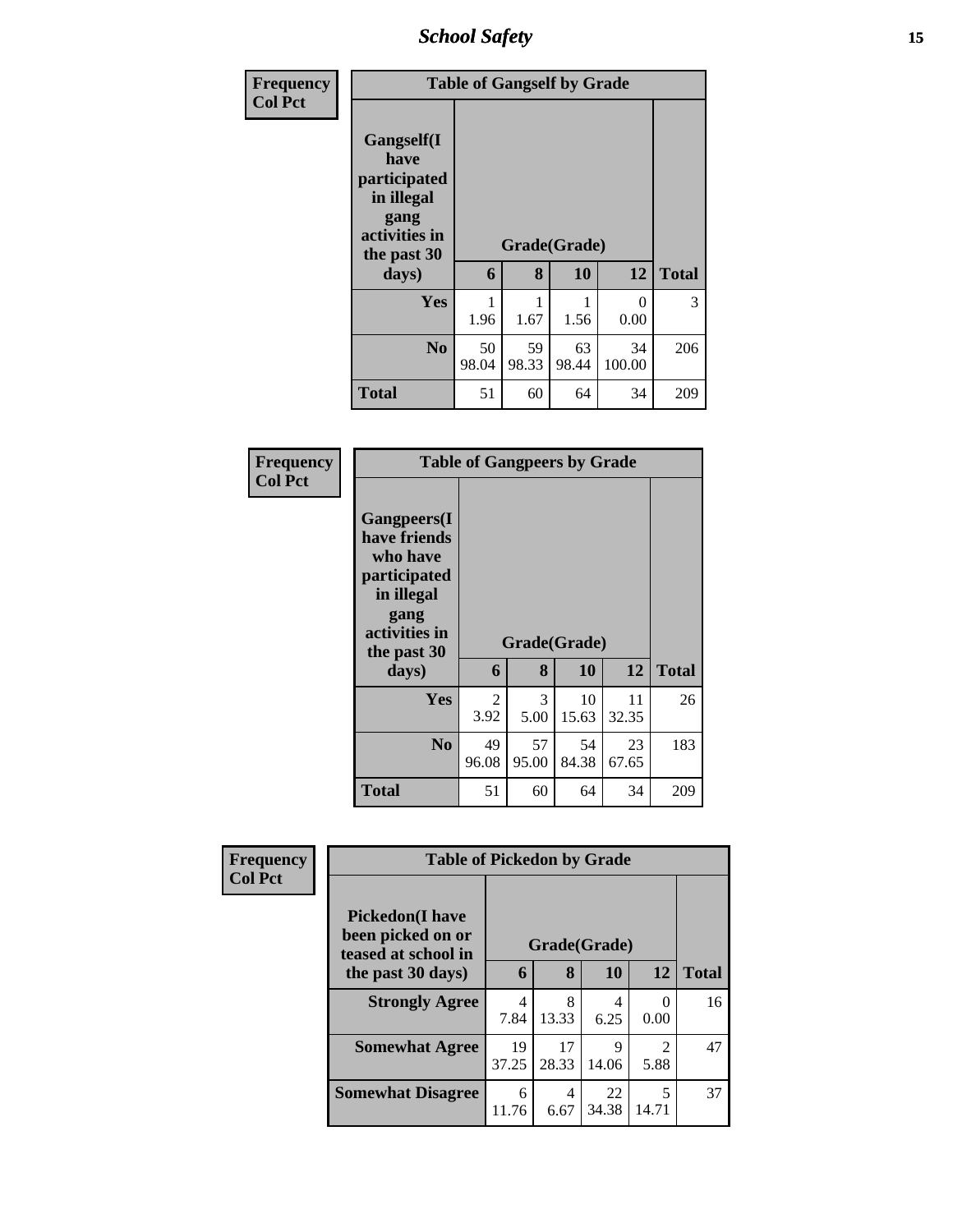# *School Safety* **16**

| <b>Frequency</b> | <b>Table of Pickedon by Grade</b>        |       |              |       |       |              |  |  |
|------------------|------------------------------------------|-------|--------------|-------|-------|--------------|--|--|
| <b>Col Pct</b>   | <b>Pickedon</b> (I have                  |       |              |       |       |              |  |  |
|                  | been picked on or<br>teased at school in |       | Grade(Grade) |       |       |              |  |  |
|                  | the past 30 days)                        | 6     | 8            | 10    | 12    | <b>Total</b> |  |  |
|                  | <b>Strongly Disagree</b>                 | 22    | 31           | 29    | 27    | 109          |  |  |
|                  |                                          | 43.14 | 51.67        | 45.31 | 79.41 |              |  |  |
|                  | <b>Total</b>                             | 51    | 60           | 64    | 34    | 209          |  |  |

| Frequency<br><b>Col Pct</b> | <b>Table of Safeschool by Grade</b>        |              |             |             |                        |              |  |
|-----------------------------|--------------------------------------------|--------------|-------------|-------------|------------------------|--------------|--|
|                             | Safeschool(School<br>is a place at which I | Grade(Grade) |             |             |                        |              |  |
|                             | feel safe)                                 | 6            | 8           | 10          | 12                     | <b>Total</b> |  |
|                             | <b>Strongly Agree</b>                      | 28<br>54.90  | 24<br>40.00 | 20<br>31.25 | 12<br>35.29            | 84           |  |
|                             | <b>Somewhat Agree</b>                      | 13<br>25.49  | 25<br>41.67 | 29<br>45.31 | 19<br>55.88            | 86           |  |
|                             | <b>Somewhat Disagree</b>                   | 8<br>15.69   | 8<br>13.33  | 10<br>15.63 | 2.94                   | 27           |  |
|                             | <b>Strongly Disagree</b>                   | 2<br>3.92    | 3<br>5.00   | 5<br>7.81   | $\mathfrak{D}$<br>5.88 | 12           |  |
|                             | <b>Total</b>                               | 51           | 60          | 64          | 34                     | 209          |  |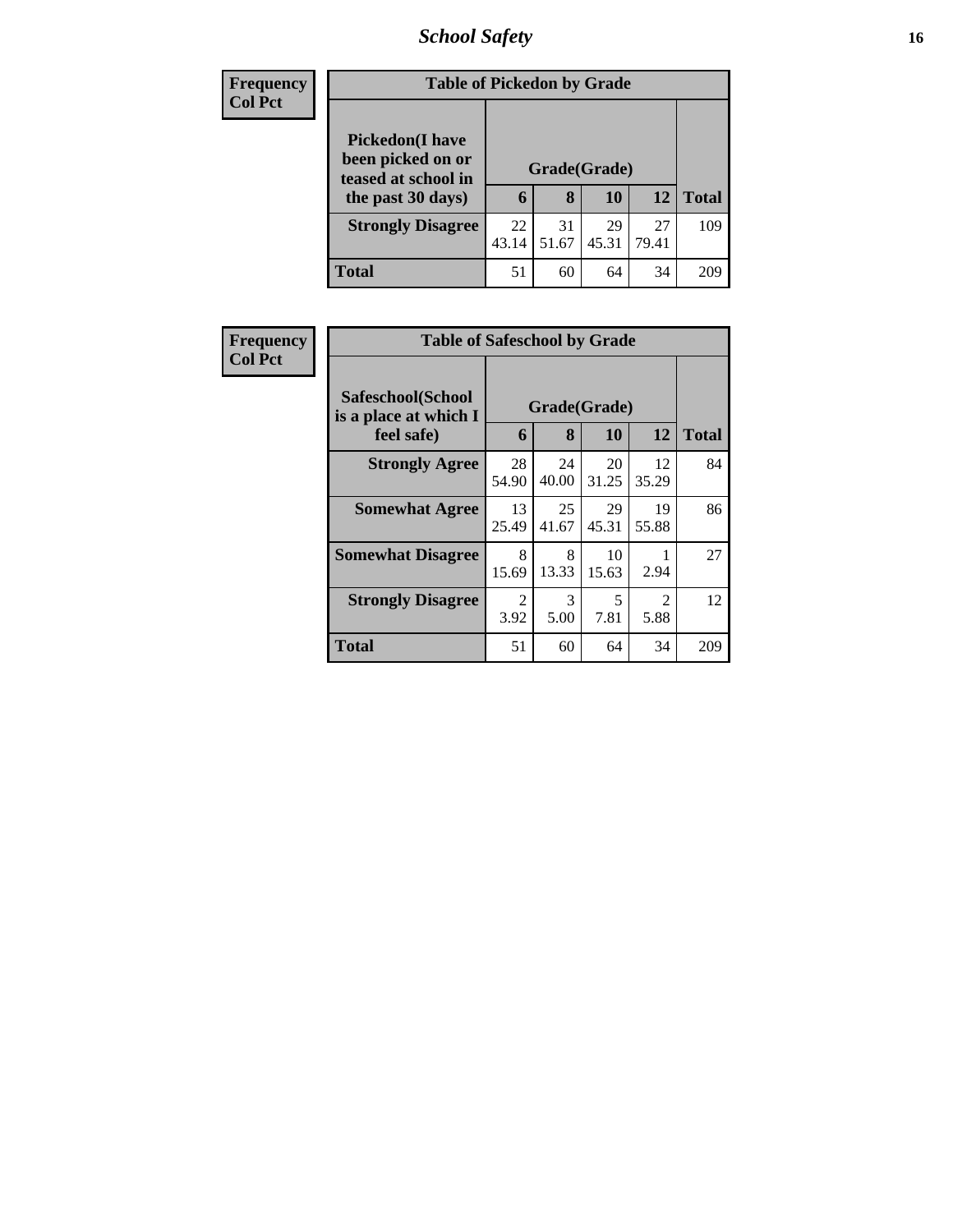*School Safety* **17**

**Frequency Row Pct**

| <b>Table of Grade by Bullied</b> |                             |                                                                               |                   |                   |                        |                               |                   |              |  |
|----------------------------------|-----------------------------|-------------------------------------------------------------------------------|-------------------|-------------------|------------------------|-------------------------------|-------------------|--------------|--|
|                                  |                             | <b>Bullied</b> (I have been bullied by other<br>students in the past 30 days) |                   |                   |                        |                               |                   |              |  |
| Grade(Grade)                     | $\mathbf{0}$<br><b>Days</b> | 1 or<br>2<br>days                                                             | 3 to<br>5<br>days | 6 to<br>9<br>days | 10<br>to<br>19<br>days | <b>20</b><br>to<br>29<br>days | All<br>30<br>days | <b>Total</b> |  |
| 6                                | 42<br>82.35                 | $\mathcal{F}$<br>5.88                                                         | 1<br>1.96         | 1.96              | 1<br>1.96              | 3<br>5.88                     | $\Omega$<br>0.00  | 51           |  |
| 8                                | 52<br>86.67                 | 3<br>5.00                                                                     | 1<br>1.67         | $\Omega$<br>0.00  | $\Omega$<br>0.00       | 1<br>1.67                     | 3<br>5.00         | 60           |  |
| 10                               | 59<br>92.19                 | 1<br>1.56                                                                     | $\Omega$<br>0.00  | $\Omega$<br>0.00  | 3<br>4.69              | $\Omega$<br>0.00              | 1<br>1.56         | 64           |  |
| 12                               | 33<br>97.06                 | $\Omega$<br>0.00                                                              | $\Omega$<br>0.00  | 2.94              | $\Omega$<br>0.00       | $\Omega$<br>0.00              | $\Omega$<br>0.00  | 34           |  |
| Total                            | 186                         | 7                                                                             | $\overline{2}$    | $\overline{c}$    | 4                      | 4                             | 4                 | 209          |  |

| Frequency      |              | <b>Table of Grade by Bulliedothers</b> |                   |                   |                                               |                               |                                    |              |
|----------------|--------------|----------------------------------------|-------------------|-------------------|-----------------------------------------------|-------------------------------|------------------------------------|--------------|
| <b>Row Pct</b> |              |                                        |                   | past 30 days)     | <b>Bulliedothers</b> (I bullied others in the |                               |                                    |              |
|                | Grade(Grade) | $\mathbf{0}$<br><b>Days</b>            | 1 or<br>2<br>days | 3 to<br>5<br>days | 6 to<br>9<br>days                             | <b>10</b><br>to<br>19<br>days | 20<br>t <sub>o</sub><br>29<br>days | <b>Total</b> |
|                | 6            | 47<br>92.16                            | 1<br>1.96         | $\Omega$<br>0.00  | $\Omega$<br>0.00                              | $\Omega$<br>0.00              | 3<br>5.88                          | 51           |
|                | 8            | 59<br>98.33                            | $\Omega$<br>0.00  | $\Omega$<br>0.00  | $\Omega$<br>0.00                              | 1<br>1.67                     | $\Omega$<br>0.00                   | 60           |
|                | 10           | 53<br>82.81                            | $\Omega$<br>0.00  | 6<br>9.38         | 1.56                                          | 4<br>6.25                     | $\Omega$<br>0.00                   | 64           |
|                | 12           | 34<br>100.00                           | $\Omega$<br>0.00  | $\Omega$<br>0.00  | $\Omega$<br>0.00                              | $\Omega$<br>0.00              | $\Omega$<br>0.00                   | 34           |
|                | <b>Total</b> | 193                                    | 1                 | 6                 |                                               | 5                             | 3                                  | 209          |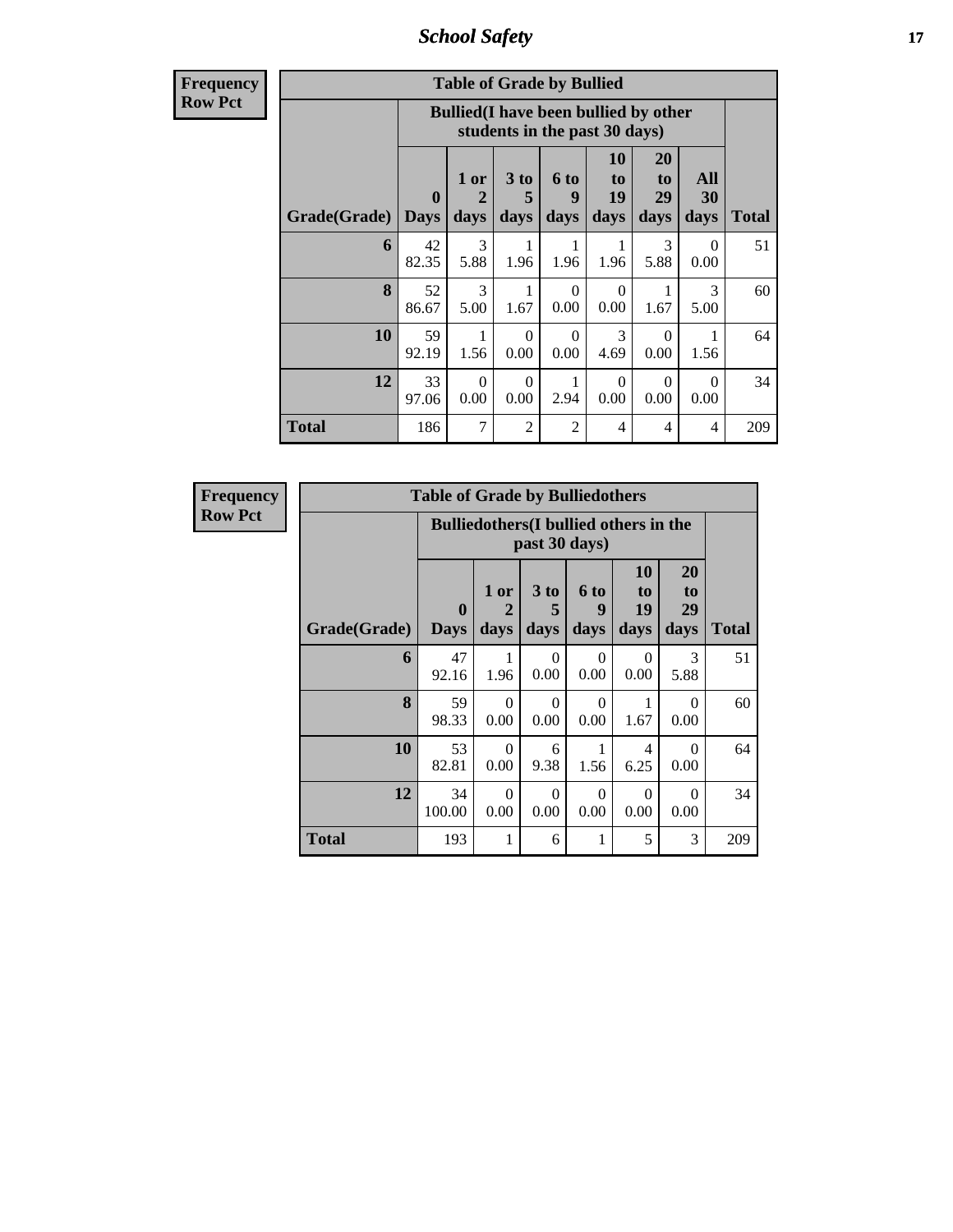*School Safety* **18**

| Frequency      | <b>Table of Grade by Weaponschool</b> |                                                                                 |                       |       |
|----------------|---------------------------------------|---------------------------------------------------------------------------------|-----------------------|-------|
| <b>Row Pct</b> |                                       | <b>Weaponschool</b> (I<br>brought a weapon<br>to school in the<br>past 30 days) |                       |       |
|                | Grade(Grade)                          | 0 Days                                                                          | <b>All 30</b><br>days | Total |
|                | 6                                     | 49<br>96.08                                                                     | 2<br>3.92             | 51    |
|                | 8                                     | 60<br>100.00                                                                    | 0<br>0.00             | 60    |
|                | 10                                    | 64<br>100.00                                                                    | 0<br>0.00             | 64    |
|                | 12                                    | 34<br>100.00                                                                    | 0<br>0.00             | 34    |
|                | Total                                 | 207                                                                             | 2                     | 209   |

| <b>Frequency</b> | <b>Table of Grade by Absentunsafe</b> |                  |                                                                                           |                     |              |  |  |
|------------------|---------------------------------------|------------------|-------------------------------------------------------------------------------------------|---------------------|--------------|--|--|
| <b>Row Pct</b>   |                                       |                  | Absentunsafe(I)<br>have missed school<br>because I felt<br>unsafe in the past<br>30 days) |                     |              |  |  |
|                  | Grade(Grade)                          | 0<br><b>Days</b> | 3 to<br>5<br>days                                                                         | 10 to<br>19<br>days | <b>Total</b> |  |  |
|                  | 6                                     | 48<br>94.12      | 2<br>3.92                                                                                 | 1<br>1.96           | 51           |  |  |
|                  | 8                                     | 60<br>100.00     | $\Omega$<br>0.00                                                                          | $\Omega$<br>0.00    | 60           |  |  |
|                  | 10                                    | 64<br>100.00     | $\Omega$<br>0.00                                                                          | $\theta$<br>0.00    | 64           |  |  |
|                  | 12                                    | 34<br>100.00     | $\theta$<br>0.00                                                                          | $\Omega$<br>0.00    | 34           |  |  |
|                  | <b>Total</b>                          | 206              | 2                                                                                         | 1                   | 209          |  |  |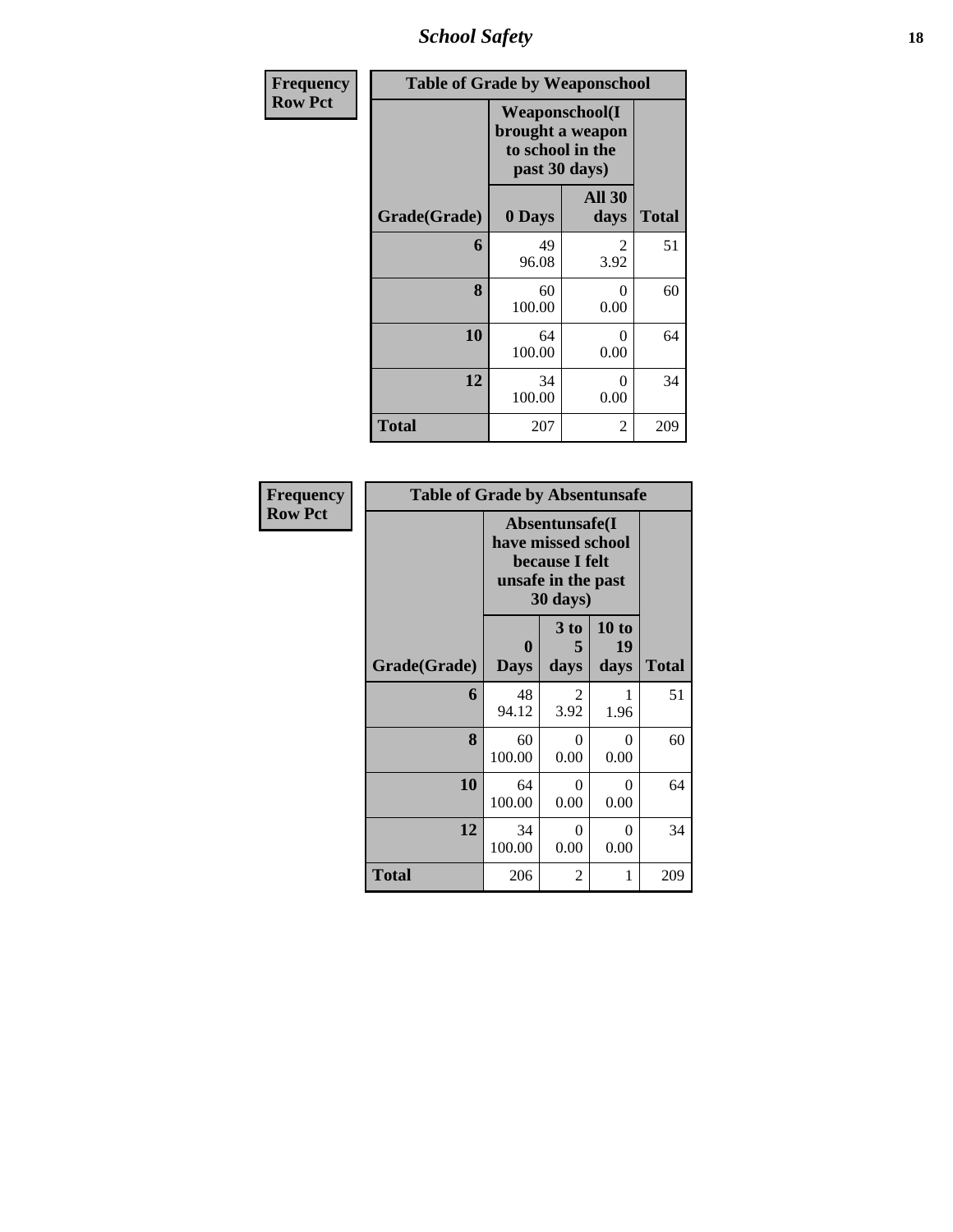#### **Frequency Row Pct**

| <b>Table of Grade by Alcohol</b> |                                 |                                    |                  |                        |                        |                        |                     |              |  |
|----------------------------------|---------------------------------|------------------------------------|------------------|------------------------|------------------------|------------------------|---------------------|--------------|--|
|                                  |                                 | Alcohol(Alcohol use, past 30 days) |                  |                        |                        |                        |                     |              |  |
| Grade(Grade)                     | <b>Did</b><br>not<br><b>use</b> | $1-2$<br>days                      | $3 - 5$<br>days  | $6 - 9$<br>days        | $10-19$<br>days        | 20-29<br>days          | <b>Every</b><br>day | <b>Total</b> |  |
| 6                                | 46<br>90.20                     | $\overline{2}$<br>3.92             | 0<br>0.00        | $\Omega$<br>0.00       | $\overline{2}$<br>3.92 | $\Omega$<br>0.00       | 1.96                | 51           |  |
| 8                                | 57<br>95.00                     | $\Omega$<br>0.00                   | $\Omega$<br>0.00 | $\overline{2}$<br>3.33 | $\theta$<br>0.00       | $\Omega$<br>0.00       | 1.67                | 60           |  |
| 10                               | 52<br>81.25                     | $\Omega$<br>0.00                   | 3<br>4.69        | $\Omega$<br>0.00       | 3<br>4.69              | $\mathfrak{D}$<br>3.13 | 4<br>6.25           | 64           |  |
| 12                               | 30<br>88.24                     | $\mathcal{R}$<br>8.82              | $\Omega$<br>0.00 | $\Omega$<br>0.00       | 2.94                   | $\Omega$<br>0.00       | $\Omega$<br>0.00    | 34           |  |
| <b>Total</b>                     | 185                             | 5                                  | 3                | $\overline{2}$         | 6                      | $\overline{2}$         | 6                   | 209          |  |

| <b>Frequency</b> |              | <b>Table of Grade by Cigarettes</b>                      |                        |                                     |                        |                     |              |  |  |
|------------------|--------------|----------------------------------------------------------|------------------------|-------------------------------------|------------------------|---------------------|--------------|--|--|
| <b>Row Pct</b>   |              | <b>Cigarettes (Smoking tobacco</b><br>use, past 30 days) |                        |                                     |                        |                     |              |  |  |
|                  | Grade(Grade) | <b>Did</b><br>not<br><b>use</b>                          | $1 - 2$<br>days        | $3 - 5$<br>days                     | $10-19$<br>days        | <b>Every</b><br>day | <b>Total</b> |  |  |
|                  | 6            | 49<br>96.08                                              | 0<br>0.00              | 0<br>0.00                           | $\mathfrak{D}$<br>3.92 | 0<br>0.00           | 51           |  |  |
|                  | 8            | 58<br>96.67                                              | 0<br>0.00              | $\mathcal{D}_{\mathcal{L}}$<br>3.33 | 0<br>0.00              | 0<br>0.00           | 60           |  |  |
|                  | 10           | 59<br>92.19                                              | 0<br>0.00              | 1.56                                | 3<br>4.69              | 1.56                | 64           |  |  |
|                  | 12           | 32<br>94.12                                              | $\overline{2}$<br>5.88 | $\Omega$<br>0.00                    | 0<br>0.00              | 0<br>0.00           | 34           |  |  |
|                  | <b>Total</b> | 198                                                      | $\overline{2}$         | 3                                   | 5                      | 1                   | 209          |  |  |

| <b>Frequency</b> | <b>Table of Grade by Smokeless</b> |                                 |                        |                  |                                       |                     |              |  |
|------------------|------------------------------------|---------------------------------|------------------------|------------------|---------------------------------------|---------------------|--------------|--|
| <b>Row Pct</b>   |                                    |                                 |                        | past 30 days)    | <b>Smokeless(Chewing tobacco use,</b> |                     |              |  |
|                  | Grade(Grade)                       | <b>Did</b><br>not<br><b>use</b> | $1 - 2$<br>days        | $3 - 5$<br>days  | $10-19$<br>days                       | <b>Every</b><br>day | <b>Total</b> |  |
|                  | 6                                  | 48<br>94.12                     | $\Omega$<br>0.00       | 1.96             | $\overline{2}$<br>3.92                | 0<br>0.00           | 51           |  |
|                  | 8                                  | 60<br>100.00                    | $\Omega$<br>0.00       | $\Omega$<br>0.00 | $\Omega$<br>0.00                      | $\Omega$<br>0.00    | 60           |  |
|                  | 10                                 | 59<br>92.19                     | $\mathfrak{D}$<br>3.13 | 1.56             | $\mathfrak{D}$<br>3.13                | $\Omega$<br>0.00    | 64           |  |
|                  | 12                                 | 32<br>94.12                     | 2.94                   | $\Omega$<br>0.00 | $\Omega$<br>0.00                      | 2.94                | 34           |  |
|                  | <b>Total</b>                       | 199                             | 3                      | 2                | 4                                     | 1                   | 209          |  |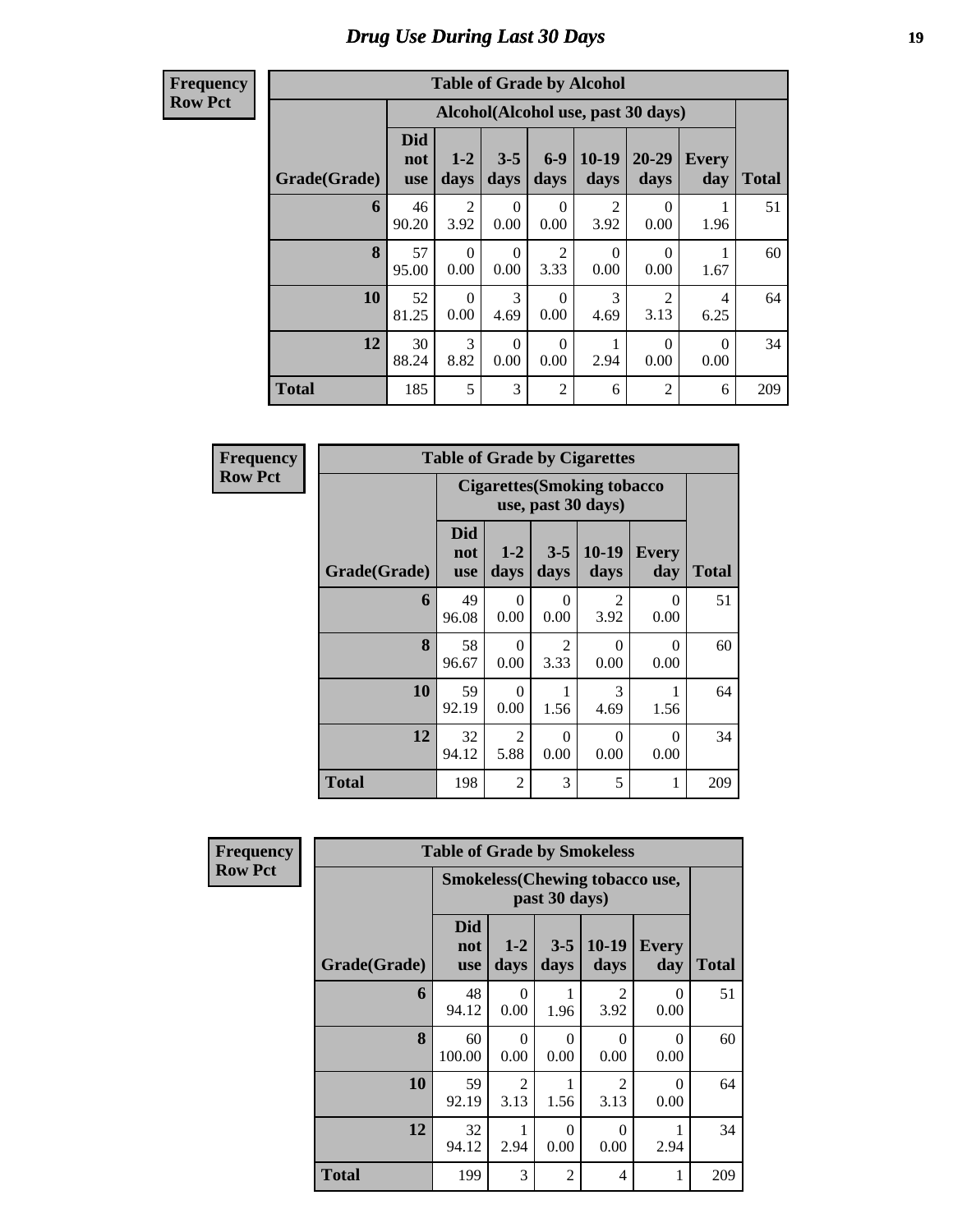#### **Frequency Row Pct**

## **Table of Grade by Marijuana**

| cy |              | Table of Grade by Marijuana     |                                            |                 |                        |              |
|----|--------------|---------------------------------|--------------------------------------------|-----------------|------------------------|--------------|
|    |              |                                 | Marijuana (Marijuana use,<br>past 30 days) |                 |                        |              |
|    | Grade(Grade) | <b>Did</b><br>not<br><b>use</b> | $3 - 5$<br>days                            | $10-19$<br>days | $20 - 29$<br>days      | <b>Total</b> |
|    | 6            | 48<br>94.12                     | 1<br>1.96                                  | 0<br>0.00       | $\mathfrak{D}$<br>3.92 | 51           |
|    | 8            | 60<br>100.00                    | $\theta$<br>0.00                           | 0<br>0.00       | 0<br>0.00              | 60           |
|    | 10           | 61<br>95.31                     | $\theta$<br>0.00                           | 3<br>4.69       | 0<br>0.00              | 64           |
|    | 12           | 34<br>100.00                    | $\theta$<br>0.00                           | 0<br>0.00       | 0<br>0.00              | 34           |
|    | <b>Total</b> | 203                             | 1                                          | 3               | $\overline{2}$         | 209          |

| <b>Frequency</b> | <b>Table of Grade by Cocaine</b> |                    |                         |              |  |  |  |
|------------------|----------------------------------|--------------------|-------------------------|--------------|--|--|--|
| <b>Row Pct</b>   |                                  | use, past 30 days) | <b>Cocaine</b> (Cocaine |              |  |  |  |
|                  | Grade(Grade)                     | Did not<br>use     | 20-29<br>days           | <b>Total</b> |  |  |  |
|                  | 6                                | 49<br>96.08        | $\mathfrak{D}$<br>3.92  | 51           |  |  |  |
|                  | 8                                | 60<br>100.00       | 0<br>0.00               | 60           |  |  |  |
|                  | 10                               | 64<br>100.00       | 0<br>0.00               | 64           |  |  |  |
|                  | 12                               | 34<br>100.00       | 0<br>0.00               | 34           |  |  |  |
|                  | <b>Total</b>                     | 207                | 2                       | 209          |  |  |  |

| Frequency      |              | <b>Table of Grade by Inhalants</b> |                            |              |
|----------------|--------------|------------------------------------|----------------------------|--------------|
| <b>Row Pct</b> |              | use, past 30 days)                 | <b>Inhalants</b> (Inhalant |              |
|                | Grade(Grade) | Did not<br><b>use</b>              | $20 - 29$<br>days          | <b>Total</b> |
|                | 6            | 49<br>96.08                        | 2<br>3.92                  | 51           |
|                | 8            | 60<br>100.00                       | 0<br>0.00                  | 60           |
|                | 10           | 64<br>100.00                       | 0<br>0.00                  | 64           |
|                | 12           | 34<br>100.00                       | 0<br>0.00                  | 34           |
|                | <b>Total</b> | 207                                | 2                          | 209          |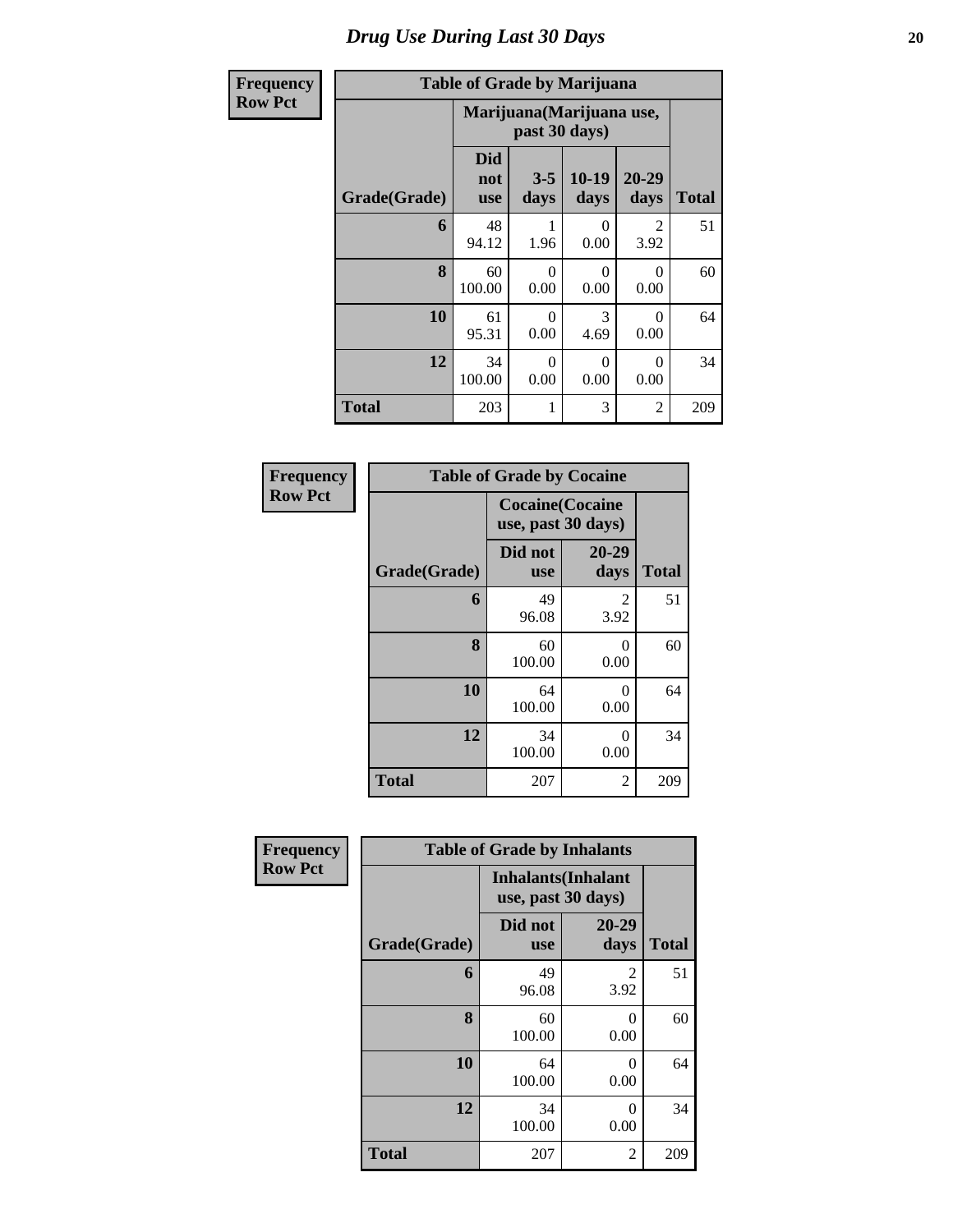| Frequency      | <b>Table of Grade by Steroids</b> |                          |                                                |                  |              |  |  |  |
|----------------|-----------------------------------|--------------------------|------------------------------------------------|------------------|--------------|--|--|--|
| <b>Row Pct</b> |                                   |                          | <b>Steroids</b> (Steroid<br>use, past 30 days) |                  |              |  |  |  |
|                | Grade(Grade)                      | Did<br>not<br><b>use</b> | $10-19$<br>days                                | 20-29<br>days    | <b>Total</b> |  |  |  |
|                | 6                                 | 49<br>96.08              | $\theta$<br>0.00                               | 2<br>3.92        | 51           |  |  |  |
|                | 8                                 | 58<br>96.67              | $\mathfrak{D}$<br>3.33                         | $\Omega$<br>0.00 | 60           |  |  |  |
|                | 10                                | 63<br>98.44              | $\Omega$<br>0.00                               | 1<br>1.56        | 64           |  |  |  |
|                | 12                                | 34<br>100.00             | $\Omega$<br>0.00                               | $\Omega$<br>0.00 | 34           |  |  |  |
|                | <b>Total</b>                      | 204                      | 2                                              | 3                | 209          |  |  |  |

| Frequency      | <b>Table of Grade by Ecstasy</b> |                                               |                   |              |  |  |  |
|----------------|----------------------------------|-----------------------------------------------|-------------------|--------------|--|--|--|
| <b>Row Pct</b> |                                  | <b>Ecstasy</b> (Ecstasy<br>use, past 30 days) |                   |              |  |  |  |
|                | Grade(Grade)                     | Did not<br><b>use</b>                         | $20 - 29$<br>days | <b>Total</b> |  |  |  |
|                | 6                                | 49<br>96.08                                   | 2<br>3.92         | 51           |  |  |  |
|                | 8                                | 60<br>100.00                                  | ∩<br>0.00         | 60           |  |  |  |
|                | 10                               | 64<br>100.00                                  | 0<br>0.00         |              |  |  |  |
|                | 12                               | 34<br>0<br>100.00<br>0.00                     |                   | 34           |  |  |  |
|                | <b>Total</b>                     | 207                                           | 2                 | 209          |  |  |  |

| Frequency      |              | <b>Table of Grade by Meth</b>                      |                        |                        |              |  |  |  |  |
|----------------|--------------|----------------------------------------------------|------------------------|------------------------|--------------|--|--|--|--|
| <b>Row Pct</b> |              | <b>Meth</b> (Methamphetamine<br>use, past 30 days) |                        |                        |              |  |  |  |  |
|                | Grade(Grade) | Did not<br><b>use</b>                              | $1-2$ days             | $20 - 29$<br>days      | <b>Total</b> |  |  |  |  |
|                | 6            | 47<br>92.16                                        | $\mathfrak{D}$<br>3.92 | $\overline{c}$<br>3.92 | 51           |  |  |  |  |
|                | 8            | 60<br>100.00                                       | 0<br>0.00              | $\Omega$<br>0.00       | 60           |  |  |  |  |
|                | 10           | 64<br>100.00                                       | 0<br>0.00              | $\Omega$<br>0.00       | 64           |  |  |  |  |
|                | 12           | 34<br>100.00                                       | 0<br>0.00              | $\Omega$<br>0.00       | 34           |  |  |  |  |
|                | <b>Total</b> | 205                                                | 2                      | $\overline{2}$         | 209          |  |  |  |  |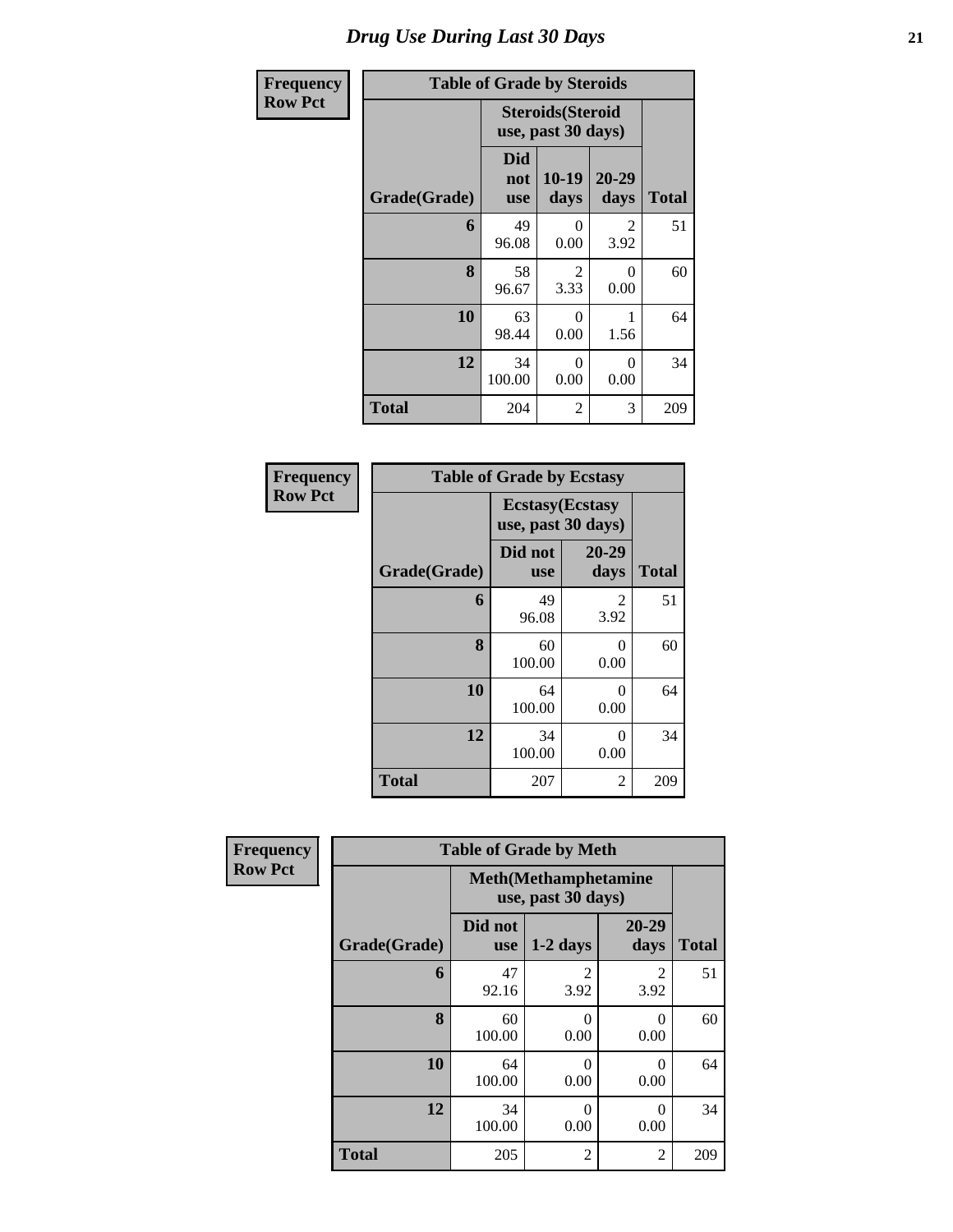| <b>Frequency</b> |              | <b>Table of Grade by Hallucinogens</b> |                             |              |
|------------------|--------------|----------------------------------------|-----------------------------|--------------|
| <b>Row Pct</b>   |              | use, past 30 days)                     | Hallucinogens (Hallucinogen |              |
|                  | Grade(Grade) | Did not use                            | $3-5$ days                  | <b>Total</b> |
|                  | 6            | 49<br>96.08                            | $\mathfrak{D}$<br>3.92      | 51           |
|                  | 8            | 60<br>100.00                           | $\theta$<br>0.00            | 60           |
|                  | 10           | 64<br>100.00                           | $\Omega$<br>0.00            | 64           |
|                  | 12           | 34<br>100.00                           | 0<br>0.00                   | 34           |
|                  | <b>Total</b> | 207                                    | $\overline{2}$              | 209          |

| Frequency      |              | <b>Table of Grade by Prescription</b>                                             |                  |                     |       |  |
|----------------|--------------|-----------------------------------------------------------------------------------|------------------|---------------------|-------|--|
| <b>Row Pct</b> |              | <b>Prescription</b> (Prescription<br>drugs not prescribed to me,<br>past 30 days) |                  |                     |       |  |
|                | Grade(Grade) | Did not<br><b>use</b>                                                             | $10-19$<br>days  | <b>Every</b><br>day | Total |  |
|                | 6            | 48<br>94.12                                                                       | 2<br>3.92        | 1.96                | 51    |  |
|                | 8            | 60<br>100.00                                                                      | $\Omega$<br>0.00 | 0<br>0.00           | 60    |  |
|                | 10           | 64<br>100.00                                                                      | $\Omega$<br>0.00 | 0<br>0.00           | 64    |  |
|                | 12           | 33<br>97.06                                                                       | 0<br>0.00        | 2.94                | 34    |  |
|                | <b>Total</b> | 205                                                                               | 2                | 2                   | 209   |  |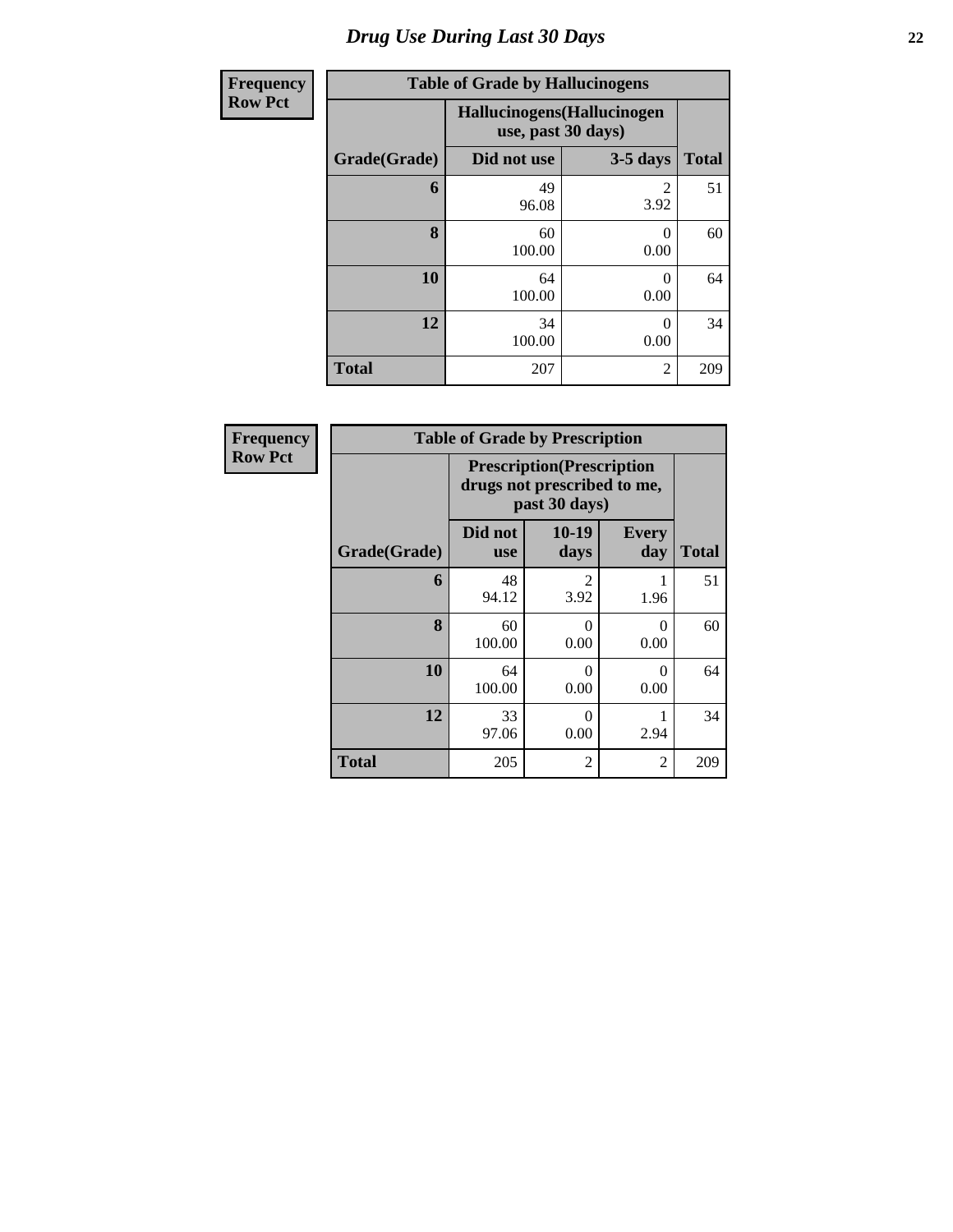### **Frequen Col Pct**

| <b>cy</b> | <b>Table of Alcoholease by Grade</b>      |             |                                           |             |                        |              |  |  |
|-----------|-------------------------------------------|-------------|-------------------------------------------|-------------|------------------------|--------------|--|--|
|           | Alcoholease(It is<br>easy to get alcohol) |             | Grade(Grade)<br>12<br>8<br><b>10</b><br>6 |             |                        |              |  |  |
|           |                                           |             |                                           |             |                        | <b>Total</b> |  |  |
|           | <b>Strongly Agree</b>                     | 4<br>7.84   | 8<br>13.33                                | 18<br>28.13 | 21<br>61.76            | 51           |  |  |
|           | <b>Somewhat Agree</b>                     | 4<br>7.84   | 8<br>13.33                                | 13<br>20.31 | 8<br>23.53             | 33           |  |  |
|           | <b>Somewhat Disagree</b>                  | 6<br>11.76  | 15<br>25.00                               | 15<br>23.44 | $\mathfrak{D}$<br>5.88 | 38           |  |  |
|           | <b>Strongly Disagree</b>                  | 37<br>72.55 | 29<br>48.33                               | 18<br>28.13 | 3<br>8.82              | 87           |  |  |
|           | <b>Total</b>                              | 51          | 60                                        | 64          | 34                     | 209          |  |  |

| Frequency      | <b>Table of Cigarettesease by Grade</b>                 |             |                   |             |                                     |              |
|----------------|---------------------------------------------------------|-------------|-------------------|-------------|-------------------------------------|--------------|
| <b>Col Pct</b> | Cigarettesease(It is<br>easy to get smoking<br>tobacco) | 6           | Grade(Grade)<br>8 | 10          | 12                                  | <b>Total</b> |
|                | <b>Strongly Agree</b>                                   | 5<br>9.80   | 6<br>10.00        | 15<br>23.44 | 23<br>67.65                         | 49           |
|                | <b>Somewhat Agree</b>                                   | 4<br>7.84   | 7<br>11.67        | 15<br>23.44 | 6<br>17.65                          | 32           |
|                | <b>Somewhat Disagree</b>                                | 8<br>15.69  | 6<br>10.00        | 15<br>23.44 | $\mathcal{D}_{\mathcal{L}}$<br>5.88 | 31           |
|                | <b>Strongly Disagree</b>                                | 34<br>66.67 | 41<br>68.33       | 19<br>29.69 | 3<br>8.82                           | 97           |
|                | Total                                                   | 51          | 60                | 64          | 34                                  | 209          |

| <b>Frequency</b> | <b>Table of Smokelessease by Grade</b>                         |             |             |                    |             |              |
|------------------|----------------------------------------------------------------|-------------|-------------|--------------------|-------------|--------------|
| <b>Col Pct</b>   | <b>Smokelessease</b> (It is<br>easy to get chewing<br>tobacco) | 6           | 8           | Grade(Grade)<br>10 | 12          | <b>Total</b> |
|                  | <b>Strongly Agree</b>                                          | 3<br>5.88   | 7<br>11.67  | 15<br>23.44        | 23<br>67.65 | 48           |
|                  | <b>Somewhat Agree</b>                                          | 4<br>7.84   | 10<br>16.67 | 15<br>23.44        | 6<br>17.65  | 35           |
|                  | <b>Somewhat Disagree</b>                                       | 8<br>15.69  | 8<br>13.33  | 4<br>6.25          | 2.94        | 21           |
|                  | <b>Strongly Disagree</b>                                       | 36<br>70.59 | 35<br>58.33 | 30<br>46.88        | 4<br>11.76  | 105          |
|                  | <b>Total</b>                                                   | 51          | 60          | 64                 | 34          | 209          |

ń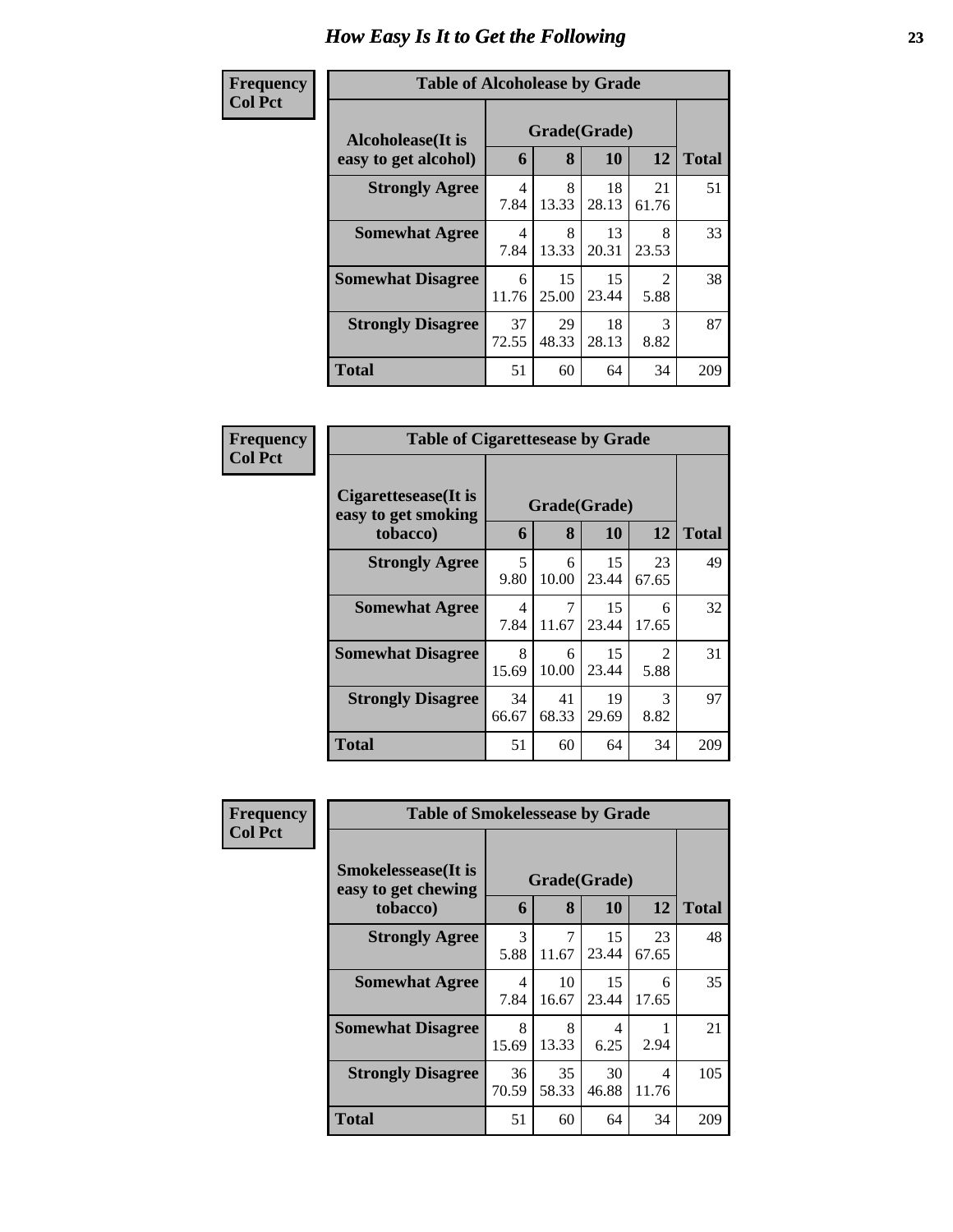| Frequency<br><b>Col Pct</b> | <b>Table of Marijuanaease by Grade</b>           |                        |                        |             |                                   |              |
|-----------------------------|--------------------------------------------------|------------------------|------------------------|-------------|-----------------------------------|--------------|
|                             | Marijuanaease(It is<br>easy to get<br>marijuana) | 6                      | Grade(Grade)<br>8      | <b>10</b>   | 12                                | <b>Total</b> |
|                             | <b>Strongly Agree</b>                            | $\mathfrak{D}$<br>3.92 | $\mathfrak{D}$<br>3.33 | 12<br>18.75 | 17<br>50.00                       | 33           |
|                             | <b>Somewhat Agree</b>                            | 3<br>5.88              | 6<br>10.00             | 13<br>20.31 | 4<br>11.76                        | 26           |
|                             | <b>Somewhat Disagree</b>                         | 4<br>7.84              | $\mathfrak{D}$<br>3.33 | 9<br>14.06  | $\overline{\phantom{1}}$<br>14.71 | 20           |
|                             | <b>Strongly Disagree</b>                         | 42<br>82.35            | 50<br>83.33            | 30<br>46.88 | 8<br>23.53                        | 130          |
|                             | Total                                            | 51                     | 60                     | 64          | 34                                | 209          |

| Frequency      | <b>Table of Cocaineease by Grade</b>              |             |                   |             |             |              |
|----------------|---------------------------------------------------|-------------|-------------------|-------------|-------------|--------------|
| <b>Col Pct</b> | <b>Cocaineease</b> (It is<br>easy to get cocaine) | 6           | Grade(Grade)<br>8 | 10          | 12          | <b>Total</b> |
|                | <b>Strongly Agree</b>                             | 1.96        | 3<br>5.00         | 3<br>4.69   | 20.59       | 14           |
|                | <b>Somewhat Agree</b>                             | 4<br>7.84   | 5<br>8.33         | 9<br>14.06  | 9<br>26.47  | 27           |
|                | <b>Somewhat Disagree</b>                          | 4<br>7.84   | 4<br>6.67         | 10<br>15.63 | 20.59       | 25           |
|                | <b>Strongly Disagree</b>                          | 42<br>82.35 | 48<br>80.00       | 42<br>65.63 | 11<br>32.35 | 143          |
|                | <b>Total</b>                                      | 51          | 60                | 64          | 34          | 209          |

| <b>Frequency</b> | <b>Table of Inhalantsease by Grade</b> |                                  |                                  |             |             |              |
|------------------|----------------------------------------|----------------------------------|----------------------------------|-------------|-------------|--------------|
| <b>Col Pct</b>   | Inhalantsease(It is<br>easy to get     |                                  | Grade(Grade)                     |             |             |              |
|                  | inhalants)                             | 6                                | 8                                | 10          | 12          | <b>Total</b> |
|                  | <b>Strongly Agree</b>                  | 2<br>3.92                        | 8<br>13.33                       | 13<br>20.31 | 15<br>44.12 | 38           |
|                  | <b>Somewhat Agree</b>                  | $\overline{\mathcal{A}}$<br>7.84 | 6<br>10.00                       | 12<br>18.75 | 5<br>14.71  | 27           |
|                  | <b>Somewhat Disagree</b>               | 9<br>17.65                       | $\overline{\phantom{0}}$<br>8.33 | 6<br>9.38   | 6<br>17.65  | 26           |
|                  | <b>Strongly Disagree</b>               | 36<br>70.59                      | 41<br>68.33                      | 33<br>51.56 | 8<br>23.53  | 118          |
|                  | <b>Total</b>                           | 51                               | 60                               | 64          | 34          | 209          |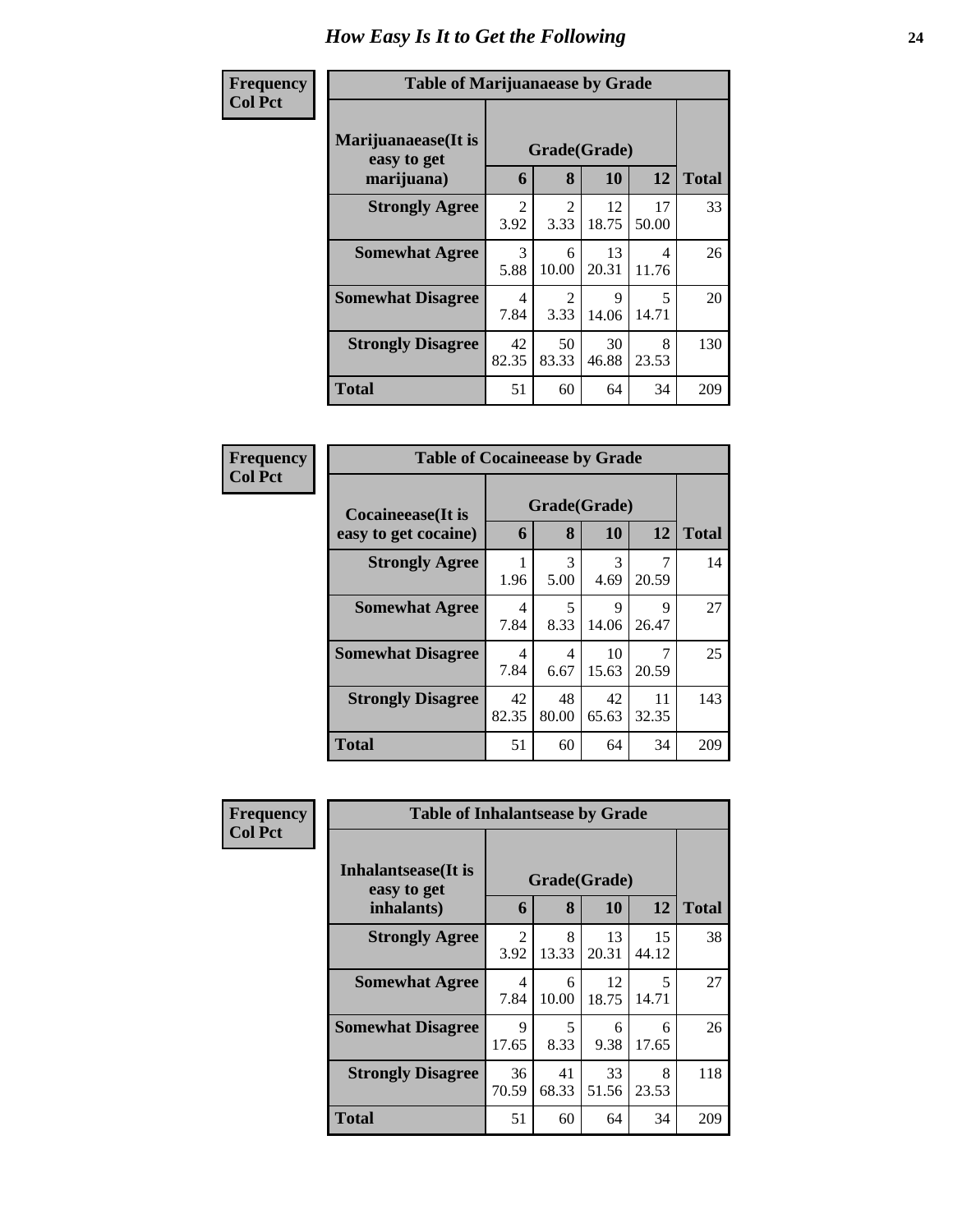| Frequency      | <b>Table of Steroidsease by Grade</b> |             |              |             |             |              |
|----------------|---------------------------------------|-------------|--------------|-------------|-------------|--------------|
| <b>Col Pct</b> | <b>Steroidsease</b> (It is            |             | Grade(Grade) |             |             |              |
|                | easy to get steroids)                 | 6           | 8            | 10          | 12          | <b>Total</b> |
|                | <b>Strongly Agree</b>                 | 0<br>0.00   | 2<br>3.33    | 4<br>6.25   | 8<br>23.53  | 14           |
|                | <b>Somewhat Agree</b>                 | 4<br>7.84   | 7<br>11.67   | 12<br>18.75 | 8<br>23.53  | 31           |
|                | <b>Somewhat Disagree</b>              | 9<br>17.65  | 11.67        | 13<br>20.31 | 10<br>29.41 | 39           |
|                | <b>Strongly Disagree</b>              | 38<br>74.51 | 44<br>73.33  | 35<br>54.69 | 8<br>23.53  | 125          |
|                | <b>Total</b>                          | 51          | 60           | 64          | 34          | 209          |

| Frequency      | <b>Table of Ecstasyease by Grade</b>              |                        |                       |             |             |              |  |  |  |  |  |
|----------------|---------------------------------------------------|------------------------|-----------------------|-------------|-------------|--------------|--|--|--|--|--|
| <b>Col Pct</b> | <b>Ecstasyease</b> (It is<br>easy to get ecstasy) | 6                      | Grade(Grade)<br>8     | 10          | 12          | <b>Total</b> |  |  |  |  |  |
|                | <b>Strongly Agree</b>                             | $\overline{2}$<br>3.92 | 2<br>3.33             | 2<br>3.13   | 6<br>17.65  | 12           |  |  |  |  |  |
|                | <b>Somewhat Agree</b>                             | $\mathfrak{D}$<br>3.92 | $\mathcal{R}$<br>5.00 | 12<br>18.75 | 9<br>26.47  | 26           |  |  |  |  |  |
|                | <b>Somewhat Disagree</b>                          | 6<br>11.76             | 3<br>5.00             | 11<br>17.19 | 20.59       | 27           |  |  |  |  |  |
|                | <b>Strongly Disagree</b>                          | 41<br>80.39            | 52<br>86.67           | 39<br>60.94 | 12<br>35.29 | 144          |  |  |  |  |  |
|                | Total                                             | 51                     | 60                    | 64          | 34          | 209          |  |  |  |  |  |

| Frequency      | <b>Table of Methease by Grade</b>                          |                        |                        |                           |             |              |
|----------------|------------------------------------------------------------|------------------------|------------------------|---------------------------|-------------|--------------|
| <b>Col Pct</b> | <b>Methease</b> (It is easy<br>to get<br>methamphetamines) | 6                      | 8                      | Grade(Grade)<br><b>10</b> | 12          | <b>Total</b> |
|                | <b>Strongly Agree</b>                                      | $\overline{2}$<br>3.92 | 3<br>5.00              | 3<br>4.69                 | 9<br>26.47  | 17           |
|                | <b>Somewhat Agree</b>                                      | 1<br>1.96              | $\overline{4}$<br>6.67 | 11<br>17.19               | 5<br>14.71  | 21           |
|                | <b>Somewhat Disagree</b>                                   | 4<br>7.84              | 1.67                   | 8<br>12.50                | 8<br>23.53  | 21           |
|                | <b>Strongly Disagree</b>                                   | 44<br>86.27            | 52<br>86.67            | 42<br>65.63               | 12<br>35.29 | 150          |
|                | <b>Total</b>                                               | 51                     | 60                     | 64                        | 34          | 209          |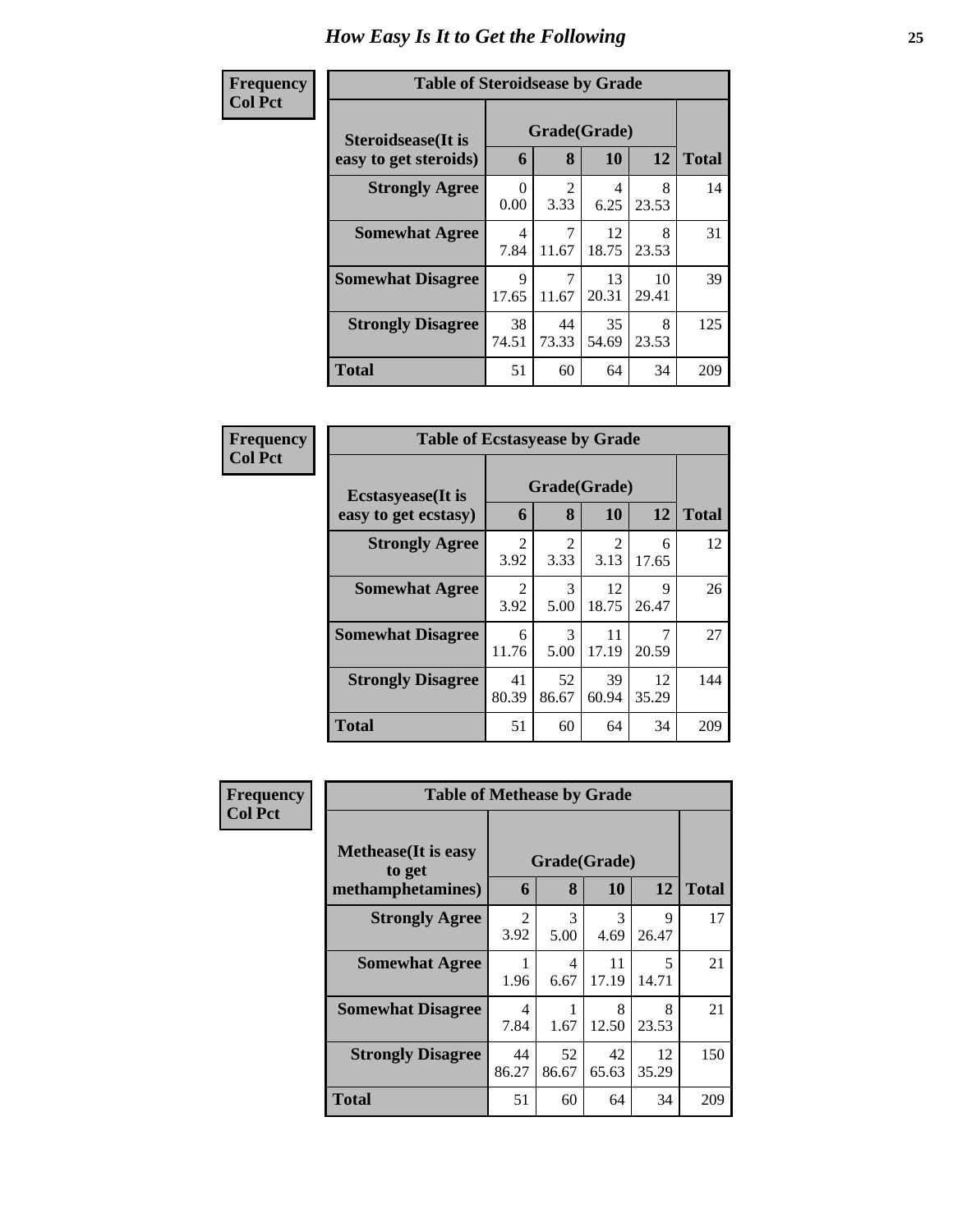| Frequency      | <b>Table of Hallucinogensease by Grade</b>               |                  |                        |                        |             |              |
|----------------|----------------------------------------------------------|------------------|------------------------|------------------------|-------------|--------------|
| <b>Col Pct</b> | Hallucinogensease(It<br>is easy to get<br>hallucinogens) | 6                | Grade(Grade)<br>8      | <b>10</b>              | 12          | <b>Total</b> |
|                | <b>Strongly Agree</b>                                    | $\Omega$<br>0.00 | $\mathfrak{D}$<br>3.33 | $\mathfrak{D}$<br>3.13 | 9<br>26.47  | 13           |
|                | <b>Somewhat Agree</b>                                    | $\Omega$<br>0.00 | 5<br>8.33              | 12<br>18.75            | 4<br>11.76  | 21           |
|                | <b>Somewhat Disagree</b>                                 | 8<br>15.69       | $\mathfrak{D}$<br>3.33 | 11<br>17.19            | 10<br>29.41 | 31           |
|                | <b>Strongly Disagree</b>                                 | 43<br>84.31      | 51<br>85.00            | 39<br>60.94            | 11<br>32.35 | 144          |
|                | <b>Total</b>                                             | 51               | 60                     | 64                     | 34          | 209          |

| Frequency<br><b>Col Pct</b> | <b>Table of Prescriptionease by Grade</b>                                                |              |             |             |             |              |
|-----------------------------|------------------------------------------------------------------------------------------|--------------|-------------|-------------|-------------|--------------|
|                             | <b>Prescriptionease</b> (It<br>is easy to get<br>prescription drugs<br>not prescribed to | Grade(Grade) |             |             |             |              |
|                             | me)                                                                                      | 6            | 8           | 10          | 12          | <b>Total</b> |
|                             | <b>Strongly Agree</b>                                                                    | 3<br>5.88    | 5<br>8.33   | 17<br>26.56 | 14<br>41.18 | 39           |
|                             | <b>Somewhat Agree</b>                                                                    | 5<br>9.80    | 7<br>11.67  | 8<br>12.50  | 6<br>17.65  | 26           |
|                             | <b>Somewhat Disagree</b>                                                                 | 4<br>7.84    | 8<br>13.33  | 13<br>20.31 | 8<br>23.53  | 33           |
|                             | <b>Strongly Disagree</b>                                                                 | 39<br>76.47  | 40<br>66.67 | 26<br>40.63 | 6<br>17.65  | 111          |
|                             | Total                                                                                    | 51           | 60          | 64          | 34          | 209          |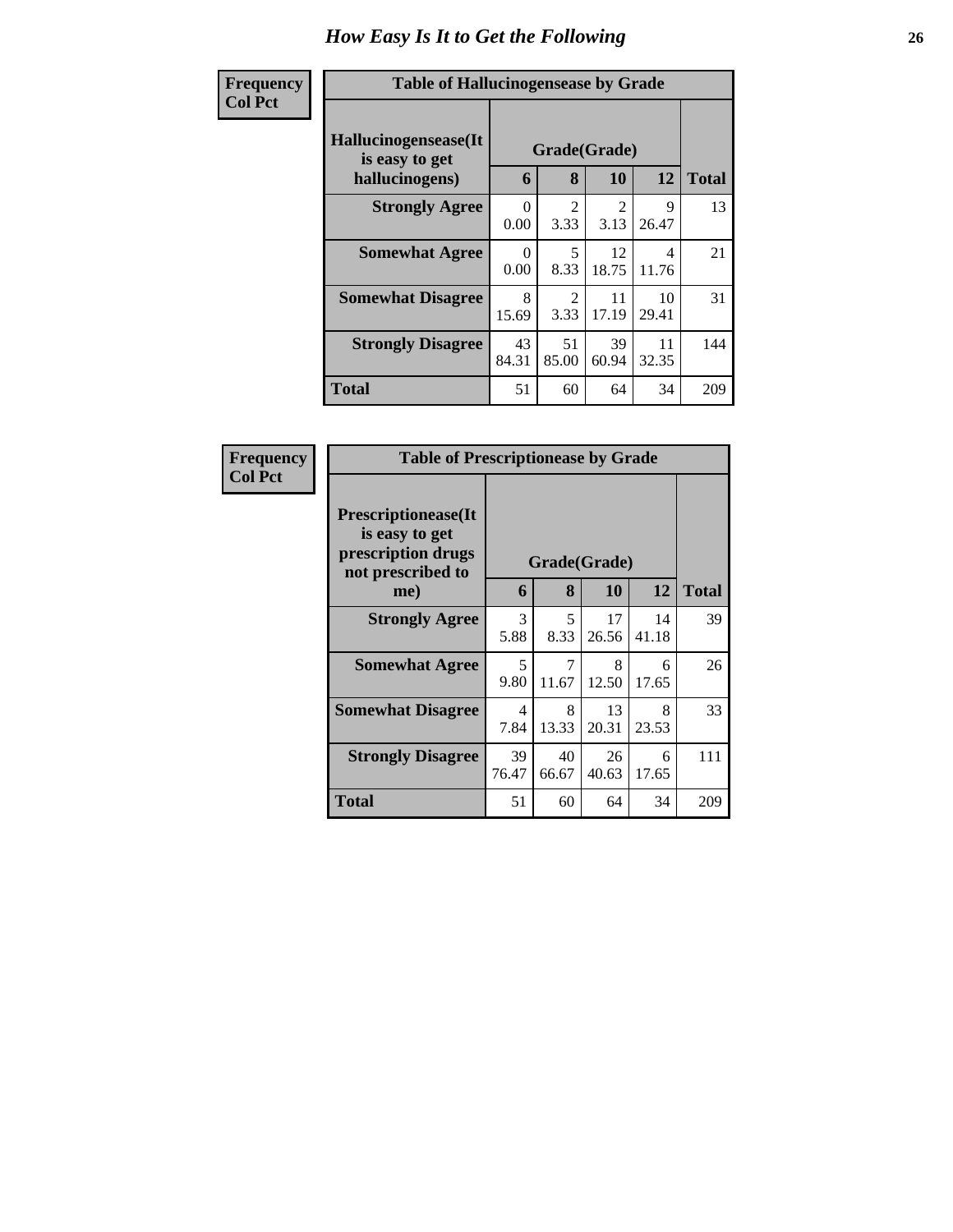*Age at Onset of Use* **27** *Results for "Age at Onset of Use" questions exclude students who said they did not use that substance*

| <b>Frequency</b> |              |                  |                  |                  | <b>Table of Grade by Alcoholinit</b>            |                  |                         |                  |                  |              |
|------------------|--------------|------------------|------------------|------------------|-------------------------------------------------|------------------|-------------------------|------------------|------------------|--------------|
| <b>Row Pct</b>   |              |                  |                  |                  | Alcoholinit(I started using alcohol when I was) |                  |                         |                  |                  |              |
|                  | Grade(Grade) | 8 or<br>younger  | <b>10</b>        | <b>11</b>        | <b>12</b>                                       | 13               | 14                      | 15               | 16 <sup>1</sup>  | <b>Total</b> |
|                  | 6            | $\Omega$<br>0.00 | 16.67            | 3<br>50.00       | $\Omega$<br>0.00                                | $\Omega$<br>0.00 | $\Omega$<br>0.00        | $\Omega$<br>0.00 | 2<br>33.33       | 6            |
|                  | 8            | 12.50            | 3<br>37.50       | $\Omega$<br>0.00 | 3<br>37.50                                      | 12.50            | $\Omega$<br>0.00        | $\Omega$<br>0.00 | $\Omega$<br>0.00 | 8            |
|                  | 10           | $\Omega$<br>0.00 | $\Omega$<br>0.00 | $\Omega$<br>0.00 | $\overline{4}$<br>26.67                         | 6<br>40.00       | $\mathfrak{D}$<br>13.33 | 3<br>20.00       | $\Omega$<br>0.00 | 15           |
|                  | 12           | $\Omega$<br>0.00 | $\Omega$<br>0.00 | 7.69             | $\theta$<br>0.00                                | $\Omega$<br>0.00 | 7.69                    | 8<br>61.54       | 3<br>23.08       | 13           |
|                  | <b>Total</b> |                  | 4                | 4                | 7                                               | 7                | 3                       | 11               | 5                | 42           |
|                  |              |                  |                  |                  | Frequency Missing $= 167$                       |                  |                         |                  |                  |              |

**Frequency Row Pct**

| <b>Table of Grade by Cigarettesinit</b> |                          |                                                         |                                |                  |                                      |                  |                         |                         |                |  |  |
|-----------------------------------------|--------------------------|---------------------------------------------------------|--------------------------------|------------------|--------------------------------------|------------------|-------------------------|-------------------------|----------------|--|--|
|                                         |                          | Cigarettesinit(I started smoking tobacco when I<br>was) |                                |                  |                                      |                  |                         |                         |                |  |  |
| Grade(Grade)                            | 10                       | 15<br>17<br>16<br>11<br>12<br>13<br>14                  |                                |                  |                                      |                  |                         |                         |                |  |  |
| 6                                       | 33.33                    | $\Omega$<br>0.00                                        | $\Omega$<br>0.00               | $\Omega$<br>0.00 | $\Omega$<br>0.00                     | $\Omega$<br>0.00 | $\Omega$<br>0.00        | $\mathfrak{D}$<br>66.67 | 3              |  |  |
| 8                                       | $\overline{2}$<br>100.00 | 0<br>0.00                                               | $\Omega$<br>0.00               | $\Omega$<br>0.00 | 0<br>0.00                            | 0<br>0.00        | $\mathbf{0}$<br>0.00    | 0<br>0.00               | $\mathfrak{D}$ |  |  |
| 10                                      | $\Omega$<br>0.00         | $\Omega$<br>0.00                                        | $\Omega$<br>0.00               | 16.67            | $\mathcal{D}_{\mathcal{L}}$<br>33.33 | 3<br>50.00       | 0<br>0.00               | 0<br>0.00               | 6              |  |  |
| 12                                      | $\Omega$<br>0.00         | 14.29                                                   | 14.29                          | $\Omega$<br>0.00 | 14.29                                | 0<br>0.00        | $\mathfrak{D}$<br>28.57 | $\mathfrak{D}$<br>28.57 | 7              |  |  |
| <b>Total</b>                            | 3                        | 3<br>3<br>2<br>4                                        |                                |                  |                                      |                  |                         |                         |                |  |  |
|                                         |                          |                                                         | <b>Frequency Missing = 191</b> |                  |                                      |                  |                         |                         |                |  |  |

| Frequency      | <b>Table of Grade by Smokelessinit</b> |                  |                  |                                                     |            |                  |                  |            |       |                  |              |
|----------------|----------------------------------------|------------------|------------------|-----------------------------------------------------|------------|------------------|------------------|------------|-------|------------------|--------------|
| <b>Row Pct</b> |                                        |                  |                  | Smokelessinit(I started chewing tobacco when I was) |            |                  |                  |            |       |                  |              |
|                | Grade(Grade)                           | 8 or<br>younger  | <b>10</b>        | 11                                                  | <b>12</b>  | 13               | 14               | 15         | 16    | 17               | <b>Total</b> |
|                | 6                                      | $\theta$<br>0.00 | 20.00            | 20.00                                               | 20.00      | $\Omega$<br>0.00 | $\theta$<br>0.00 | 2<br>40.00 | 0.00  | $\Omega$<br>0.00 |              |
|                | 8                                      | 25.00            | 50.00            | $\theta$<br>0.00                                    | 0<br>0.00  | 25.00            | 0<br>0.00        | 0<br>0.00  | 0.00  | 0<br>0.00        | 4            |
|                | 10                                     | $\Omega$<br>0.00 | 16.67            | $\theta$<br>0.00                                    | 2<br>33.33 | $\Omega$<br>0.00 | 16.67            | 2<br>33.33 | 0.00  | $\Omega$<br>0.00 | 6            |
|                | 12                                     | $\Omega$<br>0.00 | $\theta$<br>0.00 | 25.00                                               | 0.00       | 25.00            | $\left($<br>0.00 | 0<br>0.00  | 25.00 | 25.00            | 4            |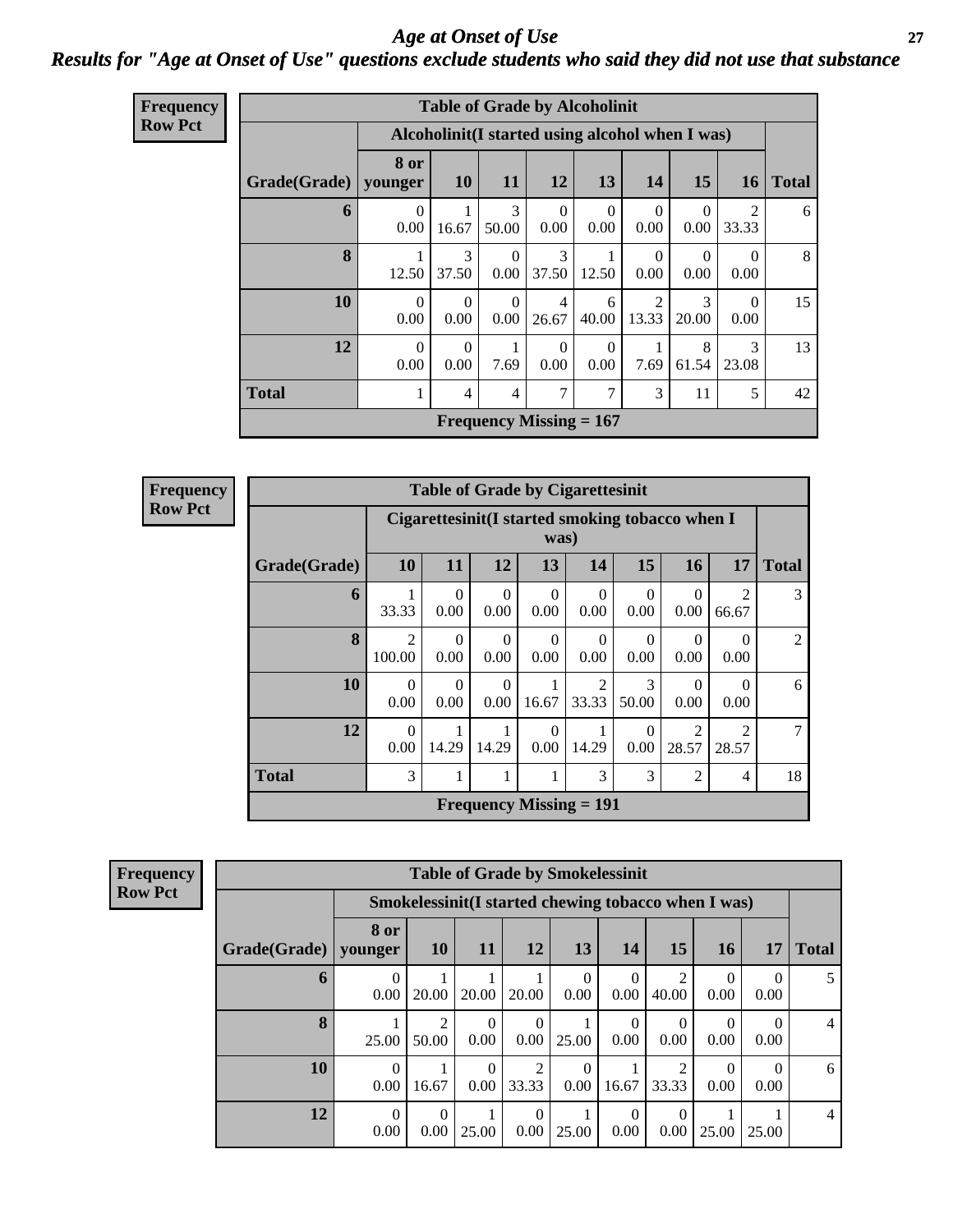*Results for "Age at Onset of Use" questions exclude students who said they did not use that substance*

| <b>Frequency</b> |
|------------------|
| <b>Row Pct</b>   |

| <b>Table of Grade by Smokelessinit</b> |      |                                                     |    |                 |           |    |    |    |  |       |
|----------------------------------------|------|-----------------------------------------------------|----|-----------------|-----------|----|----|----|--|-------|
|                                        |      | Smokelessinit(I started chewing tobacco when I was) |    |                 |           |    |    |    |  |       |
| $Grade(Grade)$ younger                 | 8 or | 10                                                  | 11 | 12 <sub>1</sub> | <b>13</b> | 14 | 15 | 16 |  | Total |
| <b>Total</b>                           |      |                                                     |    |                 |           |    |    |    |  | 19    |
| <b>Frequency Missing = 190</b>         |      |                                                     |    |                 |           |    |    |    |  |       |

| Frequency      | <b>Table of Grade by Marijuanainit</b> |                  |                  |                                                         |           |           |           |              |  |
|----------------|----------------------------------------|------------------|------------------|---------------------------------------------------------|-----------|-----------|-----------|--------------|--|
| <b>Row Pct</b> |                                        |                  |                  | Marijuanainit (I started using<br>marijuana when I was) |           |           |           |              |  |
|                | Grade(Grade)                           | 11               | 12               | 13                                                      | 14        | 15        | 17        | <b>Total</b> |  |
|                | 6                                      | $\Omega$<br>0.00 | $\Omega$<br>0.00 | $\mathfrak{D}$<br>100.00                                | 0<br>0.00 | 0<br>0.00 | 0<br>0.00 | 2            |  |
|                | 8                                      | $\Omega$         | $\Omega$         | $\Omega$                                                | $\Omega$  | $\Omega$  | $\Omega$  | $\Omega$     |  |
|                | 10                                     | 14.29            | 14.29            | $\overline{4}$<br>57.14                                 | 14.29     | 0<br>0.00 | 0<br>0.00 | 7            |  |
|                | 12                                     | $\Omega$<br>0.00 | 33.33            | 0<br>0.00                                               | 0<br>0.00 | 33.33     | 33.33     | 3            |  |
|                | <b>Total</b>                           |                  | $\overline{2}$   | 6                                                       | 1         |           | 1         | 12           |  |
|                |                                        |                  |                  | <b>Frequency Missing = 197</b>                          |           |           |           |              |  |

| Frequency      |                                | <b>Table of Grade by Cocaineinit</b>                     |              |  |  |  |  |
|----------------|--------------------------------|----------------------------------------------------------|--------------|--|--|--|--|
| <b>Row Pct</b> |                                | Cocaineinit(I<br>started using<br>cocaine<br>when I was) |              |  |  |  |  |
|                | Grade(Grade)                   | 18 or older                                              | <b>Total</b> |  |  |  |  |
|                | 6                              | 2<br>100.00                                              | 2            |  |  |  |  |
|                | 8                              | 0                                                        | 0            |  |  |  |  |
|                | 10                             | 0                                                        | $\theta$     |  |  |  |  |
|                | 12                             | 0                                                        | 0            |  |  |  |  |
|                | <b>Total</b>                   | 2                                                        | 2            |  |  |  |  |
|                | <b>Frequency Missing = 207</b> |                                                          |              |  |  |  |  |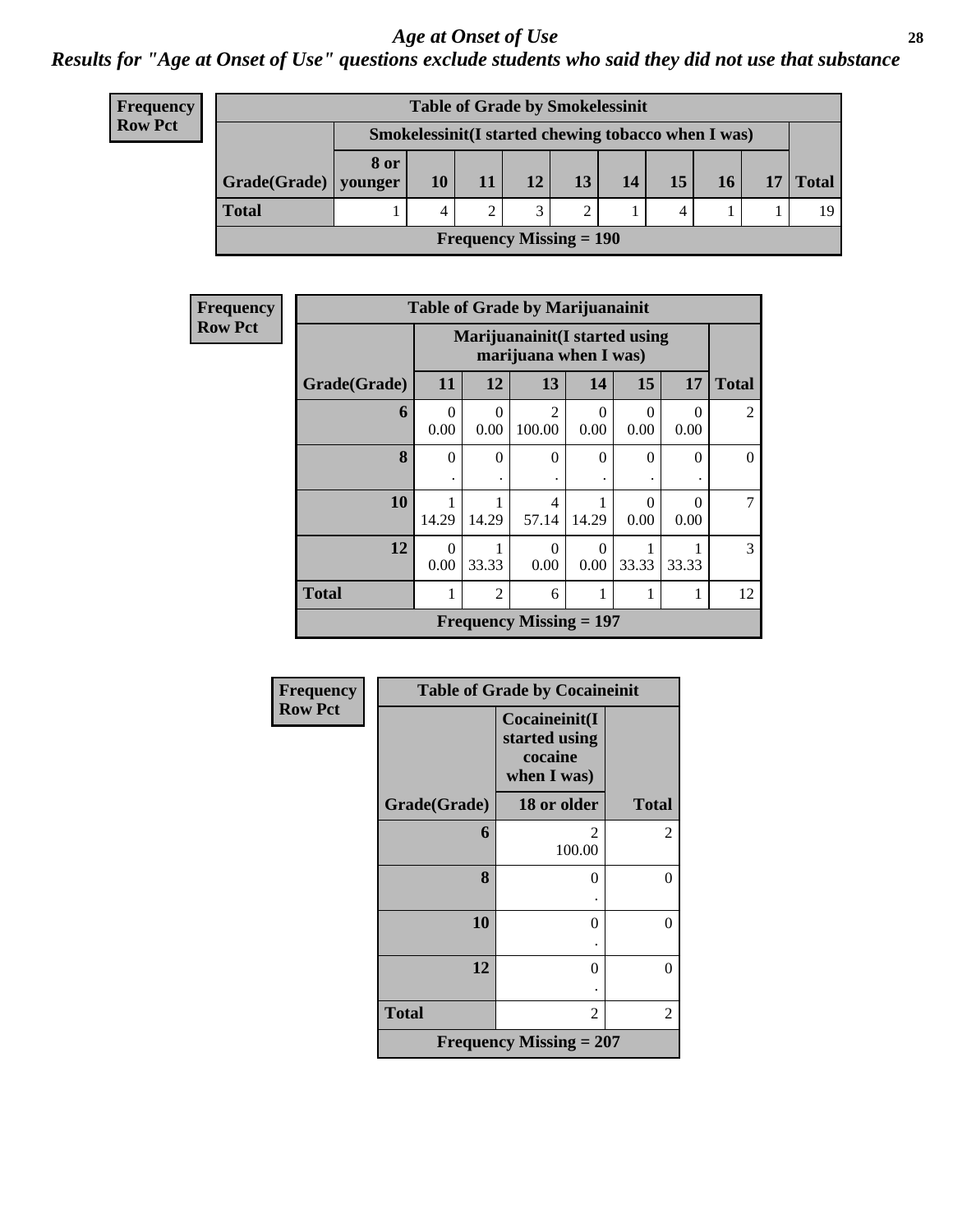*Results for "Age at Onset of Use" questions exclude students who said they did not use that substance*

| Frequency      |              | <b>Table of Grade by Inhalantsinit</b>                       |              |
|----------------|--------------|--------------------------------------------------------------|--------------|
| <b>Row Pct</b> |              | Inhalantsinit(I<br>started using<br>inhalants<br>when I was) |              |
|                | Grade(Grade) | <b>10</b>                                                    | <b>Total</b> |
|                | 6            | 2<br>100.00                                                  | 2            |
|                | 8            | 0                                                            | 0            |
|                | 10           | $\theta$                                                     | 0            |
|                | 12           | 0                                                            | 0            |
|                | <b>Total</b> | 2                                                            | 2            |
|                |              | Frequency Missing $= 207$                                    |              |

| <b>Frequency</b> | <b>Table of Grade by Steroidsinit</b> |                                                            |              |  |  |  |
|------------------|---------------------------------------|------------------------------------------------------------|--------------|--|--|--|
| <b>Row Pct</b>   |                                       | Steroidsinit(I<br>started using<br>steroids<br>when I was) |              |  |  |  |
|                  | Grade(Grade)                          | 12                                                         | <b>Total</b> |  |  |  |
|                  | 6                                     | $\mathfrak{D}$<br>100.00                                   | 2            |  |  |  |
|                  | 8                                     | 2<br>100.00                                                | 2            |  |  |  |
|                  | 10                                    | 0                                                          | 0            |  |  |  |
|                  | 12                                    | 0                                                          | $\theta$     |  |  |  |
|                  | <b>Total</b>                          | 4                                                          | 4            |  |  |  |
|                  |                                       | <b>Frequency Missing = 205</b>                             |              |  |  |  |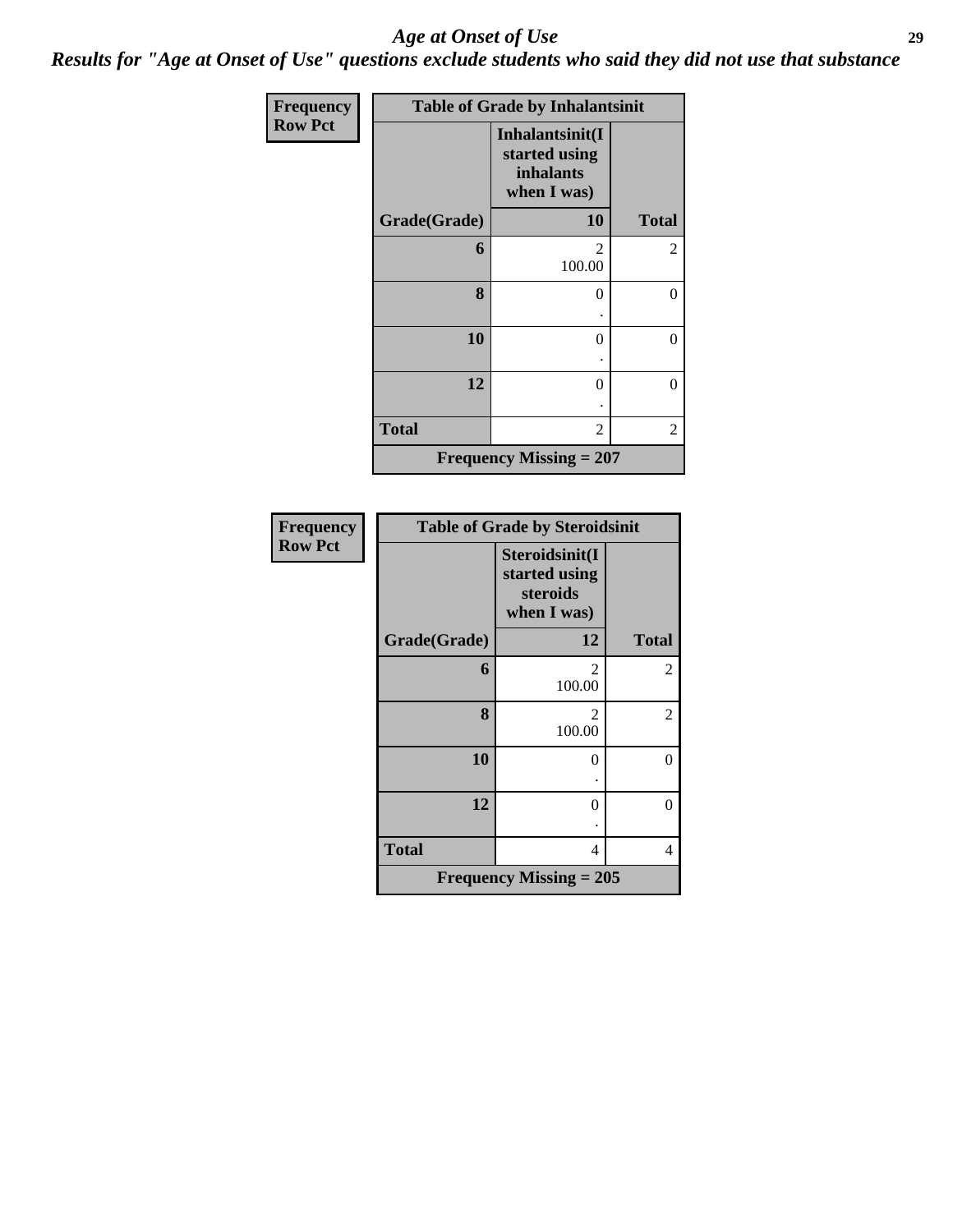*Results for "Age at Onset of Use" questions exclude students who said they did not use that substance*

| Frequency      | <b>Table of Grade by Ecstasyinit</b> |                                                             |                  |  |  |  |  |
|----------------|--------------------------------------|-------------------------------------------------------------|------------------|--|--|--|--|
| <b>Row Pct</b> |                                      | Ecstasyinit(I<br>started<br>using<br>ecstasy<br>when I was) |                  |  |  |  |  |
|                | Grade(Grade)                         | 11                                                          | <b>Total</b>     |  |  |  |  |
|                | 6                                    | 2<br>100.00                                                 | 2                |  |  |  |  |
|                | 8                                    | $\theta$                                                    | $\theta$         |  |  |  |  |
|                | 10                                   | $\theta$                                                    | $\overline{0}$   |  |  |  |  |
|                | 12                                   | 0                                                           | $\boldsymbol{0}$ |  |  |  |  |
|                | <b>Total</b>                         | 2                                                           | 2                |  |  |  |  |
|                |                                      | Frequency Missing $= 207$                                   |                  |  |  |  |  |

| <b>Frequency</b> | <b>Table of Grade by Methinit</b> |                                                                       |              |  |  |  |
|------------------|-----------------------------------|-----------------------------------------------------------------------|--------------|--|--|--|
| <b>Row Pct</b>   |                                   | <b>Methinit(I started</b><br>using<br>methamphetamines<br>when I was) |              |  |  |  |
|                  | Grade(Grade)                      | 14                                                                    | <b>Total</b> |  |  |  |
|                  | 6                                 | $\overline{\mathcal{L}}$<br>100.00                                    | 2            |  |  |  |
|                  | 8                                 | $\theta$                                                              | $\Omega$     |  |  |  |
|                  | 10                                | 0                                                                     | $\theta$     |  |  |  |
|                  | 12                                | 0                                                                     | $\Omega$     |  |  |  |
|                  | <b>Total</b>                      | $\overline{c}$                                                        | 2            |  |  |  |
|                  |                                   | <b>Frequency Missing = 207</b>                                        |              |  |  |  |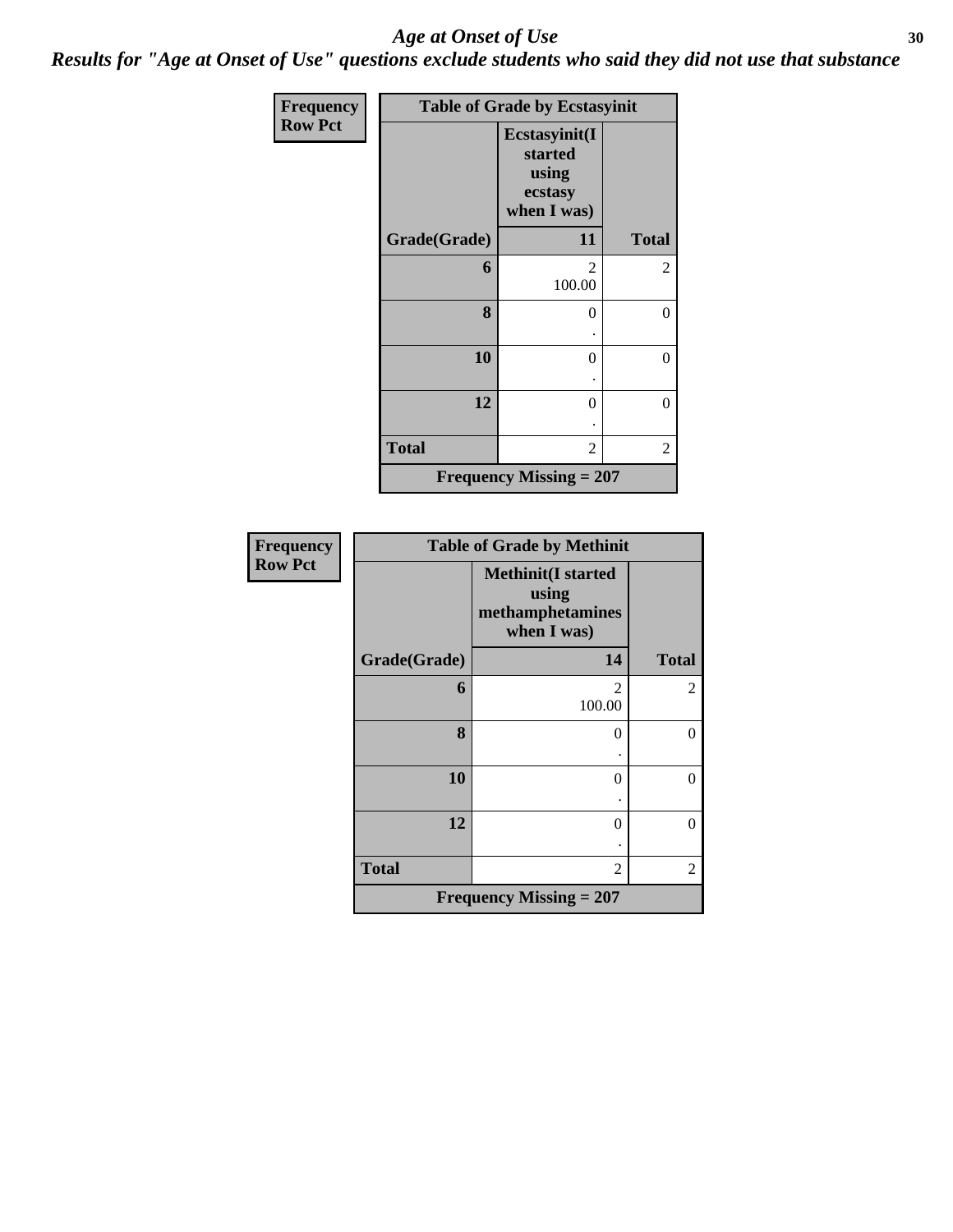*Results for "Age at Onset of Use" questions exclude students who said they did not use that substance*

| Frequency      | <b>Table of Grade by Hallucinogensinit</b> |                                                                      |                |  |  |  |  |
|----------------|--------------------------------------------|----------------------------------------------------------------------|----------------|--|--|--|--|
| <b>Row Pct</b> |                                            | Hallucinogensinit(I<br>started using<br>hallucinogens<br>when I was) |                |  |  |  |  |
|                | Grade(Grade)                               | 16                                                                   | <b>Total</b>   |  |  |  |  |
|                | 6                                          | $\mathfrak{D}$<br>100.00                                             | $\overline{c}$ |  |  |  |  |
|                | 8                                          | 0<br>٠                                                               | $\theta$       |  |  |  |  |
|                | 10                                         | 0                                                                    | $\overline{0}$ |  |  |  |  |
|                | 12                                         | 0                                                                    | $\overline{0}$ |  |  |  |  |
|                | <b>Total</b>                               | 2                                                                    | $\overline{2}$ |  |  |  |  |
|                |                                            | <b>Frequency Missing = 207</b>                                       |                |  |  |  |  |

| <b>Frequency</b> |              | <b>Table of Grade by Prescriptioninit</b>                                                         |                                       |                  |                  |                  |                |  |  |  |
|------------------|--------------|---------------------------------------------------------------------------------------------------|---------------------------------------|------------------|------------------|------------------|----------------|--|--|--|
| <b>Row Pct</b>   |              | <b>Prescriptioninit(I started using</b><br>prescription drugs not prescribed<br>to me when I was) |                                       |                  |                  |                  |                |  |  |  |
|                  | Grade(Grade) | 8 or<br>younger                                                                                   | <b>10</b>                             | 12               | <b>16</b>        | 17               | <b>Total</b>   |  |  |  |
|                  | 6            | 4<br>100.00                                                                                       | $\Omega$<br>0.00                      | $\Omega$<br>0.00 | 0<br>0.00        | 0<br>0.00        | 4              |  |  |  |
|                  | 8            | $\theta$<br>0.00                                                                                  | 1<br>50.00                            | 50.00            | $\Omega$<br>0.00 | $\Omega$<br>0.00 | $\overline{2}$ |  |  |  |
|                  | 10           | $\Omega$<br>0.00                                                                                  | $\mathcal{D}_{\mathcal{L}}$<br>100.00 | $\Omega$<br>0.00 | 0<br>0.00        | $\Omega$<br>0.00 | $\mathfrak{D}$ |  |  |  |
|                  | 12           | $\theta$<br>0.00                                                                                  | $\Omega$<br>0.00                      | $\Omega$<br>0.00 | 50.00            | 50.00            | $\overline{2}$ |  |  |  |
|                  | <b>Total</b> | $\overline{4}$                                                                                    | 3                                     | 1                | 1                | 1                | 10             |  |  |  |
|                  |              | <b>Frequency Missing = 199</b>                                                                    |                                       |                  |                  |                  |                |  |  |  |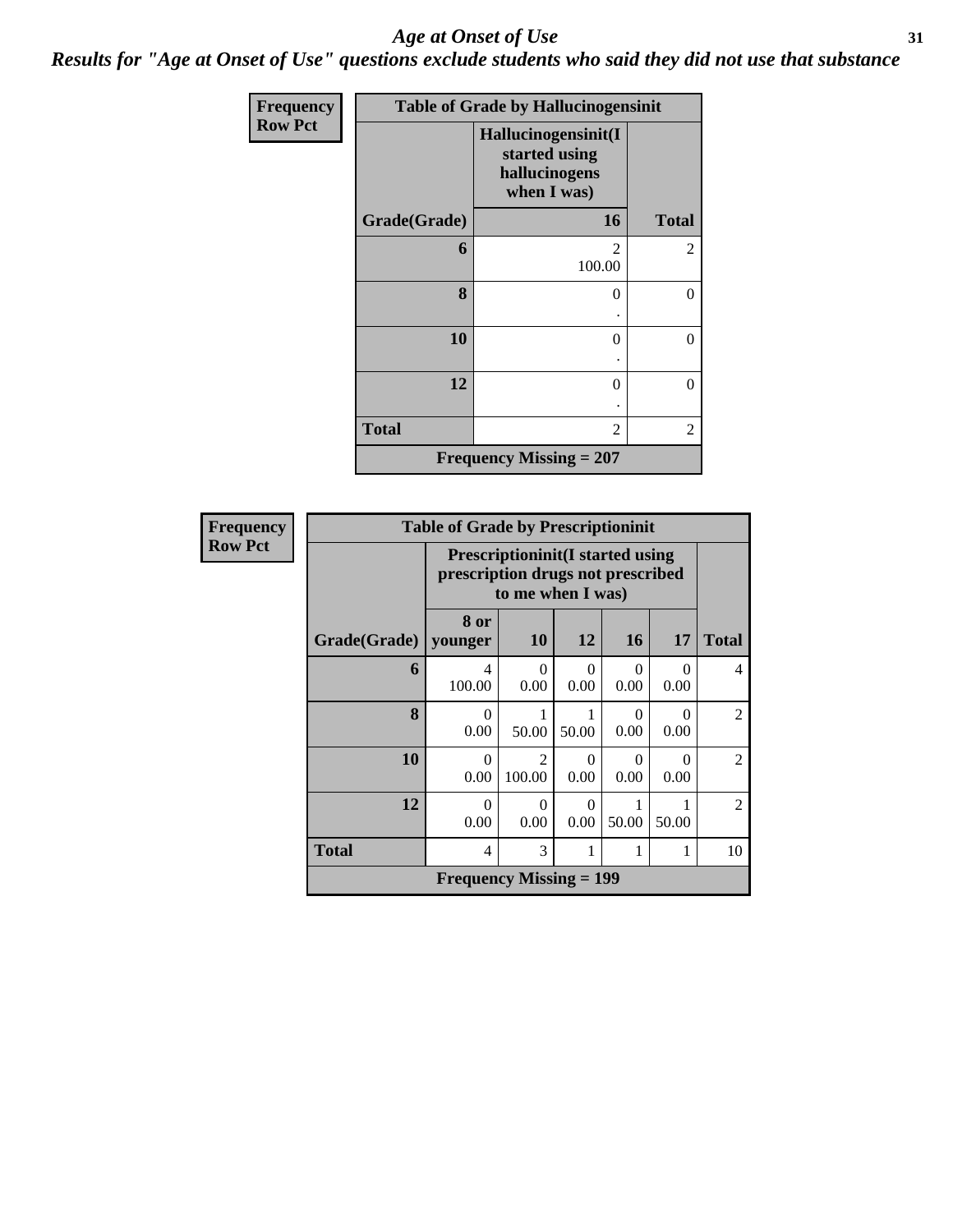| Frequency<br><b>Col Pct</b> | <b>Table of Alcoholharm by Grade</b>          |                                  |                   |                       |             |              |
|-----------------------------|-----------------------------------------------|----------------------------------|-------------------|-----------------------|-------------|--------------|
|                             | Alcoholharm(I<br>think alcohol is<br>harmful) | 6                                | Grade(Grade)<br>8 | <b>10</b>             | 12          | <b>Total</b> |
|                             | <b>Strongly Agree</b>                         | 36<br>70.59                      | 41<br>68.33       | 44<br>68.75           | 14<br>41.18 | 135          |
|                             | <b>Somewhat Agree</b>                         | $\overline{\mathcal{L}}$<br>9.80 | 14<br>23.33       | 14<br>21.88           | 13<br>38.24 | 46           |
|                             | <b>Somewhat Disagree</b>                      | 3<br>5.88                        | 2<br>3.33         | 3<br>4.69             | 7<br>20.59  | 15           |
|                             | <b>Strongly Disagree</b>                      | 7<br>13.73                       | 3<br>5.00         | $\mathcal{R}$<br>4.69 | 0<br>0.00   | 13           |
|                             | Total                                         | 51                               | 60                | 64                    | 34          | 209          |

| Frequency      | <b>Table of Cigarettesharm by Grade</b>                  |             |                        |                        |             |              |
|----------------|----------------------------------------------------------|-------------|------------------------|------------------------|-------------|--------------|
| <b>Col Pct</b> | Cigarettesharm(I<br>think smoking<br>tobacco is harmful) | 6           | 8                      | Grade(Grade)<br>10     | 12          | <b>Total</b> |
|                | <b>Strongly Agree</b>                                    | 39<br>76.47 | 53<br>88.33            | 60<br>93.75            | 28<br>82.35 | 180          |
|                | <b>Somewhat Agree</b>                                    | 5<br>9.80   | $\mathfrak{D}$<br>3.33 | $\mathfrak{D}$<br>3.13 | 6<br>17.65  | 15           |
|                | <b>Somewhat Disagree</b>                                 | 0<br>0.00   | $\mathfrak{D}$<br>3.33 | 1.56                   | 0.00        | 3            |
|                | <b>Strongly Disagree</b>                                 | 7<br>13.73  | 3<br>5.00              | 1.56                   | 0.00        | 11           |
|                | <b>Total</b>                                             | 51          | 60                     | 64                     | 34          | 209          |

| Frequency<br><b>Col Pct</b> | <b>Table of Smokelessharm by Grade</b> |             |              |             |                        |              |  |  |
|-----------------------------|----------------------------------------|-------------|--------------|-------------|------------------------|--------------|--|--|
|                             | Smokelessharm(I<br>think chewing       |             | Grade(Grade) |             |                        |              |  |  |
|                             | tobacco is harmful)                    | 6           | 8            | 10          | 12                     | <b>Total</b> |  |  |
|                             | <b>Strongly Agree</b>                  | 36<br>70.59 | 52<br>86.67  | 52<br>81.25 | 28<br>82.35            | 168          |  |  |
|                             | <b>Somewhat Agree</b>                  | 5<br>9.80   | 5<br>8.33    | 8<br>12.50  | 4<br>11.76             | 22           |  |  |
|                             | <b>Somewhat Disagree</b>               | 0<br>0.00   | 0<br>0.00    | 1.56        | 0.00                   |              |  |  |
|                             | <b>Strongly Disagree</b>               | 10<br>19.61 | 3<br>5.00    | 3<br>4.69   | $\mathfrak{D}$<br>5.88 | 18           |  |  |
|                             | <b>Total</b>                           | 51          | 60           | 64          | 34                     | 209          |  |  |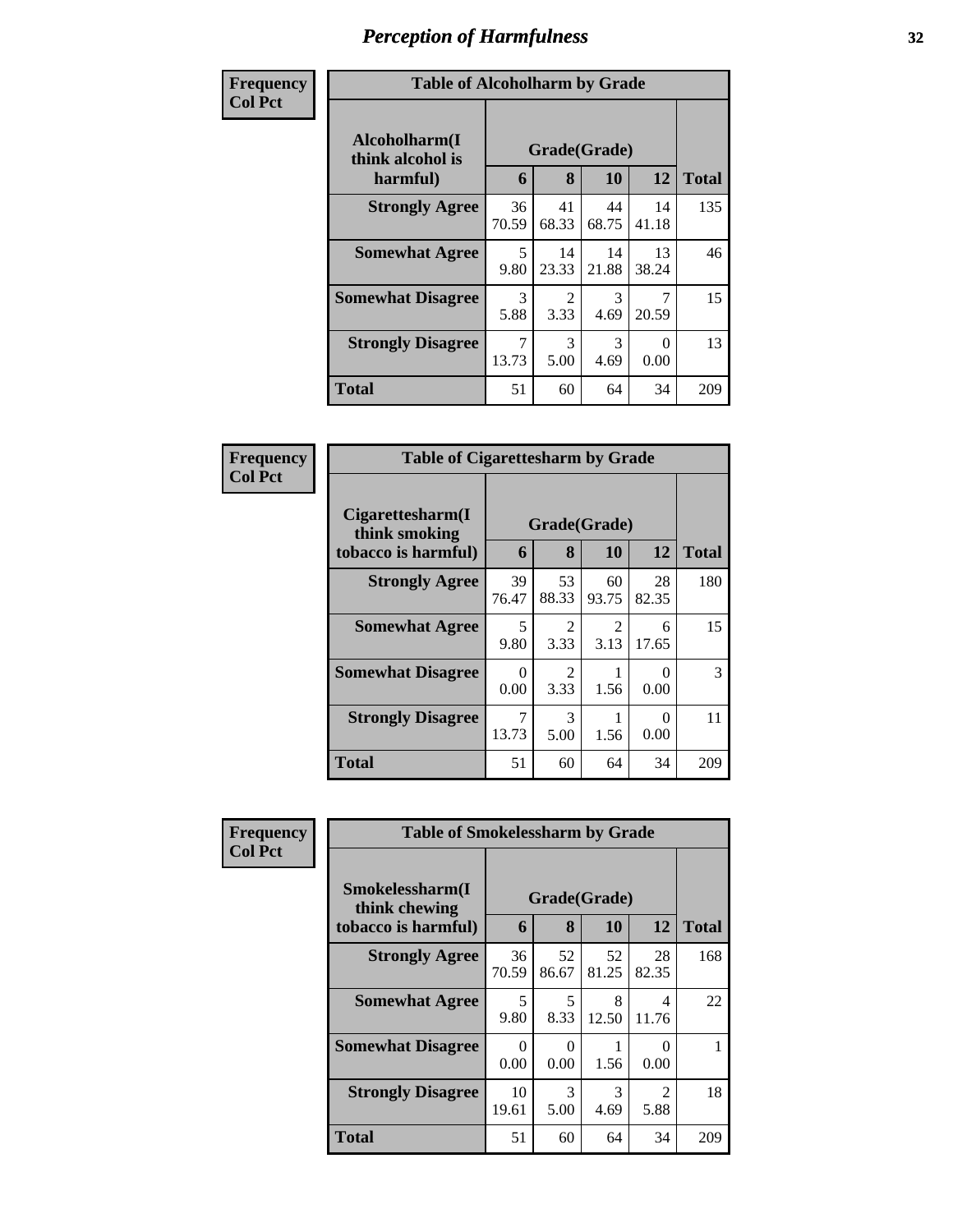| Frequency      | <b>Table of Marijuanaharm by Grade</b>            |                        |                   |                        |                                  |              |
|----------------|---------------------------------------------------|------------------------|-------------------|------------------------|----------------------------------|--------------|
| <b>Col Pct</b> | Marijuanaharm(I<br>think marijuana is<br>harmful) | 6                      | Grade(Grade)<br>8 | 10                     | 12                               | <b>Total</b> |
|                | <b>Strongly Agree</b>                             | 37<br>72.55            | 56<br>93.33       | 55<br>85.94            | 26<br>76.47                      | 174          |
|                | <b>Somewhat Agree</b>                             | $\overline{4}$<br>7.84 | $\Omega$<br>0.00  | $\mathfrak{D}$<br>3.13 | 2.94                             | 7            |
|                | <b>Somewhat Disagree</b>                          | 2<br>3.92              | $\Omega$<br>0.00  | 5<br>7.81              | $\overline{\mathbf{5}}$<br>14.71 | 12           |
|                | <b>Strongly Disagree</b>                          | 8<br>15.69             | 4<br>6.67         | $\mathfrak{D}$<br>3.13 | $\mathfrak{D}$<br>5.88           | 16           |
|                | <b>Total</b>                                      | 51                     | 60                | 64                     | 34                               | 209          |

| Frequency      | <b>Table of Cocaineharm by Grade</b>          |             |                       |                      |                       |               |
|----------------|-----------------------------------------------|-------------|-----------------------|----------------------|-----------------------|---------------|
| <b>Col Pct</b> | Cocaineharm(I<br>think cocaine is<br>harmful) | 6           | Grade(Grade)<br>8     | 10                   | 12                    | <b>Total</b>  |
|                | <b>Strongly Agree</b>                         | 39<br>76.47 | 56<br>93.33           | 62<br>96.88          | 32<br>94.12           | 189           |
|                | <b>Somewhat Agree</b>                         | 3<br>5.88   | 1.67                  | 1.56                 | 0<br>0.00             | 5             |
|                | <b>Somewhat Disagree</b>                      | 3<br>5.88   | 0<br>0.00             | $\mathbf{0}$<br>0.00 | 0.00                  | $\mathcal{R}$ |
|                | <b>Strongly Disagree</b>                      | 6<br>11.76  | $\mathcal{R}$<br>5.00 | 1.56                 | $\mathcal{D}$<br>5.88 | 12            |
|                | <b>Total</b>                                  | 51          | 60                    | 64                   | 34                    | 209           |

| Frequency      | <b>Table of Inhalantsharm by Grade</b>  |                       |              |                           |                  |                |
|----------------|-----------------------------------------|-----------------------|--------------|---------------------------|------------------|----------------|
| <b>Col Pct</b> | Inhalantsharm(I)<br>think inhalants are |                       | Grade(Grade) |                           |                  |                |
|                | harmful)                                | 6                     | 8            | 10                        | 12               | <b>Total</b>   |
|                | <b>Strongly Agree</b>                   | 37<br>72.55           | 55<br>91.67  | 57<br>89.06               | 34<br>100.00     | 183            |
|                | <b>Somewhat Agree</b>                   | 4<br>7.84             | 1.67         | 6<br>9.38                 | 0<br>0.00        | 11             |
|                | <b>Somewhat Disagree</b>                | $\mathcal{R}$<br>5.88 | 1.67         | $\mathbf{\Omega}$<br>0.00 | $\Omega$<br>0.00 | $\overline{4}$ |
|                | <b>Strongly Disagree</b>                | 13.73                 | 3<br>5.00    | 1.56                      | 0<br>0.00        | 11             |
|                | <b>Total</b>                            | 51                    | 60           | 64                        | 34               | 209            |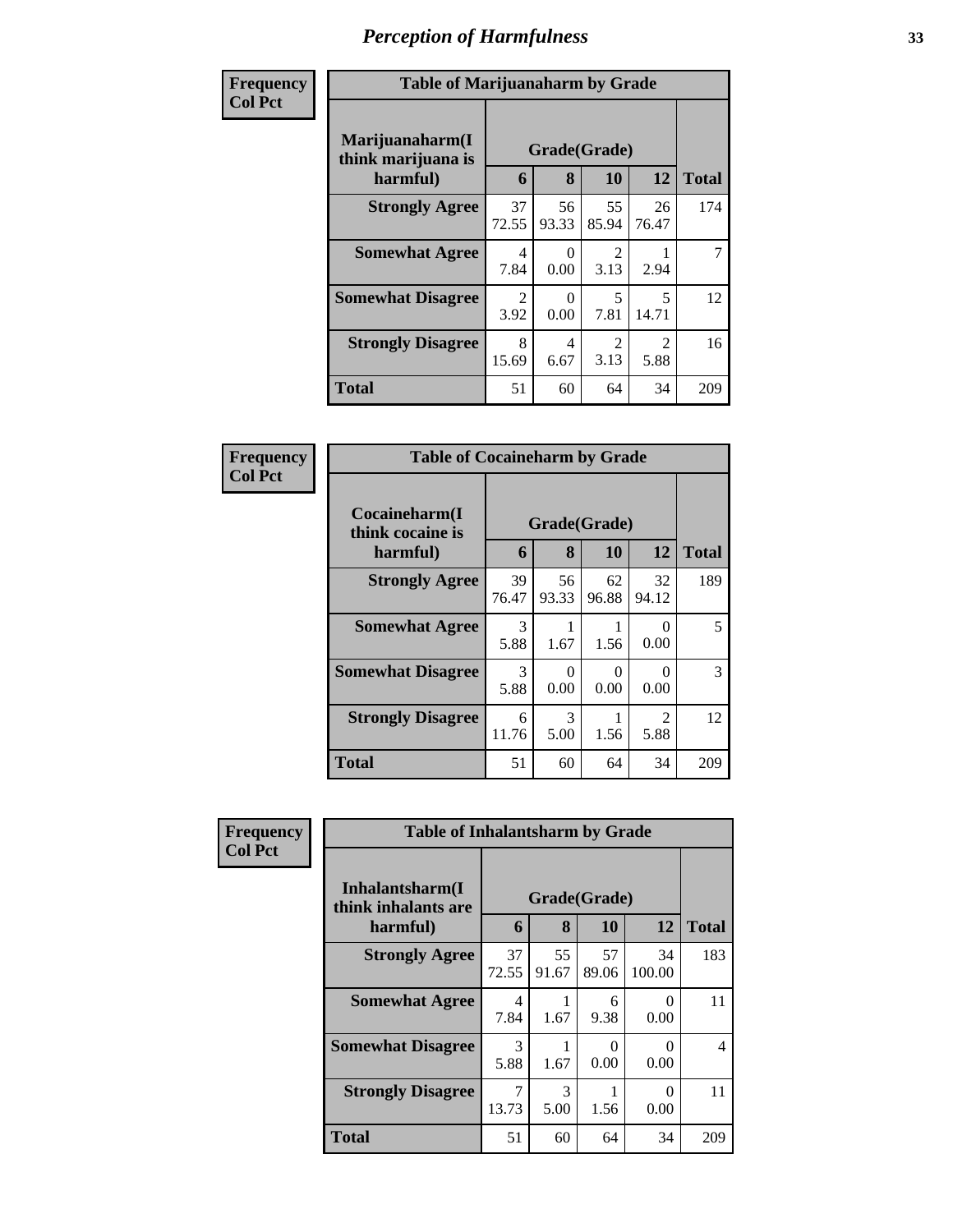| Frequency      | <b>Table of Steroidsharm by Grade</b>            |             |                   |             |                       |              |
|----------------|--------------------------------------------------|-------------|-------------------|-------------|-----------------------|--------------|
| <b>Col Pct</b> | Steroidsharm(I<br>think steroids are<br>harmful) | 6           | Grade(Grade)<br>8 | <b>10</b>   | 12                    | <b>Total</b> |
|                | <b>Strongly Agree</b>                            | 34<br>66.67 | 53<br>88.33       | 56<br>87.50 | 31<br>91.18           | 174          |
|                | <b>Somewhat Agree</b>                            | 4<br>7.84   | 3<br>5.00         | 6<br>9.38   | $\mathcal{R}$<br>8.82 | 16           |
|                | <b>Somewhat Disagree</b>                         | 5<br>9.80   | 1.67              | 1.56        | 0<br>0.00             | 7            |
|                | <b>Strongly Disagree</b>                         | 8<br>15.69  | 3<br>5.00         | 1.56        | 0<br>0.00             | 12           |
|                | <b>Total</b>                                     | 51          | 60                | 64          | 34                    | 209          |

| Frequency      | <b>Table of Ecstasyharm by Grade</b>                |                   |                  |             |                                     |     |  |
|----------------|-----------------------------------------------------|-------------------|------------------|-------------|-------------------------------------|-----|--|
| <b>Col Pct</b> | $E$ cstasyharm $(I$<br>think ecstasy is<br>harmful) | Grade(Grade)<br>6 | <b>Total</b>     |             |                                     |     |  |
|                | <b>Strongly Agree</b>                               | 38<br>74.51       | 56<br>93.33      | 59<br>92.19 | 32<br>94.12                         | 185 |  |
|                | <b>Somewhat Agree</b>                               | 4<br>7.84         | $\Omega$<br>0.00 | 4<br>6.25   | $\mathbf{\Omega}$<br>0.00           | 8   |  |
|                | <b>Somewhat Disagree</b>                            | 3<br>5.88         | 0<br>0.00        | 0<br>0.00   | $\mathcal{D}_{\mathcal{L}}$<br>5.88 | 5   |  |
|                | <b>Strongly Disagree</b>                            | 6<br>11.76        | 4<br>6.67        | 1.56        | 0.00                                | 11  |  |
|                | <b>Total</b>                                        | 51                | 60               | 64          | 34                                  | 209 |  |

| Frequency      | <b>Table of Methharm by Grade</b>            |              |                  |                        |                  |                               |  |
|----------------|----------------------------------------------|--------------|------------------|------------------------|------------------|-------------------------------|--|
| <b>Col Pct</b> | <b>Methharm</b> (I think<br>methamphetamines | Grade(Grade) |                  |                        |                  |                               |  |
|                | are harmful)                                 | 6            | 8                | 10                     | 12               | <b>Total</b><br>186<br>7<br>5 |  |
|                | <b>Strongly Agree</b>                        | 36<br>70.59  | 56<br>93.33      | 61<br>95.31            | 33<br>97.06      |                               |  |
|                | <b>Somewhat Agree</b>                        | 4<br>7.84    | $\Omega$<br>0.00 | $\mathfrak{D}$<br>3.13 | 2.94             |                               |  |
|                | <b>Somewhat Disagree</b>                     | 5<br>9.80    | $\Omega$<br>0.00 | 0<br>0.00              | $\Omega$<br>0.00 |                               |  |
|                | <b>Strongly Disagree</b>                     | 6<br>11.76   | 4<br>6.67        | 1.56                   | $\theta$<br>0.00 | 11                            |  |
|                | <b>Total</b>                                 | 51           | 60               | 64                     | 34               | 209                           |  |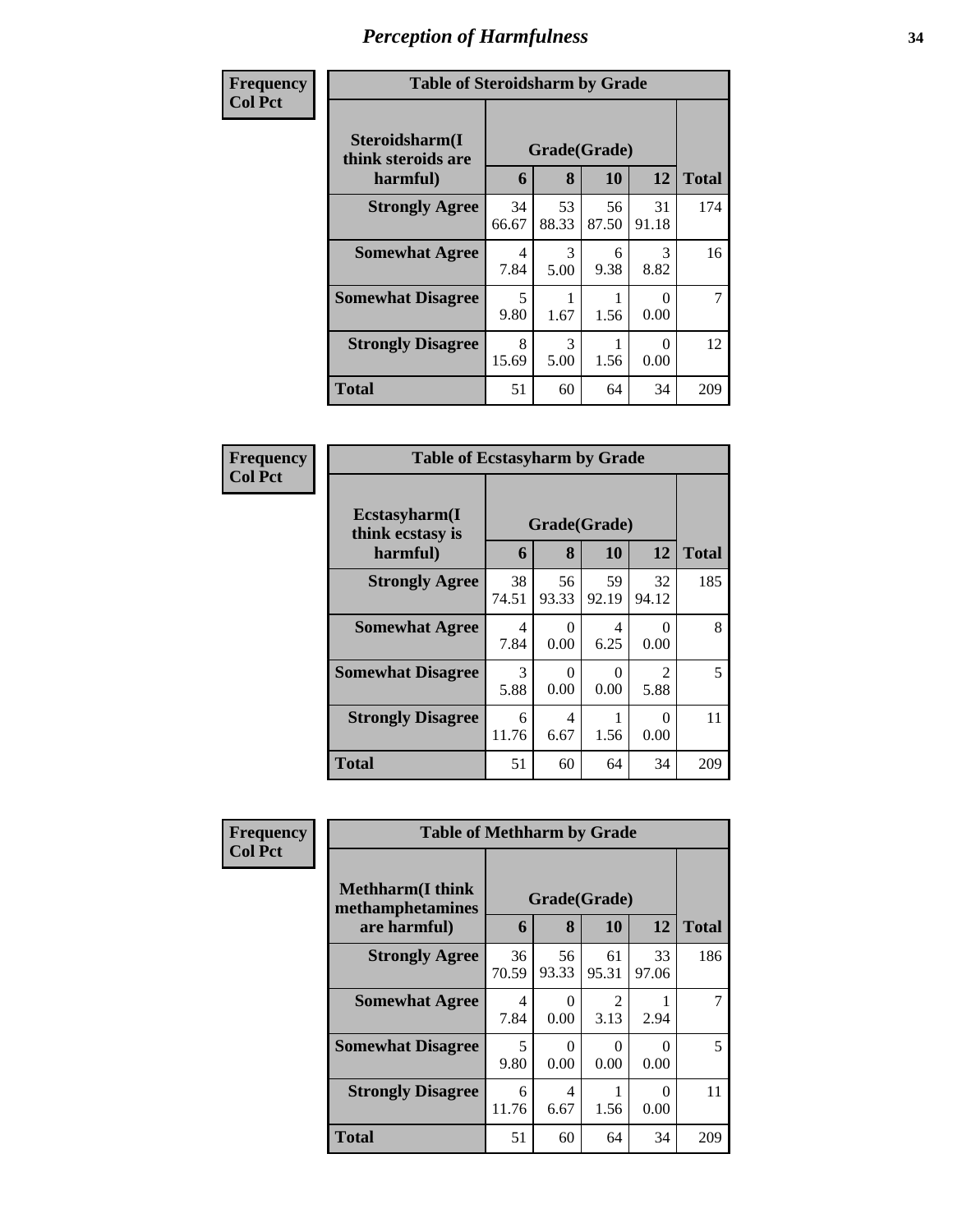| Frequency<br><b>Col Pct</b> | <b>Table of Hallucinogensharm by Grade</b>                                                              |             |                           |                        |             |              |  |  |
|-----------------------------|---------------------------------------------------------------------------------------------------------|-------------|---------------------------|------------------------|-------------|--------------|--|--|
|                             | Hallucinogensharm(I<br>Grade(Grade)<br>think hallucinogens<br>12<br>are harmful)<br>8<br><b>10</b><br>6 |             |                           |                        |             | <b>Total</b> |  |  |
|                             | <b>Strongly Agree</b>                                                                                   | 37<br>72.55 | 55<br>91.67               | 61<br>95.31            | 31<br>91.18 | 184          |  |  |
|                             | <b>Somewhat Agree</b>                                                                                   | 5<br>9.80   | 1.67                      | $\mathfrak{D}$<br>3.13 | 2.94        | 9            |  |  |
|                             | <b>Somewhat Disagree</b>                                                                                | 2<br>3.92   | $\mathbf{\Omega}$<br>0.00 | 0<br>0.00              | 2.94        | 3            |  |  |
|                             | <b>Strongly Disagree</b>                                                                                | 7<br>13.73  | 4<br>6.67                 | 1.56                   | 2.94        | 13           |  |  |
|                             | <b>Total</b>                                                                                            | 51          | 60                        | 64                     | 34          | 209          |  |  |

| Frequency      | <b>Table of Prescriptionharm by Grade</b>                                                         |                        |             |             |                                     |              |  |  |
|----------------|---------------------------------------------------------------------------------------------------|------------------------|-------------|-------------|-------------------------------------|--------------|--|--|
| <b>Col Pct</b> | <b>Prescriptionharm(I)</b><br>think prescription<br>drugs not<br>Grade(Grade)<br>prescribed to me |                        |             |             |                                     |              |  |  |
|                | are harmful)                                                                                      | 6                      | 8           | 10          | 12                                  | <b>Total</b> |  |  |
|                | <b>Strongly Agree</b>                                                                             | 38<br>74.51            | 52<br>86.67 | 55<br>85.94 | 30<br>88.24                         | 175          |  |  |
|                | <b>Somewhat Agree</b>                                                                             | $\mathfrak{D}$<br>3.92 | 4<br>6.67   | 8<br>12.50  | $\mathfrak{D}$<br>5.88              | 16           |  |  |
|                | <b>Somewhat Disagree</b>                                                                          | 4<br>7.84              | 1.67        | 0<br>0.00   | $\mathcal{D}_{\mathcal{L}}$<br>5.88 | 7            |  |  |
|                | <b>Strongly Disagree</b>                                                                          | 7<br>13.73             | 3<br>5.00   | 1.56        | $\mathbf{0}$<br>0.00                | 11           |  |  |
|                | Total                                                                                             | 51                     | 60          | 64          | 34                                  | 209          |  |  |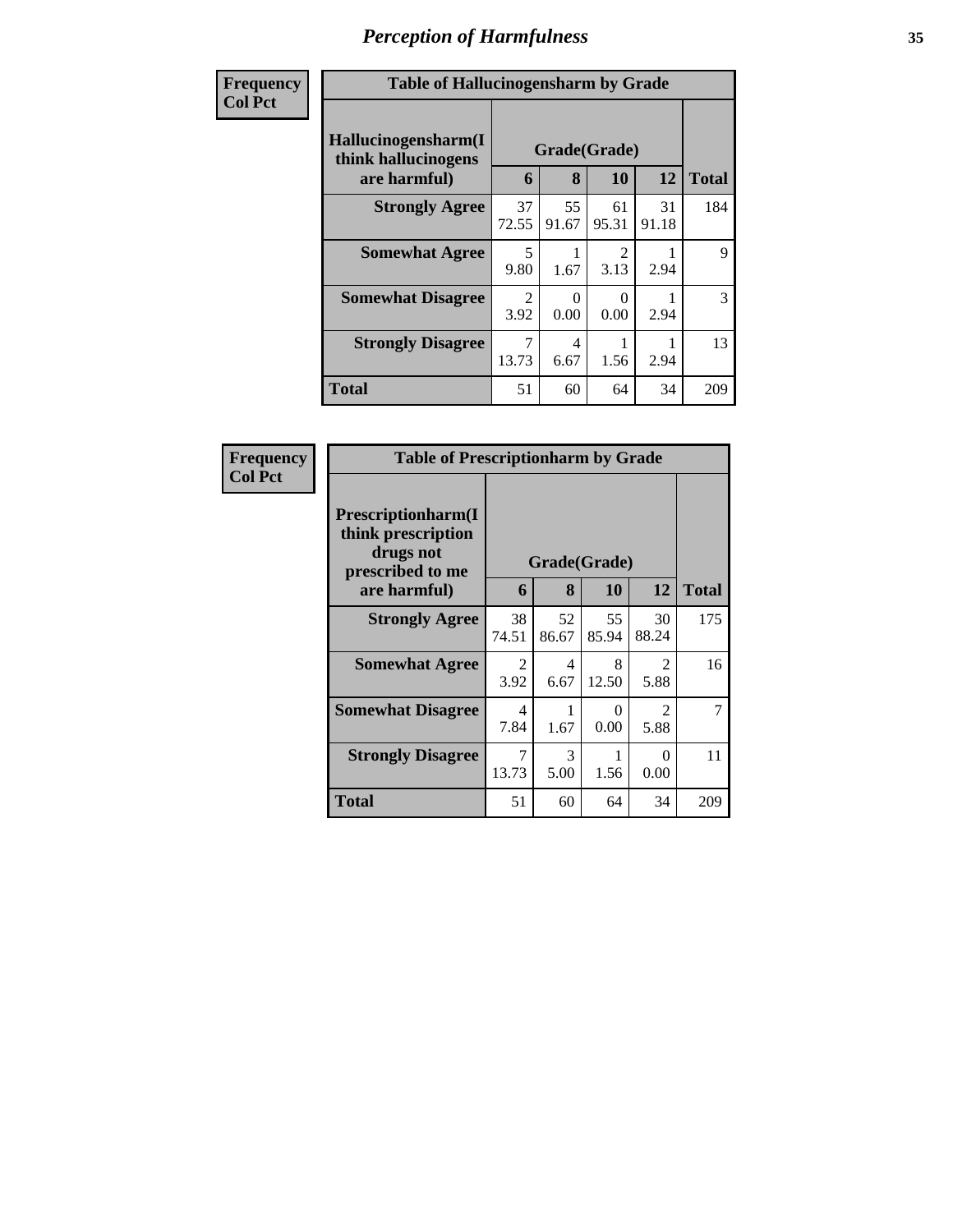# *Disapproval by Adults* **36**

| <b>Frequency</b> | <b>Table of Alcoholadult by Grade</b>              |              |                       |                        |                                     |              |
|------------------|----------------------------------------------------|--------------|-----------------------|------------------------|-------------------------------------|--------------|
| <b>Col Pct</b>   | <b>Alcoholadult</b> (Adults<br>would disapprove if | Grade(Grade) |                       |                        |                                     |              |
|                  | I used alcohol)                                    | 6            | 8                     | <b>10</b>              | 12                                  | <b>Total</b> |
|                  | <b>Strongly Agree</b>                              | 44<br>86.27  | 47<br>78.33           | 50<br>78.13            | 22<br>64.71                         | 163          |
|                  | <b>Somewhat Agree</b>                              | 3<br>5.88    | 11.67                 | 4<br>6.25              | 9<br>26.47                          | 23           |
|                  | <b>Somewhat Disagree</b>                           | 3<br>5.88    | 4<br>6.67             | 8<br>12.50             | $\mathcal{D}_{\mathcal{A}}$<br>5.88 | 17           |
|                  | <b>Strongly Disagree</b>                           | 1<br>1.96    | $\mathcal{D}$<br>3.33 | $\mathfrak{D}$<br>3.13 | 2.94                                | 6            |
|                  | <b>Total</b>                                       | 51           | 60                    | 64                     | 34                                  | 209          |

| Frequency      | <b>Table of Tobaccoadult by Grade</b>                                |                   |                                     |             |             |     |  |
|----------------|----------------------------------------------------------------------|-------------------|-------------------------------------|-------------|-------------|-----|--|
| <b>Col Pct</b> | <b>Tobaccoadult(Adults</b><br>would disapprove if<br>I used tobacco) | Grade(Grade)<br>6 | <b>Total</b>                        |             |             |     |  |
|                | <b>Strongly Agree</b>                                                | 44<br>86.27       | 49<br>81.67                         | 53<br>82.81 | 24<br>70.59 | 170 |  |
|                | <b>Somewhat Agree</b>                                                | 1.96              | 6<br>10.00                          | 6<br>9.38   | 6<br>17.65  | 19  |  |
|                | <b>Somewhat Disagree</b>                                             | 4<br>7.84         | $\mathcal{D}_{\mathcal{L}}$<br>3.33 | 3<br>4.69   | 3<br>8.82   | 12  |  |
|                | <b>Strongly Disagree</b>                                             | 2<br>3.92         | 3<br>5.00                           | 2<br>3.13   | 2.94        | 8   |  |
|                | <b>Total</b>                                                         | 51                | 60                                  | 64          | 34          | 209 |  |

| <b>Frequency</b> | <b>Table of Marijuanaadult by Grade</b>                           |                        |                   |             |             |              |
|------------------|-------------------------------------------------------------------|------------------------|-------------------|-------------|-------------|--------------|
| <b>Col Pct</b>   | Marijuanaadult(Adults<br>would disapprove if I<br>used marijuana) | 6                      | Grade(Grade)<br>8 | <b>10</b>   | <b>12</b>   | <b>Total</b> |
|                  | <b>Strongly Agree</b>                                             | 46<br>90.20            | 57<br>95.00       | 63<br>98.44 | 31<br>91.18 | 197          |
|                  | <b>Somewhat Agree</b>                                             | $\overline{2}$<br>3.92 | $\Omega$<br>0.00  | 0.00        | 2<br>5.88   | 4            |
|                  | <b>Strongly Disagree</b>                                          | 3<br>5.88              | 3<br>5.00         | 1.56        | 2.94        | 8            |
|                  | <b>Total</b>                                                      | 51                     | 60                | 64          | 34          | 209          |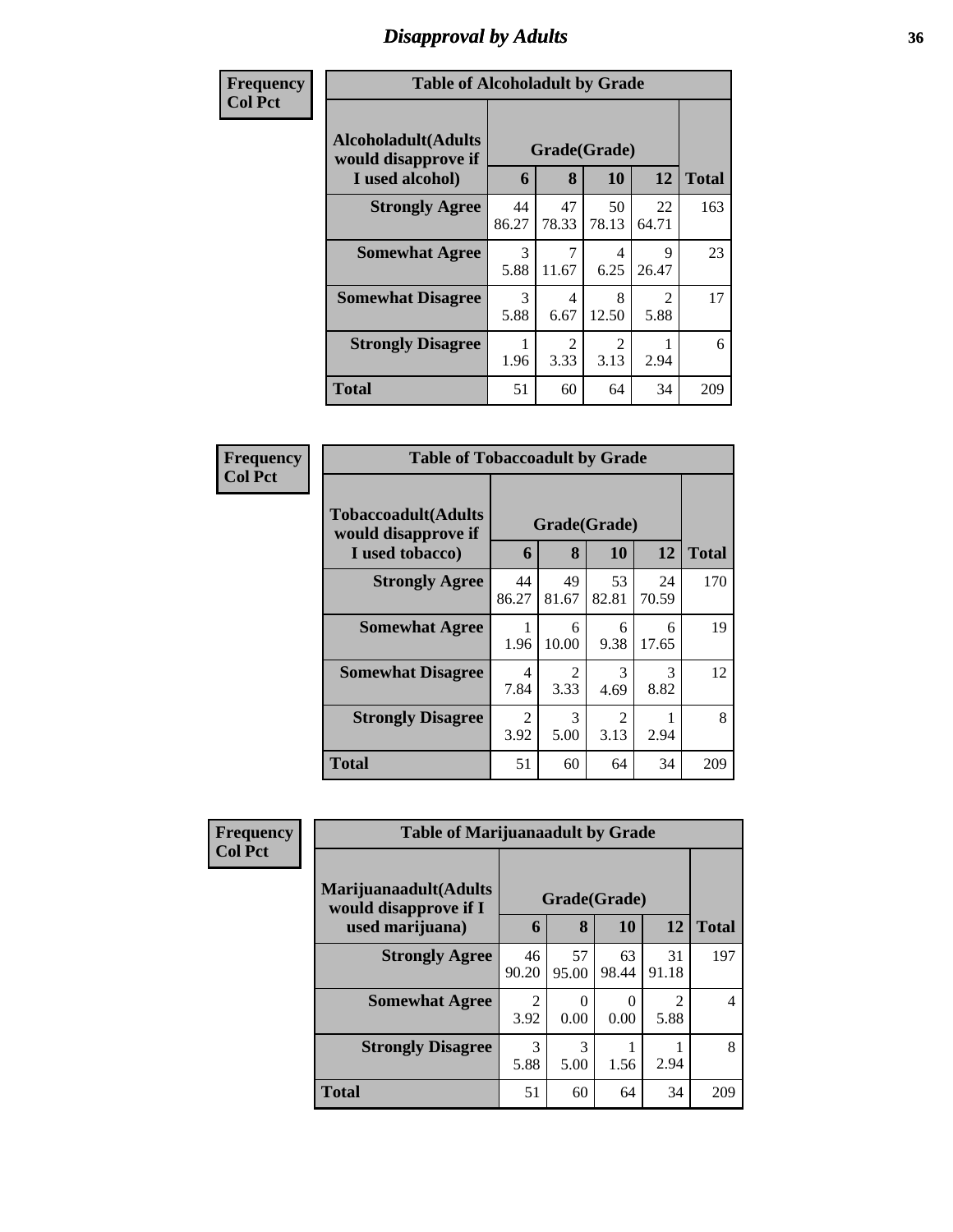# *Disapproval by Adults* **37**

| <b>Frequency</b> | <b>Table of Otherdrugadult by Grade</b>                |             |             |              |             |              |  |
|------------------|--------------------------------------------------------|-------------|-------------|--------------|-------------|--------------|--|
| <b>Col Pct</b>   | <b>Otherdrugadult</b> (Adults<br>would disapprove if I |             |             | Grade(Grade) |             |              |  |
|                  | used other drugs)                                      | 6           | 8           | 10           | 12          | <b>Total</b> |  |
|                  | <b>Strongly Agree</b>                                  | 48<br>94.12 | 57<br>95.00 | 63<br>98.44  | 33<br>97.06 | 201          |  |
|                  | <b>Strongly Disagree</b>                               | 3<br>5.88   | 3<br>5.00   | 1.56         | 2.94        | 8            |  |
|                  | <b>Total</b>                                           | 51          | 60          | 64           | 34          | 209          |  |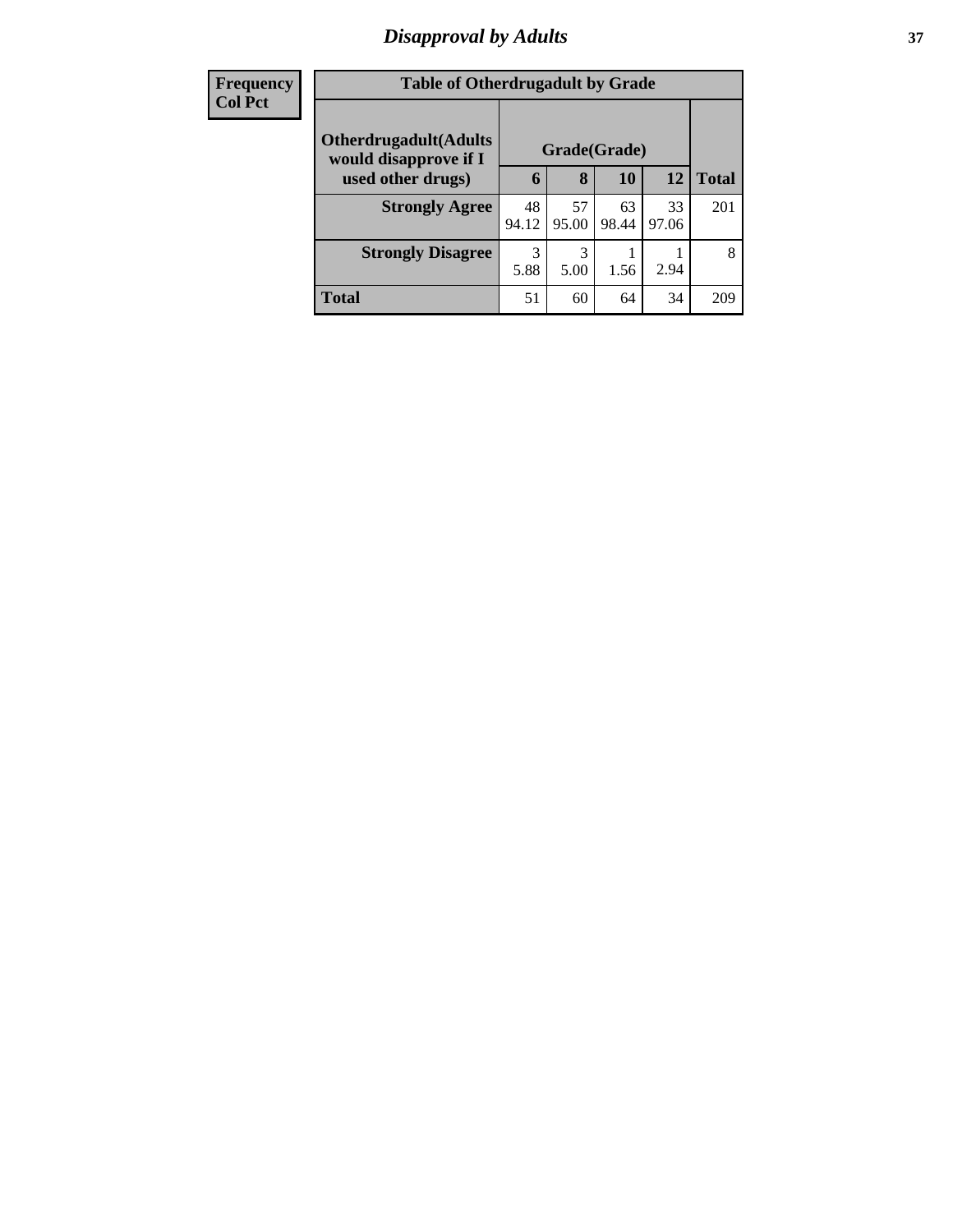## *Disapproval by Peers* **38**

| Frequency      |                                                         | <b>Table of Alcoholpeer by Grade</b> |                        |             |             |              |  |  |  |
|----------------|---------------------------------------------------------|--------------------------------------|------------------------|-------------|-------------|--------------|--|--|--|
| <b>Col Pct</b> | Alcoholpeer(My<br>friends would<br>disapprove if I used |                                      | Grade(Grade)           |             |             |              |  |  |  |
|                | alcohol)                                                | 6                                    | 8                      | 10          | 12          | <b>Total</b> |  |  |  |
|                | <b>Strongly Agree</b>                                   | 39<br>76.47                          | 35<br>58.33            | 33<br>51.56 | 5<br>14.71  | 112          |  |  |  |
|                | <b>Somewhat Agree</b>                                   | 4<br>7.84                            | 18<br>30.00            | 11<br>17.19 | 4<br>11.76  | 37           |  |  |  |
|                | <b>Somewhat Disagree</b>                                | 4<br>7.84                            | 5<br>8.33              | 12<br>18.75 | 16<br>47.06 | 37           |  |  |  |
|                | <b>Strongly Disagree</b>                                | $\overline{\mathcal{A}}$<br>7.84     | $\overline{2}$<br>3.33 | 8<br>12.50  | 9<br>26.47  | 23           |  |  |  |
|                | Total                                                   | 51                                   | 60                     | 64          | 34          | 209          |  |  |  |

| Frequency      | <b>Table of Tobaccopeer by Grade</b>                    |              |             |             |             |              |
|----------------|---------------------------------------------------------|--------------|-------------|-------------|-------------|--------------|
| <b>Col Pct</b> | Tobaccopeer(My<br>friends would<br>disapprove if I used | Grade(Grade) |             |             |             |              |
|                | tobacco)                                                | 6            | 8           | 10          | 12          | <b>Total</b> |
|                | <b>Strongly Agree</b>                                   | 41<br>80.39  | 48<br>80.00 | 34<br>53.13 | 12<br>35.29 | 135          |
|                | <b>Somewhat Agree</b>                                   | 3<br>5.88    | 8<br>13.33  | 14<br>21.88 | 4<br>11.76  | 29           |
|                | <b>Somewhat Disagree</b>                                | 5<br>9.80    | 1.67        | 10<br>15.63 | 8<br>23.53  | 24           |
|                | <b>Strongly Disagree</b>                                | 2<br>3.92    | 3<br>5.00   | 6<br>9.38   | 10<br>29.41 | 21           |
|                | Total                                                   | 51           | 60          | 64          | 34          | 209          |

| Frequency      |                                                           | <b>Table of Marijuanapeer by Grade</b> |             |             |             |              |  |  |  |
|----------------|-----------------------------------------------------------|----------------------------------------|-------------|-------------|-------------|--------------|--|--|--|
| <b>Col Pct</b> | Marijuanapeer(My<br>friends would<br>disapprove if I used | Grade(Grade)                           |             |             |             |              |  |  |  |
|                | marijuana)                                                | 6                                      | 8           | 10          | 12          | <b>Total</b> |  |  |  |
|                | <b>Strongly Agree</b>                                     | 41<br>80.39                            | 54<br>90.00 | 43<br>67.19 | 14<br>41.18 | 152          |  |  |  |
|                | <b>Somewhat Agree</b>                                     | 6<br>11.76                             | 3<br>5.00   | 11<br>17.19 | 5<br>14.71  | 25           |  |  |  |
|                | <b>Somewhat Disagree</b>                                  | 2<br>3.92                              | 0<br>0.00   | 5<br>7.81   | 6<br>17.65  | 13           |  |  |  |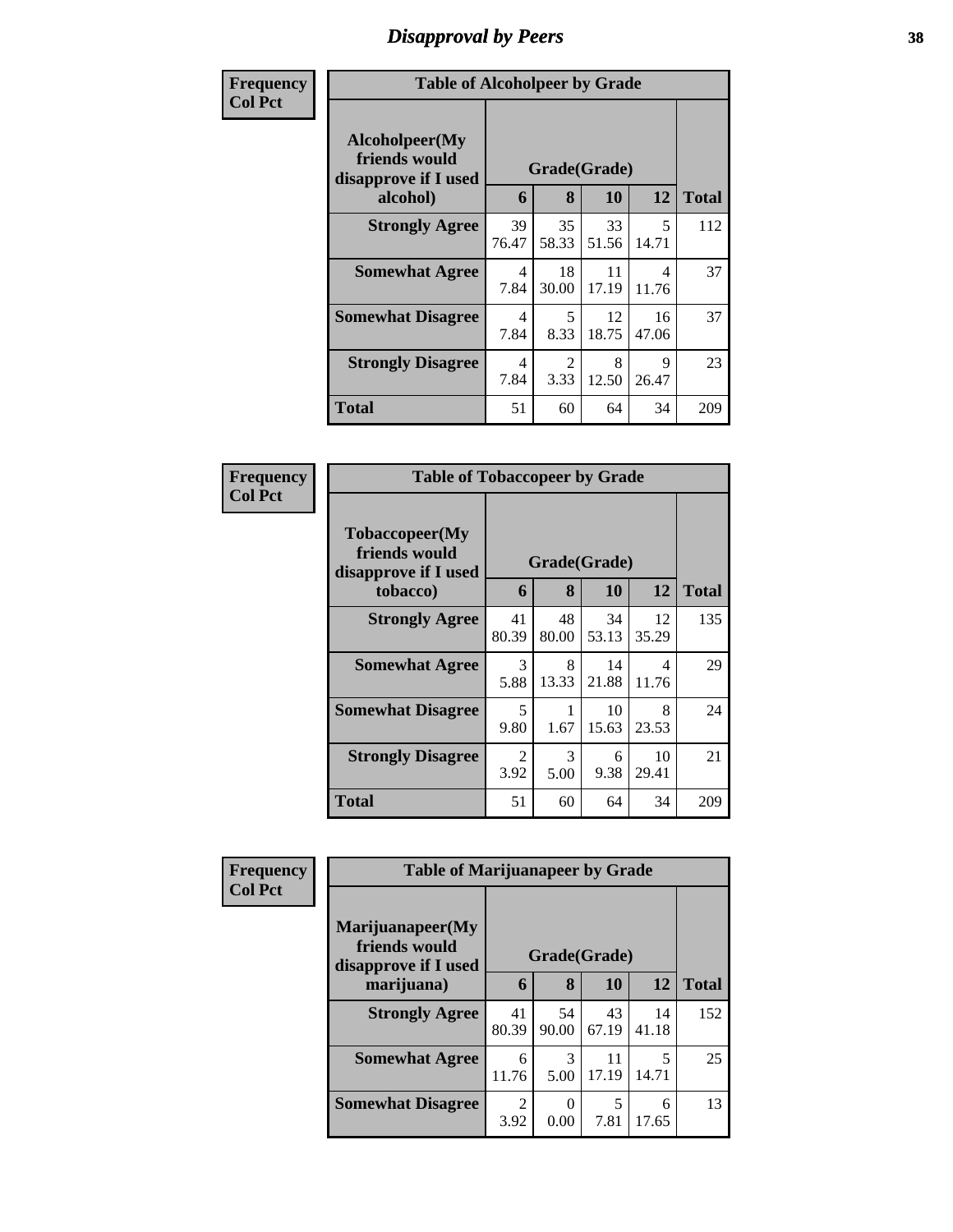# *Disapproval by Peers* **39**

| <b>Frequency</b> | <b>Table of Marijuanapeer by Grade</b>                    |                        |                   |           |            |              |
|------------------|-----------------------------------------------------------|------------------------|-------------------|-----------|------------|--------------|
| <b>Col Pct</b>   | Marijuanapeer(My<br>friends would<br>disapprove if I used |                        | Grade(Grade)<br>8 | 10        | 12         |              |
|                  | marijuana)                                                | 6                      |                   |           |            | <b>Total</b> |
|                  | <b>Strongly Disagree</b>                                  | $\overline{c}$<br>3.92 | 3<br>5.00         | 5<br>7.81 | Q<br>26.47 | 19           |
|                  | <b>Total</b>                                              | 51                     | 60                | 64        | 34         | 209          |

| Frequency      | <b>Table of Otherdrugpeer by Grade</b>                                    |             |                   |             |                                     |              |
|----------------|---------------------------------------------------------------------------|-------------|-------------------|-------------|-------------------------------------|--------------|
| <b>Col Pct</b> | Otherdrugpeer(My<br>friends would<br>disapprove if I used<br>other drugs) | 6           | Grade(Grade)<br>8 | 10          | 12                                  | <b>Total</b> |
|                | <b>Strongly Agree</b>                                                     | 40<br>78.43 | 53<br>88.33       | 49<br>76.56 | 20<br>58.82                         | 162          |
|                | <b>Somewhat Agree</b>                                                     | 6<br>11.76  | 4<br>6.67         | 8<br>12.50  | 7<br>20.59                          | 25           |
|                | <b>Somewhat Disagree</b>                                                  | 2<br>3.92   | 0<br>0.00         | 3<br>4.69   | $\mathcal{D}_{\mathcal{L}}$<br>5.88 | 7            |
|                | <b>Strongly Disagree</b>                                                  | 3<br>5.88   | 3<br>5.00         | 4<br>6.25   | $\overline{\mathcal{L}}$<br>14.71   | 15           |
|                | Total                                                                     | 51          | 60                | 64          | 34                                  | 209          |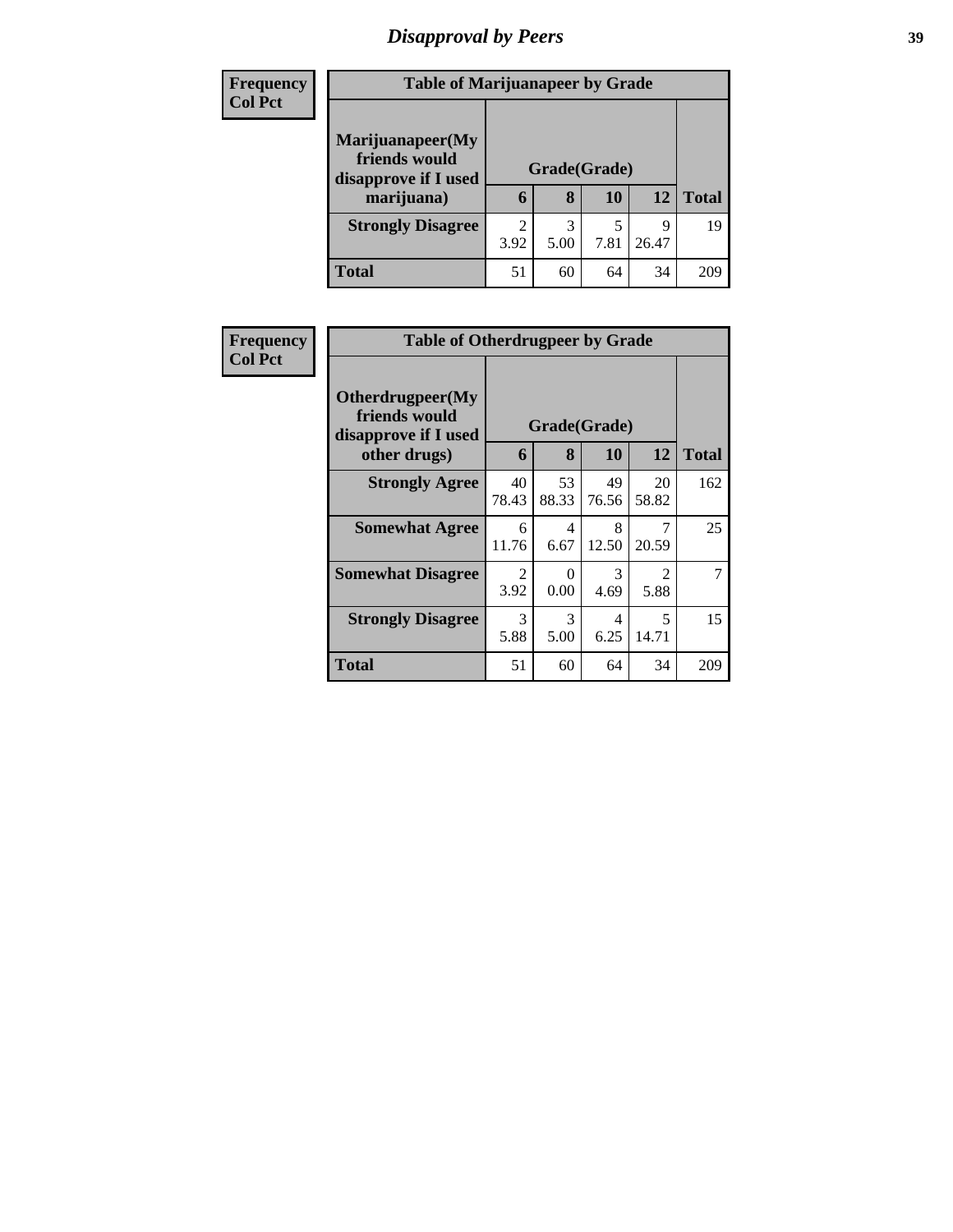| <b>Frequency</b><br><b>Col Pct</b> | <b>Table of Alcohollocation1 by Grade</b> |              |             |             |             |              |  |  |
|------------------------------------|-------------------------------------------|--------------|-------------|-------------|-------------|--------------|--|--|
|                                    | <b>Alcohollocation1(Places</b>            | Grade(Grade) |             |             |             |              |  |  |
|                                    | <b>Friends Use Alcohol)</b>               | 6            | 8           | 10          | 12          | <b>Total</b> |  |  |
|                                    |                                           | 4<br>7.84    | 17<br>28.33 | 28<br>43.75 | 28<br>82.35 | 77           |  |  |
|                                    | Do Not Use                                | 47<br>92.16  | 43<br>71.67 | 36<br>56.25 | 6<br>17.65  | 132          |  |  |
|                                    | <b>Total</b>                              | 51           | 60          | 64          | 34          | 209          |  |  |

| Frequency      | <b>Table of Alcohollocation2 by Grade</b> |              |             |             |             |              |  |
|----------------|-------------------------------------------|--------------|-------------|-------------|-------------|--------------|--|
| <b>Col Pct</b> | <b>Alcohollocation2(Places</b>            | Grade(Grade) |             |             |             |              |  |
|                | <b>Friends Use Alcohol)</b>               | 6            | 8           | <b>10</b>   | <b>12</b>   | <b>Total</b> |  |
|                |                                           | 50<br>98.04  | 51<br>85.00 | 46<br>71.88 | 24<br>70.59 | 171          |  |
|                | Home                                      | 1.96         | 9<br>15.00  | 18<br>28.13 | 10<br>29.41 | 38           |  |
|                | <b>Total</b>                              | 51           | 60          | 64          | 34          | 209          |  |

| <b>Frequency</b> | <b>Table of Alcohollocation3 by Grade</b> |              |              |              |             |              |  |  |
|------------------|-------------------------------------------|--------------|--------------|--------------|-------------|--------------|--|--|
| <b>Col Pct</b>   | <b>Alcohollocation3(Places</b>            |              | Grade(Grade) |              |             |              |  |  |
|                  | <b>Friends Use Alcohol)</b>               | 6            | 8            | 10           | 12          | <b>Total</b> |  |  |
|                  | $\bullet$                                 | 51<br>100.00 | 60<br>100.00 | 64<br>100.00 | 33<br>97.06 | 208          |  |  |
|                  | <b>School</b>                             | 0.00         | 0<br>0.00    | 0.00         | 2.94        |              |  |  |
|                  | <b>Total</b>                              | 51           | 60           | 64           | 34          | 209          |  |  |

| <b>Frequency</b><br><b>Col Pct</b> | <b>Table of Alcohollocation4 by Grade</b> |              |                          |             |             |              |  |  |
|------------------------------------|-------------------------------------------|--------------|--------------------------|-------------|-------------|--------------|--|--|
|                                    | <b>Alcohollocation4(Places</b>            | Grade(Grade) |                          |             |             |              |  |  |
|                                    | <b>Friends Use Alcohol)</b>               | 6            | 8                        | <b>10</b>   | 12          | <b>Total</b> |  |  |
|                                    |                                           | 51<br>100.00 | 60<br>100.00             | 56<br>87.50 | 26<br>76.47 | 193          |  |  |
|                                    | Car                                       | 0.00         | $\left( \right)$<br>0.00 | 8<br>12.50  | 8<br>23.53  | 16           |  |  |
|                                    | <b>Total</b>                              | 51           | 60                       | 64          | 34          | 209          |  |  |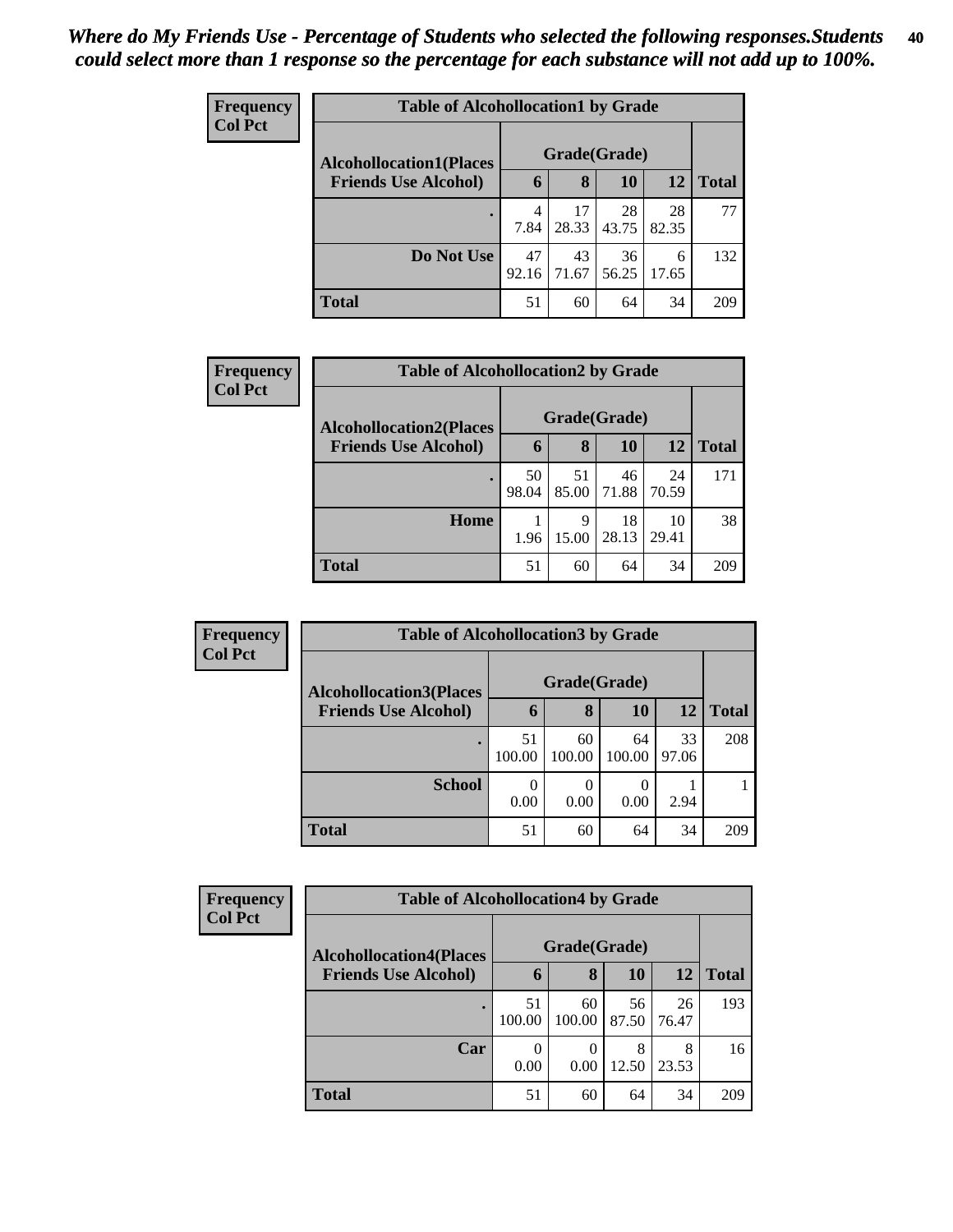| <b>Frequency</b> | <b>Table of Alcohollocation5 by Grade</b> |             |              |             |             |              |  |  |
|------------------|-------------------------------------------|-------------|--------------|-------------|-------------|--------------|--|--|
| <b>Col Pct</b>   | <b>Alcohollocation5(Places</b>            |             | Grade(Grade) |             |             |              |  |  |
|                  | <b>Friends Use Alcohol)</b>               | 6           | 8            | 10          | 12          | <b>Total</b> |  |  |
|                  |                                           | 47<br>92.16 | 49<br>81.67  | 41<br>64.06 | 15<br>44.12 | 152          |  |  |
|                  | <b>Friend's House</b>                     | 4<br>7.84   | 11<br>18.33  | 23<br>35.94 | 19<br>55.88 | 57           |  |  |
|                  | <b>Total</b>                              | 51          | 60           | 64          | 34          | 209          |  |  |

| <b>Frequency</b> | <b>Table of Alcohollocation6 by Grade</b> |                  |             |             |             |              |  |  |
|------------------|-------------------------------------------|------------------|-------------|-------------|-------------|--------------|--|--|
| <b>Col Pct</b>   | <b>Alcohollocation6(Places</b>            | Grade(Grade)     |             |             |             |              |  |  |
|                  | <b>Friends Use Alcohol)</b>               | 6                | 8           | <b>10</b>   | 12          | <b>Total</b> |  |  |
|                  |                                           | 51<br>100.00     | 51<br>85.00 | 46<br>71.88 | 20<br>58.82 | 168          |  |  |
|                  | <b>Other</b>                              | $\theta$<br>0.00 | 9<br>15.00  | 18<br>28.13 | 14<br>41.18 | 41           |  |  |
|                  | <b>Total</b>                              | 51               | 60          | 64          | 34          | 209          |  |  |

| <b>Frequency</b> | <b>Table of Tobaccolocation1 by Grade</b> |              |       |           |           |              |  |  |
|------------------|-------------------------------------------|--------------|-------|-----------|-----------|--------------|--|--|
| <b>Col Pct</b>   | <b>Tobaccolocation1(Places</b>            | Grade(Grade) |       |           |           |              |  |  |
|                  | <b>Friends Use Tobacco)</b>               | 6            | 8     | <b>10</b> | <b>12</b> | <b>Total</b> |  |  |
|                  |                                           |              | 11    | 23        | 25        | 66           |  |  |
|                  |                                           | 13.73        | 18.33 | 35.94     | 73.53     |              |  |  |
|                  | Do Not Use                                | 44           | 49    | 41        | 9         | 143          |  |  |
|                  |                                           | 86.27        | 81.67 | 64.06     | 26.47     |              |  |  |
|                  | <b>Total</b>                              | 51           | 60    | 64        | 34        | 209          |  |  |

| <b>Frequency</b> |                                | <b>Table of Tobaccolocation2 by Grade</b> |             |             |             |              |  |  |  |
|------------------|--------------------------------|-------------------------------------------|-------------|-------------|-------------|--------------|--|--|--|
| <b>Col Pct</b>   | <b>Tobaccolocation2(Places</b> | Grade(Grade)                              |             |             |             |              |  |  |  |
|                  | <b>Friends Use Tobacco)</b>    | 6                                         | 8           | 10          | 12          | <b>Total</b> |  |  |  |
|                  |                                | 49<br>96.08                               | 54<br>90.00 | 50<br>78.13 | 26<br>76.47 | 179          |  |  |  |
|                  | Home                           | 2<br>3.92                                 | 6<br>10.00  | 14<br>21.88 | 8<br>23.53  | 30           |  |  |  |
|                  | <b>Total</b>                   | 51                                        | 60          | 64          | 34          | 209          |  |  |  |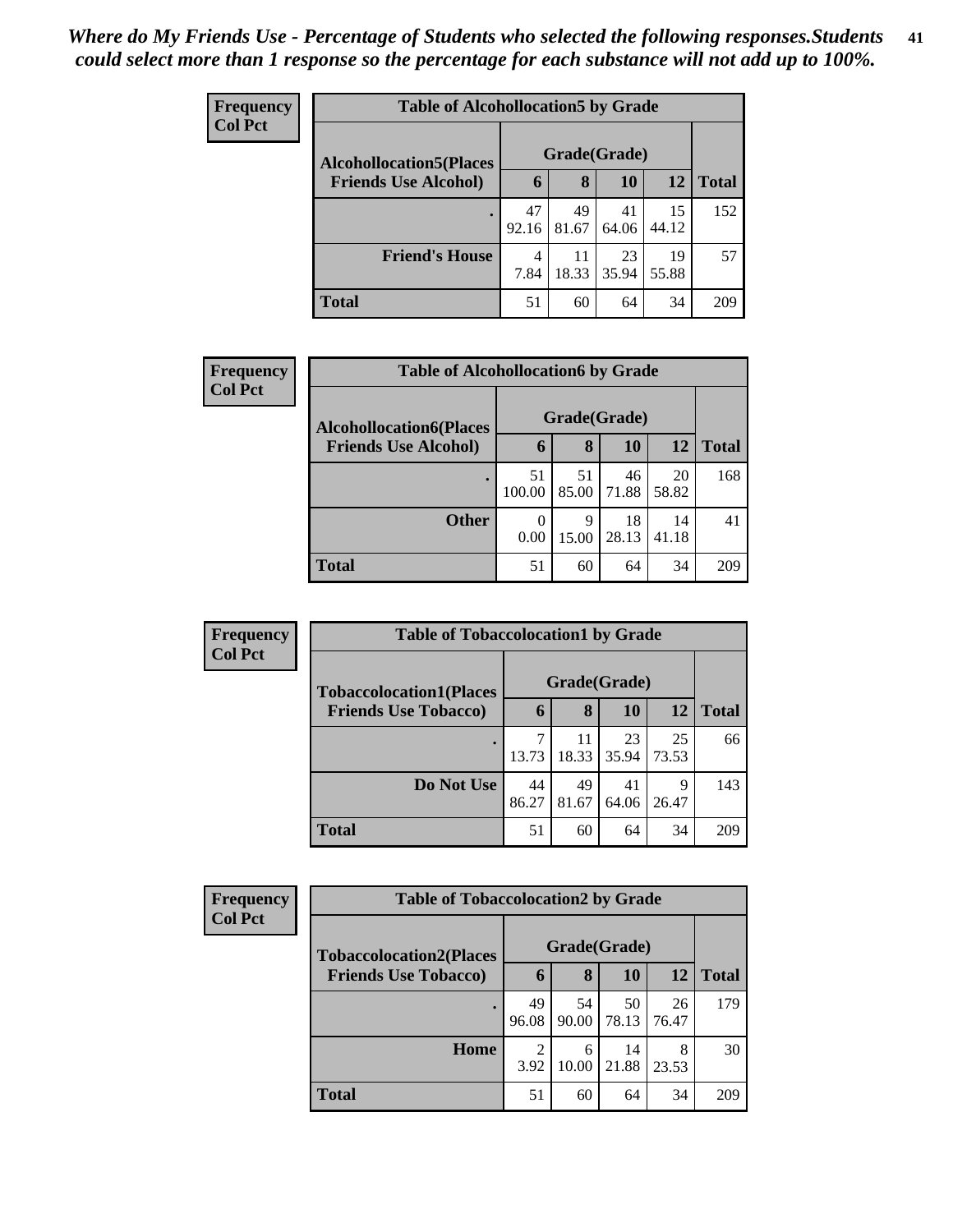| <b>Frequency</b> | <b>Table of Tobaccolocation 3 by Grade</b> |             |              |             |             |              |  |  |
|------------------|--------------------------------------------|-------------|--------------|-------------|-------------|--------------|--|--|
| <b>Col Pct</b>   | <b>Tobaccolocation3(Places</b>             |             | Grade(Grade) |             |             |              |  |  |
|                  | <b>Friends Use Tobacco)</b>                | 6           | 8            | 10          | 12          | <b>Total</b> |  |  |
|                  |                                            | 49<br>96.08 | 60<br>100.00 | 57<br>89.06 | 26<br>76.47 | 192          |  |  |
|                  | <b>School</b>                              | 2<br>3.92   | 0.00         | 10.94       | 8<br>23.53  | 17           |  |  |
|                  | Total                                      | 51          | 60           | 64          | 34          | 209          |  |  |

| <b>Frequency</b> | <b>Table of Tobaccolocation4 by Grade</b> |        |              |       |           |              |
|------------------|-------------------------------------------|--------|--------------|-------|-----------|--------------|
| <b>Col Pct</b>   | <b>Tobaccolocation4(Places</b>            |        | Grade(Grade) |       |           |              |
|                  | <b>Friends Use Tobacco)</b>               | 6      | 8            | 10    | <b>12</b> | <b>Total</b> |
|                  |                                           | 51     | 60           | 51    | 18        | 180          |
|                  |                                           | 100.00 | 100.00       | 79.69 | 52.94     |              |
|                  | Car                                       | 0      | 0            | 13    | 16        | 29           |
|                  |                                           | 0.00   | 0.00         | 20.31 | 47.06     |              |
|                  | <b>Total</b>                              | 51     | 60           | 64    | 34        | 209          |

| Frequency      |                                | <b>Table of Tobaccolocation5 by Grade</b> |             |             |             |              |  |  |  |
|----------------|--------------------------------|-------------------------------------------|-------------|-------------|-------------|--------------|--|--|--|
| <b>Col Pct</b> | <b>Tobaccolocation5(Places</b> | Grade(Grade)                              |             |             |             |              |  |  |  |
|                | <b>Friends Use Tobacco)</b>    | 6                                         | 8           | 10          | 12          | <b>Total</b> |  |  |  |
|                |                                | 50<br>98.04                               | 55<br>91.67 | 43<br>67.19 | 23<br>67.65 | 171          |  |  |  |
|                | <b>Friend's House</b>          | 1.96                                      | 5<br>8.33   | 21<br>32.81 | 32.35       | 38           |  |  |  |
|                | <b>Total</b>                   | 51                                        | 60          | 64          | 34          | 209          |  |  |  |

| <b>Frequency</b> |                                | <b>Table of Tobaccolocation6 by Grade</b> |             |             |             |              |  |  |  |  |
|------------------|--------------------------------|-------------------------------------------|-------------|-------------|-------------|--------------|--|--|--|--|
| <b>Col Pct</b>   | <b>Tobaccolocation6(Places</b> | Grade(Grade)                              |             |             |             |              |  |  |  |  |
|                  | <b>Friends Use Tobacco)</b>    | 6                                         | 8           | 10          | 12          | <b>Total</b> |  |  |  |  |
|                  |                                | 48<br>94.12                               | 53<br>88.33 | 45<br>70.31 | 25<br>73.53 | 171          |  |  |  |  |
|                  | <b>Other</b>                   | 3<br>5.88                                 | 7<br>11.67  | 19<br>29.69 | q<br>26.47  | 38           |  |  |  |  |
|                  | <b>Total</b>                   | 51                                        | 60          | 64          | 34          | 209          |  |  |  |  |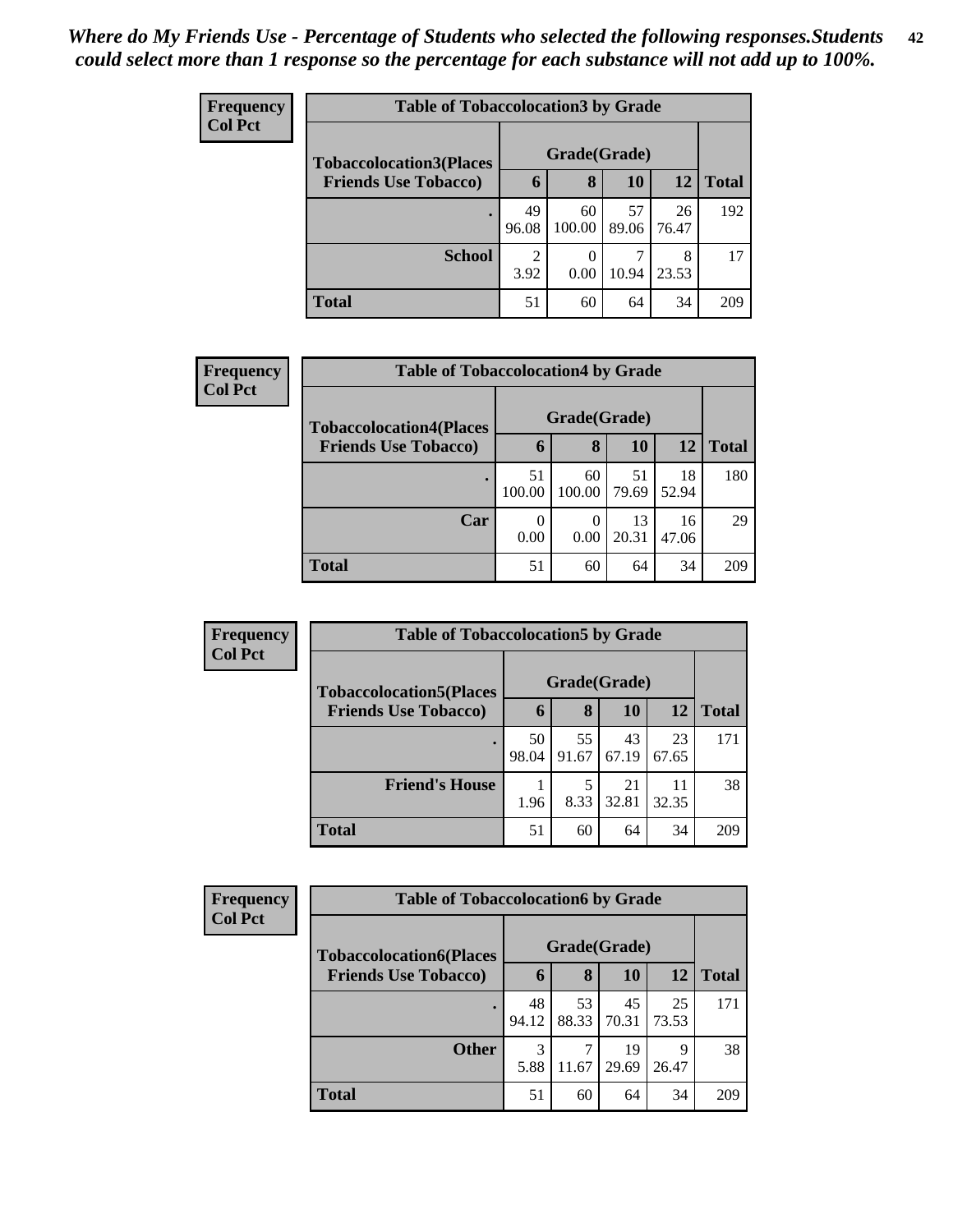| <b>Frequency</b> | <b>Table of Marijuanalocation1 by Grade</b> |              |             |             |             |              |  |  |
|------------------|---------------------------------------------|--------------|-------------|-------------|-------------|--------------|--|--|
| <b>Col Pct</b>   | <b>Marijuanalocation1(Places</b>            | Grade(Grade) |             |             |             |              |  |  |
|                  | <b>Friends Use Marijuana</b> )              | 6            | 8           | 10          | 12          | <b>Total</b> |  |  |
|                  |                                             | 1.96         | 4<br>6.67   | 14<br>21.88 | 19<br>55.88 | 38           |  |  |
|                  | Do Not Use                                  | 50<br>98.04  | 56<br>93.33 | 50<br>78.13 | 15<br>44.12 | 171          |  |  |
|                  | Total                                       | 51           | 60          | 64          | 34          | 209          |  |  |

| Frequency      |                                  | <b>Table of Marijuanalocation2 by Grade</b> |       |       |       |              |  |  |
|----------------|----------------------------------|---------------------------------------------|-------|-------|-------|--------------|--|--|
| <b>Col Pct</b> | <b>Marijuanalocation2(Places</b> | Grade(Grade)                                |       |       |       |              |  |  |
|                | <b>Friends Use Marijuana</b> )   | 6                                           | 8     | 10    | 12    | <b>Total</b> |  |  |
|                | ٠                                | 50                                          | 59    | 53    | 27    | 189          |  |  |
|                |                                  | 98.04                                       | 98.33 | 82.81 | 79.41 |              |  |  |
|                | Home                             |                                             |       | 11    | ┑     | 20           |  |  |
|                |                                  | 1.96                                        | 1.67  | 17.19 | 20.59 |              |  |  |
|                | <b>Total</b>                     | 51                                          | 60    | 64    | 34    | 209          |  |  |

| Frequency      |                                   | <b>Table of Marijuanalocation3 by Grade</b> |              |             |                        |              |  |  |  |  |
|----------------|-----------------------------------|---------------------------------------------|--------------|-------------|------------------------|--------------|--|--|--|--|
| <b>Col Pct</b> | <b>Marijuanalocation3(Places)</b> | Grade(Grade)                                |              |             |                        |              |  |  |  |  |
|                | <b>Friends Use Marijuana</b> )    | 6                                           | 8            | 10          | 12                     | <b>Total</b> |  |  |  |  |
|                |                                   | 51<br>100.00                                | 60<br>100.00 | 61<br>95.31 | 32<br>94.12            | 204          |  |  |  |  |
|                | <b>School</b>                     | 0<br>0.00                                   | 0.00         | 4.69        | $\overline{2}$<br>5.88 | 5            |  |  |  |  |
|                | Total                             | 51                                          | 60           | 64          | 34                     | 209          |  |  |  |  |

| Frequency<br><b>Col Pct</b> | <b>Table of Marijuanalocation4 by Grade</b> |              |              |             |             |              |  |  |  |
|-----------------------------|---------------------------------------------|--------------|--------------|-------------|-------------|--------------|--|--|--|
|                             | <b>Marijuanalocation4(Places</b>            | Grade(Grade) |              |             |             |              |  |  |  |
|                             | <b>Friends Use Marijuana</b> )              | $\mathbf b$  | 8            | 10          | 12          | <b>Total</b> |  |  |  |
|                             |                                             | 51<br>100.00 | 60<br>100.00 | 58<br>90.63 | 25<br>73.53 | 194          |  |  |  |
|                             | Car                                         | 0<br>0.00    | 0.00         | h<br>9.38   | 9<br>26.47  | 15           |  |  |  |
|                             | <b>Total</b>                                | 51           | 60           | 64          | 34          | 209          |  |  |  |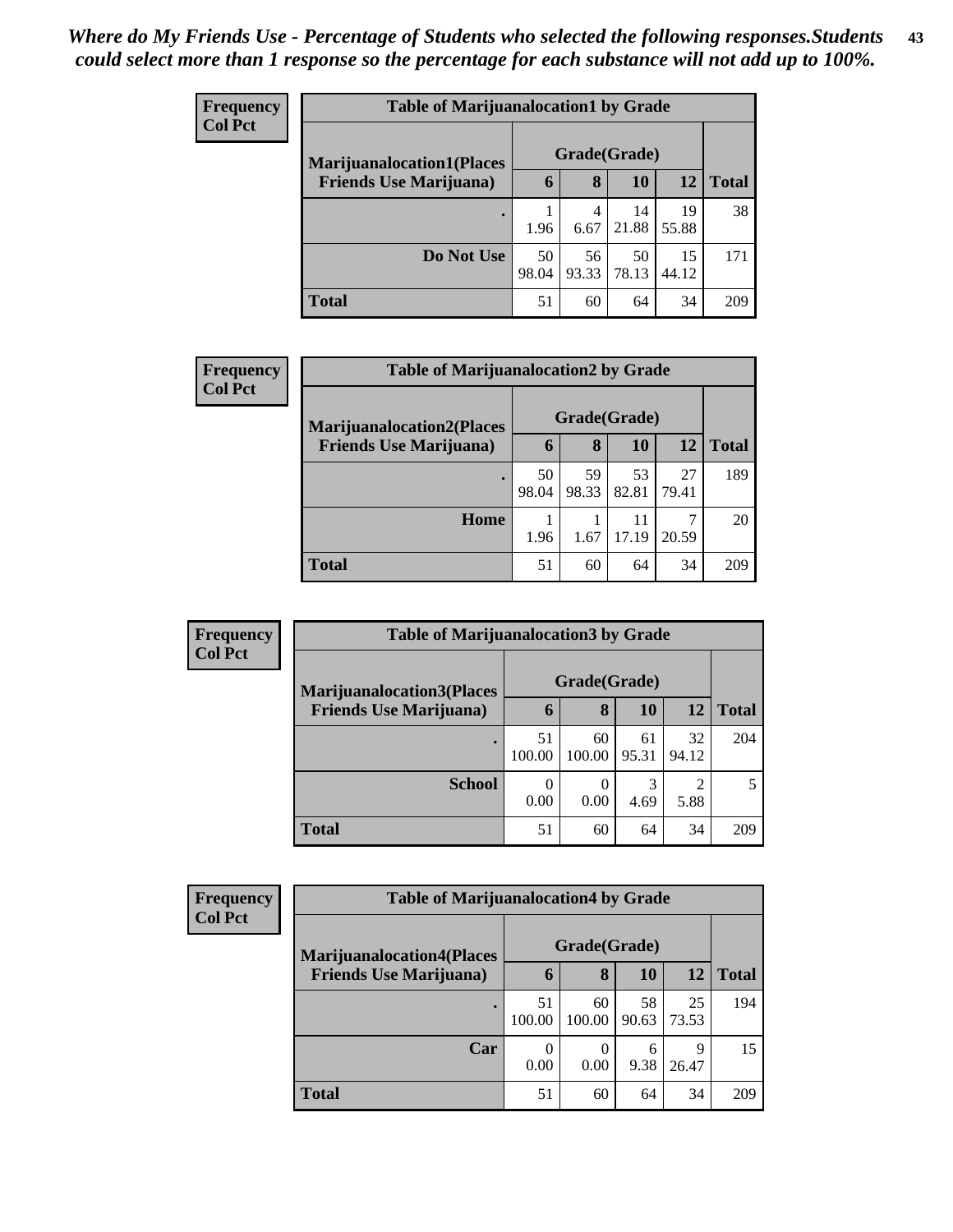| <b>Frequency</b> | <b>Table of Marijuanalocation5 by Grade</b> |              |             |             |             |              |  |  |  |
|------------------|---------------------------------------------|--------------|-------------|-------------|-------------|--------------|--|--|--|
| <b>Col Pct</b>   | <b>Marijuanalocation5</b> (Places           | Grade(Grade) |             |             |             |              |  |  |  |
|                  | <b>Friends Use Marijuana</b> )              | 6            | 8           | 10          | 12          | <b>Total</b> |  |  |  |
|                  | $\bullet$                                   | 51<br>100.00 | 58<br>96.67 | 50<br>78.13 | 22<br>64.71 | 181          |  |  |  |
|                  | <b>Friend's House</b>                       | 0<br>0.00    | 2<br>3.33   | 14<br>21.88 | 12<br>35.29 | 28           |  |  |  |
|                  | <b>Total</b>                                | 51           | 60          | 64          | 34          | 209          |  |  |  |

| Frequency      |                                   | <b>Table of Marijuanalocation6 by Grade</b> |             |             |             |              |  |  |  |  |
|----------------|-----------------------------------|---------------------------------------------|-------------|-------------|-------------|--------------|--|--|--|--|
| <b>Col Pct</b> | <b>Marijuanalocation6(Places)</b> | Grade(Grade)                                |             |             |             |              |  |  |  |  |
|                | <b>Friends Use Marijuana</b> )    | 6                                           | 8           | 10          | 12          | <b>Total</b> |  |  |  |  |
|                |                                   | 51<br>100.00                                | 57<br>95.00 | 54<br>84.38 | 25<br>73.53 | 187          |  |  |  |  |
|                | <b>Other</b>                      | 0<br>0.00                                   | 3<br>5.00   | 10<br>15.63 | 9<br>26.47  | 22           |  |  |  |  |
|                | <b>Total</b>                      | 51                                          | 60          | 64          | 34          | 209          |  |  |  |  |

| <b>Frequency</b> | <b>Table of Otherdruglocation1 by Grade</b>                          |              |             |             |             |              |  |
|------------------|----------------------------------------------------------------------|--------------|-------------|-------------|-------------|--------------|--|
| <b>Col Pct</b>   | <b>Otherdruglocation1(Places</b><br><b>Friends Use Other Illegal</b> | Grade(Grade) |             |             |             |              |  |
|                  | Drugs)                                                               | h            | 8           | 10          | 12          | <b>Total</b> |  |
|                  |                                                                      | 0<br>0.00    | 8.33        | 9<br>14.06  | 14<br>41.18 | 28           |  |
|                  | Do Not Use                                                           | 51<br>100.00 | 55<br>91.67 | 55<br>85.94 | 20<br>58.82 | 181          |  |
|                  | <b>Total</b>                                                         | 51           | 60          | 64          | 34          | 209          |  |

| <b>Frequency</b> |                                                                       | <b>Table of Otherdruglocation2 by Grade</b> |             |             |             |              |
|------------------|-----------------------------------------------------------------------|---------------------------------------------|-------------|-------------|-------------|--------------|
| <b>Col Pct</b>   | <b>Otherdruglocation2(Places)</b><br><b>Friends Use Other Illegal</b> | Grade(Grade)                                |             |             |             |              |
|                  | Drugs)                                                                | 6                                           | 8           | 10          | <b>12</b>   | <b>Total</b> |
|                  |                                                                       | 51<br>100.00                                | 58<br>96.67 | 56<br>87.50 | 31<br>91.18 | 196          |
|                  | Home                                                                  | $\Omega$<br>0.00                            | 2<br>3.33   | 8<br>12.50  | 3<br>8.82   | 13           |
|                  | <b>Total</b>                                                          | 51                                          | 60          | 64          | 34          | 209          |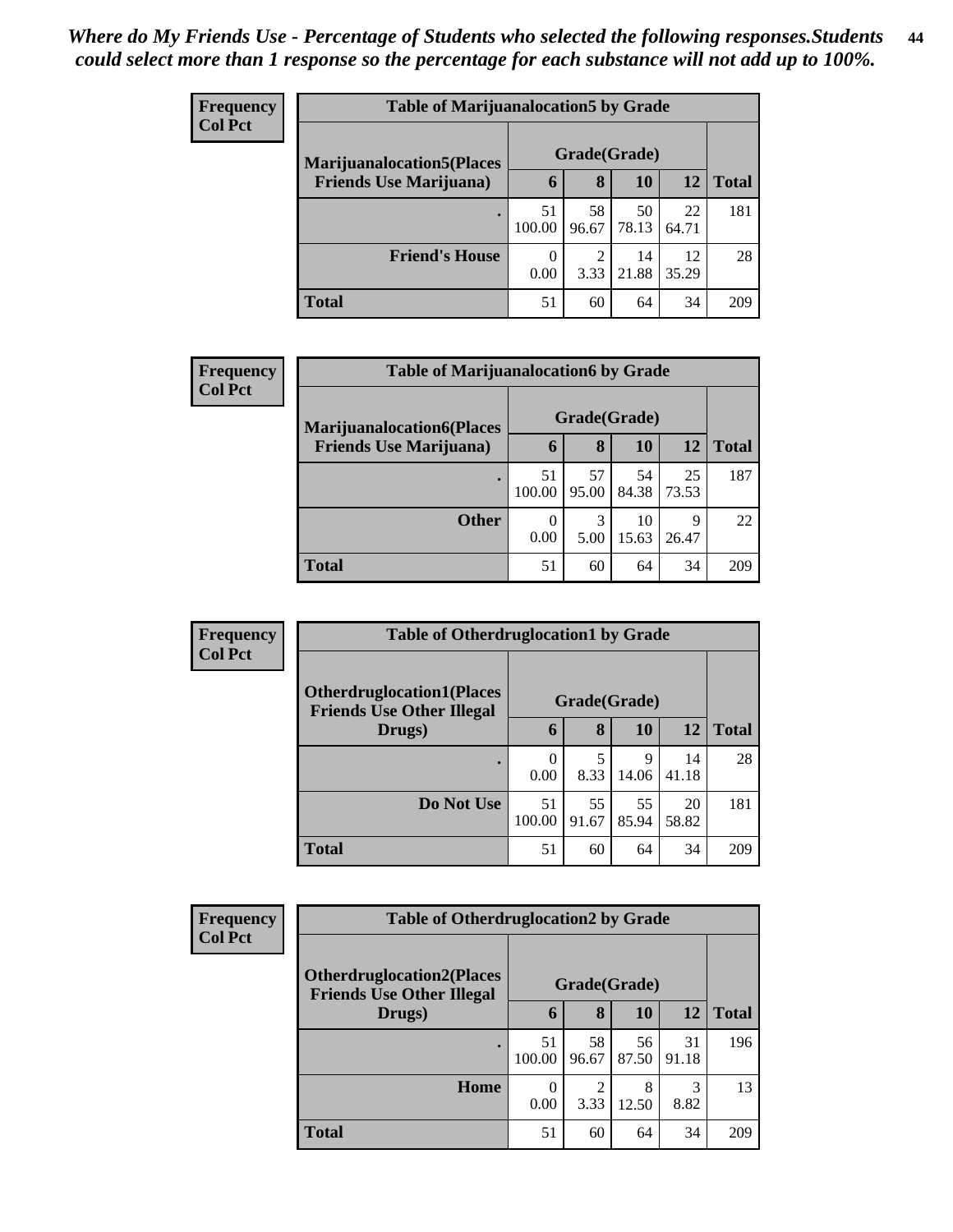| <b>Frequency</b> | <b>Table of Otherdruglocation 3 by Grade</b>                         |                  |              |             |             |              |  |
|------------------|----------------------------------------------------------------------|------------------|--------------|-------------|-------------|--------------|--|
| <b>Col Pct</b>   | <b>Otherdruglocation3(Places</b><br><b>Friends Use Other Illegal</b> | Grade(Grade)     |              |             |             |              |  |
|                  | Drugs)                                                               | 6                | 8            | 10          | 12          | <b>Total</b> |  |
|                  |                                                                      | 51<br>100.00     | 60<br>100.00 | 60<br>93.75 | 33<br>97.06 | 204          |  |
|                  | <b>School</b>                                                        | $\theta$<br>0.00 | 0<br>0.00    | 4<br>6.25   | 2.94        | 5            |  |
|                  | <b>Total</b>                                                         | 51               | 60           | 64          | 34          | 209          |  |

| <b>Frequency</b> | <b>Table of Otherdruglocation4 by Grade</b>                           |                  |                  |             |             |              |  |
|------------------|-----------------------------------------------------------------------|------------------|------------------|-------------|-------------|--------------|--|
| <b>Col Pct</b>   | <b>Otherdruglocation4(Places)</b><br><b>Friends Use Other Illegal</b> | Grade(Grade)     |                  |             |             |              |  |
|                  | Drugs)                                                                | 6                | 8                | 10          | 12          | <b>Total</b> |  |
|                  |                                                                       | 51<br>100.00     | 60<br>100.00     | 60<br>93.75 | 26<br>76.47 | 197          |  |
|                  | Car                                                                   | $\Omega$<br>0.00 | $\theta$<br>0.00 | 4<br>6.25   | 8<br>23.53  | 12           |  |
|                  | <b>Total</b>                                                          | 51               | 60               | 64          | 34          | 209          |  |

| Frequency<br><b>Col Pct</b> | <b>Table of Otherdruglocation5 by Grade</b>                          |                  |             |             |             |              |  |
|-----------------------------|----------------------------------------------------------------------|------------------|-------------|-------------|-------------|--------------|--|
|                             | <b>Otherdruglocation5(Places</b><br><b>Friends Use Other Illegal</b> | Grade(Grade)     |             |             |             |              |  |
|                             | Drugs)                                                               | 6                | 8           | 10          | 12          | <b>Total</b> |  |
|                             |                                                                      | 51<br>100.00     | 59<br>98.33 | 55<br>85.94 | 26<br>76.47 | 191          |  |
|                             | <b>Friend's House</b>                                                | $\Omega$<br>0.00 | 1.67        | 9<br>14.06  | 8<br>23.53  | 18           |  |
|                             | <b>Total</b>                                                         | 51               | 60          | 64          | 34          | 209          |  |

| <b>Frequency</b> |                                                                      | <b>Table of Otherdruglocation6 by Grade</b> |             |             |             |              |  |
|------------------|----------------------------------------------------------------------|---------------------------------------------|-------------|-------------|-------------|--------------|--|
| <b>Col Pct</b>   | <b>Otherdruglocation6(Places</b><br><b>Friends Use Other Illegal</b> | Grade(Grade)                                |             |             |             |              |  |
|                  | Drugs)                                                               | 6                                           | 8           | <b>10</b>   | <b>12</b>   | <b>Total</b> |  |
|                  |                                                                      | 51<br>100.00                                | 58<br>96.67 | 54<br>84.38 | 24<br>70.59 | 187          |  |
|                  | <b>Other</b>                                                         | $\Omega$<br>0.00                            | 2<br>3.33   | 10<br>15.63 | 10<br>29.41 | 22           |  |
|                  | <b>Total</b>                                                         | 51                                          | 60          | 64          | 34          | 209          |  |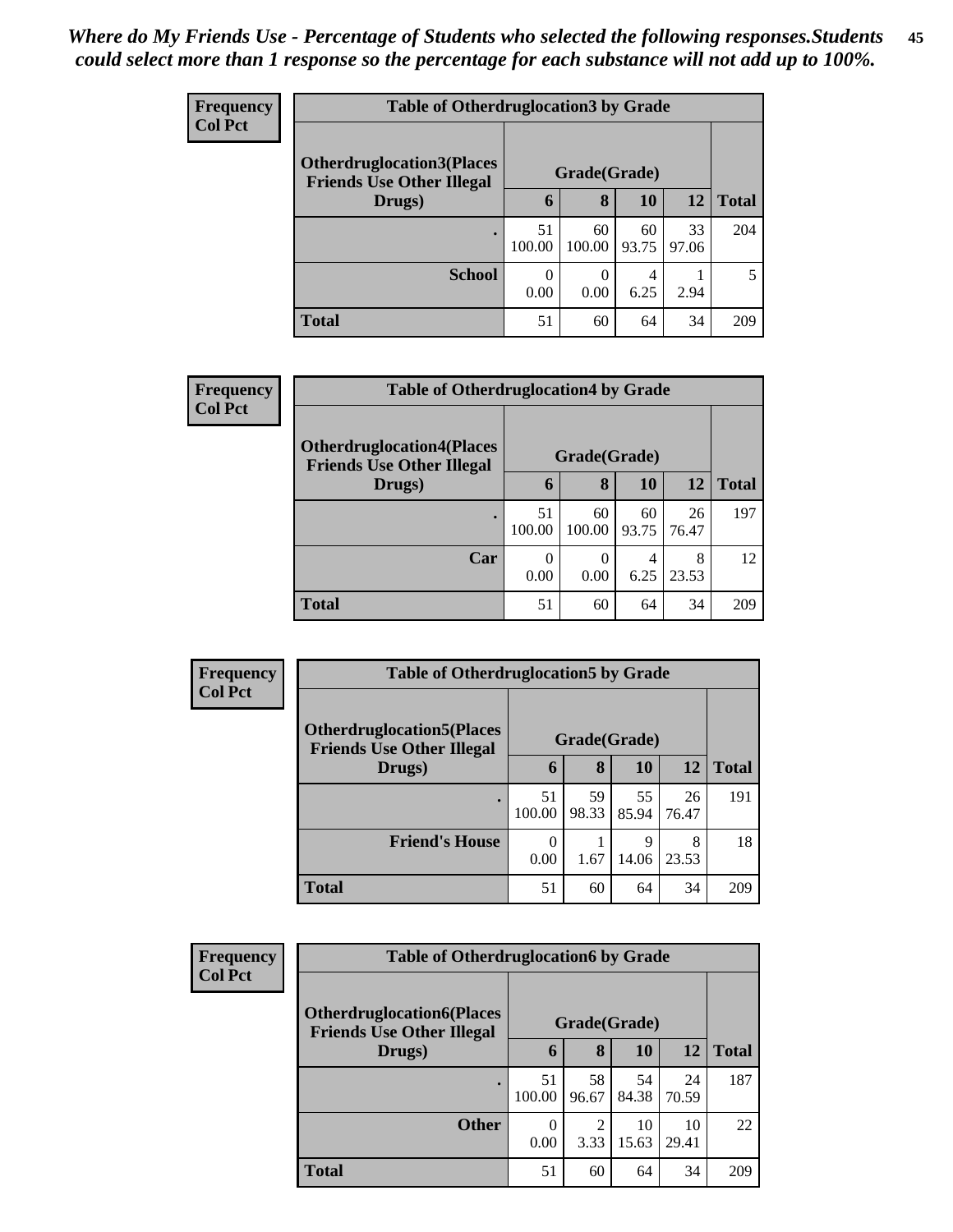| <b>Frequency</b> | <b>Table of Alcoholtime1 by Grade</b>                           |             |             |             |             |              |  |
|------------------|-----------------------------------------------------------------|-------------|-------------|-------------|-------------|--------------|--|
| <b>Col Pct</b>   | <b>Alcoholtime1(Times</b><br>Grade(Grade)<br><b>Friends Use</b> |             |             |             |             |              |  |
|                  | Alcohol)                                                        | 6           | 8           | 10          | 12          | <b>Total</b> |  |
|                  |                                                                 | 4<br>7.84   | 17<br>28.33 | 31<br>48.44 | 28<br>82.35 | 80           |  |
|                  | Do Not Use                                                      | 47<br>92.16 | 43<br>71.67 | 33<br>51.56 | 6<br>17.65  | 129          |  |
|                  | <b>Total</b>                                                    | 51          | 60          | 64          | 34          | 209          |  |

| Frequency      | <b>Table of Alcoholtime2 by Grade</b>           |              |             |             |             |              |  |  |
|----------------|-------------------------------------------------|--------------|-------------|-------------|-------------|--------------|--|--|
| <b>Col Pct</b> | <b>Alcoholtime2(Times</b><br><b>Friends Use</b> | Grade(Grade) |             |             |             |              |  |  |
|                | Alcohol)                                        | 6            | 8           | 10          | <b>12</b>   | <b>Total</b> |  |  |
|                |                                                 | 49<br>96.08  | 58<br>96.67 | 61<br>95.31 | 33<br>97.06 | 201          |  |  |
|                | <b>On Way to School</b>                         | 2<br>3.92    | 2<br>3.33   | 3<br>4.69   | 2.94        | 8            |  |  |
|                | <b>Total</b>                                    | 51           | 60          | 64          | 34          | 209          |  |  |

| Frequency<br><b>Col Pct</b> | <b>Table of Alcoholtime3 by Grade</b>           |              |                        |             |             |              |  |
|-----------------------------|-------------------------------------------------|--------------|------------------------|-------------|-------------|--------------|--|
|                             | <b>Alcoholtime3(Times</b><br><b>Friends Use</b> | Grade(Grade) |                        |             |             |              |  |
|                             | Alcohol)                                        | 6            | 8                      | 10          | 12          | <b>Total</b> |  |
|                             |                                                 | 49<br>96.08  | 58<br>96.67            | 61<br>95.31 | 33<br>97.06 | 201          |  |
|                             | <b>During School</b>                            | 2<br>3.92    | $\overline{2}$<br>3.33 | 3<br>4.69   | 2.94        | 8            |  |
|                             | <b>Total</b>                                    | 51           | 60                     | 64          | 34          | 209          |  |

| <b>Frequency</b> |
|------------------|
| <b>Col Pct</b>   |

| <b>Table of Alcoholtime4 by Grade</b>     |             |              |             |             |              |  |  |  |
|-------------------------------------------|-------------|--------------|-------------|-------------|--------------|--|--|--|
| Grade(Grade)<br><b>Alcoholtime4(Times</b> |             |              |             |             |              |  |  |  |
| <b>Friends Use Alcohol)</b>               | 6           | 8            | 10          | 12          | <b>Total</b> |  |  |  |
|                                           | 49<br>96.08 | 60<br>100.00 | 60<br>93.75 | 29<br>85.29 | 198          |  |  |  |
| <b>On Way Home From School</b>            | 2<br>3.92   | 0.00         | 6.25        | 5<br>14.71  | 11           |  |  |  |
| <b>Total</b>                              | 51          | 60           | 64          | 34          | 209          |  |  |  |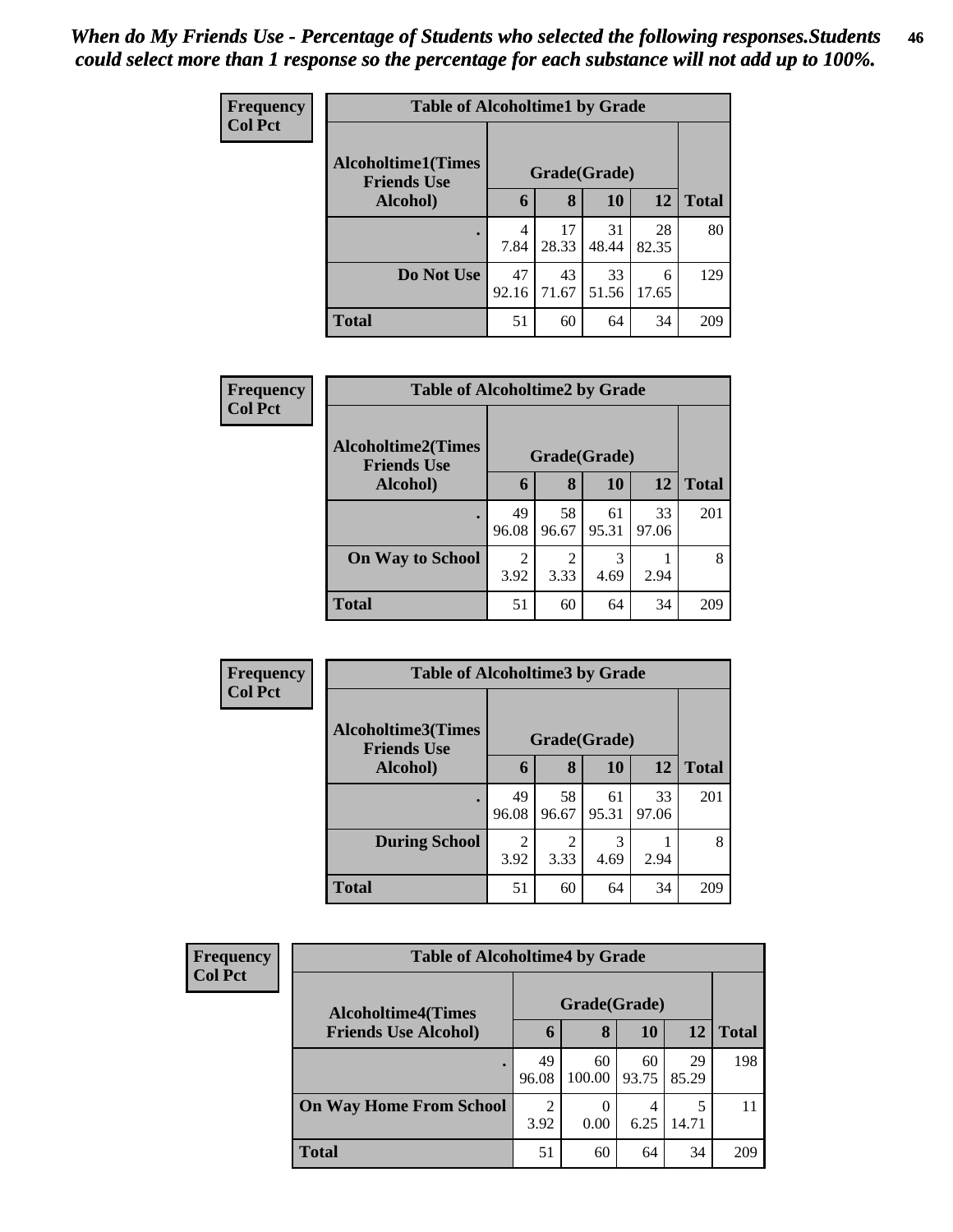| Frequency      | <b>Table of Alcoholtime5 by Grade</b>           |              |             |             |             |              |  |  |
|----------------|-------------------------------------------------|--------------|-------------|-------------|-------------|--------------|--|--|
| <b>Col Pct</b> | <b>Alcoholtime5(Times</b><br><b>Friends Use</b> | Grade(Grade) |             |             |             |              |  |  |
|                | Alcohol)                                        | 6            | 8           | 10          | 12          | <b>Total</b> |  |  |
|                |                                                 | 48<br>94.12  | 56<br>93.33 | 54<br>84.38 | 25<br>73.53 | 183          |  |  |
|                | Weeknights                                      | 3<br>5.88    | 4<br>6.67   | 10<br>15.63 | 9<br>26.47  | 26           |  |  |
|                | <b>Total</b>                                    | 51           | 60          | 64          | 34          | 209          |  |  |

| <b>Frequency</b><br><b>Col Pct</b> | <b>Table of Alcoholtime6 by Grade</b>           |              |             |             |             |              |  |  |  |
|------------------------------------|-------------------------------------------------|--------------|-------------|-------------|-------------|--------------|--|--|--|
|                                    | <b>Alcoholtime6(Times</b><br><b>Friends Use</b> | Grade(Grade) |             |             |             |              |  |  |  |
|                                    | Alcohol)                                        | 6            | 8           | 10          | 12          | <b>Total</b> |  |  |  |
|                                    |                                                 | 43<br>84.31  | 43<br>71.67 | 29<br>45.31 | 5<br>14.71  | 120          |  |  |  |
|                                    | Weekends                                        | 8<br>15.69   | 17<br>28.33 | 35<br>54.69 | 29<br>85.29 | 89           |  |  |  |
|                                    | <b>Total</b>                                    | 51           | 60          | 64          | 34          | 209          |  |  |  |

| Frequency<br><b>Col Pct</b> | <b>Table of Tobaccotime1 by Grade</b>           |              |             |             |             |              |  |  |  |
|-----------------------------|-------------------------------------------------|--------------|-------------|-------------|-------------|--------------|--|--|--|
|                             | <b>Tobaccotime1(Times</b><br><b>Friends Use</b> | Grade(Grade) |             |             |             |              |  |  |  |
|                             | <b>Tobacco</b> )                                | 6            | 8           | 10          | 12          | <b>Total</b> |  |  |  |
|                             |                                                 | 7<br>13.73   | 9<br>15.00  | 23<br>35.94 | 24<br>70.59 | 63           |  |  |  |
|                             | Do Not Use                                      | 44<br>86.27  | 51<br>85.00 | 41<br>64.06 | 10<br>29.41 | 146          |  |  |  |
|                             | <b>Total</b>                                    | 51           | 60          | 64          | 34          | 209          |  |  |  |

| Frequency      | <b>Table of Tobaccotime2 by Grade</b>           |              |             |             |             |              |  |  |  |
|----------------|-------------------------------------------------|--------------|-------------|-------------|-------------|--------------|--|--|--|
| <b>Col Pct</b> | <b>Tobaccotime2(Times</b><br><b>Friends Use</b> | Grade(Grade) |             |             |             |              |  |  |  |
|                | <b>Tobacco</b> )                                | 6            | 8           | 10          | 12          | <b>Total</b> |  |  |  |
|                |                                                 | 50<br>98.04  | 59<br>98.33 | 47<br>73.44 | 24<br>70.59 | 180          |  |  |  |
|                | <b>On Way to School</b>                         | 1.96         | 1.67        | 17<br>26.56 | 10<br>29.41 | 29           |  |  |  |
|                | <b>Total</b>                                    | 51           | 60          | 64          | 34          | 209          |  |  |  |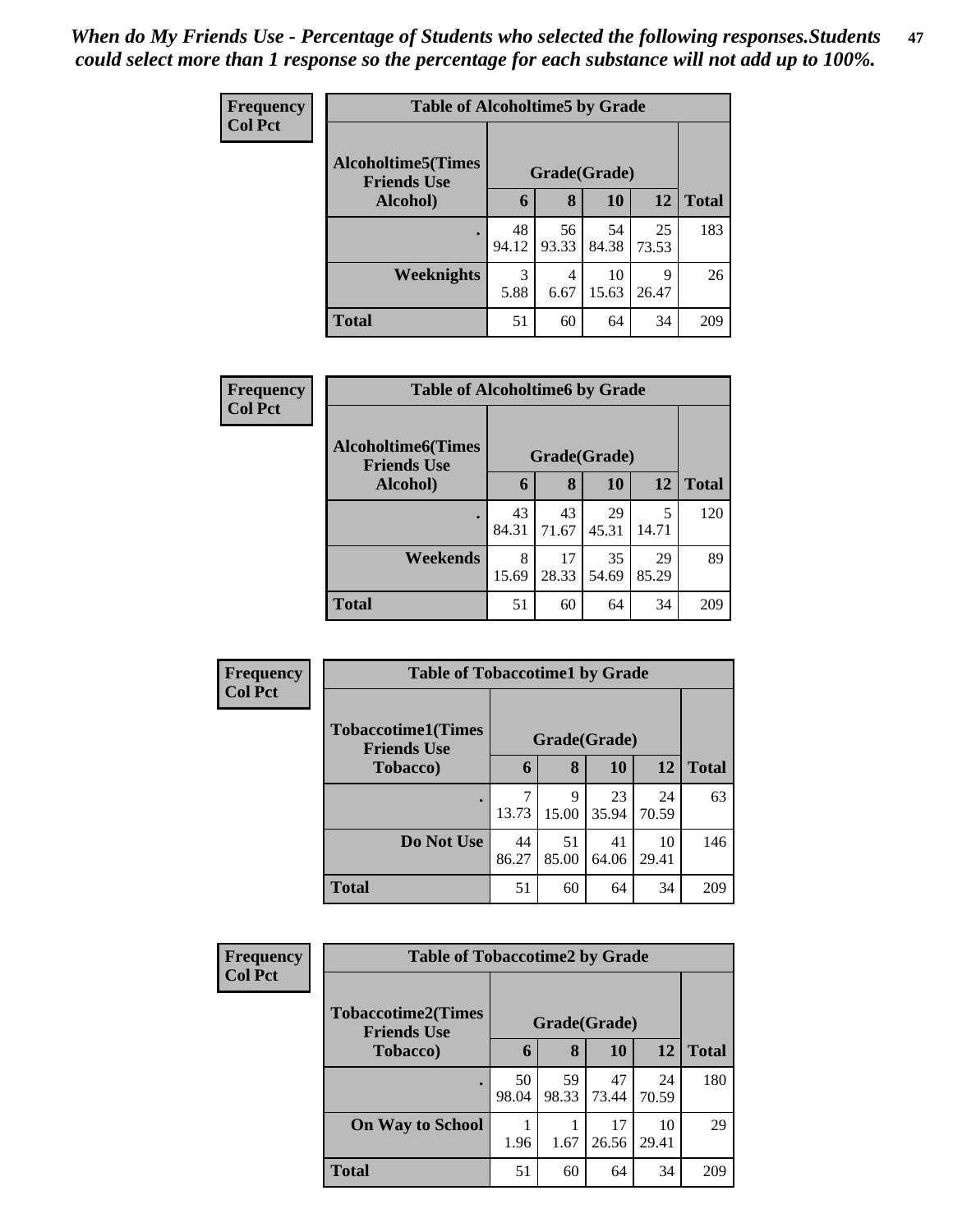| <b>Frequency</b> | <b>Table of Tobaccotime3 by Grade</b>           |              |             |             |             |              |  |  |
|------------------|-------------------------------------------------|--------------|-------------|-------------|-------------|--------------|--|--|
| <b>Col Pct</b>   | <b>Tobaccotime3(Times</b><br><b>Friends Use</b> | Grade(Grade) |             |             |             |              |  |  |
|                  | <b>Tobacco</b> )                                | 6            | 8           | 10          | 12          | <b>Total</b> |  |  |
|                  |                                                 | 50<br>98.04  | 59<br>98.33 | 53<br>82.81 | 27<br>79.41 | 189          |  |  |
|                  | <b>During School</b>                            | 1.96         | 1.67        | 11<br>17.19 | 20.59       | 20           |  |  |
|                  | <b>Total</b>                                    | 51           | 60          | 64          | 34          | 209          |  |  |

| Frequency      |                                |                        |              |             | <b>Table of Tobaccotime4 by Grade</b> |              |  |  |  |  |  |  |
|----------------|--------------------------------|------------------------|--------------|-------------|---------------------------------------|--------------|--|--|--|--|--|--|
| <b>Col Pct</b> | <b>Tobaccotime4(Times</b>      |                        | Grade(Grade) |             |                                       |              |  |  |  |  |  |  |
|                | <b>Friends Use Tobacco)</b>    | 6                      | 8            | 10          | 12                                    | <b>Total</b> |  |  |  |  |  |  |
|                |                                | 49<br>96.08            | 60<br>100.00 | 60<br>93.75 | 29<br>85.29                           | 198          |  |  |  |  |  |  |
|                | <b>On Way Home From School</b> | $\overline{2}$<br>3.92 | 0.00         | 4<br>6.25   | 5<br>14.71                            |              |  |  |  |  |  |  |
|                | <b>Total</b>                   | 51                     | 60           | 64          | 34                                    | 209          |  |  |  |  |  |  |

| Frequency      | <b>Table of Tobaccotime5 by Grade</b>            |              |             |             |             |              |  |  |
|----------------|--------------------------------------------------|--------------|-------------|-------------|-------------|--------------|--|--|
| <b>Col Pct</b> | <b>Tobaccotime5</b> (Times<br><b>Friends Use</b> | Grade(Grade) |             |             |             |              |  |  |
|                | <b>Tobacco</b> )                                 | 6            | 8           | 10          | 12          | <b>Total</b> |  |  |
|                |                                                  | 49<br>96.08  | 56<br>93.33 | 45<br>70.31 | 18<br>52.94 | 168          |  |  |
|                | Weeknights                                       | 2<br>3.92    | 4<br>6.67   | 19<br>29.69 | 16<br>47.06 | 41           |  |  |
|                | <b>Total</b>                                     | 51           | 60          | 64          | 34          | 209          |  |  |

| Frequency      | <b>Table of Tobaccotime6 by Grade</b>           |              |             |             |             |              |  |  |
|----------------|-------------------------------------------------|--------------|-------------|-------------|-------------|--------------|--|--|
| <b>Col Pct</b> | <b>Tobaccotime6(Times</b><br><b>Friends Use</b> | Grade(Grade) |             |             |             |              |  |  |
|                | Tobacco)                                        | 6            | 8           | 10          | 12          | <b>Total</b> |  |  |
|                |                                                 | 42<br>82.35  | 52<br>86.67 | 40<br>62.50 | 16<br>47.06 | 150          |  |  |
|                | Weekends                                        | 9<br>17.65   | 8<br>13.33  | 24<br>37.50 | 18<br>52.94 | 59           |  |  |
|                | <b>Total</b>                                    | 51           | 60          | 64          | 34          | 209          |  |  |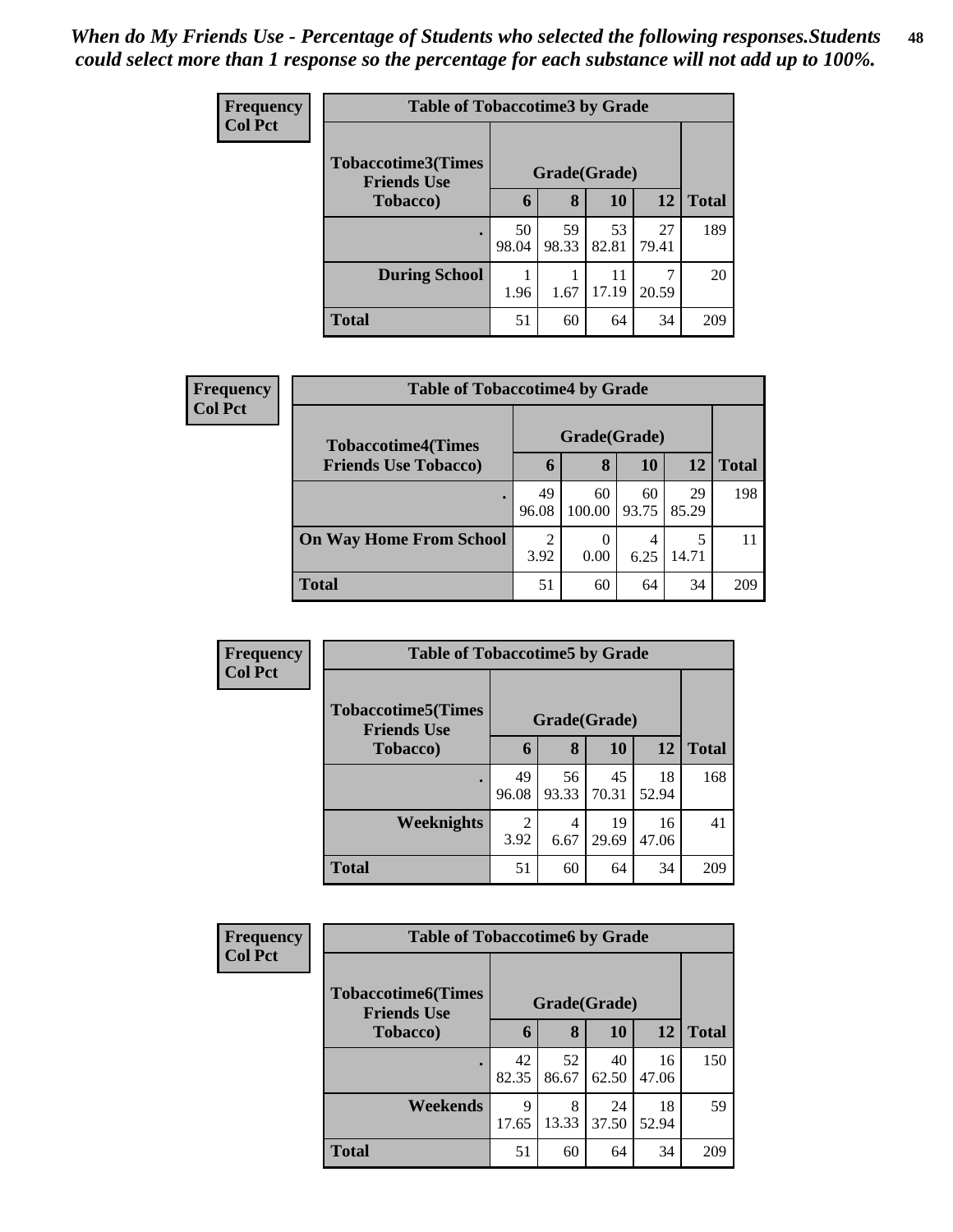| <b>Frequency</b> | <b>Table of Marijuanatime1 by Grade</b>           |              |             |             |             |              |  |
|------------------|---------------------------------------------------|--------------|-------------|-------------|-------------|--------------|--|
| <b>Col Pct</b>   | <b>Marijuanatime1(Times</b><br><b>Friends Use</b> | Grade(Grade) |             |             |             |              |  |
|                  | Marijuana)                                        | 6            | 8           | 10          | 12          | <b>Total</b> |  |
|                  |                                                   | 1.96         | 5<br>8.33   | 14<br>21.88 | 21<br>61.76 | 41           |  |
|                  | Do Not Use                                        | 50<br>98.04  | 55<br>91.67 | 50<br>78.13 | 13<br>38.24 | 168          |  |
|                  | <b>Total</b>                                      | 51           | 60          | 64          | 34          | 209          |  |

| Frequency | <b>Table of Marijuanatime2 by Grade</b>           |                |             |             |             |              |  |  |
|-----------|---------------------------------------------------|----------------|-------------|-------------|-------------|--------------|--|--|
| Col Pct   | <b>Marijuanatime2(Times</b><br><b>Friends Use</b> | Grade(Grade)   |             |             |             |              |  |  |
|           | Marijuana)                                        | 6              | 8           | 10          | 12          | <b>Total</b> |  |  |
|           |                                                   | 51<br>100.00   | 59<br>98.33 | 60<br>93.75 | 30<br>88.24 | 200          |  |  |
|           | <b>On Way to School</b>                           | $_{0}$<br>0.00 | 1.67        | 6.25        | 4<br>11.76  | 9            |  |  |
|           | <b>Total</b>                                      | 51             | 60          | 64          | 34          | 209          |  |  |

| <b>Frequency</b><br><b>Col Pct</b> | <b>Table of Marijuanatime3 by Grade</b>    |              |             |             |             |              |  |
|------------------------------------|--------------------------------------------|--------------|-------------|-------------|-------------|--------------|--|
|                                    | Marijuanatime3(Times<br><b>Friends Use</b> | Grade(Grade) |             |             |             |              |  |
|                                    | Marijuana)                                 | 6            | 8           | 10          | 12          | <b>Total</b> |  |
|                                    |                                            | 51<br>100.00 | 59<br>98.33 | 60<br>93.75 | 29<br>85.29 | 199          |  |
|                                    | <b>During School</b>                       | 0.00         | 1.67        | 6.25        | 5<br>14.71  | 10           |  |
|                                    | <b>Total</b>                               | 51           | 60          | 64          | 34          | 209          |  |

| <b>Frequency</b><br><b>Col Pct</b> | <b>Table of Marijuanatime4 by Grade</b> |                  |              |             |             |              |
|------------------------------------|-----------------------------------------|------------------|--------------|-------------|-------------|--------------|
|                                    | <b>Marijuanatime4</b> (Times            | Grade(Grade)     |              |             |             |              |
|                                    | <b>Friends Use Marijuana</b> )          | $\mathbf b$      | 8            | 10          | 12          | <b>Total</b> |
|                                    |                                         | 51<br>100.00     | 60<br>100.00 | 59<br>92.19 | 27<br>79.41 | 197          |
|                                    | <b>On Way Home From School</b>          | $\theta$<br>0.00 | 0<br>0.00    | 7.81        | 20.59       | 12           |
|                                    | <b>Total</b>                            | 51               | 60           | 64          | 34          | 209          |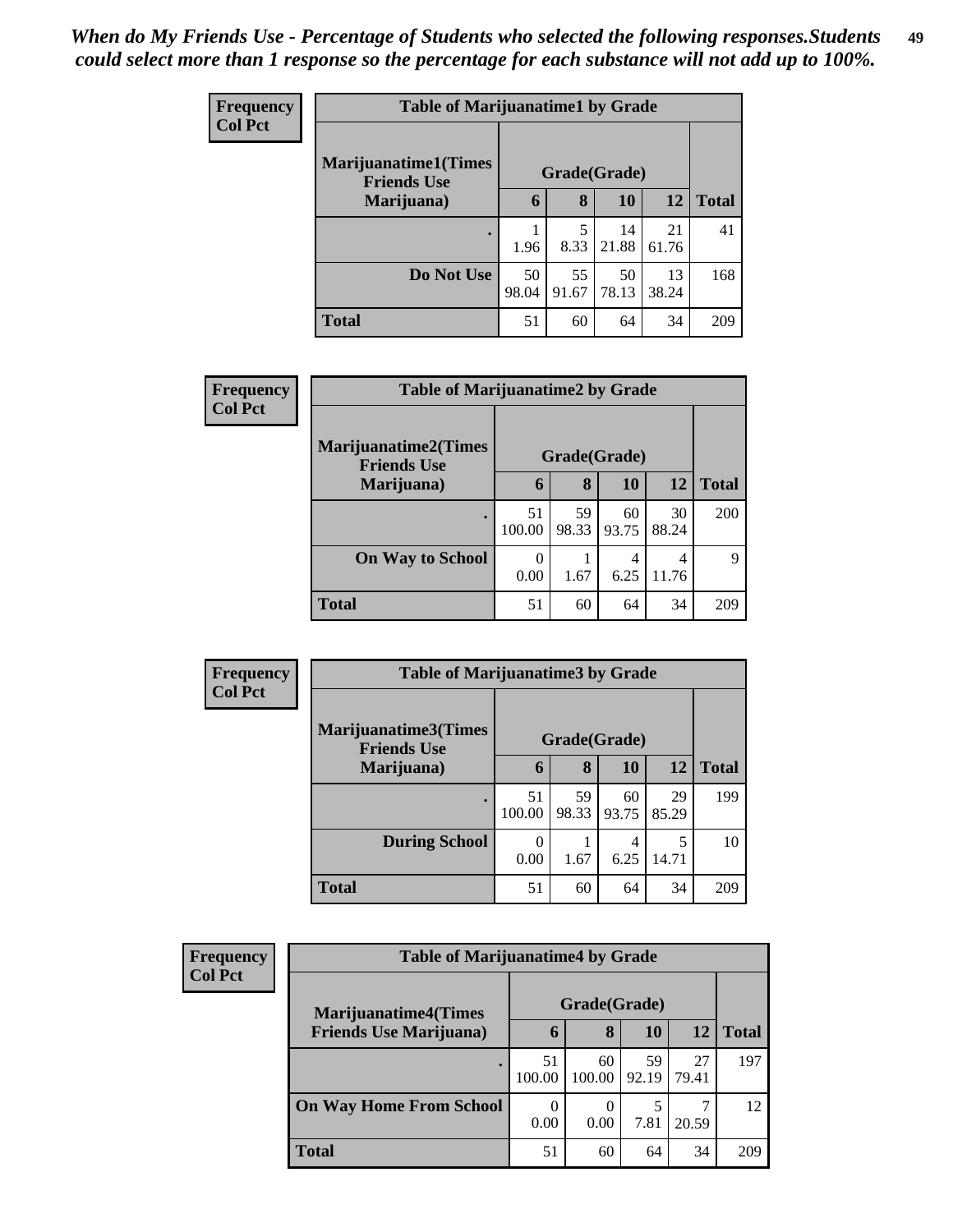| <b>Frequency</b> | <b>Table of Marijuanatime5 by Grade</b>            |              |              |             |             |              |  |
|------------------|----------------------------------------------------|--------------|--------------|-------------|-------------|--------------|--|
| <b>Col Pct</b>   | <b>Marijuanatime5</b> (Times<br><b>Friends Use</b> | Grade(Grade) |              |             |             |              |  |
|                  | Marijuana)                                         | 6            | 8            | 10          | 12          | <b>Total</b> |  |
|                  |                                                    | 51<br>100.00 | 60<br>100.00 | 56<br>87.50 | 22<br>64.71 | 189          |  |
|                  | <b>Weeknights</b>                                  | 0.00         | 0<br>0.00    | 8<br>12.50  | 12<br>35.29 | 20           |  |
|                  | <b>Total</b>                                       | 51           | 60           | 64          | 34          | 209          |  |

| Frequency      | <b>Table of Marijuanatime6 by Grade</b>           |              |             |             |             |              |  |  |
|----------------|---------------------------------------------------|--------------|-------------|-------------|-------------|--------------|--|--|
| <b>Col Pct</b> | <b>Marijuanatime6(Times</b><br><b>Friends Use</b> | Grade(Grade) |             |             |             |              |  |  |
|                | Marijuana)                                        | 6            | 8           | <b>10</b>   | 12          | <b>Total</b> |  |  |
|                |                                                   | 48<br>94.12  | 55<br>91.67 | 49<br>76.56 | 14<br>41.18 | 166          |  |  |
|                | Weekends                                          | 3<br>5.88    | 5<br>8.33   | 15<br>23.44 | 20<br>58.82 | 43           |  |  |
|                | <b>Total</b>                                      | 51           | 60          | 64          | 34          | 209          |  |  |

| Frequency      | <b>Table of Otherdrugtime1 by Grade</b>                 |              |             |             |             |              |  |  |
|----------------|---------------------------------------------------------|--------------|-------------|-------------|-------------|--------------|--|--|
| <b>Col Pct</b> | <b>Otherdrugtime1(Times</b><br><b>Friends Use Other</b> | Grade(Grade) |             |             |             |              |  |  |
|                | <b>Illegal Drugs</b> )                                  | 6            | 8           | 10          | <b>12</b>   | <b>Total</b> |  |  |
|                |                                                         | 0.00         | 4<br>6.67   | 10<br>15.63 | 13<br>38.24 | 27           |  |  |
|                | Do Not Use                                              | 51<br>100.00 | 56<br>93.33 | 54<br>84.38 | 21<br>61.76 | 182          |  |  |
|                | <b>Total</b>                                            | 51           | 60          | 64          | 34          | 209          |  |  |

| <b>Frequency</b> | <b>Table of Otherdrugtime2 by Grade</b>                 |              |             |             |             |              |  |  |
|------------------|---------------------------------------------------------|--------------|-------------|-------------|-------------|--------------|--|--|
| <b>Col Pct</b>   | <b>Otherdrugtime2(Times</b><br><b>Friends Use Other</b> | Grade(Grade) |             |             |             |              |  |  |
|                  | <b>Illegal Drugs</b> )                                  | 6            | 8           | 10          | <b>12</b>   | <b>Total</b> |  |  |
|                  |                                                         | 51<br>100.00 | 59<br>98.33 | 58<br>90.63 | 32<br>94.12 | 200          |  |  |
|                  | <b>On Way to School</b>                                 | 0.00         | 1.67        | 6<br>9.38   | 5.88        | 9            |  |  |
|                  | <b>Total</b>                                            | 51           | 60          | 64          | 34          | 209          |  |  |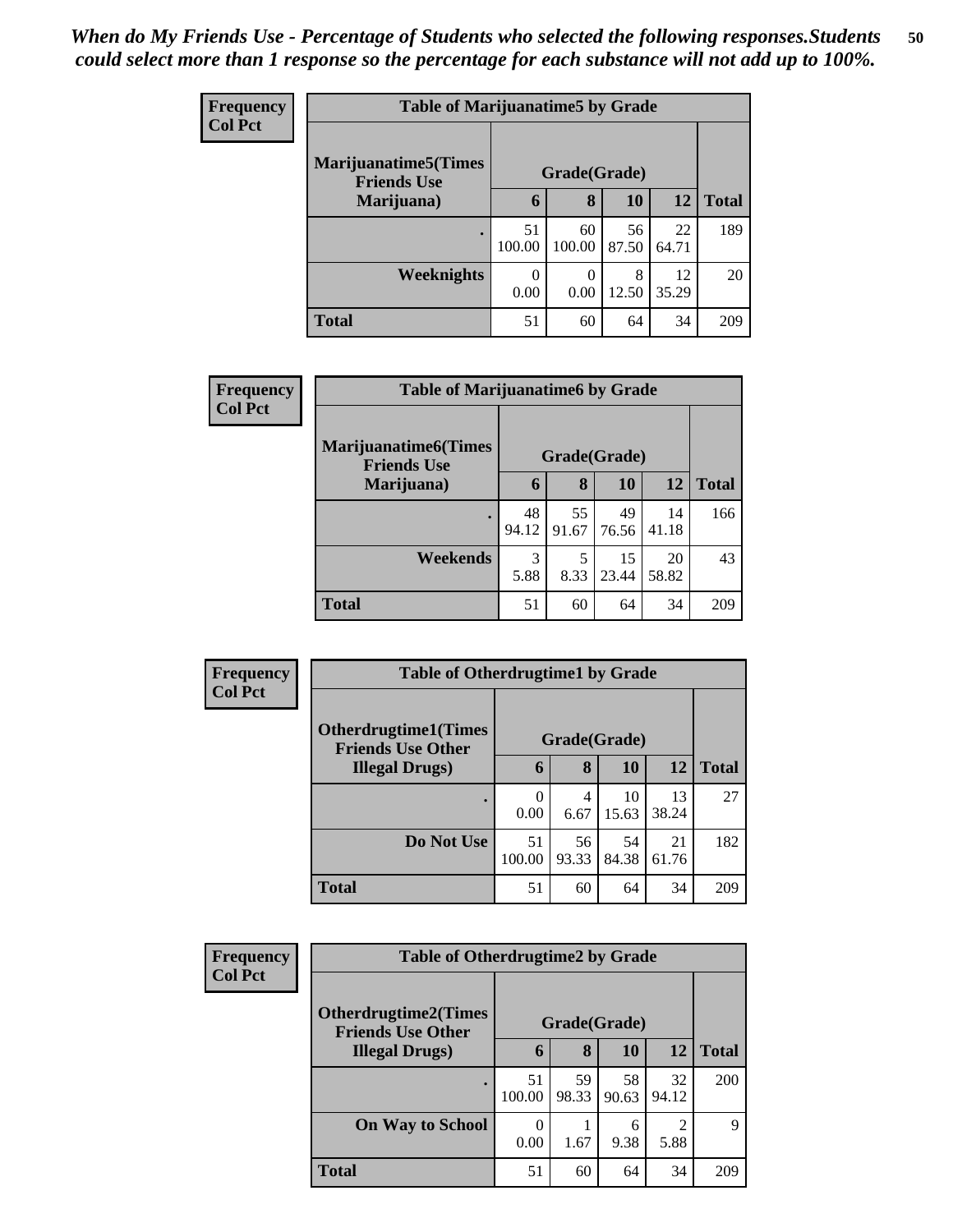| <b>Frequency</b> | <b>Table of Otherdrugtime3 by Grade</b>                 |              |             |             |                        |              |  |  |
|------------------|---------------------------------------------------------|--------------|-------------|-------------|------------------------|--------------|--|--|
| <b>Col Pct</b>   | <b>Otherdrugtime3(Times</b><br><b>Friends Use Other</b> | Grade(Grade) |             |             |                        |              |  |  |
|                  | <b>Illegal Drugs</b> )                                  | 6            | 8           | 10          | <b>12</b>              | <b>Total</b> |  |  |
|                  |                                                         | 51<br>100.00 | 59<br>98.33 | 61<br>95.31 | 32<br>94.12            | 203          |  |  |
|                  | <b>During School</b>                                    | 0.00         | 1.67        | 3<br>4.69   | $\mathfrak{D}$<br>5.88 | 6            |  |  |
|                  | <b>Total</b>                                            | 51           | 60          | 64          | 34                     | 209          |  |  |

| Frequency      | <b>Table of Otherdrugtime4 by Grade</b>                         |              |              |             |             |              |  |
|----------------|-----------------------------------------------------------------|--------------|--------------|-------------|-------------|--------------|--|
| <b>Col Pct</b> | <b>Otherdrugtime4(Times</b><br><b>Friends Use Other Illegal</b> | Grade(Grade) |              |             |             |              |  |
|                | Drugs)                                                          | $\mathbf b$  | 8            | <b>10</b>   | 12          | <b>Total</b> |  |
|                |                                                                 | 51<br>100.00 | 60<br>100.00 | 58<br>90.63 | 31<br>91.18 | 200          |  |
|                | <b>On Way Home From School</b>                                  | 0<br>0.00    | 0<br>0.00    | 6<br>9.38   | 3<br>8.82   | 9            |  |
|                | <b>Total</b>                                                    | 51           | 60           | 64          | 34          | 209          |  |

| <b>Frequency</b> | <b>Table of Otherdrugtime5 by Grade</b>                  |                  |              |             |             |              |  |  |
|------------------|----------------------------------------------------------|------------------|--------------|-------------|-------------|--------------|--|--|
| <b>Col Pct</b>   | <b>Otherdrugtime5</b> (Times<br><b>Friends Use Other</b> | Grade(Grade)     |              |             |             |              |  |  |
|                  | <b>Illegal Drugs</b> )                                   | 6                | 8            | 10          | 12          | <b>Total</b> |  |  |
|                  |                                                          | 51<br>100.00     | 60<br>100.00 | 58<br>90.63 | 25<br>73.53 | 194          |  |  |
|                  | Weeknights                                               | $\Omega$<br>0.00 | 0<br>0.00    | 6<br>9.38   | 9<br>26.47  | 15           |  |  |
|                  | <b>Total</b>                                             | 51               | 60           | 64          | 34          | 209          |  |  |

| <b>Frequency</b> | <b>Table of Otherdrugtime6 by Grade</b>                  |                        |             |             |             |              |
|------------------|----------------------------------------------------------|------------------------|-------------|-------------|-------------|--------------|
| <b>Col Pct</b>   | <b>Otherdrugtime6</b> (Times<br><b>Friends Use Other</b> | Grade(Grade)           |             |             |             |              |
|                  | <b>Illegal Drugs)</b>                                    | 6                      | 8           | 10          | 12          | <b>Total</b> |
|                  | ٠                                                        | 49<br>96.08            | 56<br>93.33 | 50<br>78.13 | 21<br>61.76 | 176          |
|                  | Weekends                                                 | $\overline{2}$<br>3.92 | 4<br>6.67   | 14<br>21.88 | 13<br>38.24 | 33           |
|                  | <b>Total</b>                                             | 51                     | 60          | 64          | 34          | 209          |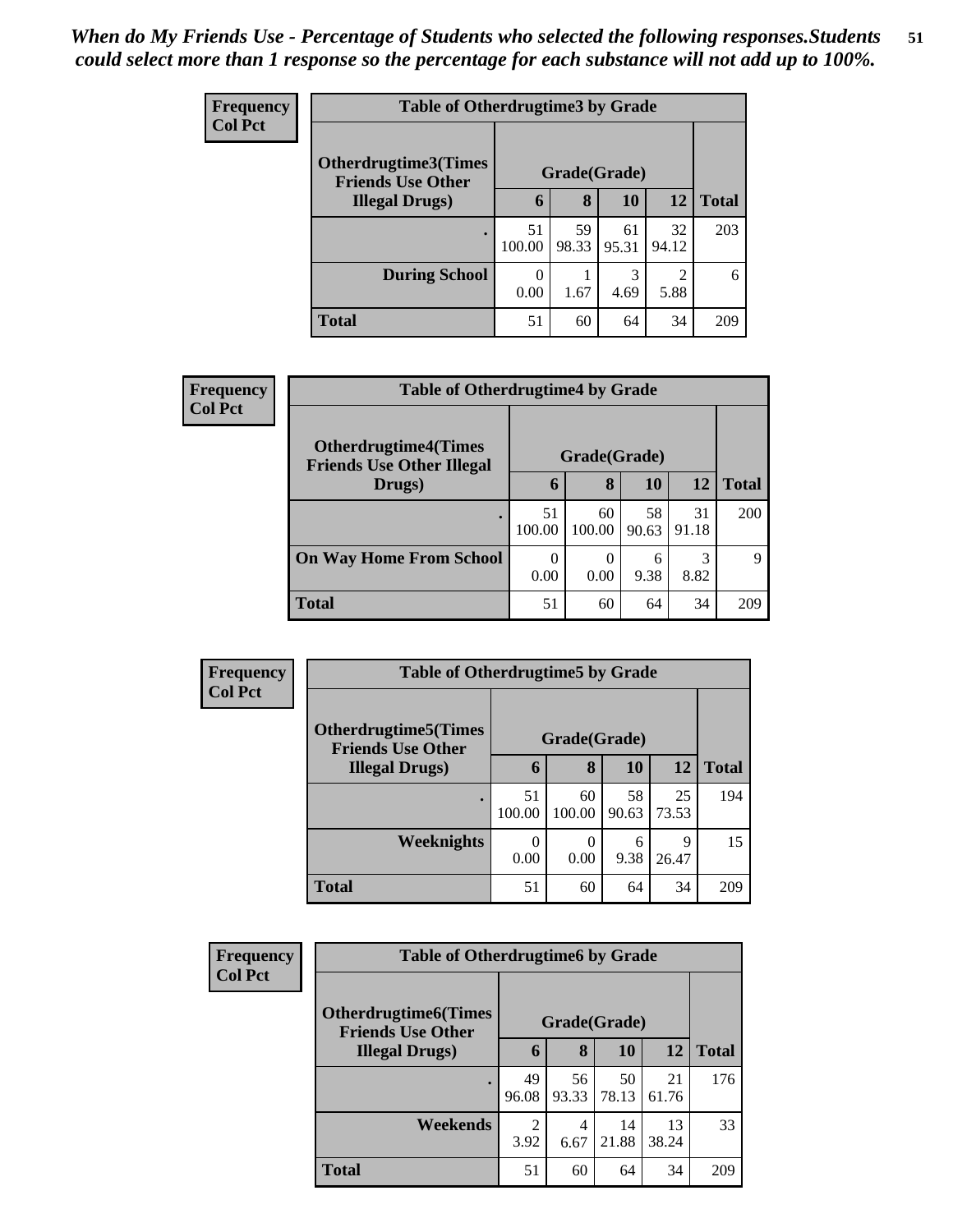| <b>Frequency</b> |                                                                                                                               | <b>Table of Educationalcohol by Grade</b> |             |                           |             |              |  |  |  |
|------------------|-------------------------------------------------------------------------------------------------------------------------------|-------------------------------------------|-------------|---------------------------|-------------|--------------|--|--|--|
| <b>Col Pct</b>   | Educationalcohol(I<br>have been taught<br>about alcohol,<br>tobacco,<br>and other drugs<br>within the last<br>year at school) | 6                                         | 8           | Grade(Grade)<br><b>10</b> | 12          | <b>Total</b> |  |  |  |
|                  | Yes                                                                                                                           | 28<br>54.90                               | 53<br>88.33 | 62<br>96.88               | 13<br>38.24 | 156          |  |  |  |
|                  | N <sub>0</sub>                                                                                                                | 23<br>45.10                               | 7<br>11.67  | 2<br>3.13                 | 21<br>61.76 | 53           |  |  |  |
|                  | <b>Total</b>                                                                                                                  | 51                                        | 60          | 64                        | 34          | 209          |  |  |  |

| Frequency      |                                             | <b>Table of Eversmoked by Grade</b> |             |             |             |              |  |  |  |
|----------------|---------------------------------------------|-------------------------------------|-------------|-------------|-------------|--------------|--|--|--|
| <b>Col Pct</b> | Eversmoked(I<br>Grade(Grade)<br>have smoked |                                     |             |             |             |              |  |  |  |
|                | a cigarette)                                | 6                                   | 8           | 10          | 12          | <b>Total</b> |  |  |  |
|                | Yes                                         | 1.96                                | 8<br>13.33  | 13<br>20.31 | 16<br>47.06 | 38           |  |  |  |
|                | N <sub>0</sub>                              | 50<br>98.04                         | 52<br>86.67 | 51<br>79.69 | 18<br>52.94 | 171          |  |  |  |
|                | <b>Total</b>                                | 51                                  | 60          | 64          | 34          | 209          |  |  |  |

| Frequency      | <b>Table of Drovedrinking by Grade</b>                                                         |          |          |              |             |              |
|----------------|------------------------------------------------------------------------------------------------|----------|----------|--------------|-------------|--------------|
| <b>Col Pct</b> | Drovedrinking(In<br>the past 30 days I<br>have driven a car<br>or other vehicle<br>while I was |          |          | Grade(Grade) |             |              |
|                | drinking alcohol)                                                                              | 6        | 8        | 10           | 12          | <b>Total</b> |
|                | Yes                                                                                            | $\Omega$ | $\Omega$ | 5<br>7.81    | 3<br>8.82   | 8            |
|                | $\bf N_0$                                                                                      | $\Omega$ | $\theta$ | 59<br>92.19  | 31<br>91.18 | 90           |
|                | <b>Total</b>                                                                                   | 0        | $\Omega$ | 64           | 34          | 98           |
|                | <b>Frequency Missing <math>= 111</math></b>                                                    |          |          |              |             |              |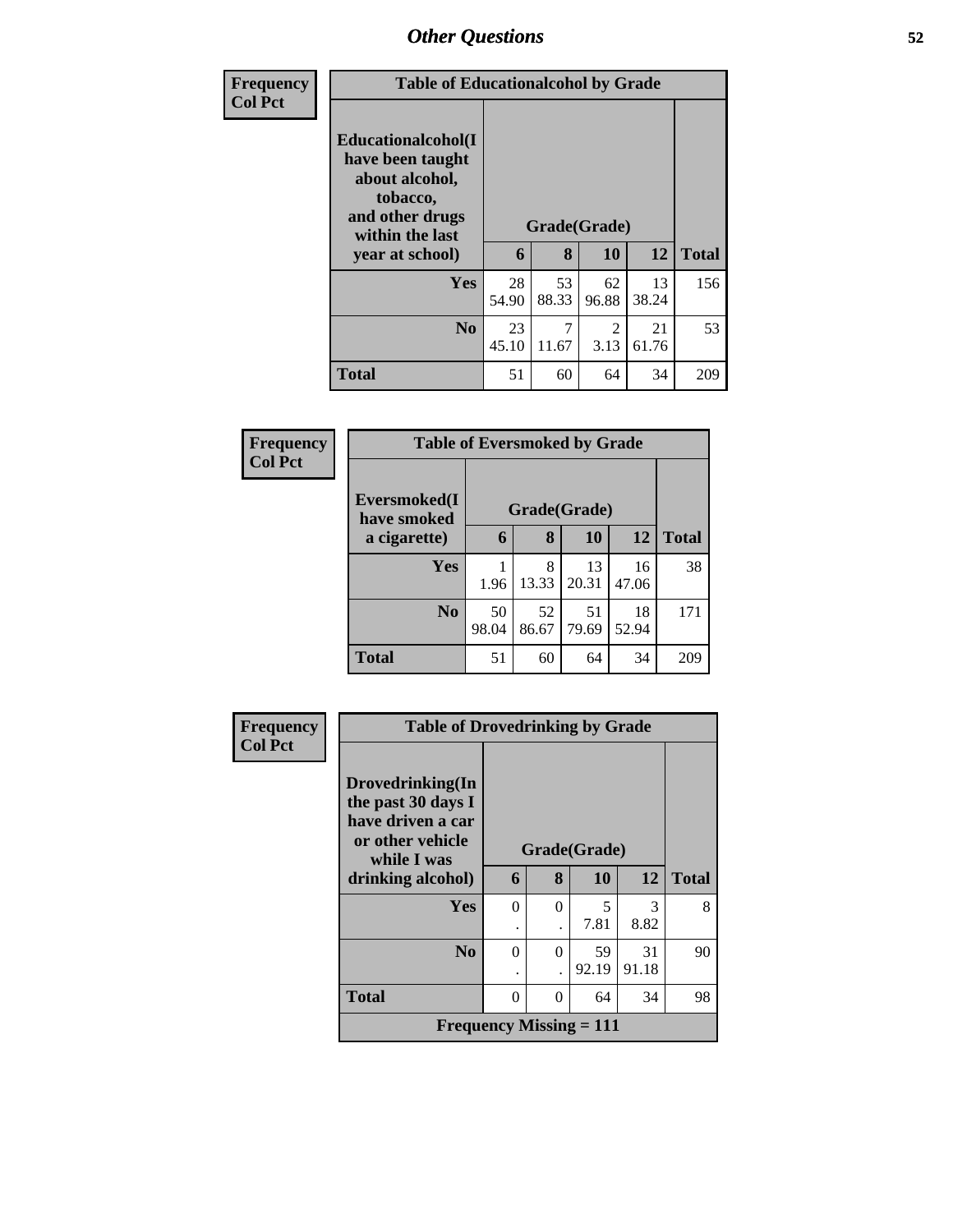| <b>Frequency</b> | <b>Table of Rodedrinking by Grade</b>                                                                                  |                        |                   |             |                        |              |  |  |
|------------------|------------------------------------------------------------------------------------------------------------------------|------------------------|-------------------|-------------|------------------------|--------------|--|--|
| <b>Col Pct</b>   | Rodedrinking(In<br>the past 30 days<br>I have ridden in<br>a car with a<br>driver who had<br>been drinking<br>alcohol) | 6                      | Grade(Grade)<br>8 | 10          | 12                     | <b>Total</b> |  |  |
|                  | <b>Yes</b>                                                                                                             | $\overline{4}$<br>7.84 | 11<br>18.33       | 7<br>10.94  | $\mathfrak{D}$<br>5.88 | 24           |  |  |
|                  | N <sub>0</sub>                                                                                                         | 47<br>92.16            | 49<br>81.67       | 57<br>89.06 | 32<br>94.12            | 185          |  |  |
|                  | <b>Total</b>                                                                                                           | 51                     | 60                | 64          | 34                     | 209          |  |  |

| <b>Frequency</b> | <b>Table of Drugsschool by Grade</b>                                                                                                   |             |             |                           |             |              |
|------------------|----------------------------------------------------------------------------------------------------------------------------------------|-------------|-------------|---------------------------|-------------|--------------|
| <b>Col Pct</b>   | <b>Drugsschool</b> (During<br>the past 12 months,<br>I have been offered,<br>sold,<br>or given illegal<br>drugs on school<br>property) | 6           | 8           | Grade(Grade)<br><b>10</b> | 12          | <b>Total</b> |
|                  | Yes                                                                                                                                    | 6<br>11.76  | 1.67        | 6<br>9.38                 | 6<br>17.65  | 19           |
|                  | N <sub>0</sub>                                                                                                                         | 45<br>88.24 | 59<br>98.33 | 58<br>90.63               | 28<br>82.35 | 190          |
|                  | <b>Total</b>                                                                                                                           | 51          | 60          | 64                        | 34          | 209          |

| <b>Frequency</b> |                                                                   | <b>Table of Helpbullied by Grade</b> |                        |                   |                        |     |  |
|------------------|-------------------------------------------------------------------|--------------------------------------|------------------------|-------------------|------------------------|-----|--|
| <b>Col Pct</b>   | Helpbullied(I)<br>would help<br>someone who was<br>being bullied) | Grade(Grade)<br>6                    | <b>Total</b>           |                   |                        |     |  |
|                  | <b>Strongly Agree</b>                                             | 29<br>56.86                          | 8<br>36<br>60.00       | 10<br>26<br>40.63 | 12<br>22<br>64.71      | 113 |  |
|                  | <b>Somewhat Agree</b>                                             | 13<br>25.49                          | 21<br>35.00            | 37<br>57.81       | 10<br>29.41            | 81  |  |
|                  | <b>Somewhat Disagree</b>                                          | 5<br>9.80                            | $\mathfrak{D}$<br>3.33 | 1<br>1.56         | $\mathfrak{D}$<br>5.88 | 10  |  |
|                  | <b>Strongly Disagree</b>                                          | 4<br>7.84                            | 1.67                   | 0<br>0.00         | 0<br>0.00              | 5   |  |
|                  | Total                                                             | 51                                   | 60                     | 64                | 34                     | 209 |  |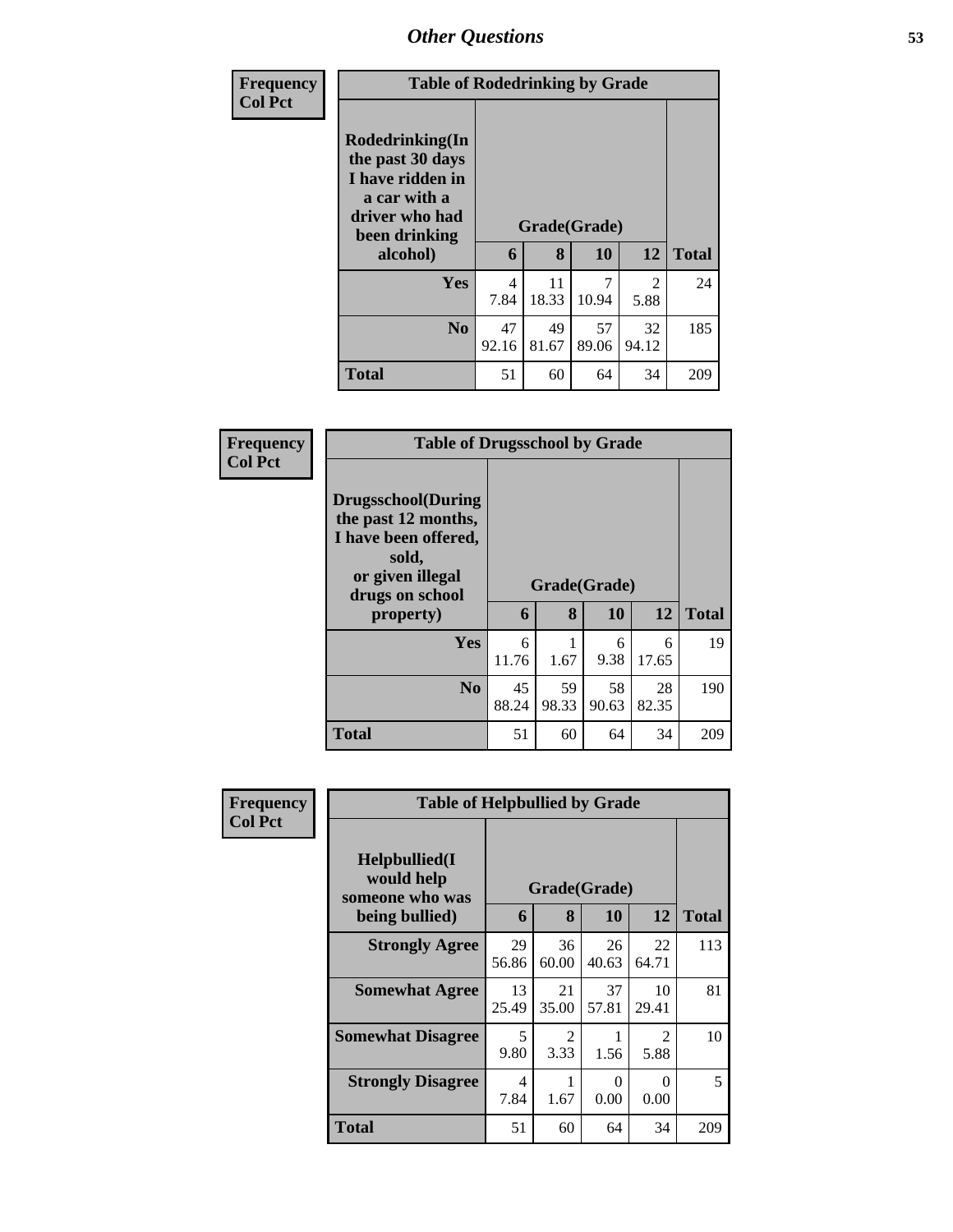*Other Questions* **54**

| <b>Frequency</b> | <b>Table of Grade by Bingedrinking</b>                                                                  |                  |                                |                   |                        |                        |                   |              |
|------------------|---------------------------------------------------------------------------------------------------------|------------------|--------------------------------|-------------------|------------------------|------------------------|-------------------|--------------|
| <b>Row Pct</b>   | Bingedrinking(I have drunk five or<br>more drinks of alcohol at one sitting<br>during the last 30 days) |                  |                                |                   |                        |                        |                   |              |
|                  | Grade(Grade)                                                                                            | 0<br><b>Days</b> | 1 or<br>$\overline{2}$<br>days | 3 to<br>5<br>days | 10<br>to<br>19<br>days | 20<br>to<br>29<br>days | All<br>30<br>days | <b>Total</b> |
|                  | 6                                                                                                       | 50<br>98.04      | $\Omega$<br>0.00               | $\Omega$<br>0.00  | $\Omega$<br>0.00       | $\Omega$<br>0.00       | 1<br>1.96         | 51           |
|                  | 8                                                                                                       | 58<br>96.67      | $\Omega$<br>0.00               | $\Omega$<br>0.00  | $\overline{2}$<br>3.33 | $\Omega$<br>0.00       | $\Omega$<br>0.00  | 60           |
|                  | 10                                                                                                      | 59<br>92.19      | $\Omega$<br>0.00               | 2<br>3.13         | $\overline{2}$<br>3.13 | 1<br>1.56              | $\Omega$<br>0.00  | 64           |
|                  | 12                                                                                                      | 31<br>91.18      | 3<br>8.82                      | $\Omega$<br>0.00  | $\Omega$<br>0.00       | $\Omega$<br>0.00       | $\Omega$<br>0.00  | 34           |
|                  | Total                                                                                                   | 198              | 3                              | $\overline{2}$    | 4                      | 1                      | 1                 | 209          |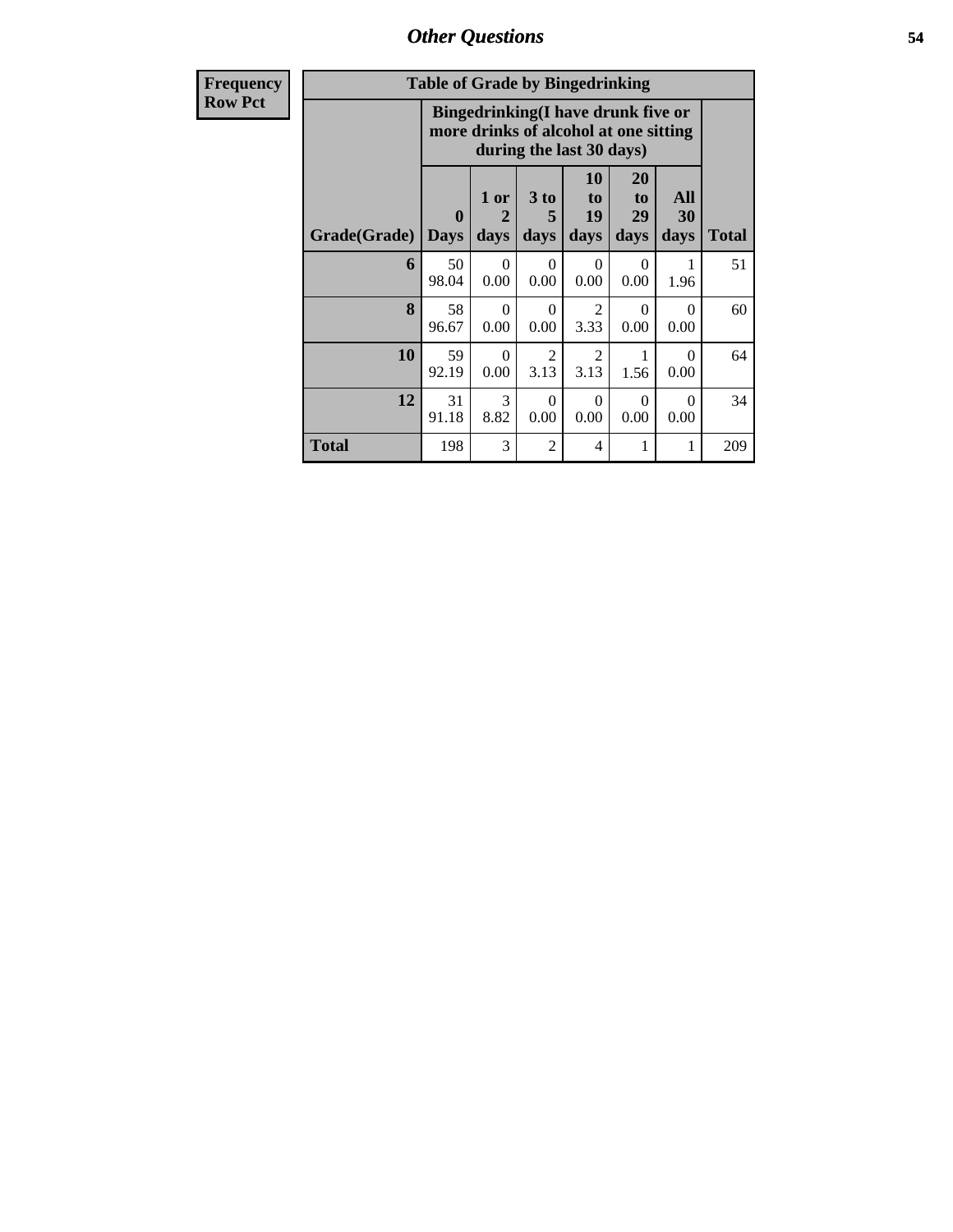**Frequency Row Pct**

| <b>Table of Grade by Dairy</b> |                          |                                                                 |                                    |                                    |              |  |  |
|--------------------------------|--------------------------|-----------------------------------------------------------------|------------------------------------|------------------------------------|--------------|--|--|
|                                |                          | Dairy (I eat at least 3 servings of dairy<br>products each day) |                                    |                                    |              |  |  |
| Grade(Grade)                   | <b>Strongly</b><br>Agree | <b>Somewhat</b><br>Agree                                        | <b>Somewhat</b><br><b>Disagree</b> | <b>Strongly</b><br><b>Disagree</b> | <b>Total</b> |  |  |
| 6                              | 18<br>35.29              | 21<br>41.18                                                     | 5<br>9.80                          | 13.73                              | 51           |  |  |
| 8                              | 19<br>31.67              | 30<br>50.00                                                     | 7<br>11.67                         | 4<br>6.67                          | 60           |  |  |
| 10                             | 16<br>25.00              | 41<br>64.06                                                     | 3<br>4.69                          | 4<br>6.25                          | 64           |  |  |
| 12                             | 9<br>26.47               | 15<br>44.12                                                     | 5<br>14.71                         | 5<br>14.71                         | 34           |  |  |
| <b>Total</b>                   | 62                       | 107                                                             | 20                                 | 20                                 | 209          |  |  |

**Frequency Row Pct**

| <b>Table of Grade by Fruitveg</b> |                          |                                                                          |                                        |                                    |              |  |  |
|-----------------------------------|--------------------------|--------------------------------------------------------------------------|----------------------------------------|------------------------------------|--------------|--|--|
|                                   |                          | Fruitveg(I eat at least 5 servings of fruits<br>and vegetables each day) |                                        |                                    |              |  |  |
| Grade(Grade)                      | <b>Strongly</b><br>Agree | Agree                                                                    | <b>Somewhat   Somewhat</b><br>Disagree | <b>Strongly</b><br><b>Disagree</b> | <b>Total</b> |  |  |
| 6                                 | 11<br>21.57              | 26<br>50.98                                                              | 7<br>13.73                             | 13.73                              | 51           |  |  |
| 8                                 | 22<br>36.67              | 19<br>31.67                                                              | 15<br>25.00                            | 4<br>6.67                          | 60           |  |  |
| 10                                | 7<br>10.94               | 31<br>48.44                                                              | 22<br>34.38                            | 4<br>6.25                          | 64           |  |  |
| 12                                | 3<br>8.82                | 10<br>29.41                                                              | 9<br>26.47                             | 12<br>35.29                        | 34           |  |  |
| <b>Total</b>                      | 43                       | 86                                                                       | 53                                     | 27                                 | 209          |  |  |

**Frequency Row Pct**

| <b>Table of Grade by Cafeteriahealthy</b> |                          |                                                                       |                                    |                                    |              |  |  |
|-------------------------------------------|--------------------------|-----------------------------------------------------------------------|------------------------------------|------------------------------------|--------------|--|--|
|                                           |                          | Cafeteriahealthy (School meals in my<br>school cafeteria are healthy) |                                    |                                    |              |  |  |
| Grade(Grade)                              | <b>Strongly</b><br>Agree | <b>Somewhat</b><br>Agree                                              | <b>Somewhat</b><br><b>Disagree</b> | <b>Strongly</b><br><b>Disagree</b> | <b>Total</b> |  |  |
| 6                                         | 14<br>27.45              | 18<br>35.29                                                           | 9<br>17.65                         | 10<br>19.61                        | 51           |  |  |
| 8                                         | 6<br>10.00               | 25<br>41.67                                                           | 13<br>21.67                        | 16<br>26.67                        | 60           |  |  |
| 10                                        | 1.56                     | 13<br>20.31                                                           | 27<br>42.19                        | 23<br>35.94                        | 64           |  |  |
| 12                                        | 3<br>8.82                | 20.59                                                                 | 7<br>20.59                         | 17<br>50.00                        | 34           |  |  |
| <b>Total</b>                              | 24                       | 63                                                                    | 56                                 | 66                                 | 209          |  |  |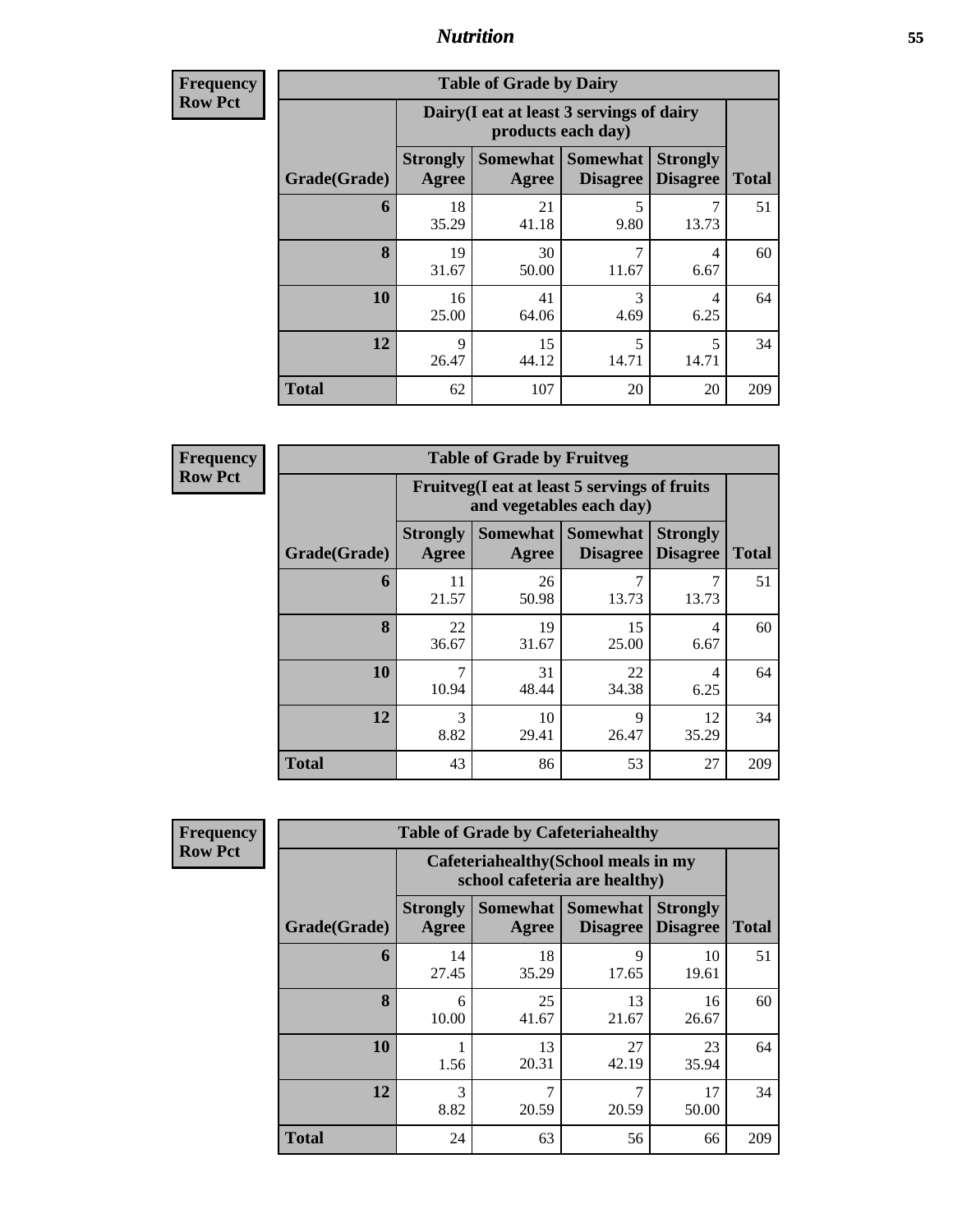| <b>Frequency</b><br>Row Pct |
|-----------------------------|
|                             |

| <b>Table of Grade by Cafeterianutrition</b> |                                   |                                                                                           |                                    |                                    |              |  |
|---------------------------------------------|-----------------------------------|-------------------------------------------------------------------------------------------|------------------------------------|------------------------------------|--------------|--|
|                                             |                                   | <b>Cafeterianutrition</b> (Facts about nutrition<br>are available in my school cafeteria) |                                    |                                    |              |  |
| Grade(Grade)                                | <b>Strongly</b><br>Agree          | Somewhat  <br>Agree                                                                       | <b>Somewhat</b><br><b>Disagree</b> | <b>Strongly</b><br><b>Disagree</b> | <b>Total</b> |  |
| 6                                           | 20<br>39.22                       | 11<br>21.57                                                                               | 16<br>31.37                        | 4<br>7.84                          | 51           |  |
| 8                                           | 26<br>43.33                       | 23<br>38.33                                                                               | 6<br>10.00                         | 5<br>8.33                          | 60           |  |
| 10                                          | 19<br>29.69                       | 25<br>39.06                                                                               | 12<br>18.75                        | 8<br>12.50                         | 64           |  |
| 12                                          | $\overline{\phantom{0}}$<br>14.71 | 14<br>41.18                                                                               | 6<br>17.65                         | 9<br>26.47                         | 34           |  |
| <b>Total</b>                                | 70                                | 73                                                                                        | 40                                 | 26                                 | 209          |  |

**Frequency Row Pct**

| <b>Table of Grade by Schoollunch</b> |                                                                 |                     |                                    |                                    |              |  |  |
|--------------------------------------|-----------------------------------------------------------------|---------------------|------------------------------------|------------------------------------|--------------|--|--|
|                                      | Schoollunch(I eat school lunch three or<br>more times per week) |                     |                                    |                                    |              |  |  |
| Grade(Grade)                         | <b>Strongly</b><br>Agree                                        | Somewhat  <br>Agree | <b>Somewhat</b><br><b>Disagree</b> | <b>Strongly</b><br><b>Disagree</b> | <b>Total</b> |  |  |
| 6                                    | 25<br>49.02                                                     | 13<br>25.49         | 0<br>0.00                          | 13<br>25.49                        | 51           |  |  |
| 8                                    | 26<br>43.33                                                     | 11<br>18.33         | 7<br>11.67                         | 16<br>26.67                        | 60           |  |  |
| 10                                   | 34<br>53.13                                                     | 11<br>17.19         | 10<br>15.63                        | 9<br>14.06                         | 64           |  |  |
| 12                                   | 15<br>44.12                                                     | 7<br>20.59          | 2.94                               | 11<br>32.35                        | 34           |  |  |
| <b>Total</b>                         | 100                                                             | 42                  | 18                                 | 49                                 | 209          |  |  |

**Frequency Row Pct**

| <b>Table of Grade by Foodchoices</b> |                          |                                                                    |                             |                                    |              |  |  |
|--------------------------------------|--------------------------|--------------------------------------------------------------------|-----------------------------|------------------------------------|--------------|--|--|
|                                      |                          | Foodchoices(I make healthy food choices in<br>my school cafeteria) |                             |                                    |              |  |  |
| Grade(Grade)                         | <b>Strongly</b><br>Agree | Somewhat<br>Agree                                                  | Somewhat<br><b>Disagree</b> | <b>Strongly</b><br><b>Disagree</b> | <b>Total</b> |  |  |
| 6                                    | 22<br>43.14              | 13<br>25.49                                                        | 12<br>23.53                 | 4<br>7.84                          | 51           |  |  |
| 8                                    | 21<br>35.00              | 16<br>26.67                                                        | 10<br>16.67                 | 13<br>21.67                        | 60           |  |  |
| 10                                   | 10<br>15.63              | 32<br>50.00                                                        | 14<br>21.88                 | 8<br>12.50                         | 64           |  |  |
| 12                                   | 3<br>8.82                | 9<br>26.47                                                         | 6<br>17.65                  | 16<br>47.06                        | 34           |  |  |
| <b>Total</b>                         | 56                       | 70                                                                 | 42                          | 41                                 | 209          |  |  |

٦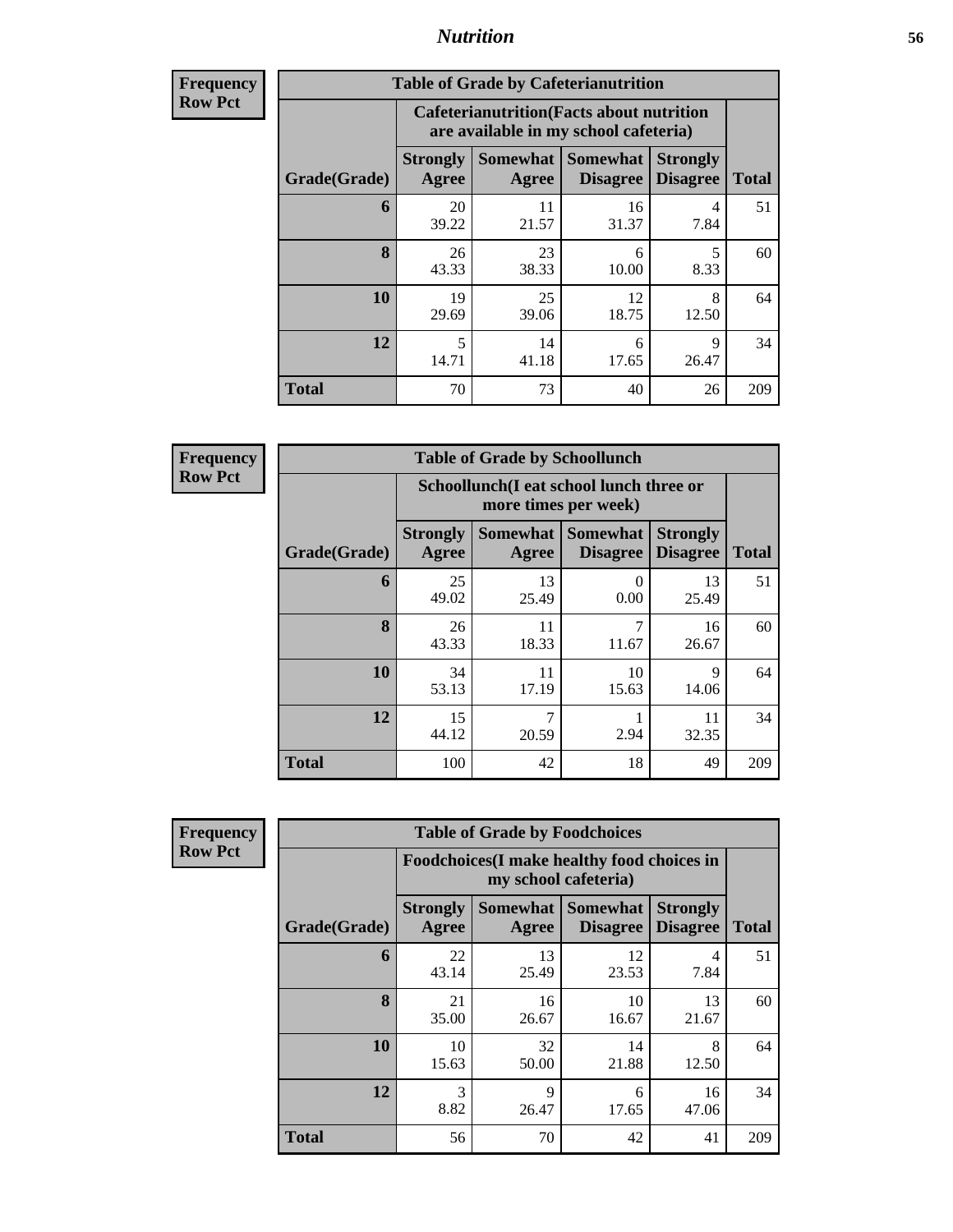| <b>Frequency</b><br>Row Pct |
|-----------------------------|

| <b>Table of Grade by Wholewheat</b> |                                                                                                             |                     |                                    |                                    |              |  |  |
|-------------------------------------|-------------------------------------------------------------------------------------------------------------|---------------------|------------------------------------|------------------------------------|--------------|--|--|
|                                     | Wholewheat (There are whole wheat and<br>multigrain breads and cereals available in<br>my school cafeteria) |                     |                                    |                                    |              |  |  |
| Grade(Grade)                        | <b>Strongly</b><br>Agree                                                                                    | Somewhat  <br>Agree | <b>Somewhat</b><br><b>Disagree</b> | <b>Strongly</b><br><b>Disagree</b> | <b>Total</b> |  |  |
| 6                                   | 27<br>52.94                                                                                                 | 13<br>25.49         | 6<br>11.76                         | 5<br>9.80                          | 51           |  |  |
| 8                                   | 17<br>28.33                                                                                                 | 24<br>40.00         | 5<br>8.33                          | 14<br>23.33                        | 60           |  |  |
| 10                                  | 26<br>40.63                                                                                                 | 24<br>37.50         | 8<br>12.50                         | 6<br>9.38                          | 64           |  |  |
| 12                                  | 9<br>26.47                                                                                                  | 10<br>29.41         | 6<br>17.65                         | 9<br>26.47                         | 34           |  |  |
| <b>Total</b>                        | 79                                                                                                          | 71                  | 25                                 | 34                                 | 209          |  |  |

**Frequency Row Pct**

| <b>Table of Grade by Healthyvending</b> |                                                                                                                                               |                     |                                    |                                    |              |  |  |
|-----------------------------------------|-----------------------------------------------------------------------------------------------------------------------------------------------|---------------------|------------------------------------|------------------------------------|--------------|--|--|
|                                         | Healthyvending (If only healthy snacks and<br>beverages were available in the vending<br>machines during the school day,<br>I would buy them) |                     |                                    |                                    |              |  |  |
| Grade(Grade)                            | <b>Strongly</b><br>Agree                                                                                                                      | Somewhat  <br>Agree | <b>Somewhat</b><br><b>Disagree</b> | <b>Strongly</b><br><b>Disagree</b> | <b>Total</b> |  |  |
| 6                                       | 15<br>29.41                                                                                                                                   | 19<br>37.25         | 11<br>21.57                        | 6<br>11.76                         | 51           |  |  |
| 8                                       | 12<br>20.00                                                                                                                                   | 23<br>38.33         | 8<br>13.33                         | 17<br>28.33                        | 60           |  |  |
| 10                                      | 10<br>15.63                                                                                                                                   | 13<br>20.31         | 17<br>26.56                        | 24<br>37.50                        | 64           |  |  |
| 12                                      | 5<br>14.71                                                                                                                                    | 9<br>26.47          | 4<br>11.76                         | 16<br>47.06                        | 34           |  |  |
| Total                                   | 42                                                                                                                                            | 64                  | 40                                 | 63                                 | 209          |  |  |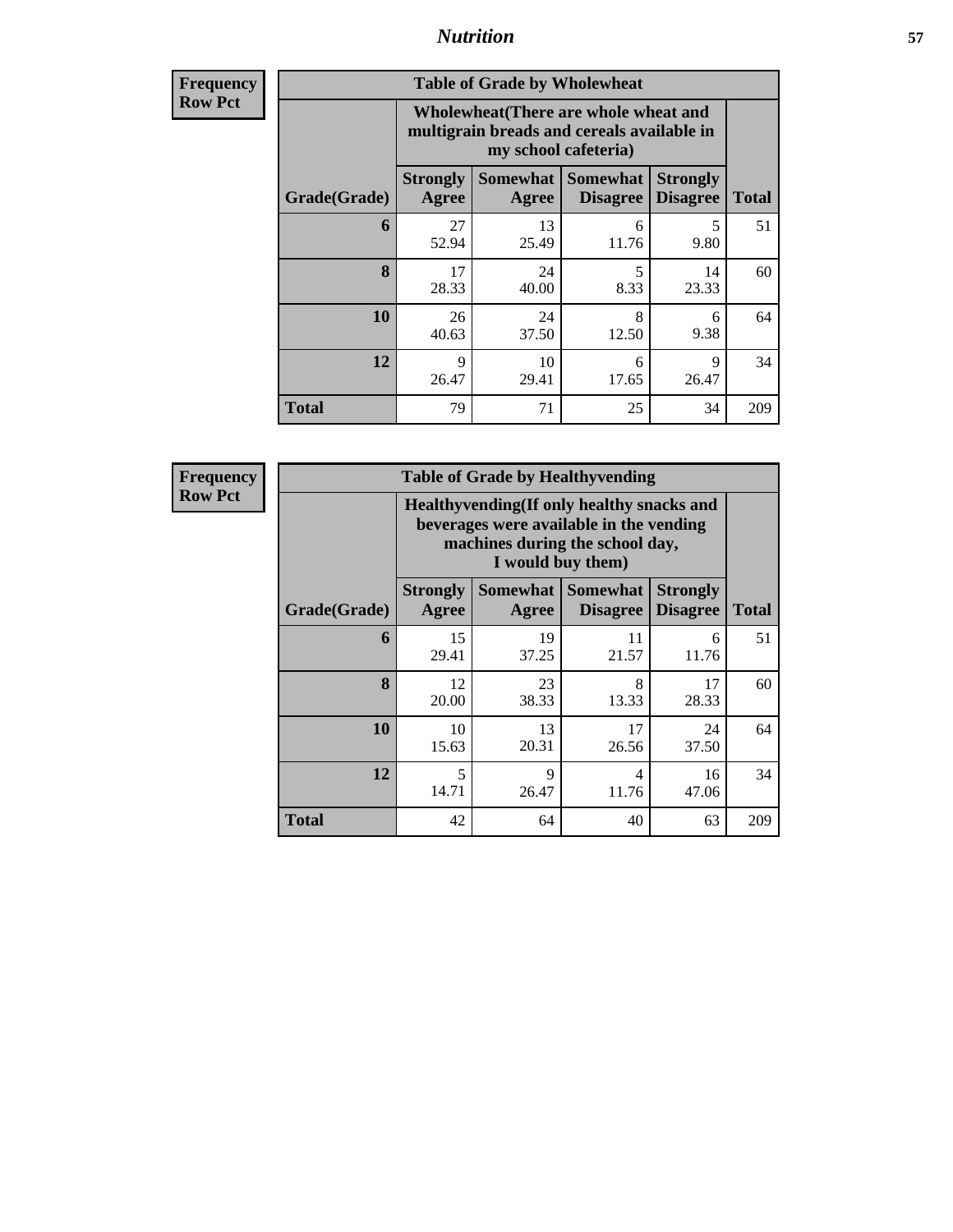**Frequency Row Pct**

| <b>Table of Grade by Schoolbreakfast</b> |                                                                                                                                        |                     |                                    |                                    |              |  |  |  |
|------------------------------------------|----------------------------------------------------------------------------------------------------------------------------------------|---------------------|------------------------------------|------------------------------------|--------------|--|--|--|
|                                          | Schoolbreakfast(If breakfast were<br>available at school,<br>but outside the cafeteria,<br>I would eat breakfast at school more often) |                     |                                    |                                    |              |  |  |  |
| Grade(Grade)                             | <b>Strongly</b><br>Agree                                                                                                               | Somewhat  <br>Agree | <b>Somewhat</b><br><b>Disagree</b> | <b>Strongly</b><br><b>Disagree</b> | <b>Total</b> |  |  |  |
| 6                                        | 12<br>23.53                                                                                                                            | 16<br>31.37         | 6<br>11.76                         | 17<br>33.33                        | 51           |  |  |  |
| 8                                        | 16<br>26.67                                                                                                                            | 23<br>38.33         | 9<br>15.00                         | 12<br>20.00                        | 60           |  |  |  |
| 10                                       | 13<br>20.31                                                                                                                            | 26<br>40.63         | 14<br>21.88                        | 11<br>17.19                        | 64           |  |  |  |
| 12                                       | 11<br>8<br>9<br>6<br>32.35<br>17.65<br>23.53<br>26.47                                                                                  |                     |                                    |                                    |              |  |  |  |
| Total                                    | 49                                                                                                                                     | 76                  | 35                                 | 49                                 | 209          |  |  |  |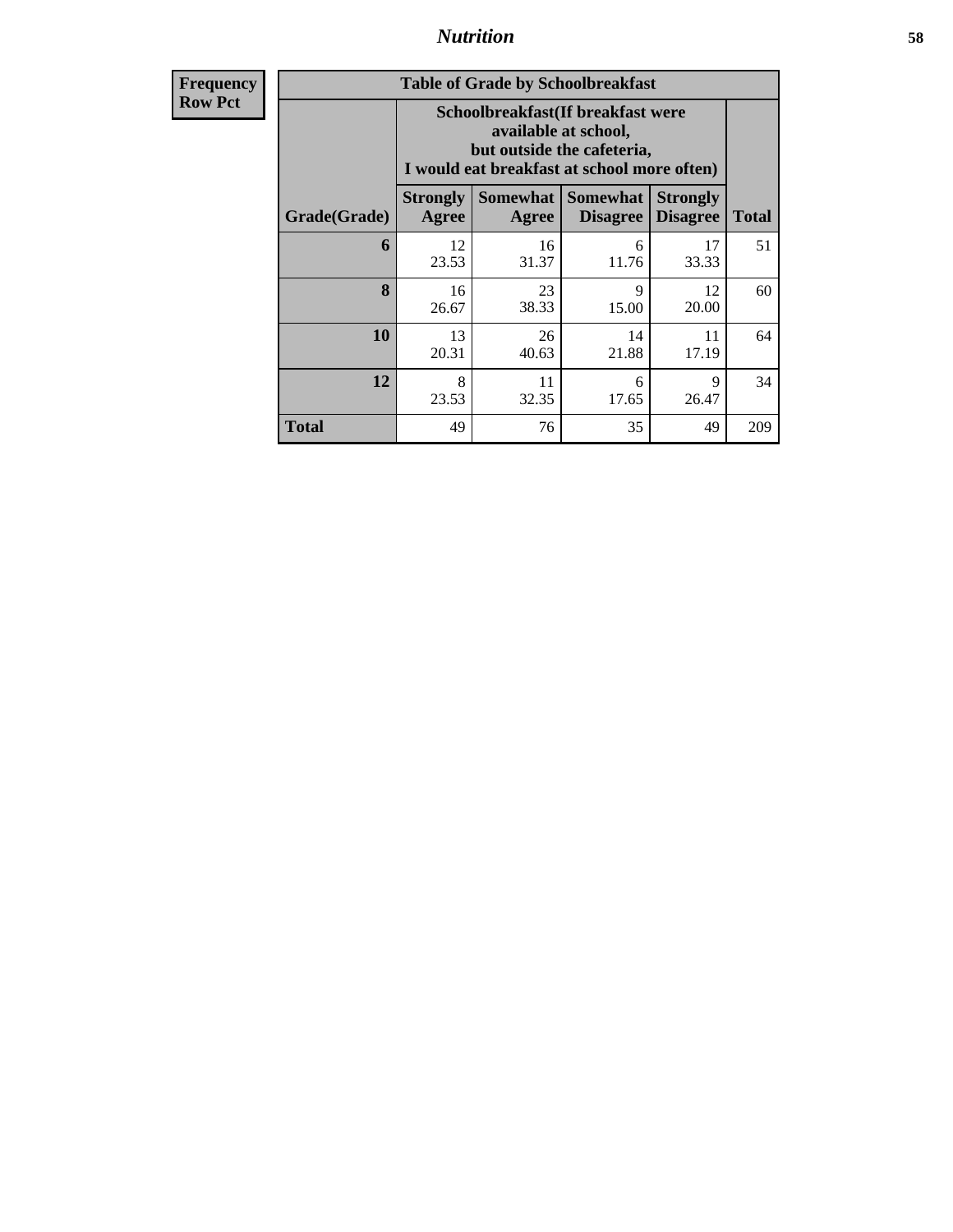| <b>Frequency</b> |                                                                                                           | <b>Table of Educationaids by Grade</b> |                   |             |             |              |  |  |  |
|------------------|-----------------------------------------------------------------------------------------------------------|----------------------------------------|-------------------|-------------|-------------|--------------|--|--|--|
| <b>Col Pct</b>   | <b>Educationaids</b> (I<br>have been<br>taught about<br><b>HIV/AIDS</b> at<br>school in the<br>past year) | 6                                      | Grade(Grade)<br>8 | 10          | 12          | <b>Total</b> |  |  |  |
|                  | <b>Yes</b>                                                                                                | 21<br>41.18                            | 54<br>90.00       | 62<br>96.88 | 16<br>47.06 | 153          |  |  |  |
|                  | N <sub>0</sub>                                                                                            | 30<br>58.82                            | 6<br>10.00        | 2<br>3.13   | 18<br>52.94 | 56           |  |  |  |
|                  | <b>Total</b>                                                                                              | 51                                     | 60                | 64          | 34          | 209          |  |  |  |

| Frequency      | <b>Table of Educationcharacter by Grade</b>                                                                     |             |                                           |             |             |              |  |
|----------------|-----------------------------------------------------------------------------------------------------------------|-------------|-------------------------------------------|-------------|-------------|--------------|--|
| <b>Col Pct</b> | <b>Educationcharacter</b> (I<br>have been taught<br>about character<br>education in the past<br>year at school) |             | Grade(Grade)<br><b>12</b><br>8<br>10<br>6 |             |             |              |  |
|                |                                                                                                                 |             |                                           |             |             | <b>Total</b> |  |
|                | <b>Yes</b>                                                                                                      | 42<br>82.35 | 57<br>95.00                               | 61<br>95.31 | 28<br>82.35 | 188          |  |
|                | N <sub>o</sub>                                                                                                  | 9<br>17.65  | 3<br>5.00                                 | 3<br>4.69   | 6<br>17.65  | 21           |  |
|                | <b>Total</b>                                                                                                    | 51          | 60                                        | 64          | 34          | 209          |  |

| Frequency      |                                                  | <b>Table of Gradcoach1 by Grade</b> |              |             |             |              |  |  |
|----------------|--------------------------------------------------|-------------------------------------|--------------|-------------|-------------|--------------|--|--|
| <b>Col Pct</b> | Gradcoach1(I<br>know who my<br><b>Graduation</b> |                                     | Grade(Grade) |             |             |              |  |  |
|                | Coach is)                                        | 6                                   | 8            | 10          | <b>12</b>   | <b>Total</b> |  |  |
|                | Yes                                              | 13.73                               | 5<br>8.33    | 12<br>18.75 | 21<br>61.76 | 45           |  |  |
|                | N <sub>0</sub>                                   | 44<br>86.27                         | 55<br>91.67  | 52<br>81.25 | 13<br>38.24 | 164          |  |  |
|                | <b>Total</b>                                     | 51                                  | 60           | 64          | 34          | 209          |  |  |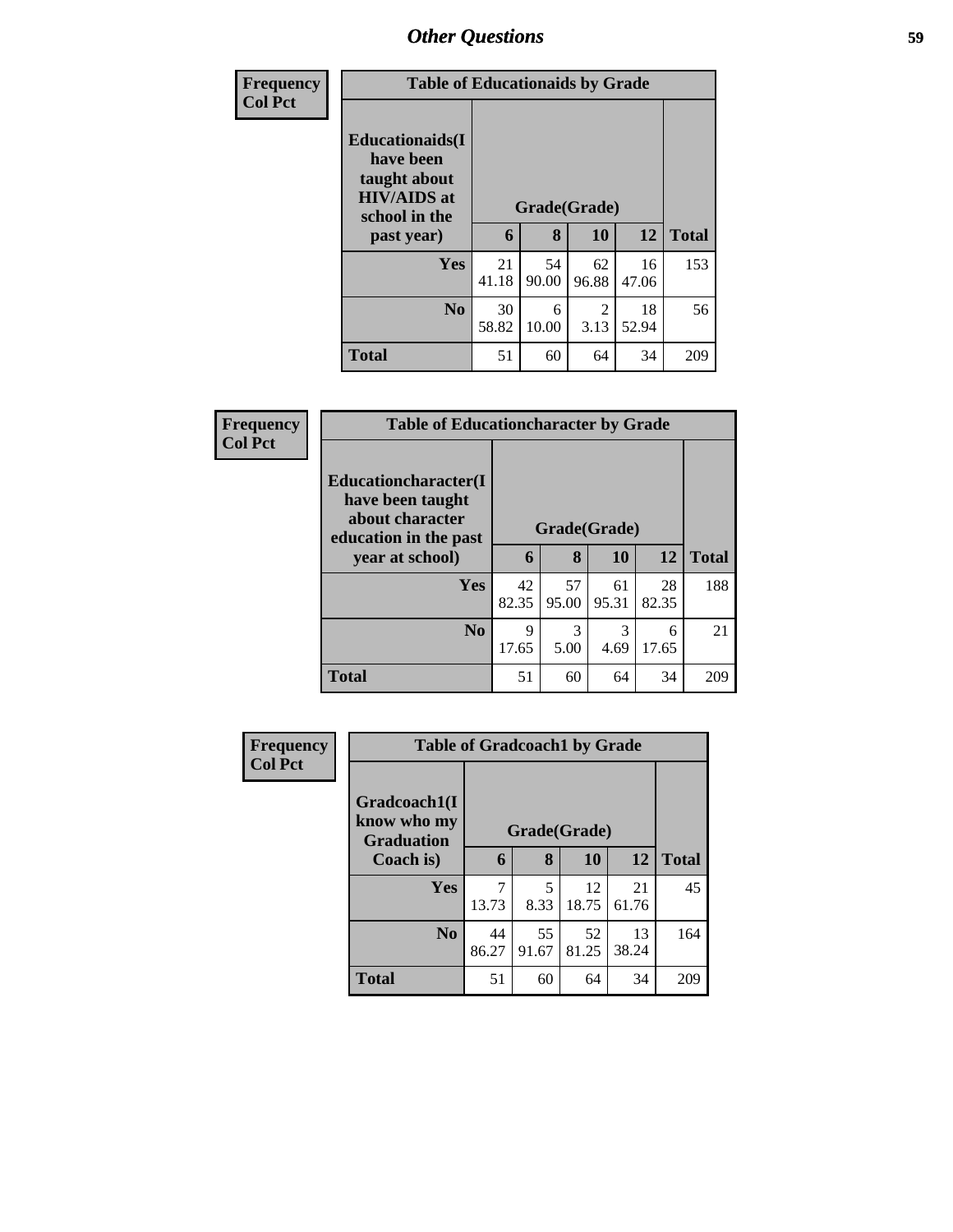| <b>Frequency</b> |                                                           | <b>Table of Gradcoach2 by Grade</b> |              |             |             |              |  |  |  |
|------------------|-----------------------------------------------------------|-------------------------------------|--------------|-------------|-------------|--------------|--|--|--|
| <b>Col Pct</b>   | Gradcoach2(I<br>have<br>contacted my<br><b>Graduation</b> | Grade(Grade)                        |              |             |             |              |  |  |  |
|                  | Coach)                                                    | 6                                   | 8            | 10          | 12          | <b>Total</b> |  |  |  |
|                  | <b>Yes</b>                                                | 0<br>0.00                           | 0<br>0.00    | 3<br>4.69   | 16<br>47.06 | 19           |  |  |  |
|                  | No                                                        | 51<br>100.00                        | 60<br>100.00 | 61<br>95.31 | 18<br>52.94 | 190          |  |  |  |
|                  | <b>Total</b>                                              | 51                                  | 60           | 64          | 34          | 209          |  |  |  |

| Frequency<br><b>Col Pct</b> |                                                                             | <b>Table of Gradcoach3 by Grade</b> |                  |                        |             |              |  |  |  |
|-----------------------------|-----------------------------------------------------------------------------|-------------------------------------|------------------|------------------------|-------------|--------------|--|--|--|
|                             | Gradcoach3(I<br>have received<br>assistance<br>from my<br><b>Graduation</b> |                                     | Grade(Grade)     |                        |             |              |  |  |  |
|                             | Coach)                                                                      | 6                                   | 8                | 10                     | 12          | <b>Total</b> |  |  |  |
|                             | Yes                                                                         | 2<br>3.92                           | $\Omega$<br>0.00 | $\mathfrak{D}$<br>3.13 | 9<br>26.47  | 13           |  |  |  |
|                             | N <sub>0</sub>                                                              | 32<br>62.75                         | 12<br>20.00      | 6<br>9.38              | 10<br>29.41 | 60           |  |  |  |
|                             | Don't know                                                                  | 17<br>33.33                         | 48<br>80.00      | 56<br>87.50            | 15<br>44.12 | 136          |  |  |  |
|                             | <b>Total</b>                                                                | 51                                  | 60               | 64                     | 34          | 209          |  |  |  |

| <b>Frequency</b> | <b>Table of Selfharm by Grade</b>                                                                                                                                                      |             |                   |                             |             |              |
|------------------|----------------------------------------------------------------------------------------------------------------------------------------------------------------------------------------|-------------|-------------------|-----------------------------|-------------|--------------|
| <b>Col Pct</b>   | <b>Selfharm</b> (During<br>the past 12<br>months,<br>I harmed myself<br>on purpose<br><b>Suicideconsider</b><br>During the past<br>12 months,<br>I seriously<br>considered<br>suicide) | 6           | Grade(Grade)<br>8 | <b>10</b>                   | 12          | <b>Total</b> |
|                  | <b>Yes</b>                                                                                                                                                                             | 5           | $\mathfrak{D}$    | $\mathcal{D}_{\mathcal{L}}$ | 1           | 10           |
|                  |                                                                                                                                                                                        | 9.80        | 3.33              | 3.13                        | 2.94        |              |
|                  | N <sub>0</sub>                                                                                                                                                                         | 46<br>90.20 | 58<br>96.67       | 62<br>96.88                 | 33<br>97.06 | 199          |
|                  | <b>Total</b>                                                                                                                                                                           | 51          | 60                | 64                          | 34          | 209          |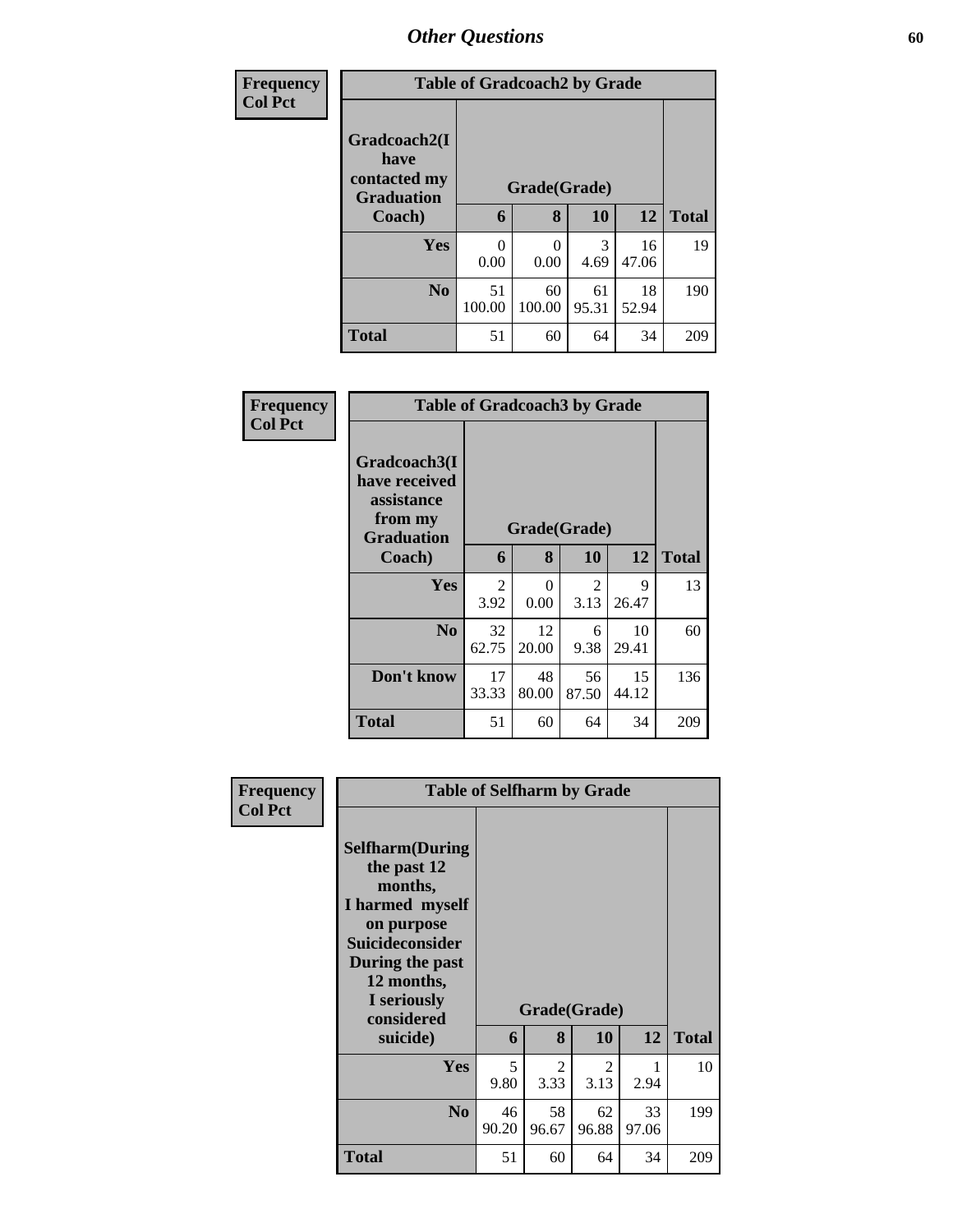| Frequency      | <b>Table of Suicideconsider by Grade</b> |              |             |             |             |              |  |  |
|----------------|------------------------------------------|--------------|-------------|-------------|-------------|--------------|--|--|
| <b>Col Pct</b> |                                          | Grade(Grade) |             |             |             |              |  |  |
|                | Suicideconsider                          | 6            | 8           | 10          | 12          | <b>Total</b> |  |  |
|                | <b>Yes</b>                               | 3<br>5.88    | 3<br>5.00   | 1.56        | 2.94        | 8            |  |  |
|                | N <sub>0</sub>                           | 48<br>94.12  | 57<br>95.00 | 63<br>98.44 | 33<br>97.06 | 201          |  |  |
|                | <b>Total</b>                             | 51           | 60          | 64          | 34          | 209          |  |  |

| <b>Frequency</b> | <b>Table of Suicideattempt by Grade</b>              |             |                  |              |              |              |
|------------------|------------------------------------------------------|-------------|------------------|--------------|--------------|--------------|
| <b>Col Pct</b>   | Suicideattempt(I<br>have attempted<br>suicide in the |             | Grade(Grade)     |              |              |              |
|                  | last year)                                           | 6           | 8                | 10           | 12           | <b>Total</b> |
|                  | Yes                                                  | 3<br>5.88   | $\Omega$<br>0.00 | 0.00         | 0.00         | 3            |
|                  | N <sub>0</sub>                                       | 48<br>94.12 | 60<br>100.00     | 64<br>100.00 | 34<br>100.00 | 206          |
|                  | <b>Total</b>                                         | 51          | 60               | 64           | 34           | 209          |

| Frequency      | <b>Table of Instantmessaged by Grade</b>               |             |              |             |             |              |
|----------------|--------------------------------------------------------|-------------|--------------|-------------|-------------|--------------|
| <b>Col Pct</b> | Instantmessaged(I<br>have instant<br>messaged people I |             | Grade(Grade) |             |             |              |
|                | do not even know)                                      | 6           | 8            | 10          | 12          | <b>Total</b> |
|                | <b>Yes</b>                                             | 7<br>13.73  | 13<br>21.67  | 20<br>31.25 | 14<br>41.18 | 54           |
|                | N <sub>0</sub>                                         | 44<br>86.27 | 47<br>78.33  | 44<br>68.75 | 20<br>58.82 | 155          |
|                | <b>Total</b>                                           | 51          | 60           | 64          | 34          | 209          |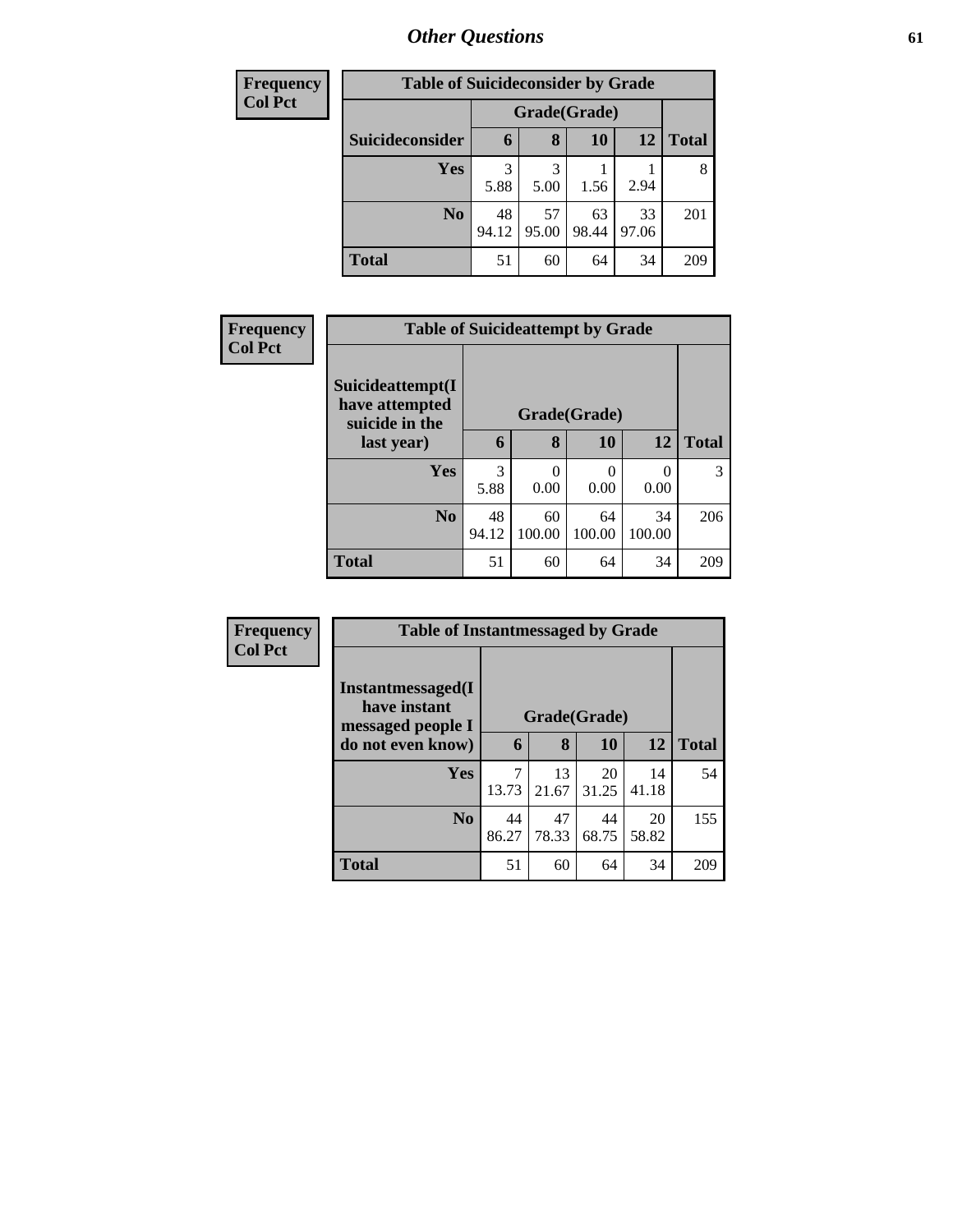| <b>Frequency</b> | <b>Table of Getsalong by Grade</b>                  |                        |                  |             |                        |              |
|------------------|-----------------------------------------------------|------------------------|------------------|-------------|------------------------|--------------|
| <b>Col Pct</b>   | Getsalong(I get<br>along with other<br>students and |                        | Grade(Grade)     |             |                        |              |
|                  | adults)                                             | 6                      | 8                | <b>10</b>   | 12                     | <b>Total</b> |
|                  | <b>Strongly Agree</b>                               | 27<br>52.94            | 32<br>53.33      | 34<br>53.13 | 23<br>67.65            | 116          |
|                  | <b>Somewhat Agree</b>                               | 21<br>41.18            | 27<br>45.00      | 26<br>40.63 | 8<br>23.53             | 82           |
|                  | <b>Somewhat Disagree</b>                            | 1.96                   | 1.67             | 1.56        | $\mathfrak{D}$<br>5.88 | 5            |
|                  | <b>Strongly Disagree</b>                            | $\mathfrak{D}$<br>3.92 | $\Omega$<br>0.00 | 3<br>4.69   | 2.94                   | 6            |
|                  | <b>Total</b>                                        | 51                     | 60               | 64          | 34                     | 209          |

| Frequency      | <b>Table of Safehome by Grade</b> |                  |             |                    |             |                |  |
|----------------|-----------------------------------|------------------|-------------|--------------------|-------------|----------------|--|
| <b>Col Pct</b> | Safehome(I feel<br>safe at home)  | 6                | 8           | Grade(Grade)<br>10 | 12          | <b>Total</b>   |  |
|                | <b>Strongly Agree</b>             | 47<br>92.16      | 51<br>85.00 | 50<br>78.13        | 29<br>85.29 | 177            |  |
|                | <b>Somewhat Agree</b>             | 4<br>7.84        | 11.67       | 14<br>21.88        | 4<br>11.76  | 29             |  |
|                | <b>Somewhat Disagree</b>          | 0<br>0.00        | 1.67        | 0<br>0.00          | 0.00        |                |  |
|                | <b>Strongly Disagree</b>          | $\Omega$<br>0.00 | 1.67        | 0<br>0.00          | 2.94        | $\mathfrak{D}$ |  |
|                | <b>Total</b>                      | 51               | 60          | 64                 | 34          | 209            |  |

| Frequency      | <b>Table of Adulttalk by Grade</b>                                                                  |             |             |                    |             |              |  |  |
|----------------|-----------------------------------------------------------------------------------------------------|-------------|-------------|--------------------|-------------|--------------|--|--|
| <b>Col Pct</b> | <b>Adulttalk(I</b><br>know an<br>adult at<br>school that<br>I can talk<br>with if $I$<br>need help) | 6           | 8           | Grade(Grade)<br>10 | 12          | <b>Total</b> |  |  |
|                |                                                                                                     |             |             |                    |             |              |  |  |
|                | <b>Yes</b>                                                                                          | 45<br>88.24 | 50<br>83.33 | 54<br>84.38        | 30<br>88.24 | 179          |  |  |
|                | N <sub>0</sub>                                                                                      | 6<br>11.76  | 10<br>16.67 | 10<br>15.63        | 4<br>11.76  | 30           |  |  |
|                | <b>Total</b>                                                                                        | 51          | 60          | 64                 | 34          | 209          |  |  |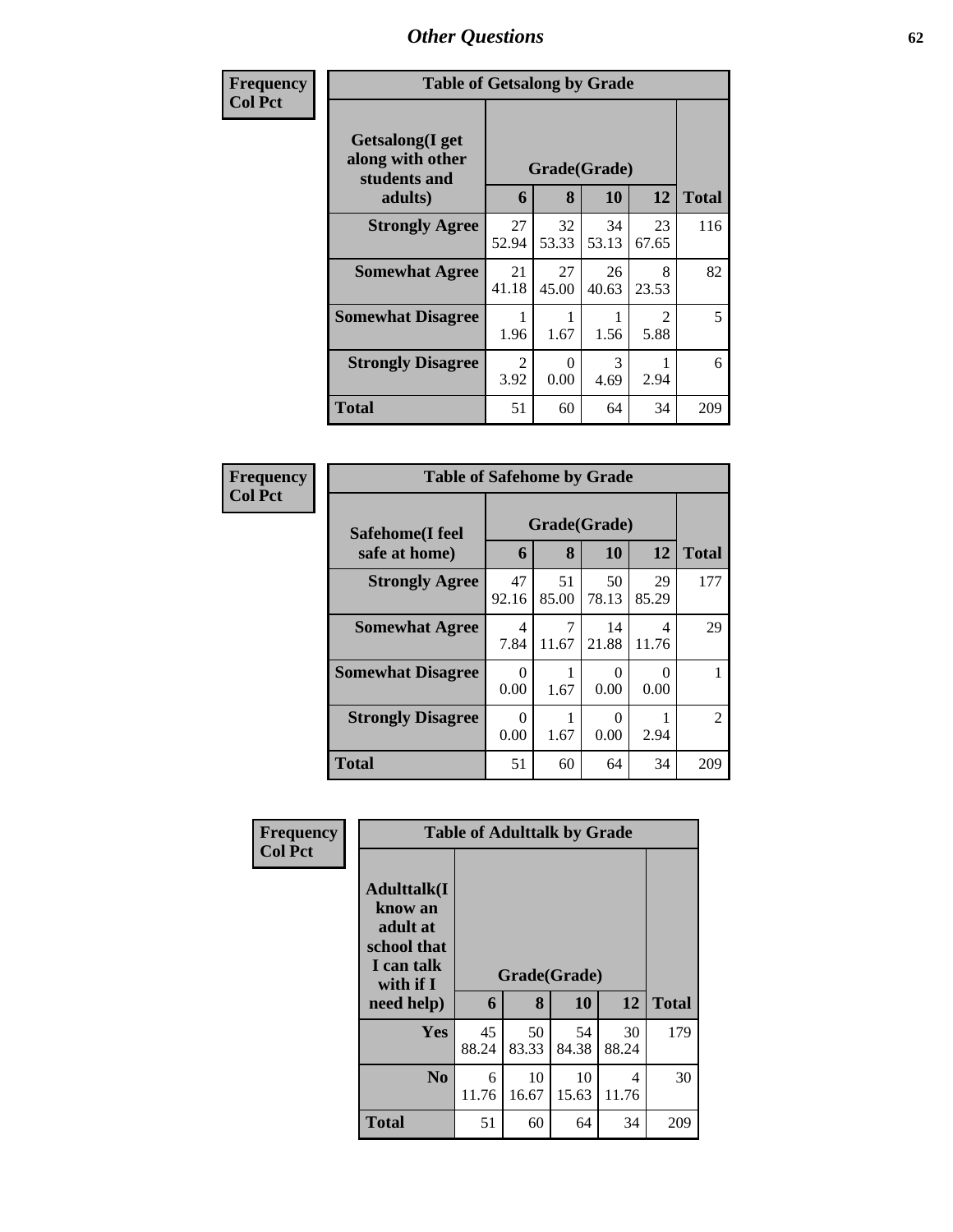**Frequency Row Pct**

| <b>Table of Grade by Tvtime</b> |            |                                                                                        |             |                      |                      |                   |              |  |  |
|---------------------------------|------------|----------------------------------------------------------------------------------------|-------------|----------------------|----------------------|-------------------|--------------|--|--|
|                                 |            | Tvtime(On an average school day,<br>how much unsupervised time do I spend watching TV) |             |                      |                      |                   |              |  |  |
| Grade(Grade)                    | None $ $   | <b>Less that</b><br>hour/day                                                           | hour/day    | $2 - 3$<br>hours/day | $4 - 5$<br>hours/day | $6+$<br>hours/day | <b>Total</b> |  |  |
| 6                               | 4<br>7.84  | 9<br>17.65                                                                             | 13<br>25.49 | 19<br>37.25          | 1.96                 | 5<br>9.80         | 51           |  |  |
| 8                               | 4<br>6.67  | 14<br>23.33                                                                            | 16<br>26.67 | 18<br>30.00          | 2<br>3.33            | 6<br>10.00        | 60           |  |  |
| 10                              | 9<br>14.06 | 16<br>25.00                                                                            | 12<br>18.75 | 16<br>25.00          | 3<br>4.69            | 8<br>12.50        | 64           |  |  |
| 12                              | 6<br>17.65 | 7<br>20.59                                                                             | 2<br>5.88   | 13<br>38.24          | 5<br>14.71           | 2.94              | 34           |  |  |
| <b>Total</b>                    | 23         | 46                                                                                     | 43          | 66                   | 11                   | 20                | 209          |  |  |

**Frequency Row Pct**

|              | <b>Table of Grade by Computertime</b> |                  |                      |                                                                                                  |                      |                   |              |  |  |  |
|--------------|---------------------------------------|------------------|----------------------|--------------------------------------------------------------------------------------------------|----------------------|-------------------|--------------|--|--|--|
|              |                                       |                  |                      | Computertime(On an average school day,<br>how much unsupervised time do I spend on the computer) |                      |                   |              |  |  |  |
| Grade(Grade) | <b>None</b>                           | <b>Less that</b> | hour/day   hour/day  | $2 - 3$<br>hours/day                                                                             | $4 - 5$<br>hours/day | $6+$<br>hours/day | <b>Total</b> |  |  |  |
| 6            | 13.73                                 | 14<br>27.45      | 13<br>25.49          | 13<br>25.49                                                                                      | Δ<br>7.84            | 0<br>0.00         | 51           |  |  |  |
| $\mathbf{8}$ | ⇁<br>11.67                            | 12<br>20.00      | 19<br>31.67          | 14<br>23.33                                                                                      | 4<br>6.67            | 4<br>6.67         | 60           |  |  |  |
| 10           | 12<br>18.75                           | 15<br>23.44      | 22<br>34.38          | $\mathbf Q$<br>14.06                                                                             | っ<br>3.13            | 4<br>6.25         | 64           |  |  |  |
| 12           | $\overline{4}$<br>11.76               | 8<br>23.53       | $\mathbf Q$<br>26.47 | 14.71                                                                                            | 20.59                | 2.94              | 34           |  |  |  |
| <b>Total</b> | 30                                    | 49               | 63                   | 41                                                                                               | 17                   | 9                 | 209          |  |  |  |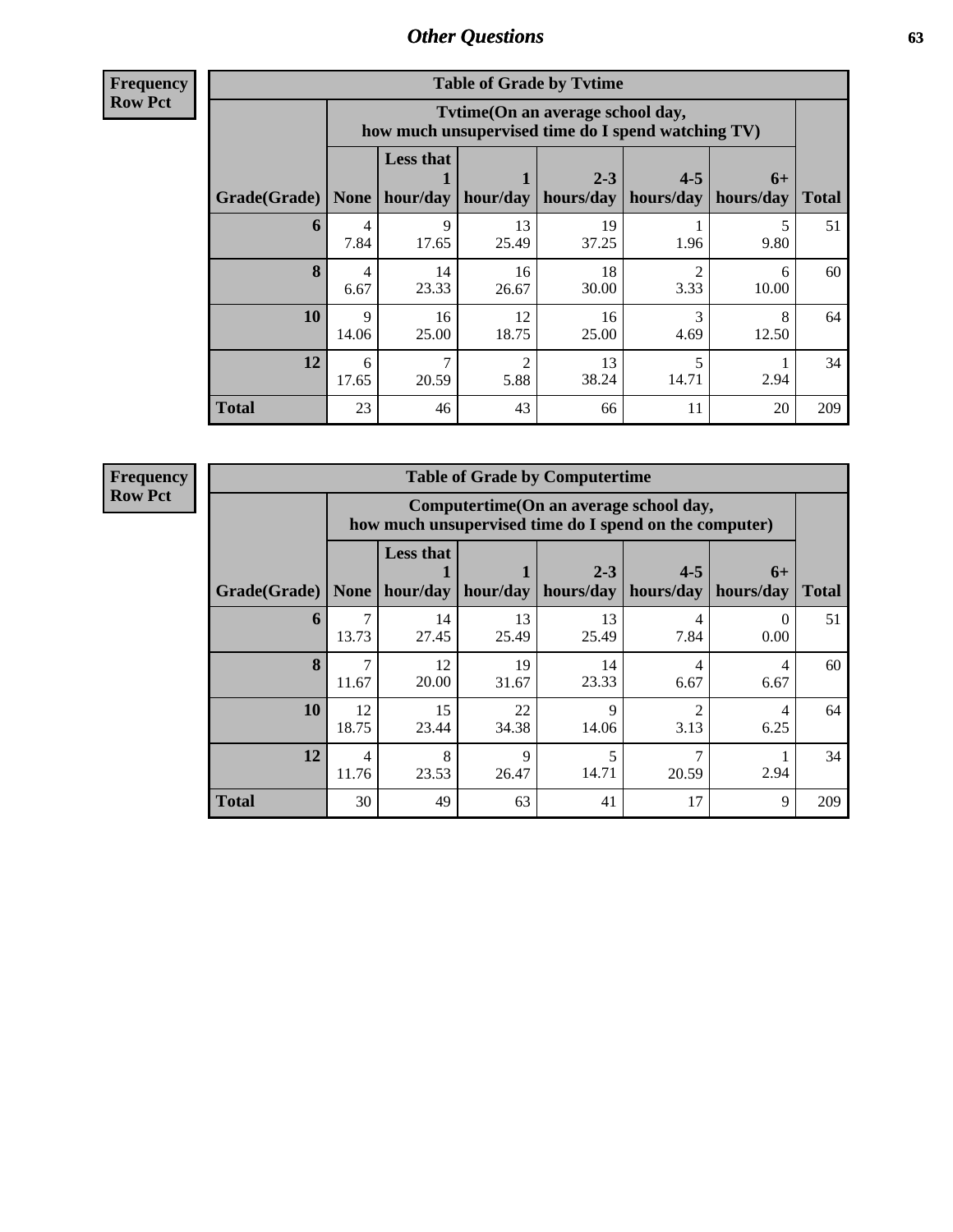### *Questions about Driving Laws* **64** *Driving Questions were asked only of high school students.*

| Frequency      |  |
|----------------|--|
| <b>Row Pct</b> |  |

|                      | <b>Table of Grade by License1</b> |                                                                                                                                           |                        |           |                      |              |  |  |  |  |
|----------------------|-----------------------------------|-------------------------------------------------------------------------------------------------------------------------------------------|------------------------|-----------|----------------------|--------------|--|--|--|--|
|                      |                                   | License1(During the first 6 months of driving<br>with a provisional license,<br>the only passengers who can ride with the<br>driver are:) |                        |           |                      |              |  |  |  |  |
| <b>Grade</b> (Grade) | <b>Parent or</b>                  | Family<br><b>Guardian</b>   Members                                                                                                       | <b>Friends</b>         | Anyone    | Don't<br><b>Know</b> | <b>Total</b> |  |  |  |  |
| 6                    | 0                                 | $\Omega$                                                                                                                                  | 0                      | 0         | 0                    | $^{\circ}$   |  |  |  |  |
| 8                    | 0                                 | 0                                                                                                                                         | 0                      | $\Omega$  | 0                    | 0            |  |  |  |  |
| 10                   | 13<br>20.31                       | 47<br>73.44                                                                                                                               | $\Omega$<br>0.00       | 3<br>4.69 | 1.56                 | 64           |  |  |  |  |
| 12                   | $\overline{\phantom{0}}$<br>14.71 | 26<br>76.47                                                                                                                               | $\mathfrak{D}$<br>5.88 | 2.94      | $\Omega$<br>0.00     | 34           |  |  |  |  |
| <b>Total</b>         | 18                                | $\overline{2}$<br>73<br>4                                                                                                                 |                        |           |                      |              |  |  |  |  |
|                      |                                   | <b>Frequency Missing = 111</b>                                                                                                            |                        |           |                      |              |  |  |  |  |

| <b>Frequency</b> | <b>Table of Grade by License2</b> |                                             |                                                                                                          |                  |                                                      |                      |              |  |  |  |
|------------------|-----------------------------------|---------------------------------------------|----------------------------------------------------------------------------------------------------------|------------------|------------------------------------------------------|----------------------|--------------|--|--|--|
| <b>Row Pct</b>   |                                   |                                             | License2(17 yr old drivers with a<br>provisional driver's license cannot<br>drive between the hours of:) |                  |                                                      |                      |              |  |  |  |
|                  | Grade(Grade)                      | <b>Midnight</b><br>to 6am                   | 1am<br>t <sub>0</sub><br>5am                                                                             | 1am<br>to<br>6am | N <sub>0</sub><br>curfew<br>for $17$<br>year<br>olds | Don't<br><b>Know</b> | <b>Total</b> |  |  |  |
|                  | 6                                 | $\Omega$                                    | $\Omega$                                                                                                 | $\theta$         | $\theta$                                             | 0                    | $\theta$     |  |  |  |
|                  | 8                                 | $\theta$                                    | $\Omega$                                                                                                 | 0                | $\theta$                                             | $\Omega$             | $\theta$     |  |  |  |
|                  | 10                                | 39<br>60.94                                 | 6<br>9.38                                                                                                | 9<br>14.06       | 5<br>7.81                                            | 5<br>7.81            | 64           |  |  |  |
|                  | 12                                | 20<br>58.82                                 | $\overline{4}$<br>11.76                                                                                  | 4<br>11.76       | $\theta$<br>0.00                                     | 6<br>17.65           | 34           |  |  |  |
|                  | <b>Total</b>                      | 59                                          | 10                                                                                                       | 13               | 5                                                    | 11                   | 98           |  |  |  |
|                  |                                   | <b>Frequency Missing <math>= 111</math></b> |                                                                                                          |                  |                                                      |                      |              |  |  |  |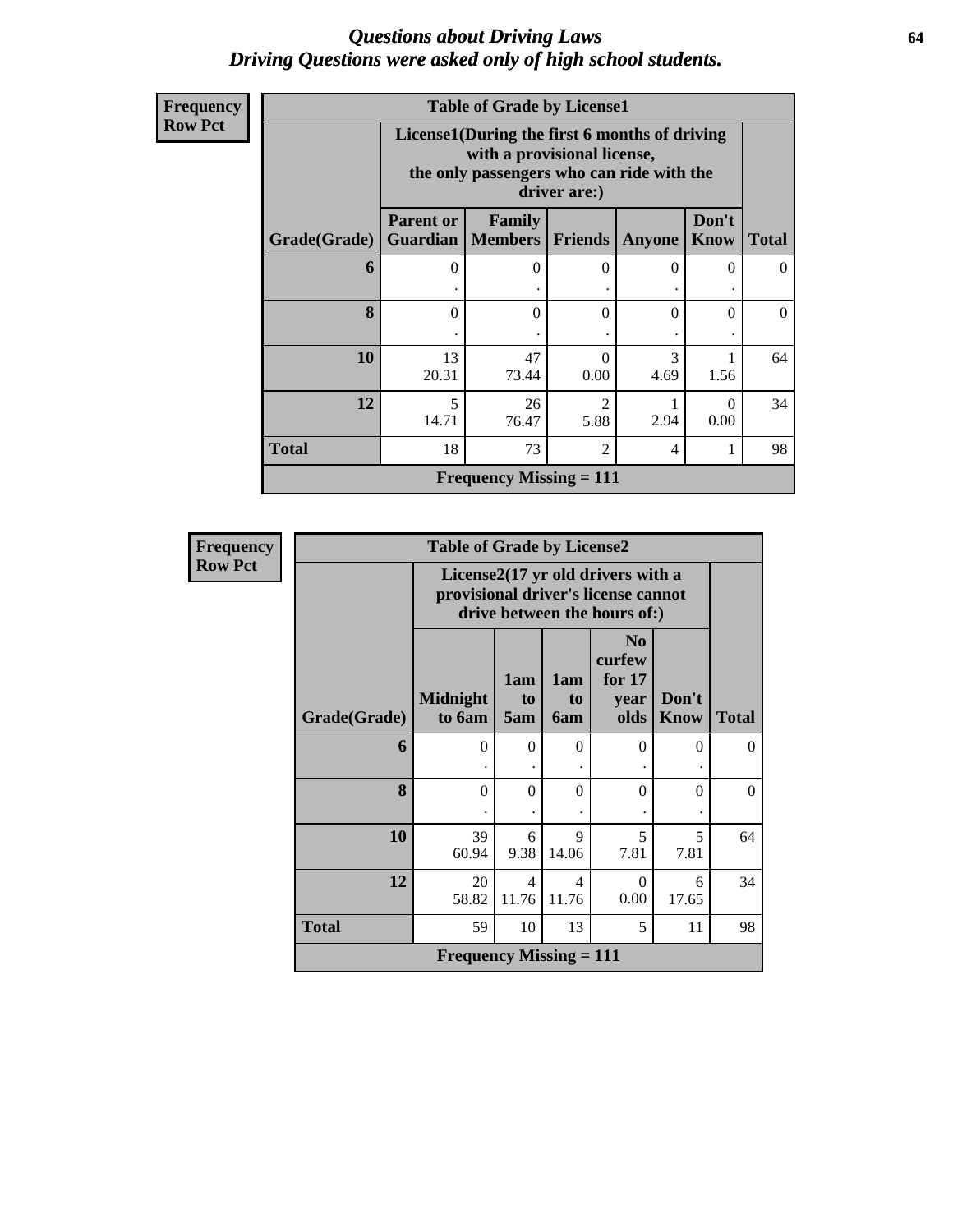### *Questions about Driving Laws* **65** *Driving Questions were asked only of high school students.*

| Frequency      | <b>Table of Grade by License3</b> |                                  |                                                                                                 |           |           |           |               |              |  |  |
|----------------|-----------------------------------|----------------------------------|-------------------------------------------------------------------------------------------------|-----------|-----------|-----------|---------------|--------------|--|--|
| <b>Row Pct</b> |                                   |                                  | License3(For drivers under the age of<br>21,<br>what level of alcohol is considered<br>$DUI$ ?) |           |           |           |               |              |  |  |
|                | Grade(Grade)                      | Any<br><b>Amount</b>             | 0.02                                                                                            | 0.04      | 0.06      | 0.08      | Don't<br>know | <b>Total</b> |  |  |
|                | 6                                 | $\Omega$<br>$\ddot{\phantom{0}}$ | $\theta$                                                                                        | $\Omega$  | $\Omega$  | $\Omega$  | $\Omega$      | $\Omega$     |  |  |
|                | 8                                 | $\Omega$                         | $\theta$                                                                                        | $\Omega$  | $\Omega$  | $\theta$  | $\Omega$      | $\Omega$     |  |  |
|                | 10                                | 6<br>9.38                        | 38<br>59.38                                                                                     | 6<br>9.38 | 5<br>7.81 | 3<br>4.69 | 6<br>9.38     | 64           |  |  |
|                | 12                                | $\tau$<br>20.59                  | 17<br>50.00                                                                                     | 2.94      | 3<br>8.82 | 2<br>5.88 | 4<br>11.76    | 34           |  |  |
|                | <b>Total</b>                      | 13                               | 55                                                                                              | 7         | 8         | 5         | 10            | 98           |  |  |
|                |                                   |                                  | <b>Frequency Missing <math>= 111</math></b>                                                     |           |           |           |               |              |  |  |

| <b>Frequency</b> |              |                         |              |              | <b>Table of Grade by License4</b> |                                                                                           |                      |              |
|------------------|--------------|-------------------------|--------------|--------------|-----------------------------------|-------------------------------------------------------------------------------------------|----------------------|--------------|
| <b>Row Pct</b>   |              |                         |              |              | posted speet limit by:)           | License4(A driver under 21 automatically<br>loses his/her license if caught exceeding the |                      |              |
|                  | Grade(Grade) | $15+$<br>mph            | $25+$<br>mph | $35+$<br>mph | <b>Depends</b><br>on<br>judge     | Can't<br>lose<br>license<br>for<br>speeding                                               | Don't<br>know        | <b>Total</b> |
|                  | 6            | $\theta$                | $\Omega$     | $\theta$     | $\Omega$                          | $\theta$                                                                                  | $\Omega$             | $\Omega$     |
|                  | 8            | $\theta$                | $\theta$     | $\Omega$     | $\Omega$                          | $\theta$                                                                                  | $\theta$             | $\theta$     |
|                  | 10           | 16<br>25.00             | 9<br>14.06   | 18<br>28.13  | $\mathbf Q$<br>14.06              | $\mathcal{E}$<br>4.69                                                                     | $\mathbf Q$<br>14.06 | 64           |
|                  | 12           | $\overline{7}$<br>20.59 | 6<br>17.65   | 8<br>23.53   | 5<br>14.71                        | $\Omega$<br>0.00                                                                          | 8<br>23.53           | 34           |
|                  | <b>Total</b> | 23                      | 15           | 26           | 14                                | 3                                                                                         | 17                   | 98           |
|                  |              |                         |              |              | <b>Frequency Missing = 111</b>    |                                                                                           |                      |              |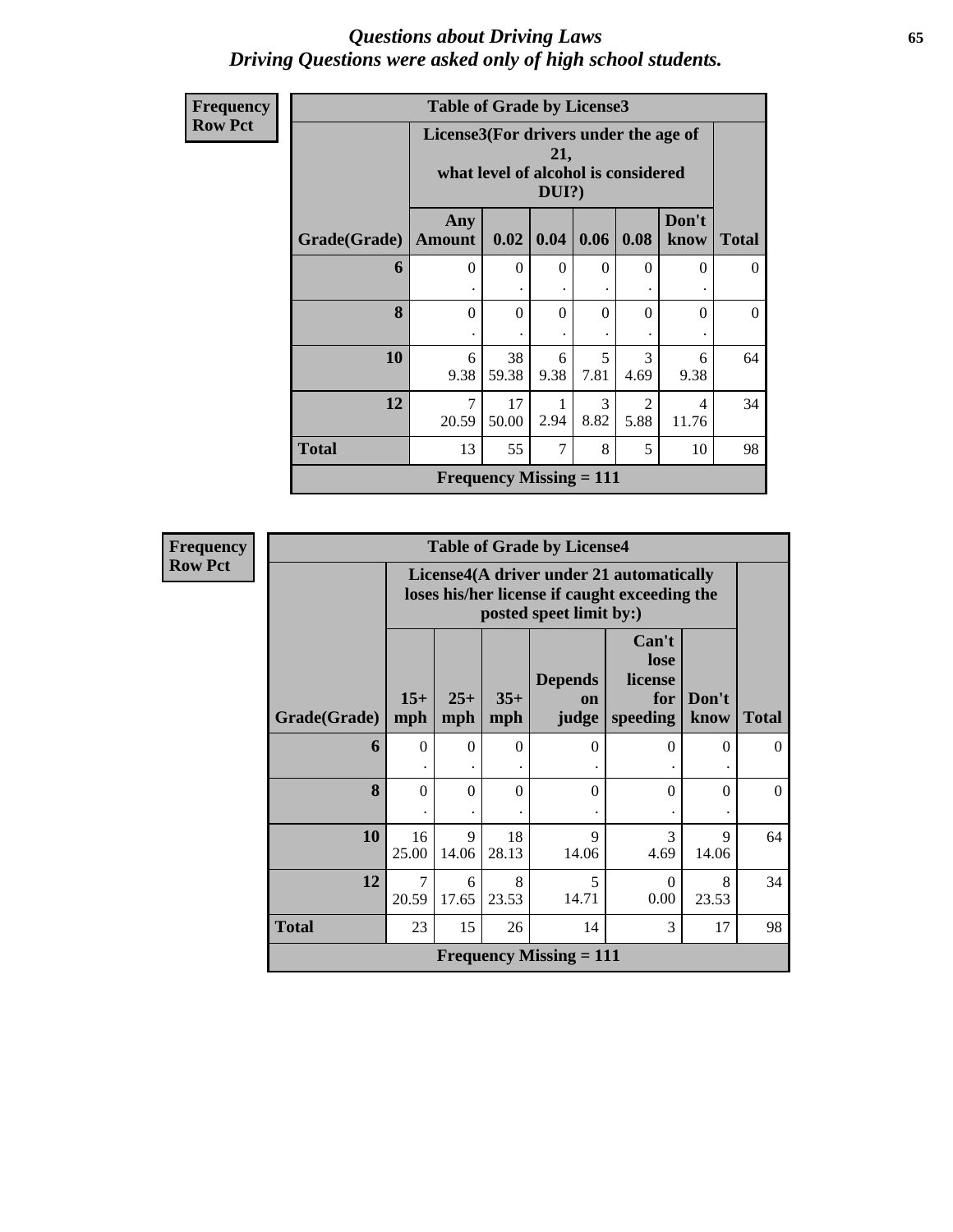### *Questions about Driving Laws* **66** *Driving Questions were asked only of high school students.*

| Frequency      | <b>Table of Grade by License5</b> |                                |                                                                                                                                                            |               |              |  |  |  |
|----------------|-----------------------------------|--------------------------------|------------------------------------------------------------------------------------------------------------------------------------------------------------|---------------|--------------|--|--|--|
| <b>Row Pct</b> |                                   |                                | License5(A<br>Georgia teenager<br>with family<br>connections or a<br>good lawyer can<br>break a teen<br>driving law and<br>keep their driver's<br>license) |               |              |  |  |  |
|                | Grade(Grade)                      | Yes                            | N <sub>0</sub>                                                                                                                                             | Don't<br>know | <b>Total</b> |  |  |  |
|                | 6                                 | 0                              | $\Omega$                                                                                                                                                   | 0             | $\Omega$     |  |  |  |
|                | 8                                 | $\overline{0}$                 | $\Omega$                                                                                                                                                   | 0             | $\theta$     |  |  |  |
|                | 10                                | 7<br>10.94                     | 37<br>57.81                                                                                                                                                | 20<br>31.25   | 64           |  |  |  |
|                | 12                                | 9<br>26.47                     | 20<br>58.82                                                                                                                                                | 5<br>14.71    | 34           |  |  |  |
|                | <b>Total</b>                      | 16                             | 57                                                                                                                                                         | 25            | 98           |  |  |  |
|                |                                   | <b>Frequency Missing = 111</b> |                                                                                                                                                            |               |              |  |  |  |

| <b>Frequency</b> | <b>Table of Grade by License6</b> |                                |                                                                                                                                              |               |              |  |  |
|------------------|-----------------------------------|--------------------------------|----------------------------------------------------------------------------------------------------------------------------------------------|---------------|--------------|--|--|
| <b>Row Pct</b>   |                                   |                                | License <sub>6</sub> (I know a<br>friend or classmate<br>that broke a teen<br>driving law,<br>but was allowed to<br>keep his/her<br>license) |               |              |  |  |
|                  | Grade(Grade)                      | Yes                            | N <sub>0</sub>                                                                                                                               | Don't<br>know | <b>Total</b> |  |  |
|                  | 6                                 | $\theta$                       | $\theta$                                                                                                                                     | 0             | $\Omega$     |  |  |
|                  | 8                                 | $\theta$                       | 0                                                                                                                                            | 0             | $\Omega$     |  |  |
|                  | 10                                | 14<br>21.88                    | 37<br>57.81                                                                                                                                  | 13<br>20.31   | 64           |  |  |
|                  | 12                                | 14<br>41.18                    | 17<br>50.00                                                                                                                                  | 3<br>8.82     | 34           |  |  |
|                  | <b>Total</b>                      | 28                             | 54                                                                                                                                           | 16            | 98           |  |  |
|                  |                                   | <b>Frequency Missing = 111</b> |                                                                                                                                              |               |              |  |  |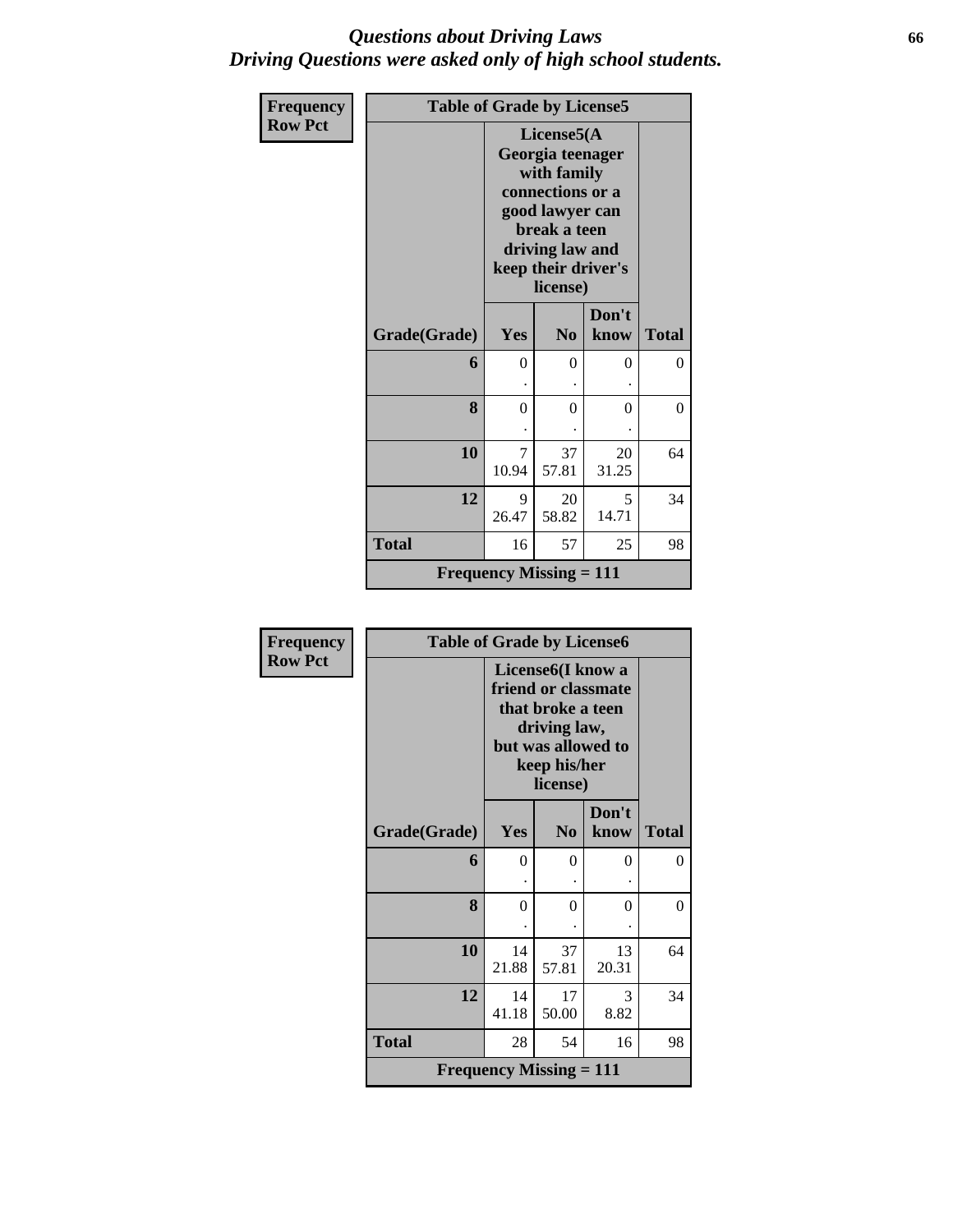### *Questions about Driving Laws* **67** *Driving Questions were asked only of high school students.*

| <b>Frequency</b> |              |                                                                              | <b>Table of Grade by License7</b> |                                                                                               |                        |                |
|------------------|--------------|------------------------------------------------------------------------------|-----------------------------------|-----------------------------------------------------------------------------------------------|------------------------|----------------|
| <b>Row Pct</b>   |              |                                                                              |                                   | License7(A student under the age of 18 cam loser<br>his/her driving privileges if he or she:) |                        |                |
|                  | Grade(Grade) | <b>Have</b><br>more than<br><b>10</b><br>unexcused<br>absences<br>per school | Drop out<br>without<br>graduating | <b>Bring</b><br>alcohol/drugs/weapon<br>to school                                             | All of<br>the<br>above | <b>Total</b>   |
|                  |              | yr                                                                           |                                   |                                                                                               |                        |                |
|                  | 6            | $\theta$                                                                     | $\Omega$                          | $\Omega$                                                                                      | $\mathbf{0}$           | $\overline{0}$ |
|                  | 8            | $\Omega$                                                                     | $\theta$                          | $\Omega$                                                                                      | $\theta$               | $\theta$       |
|                  | 10           | 10<br>15.63                                                                  | 1.56                              | 1<br>1.56                                                                                     | 52<br>81.25            | 64             |
|                  | 12           | $\overline{4}$<br>11.76                                                      | 6<br>17.65                        | $\overline{2}$<br>5.88                                                                        | 22<br>64.71            | 34             |
|                  | <b>Total</b> | 14                                                                           | 7                                 | 3                                                                                             | 74                     | 98             |
|                  |              |                                                                              | <b>Frequency Missing = 111</b>    |                                                                                               |                        |                |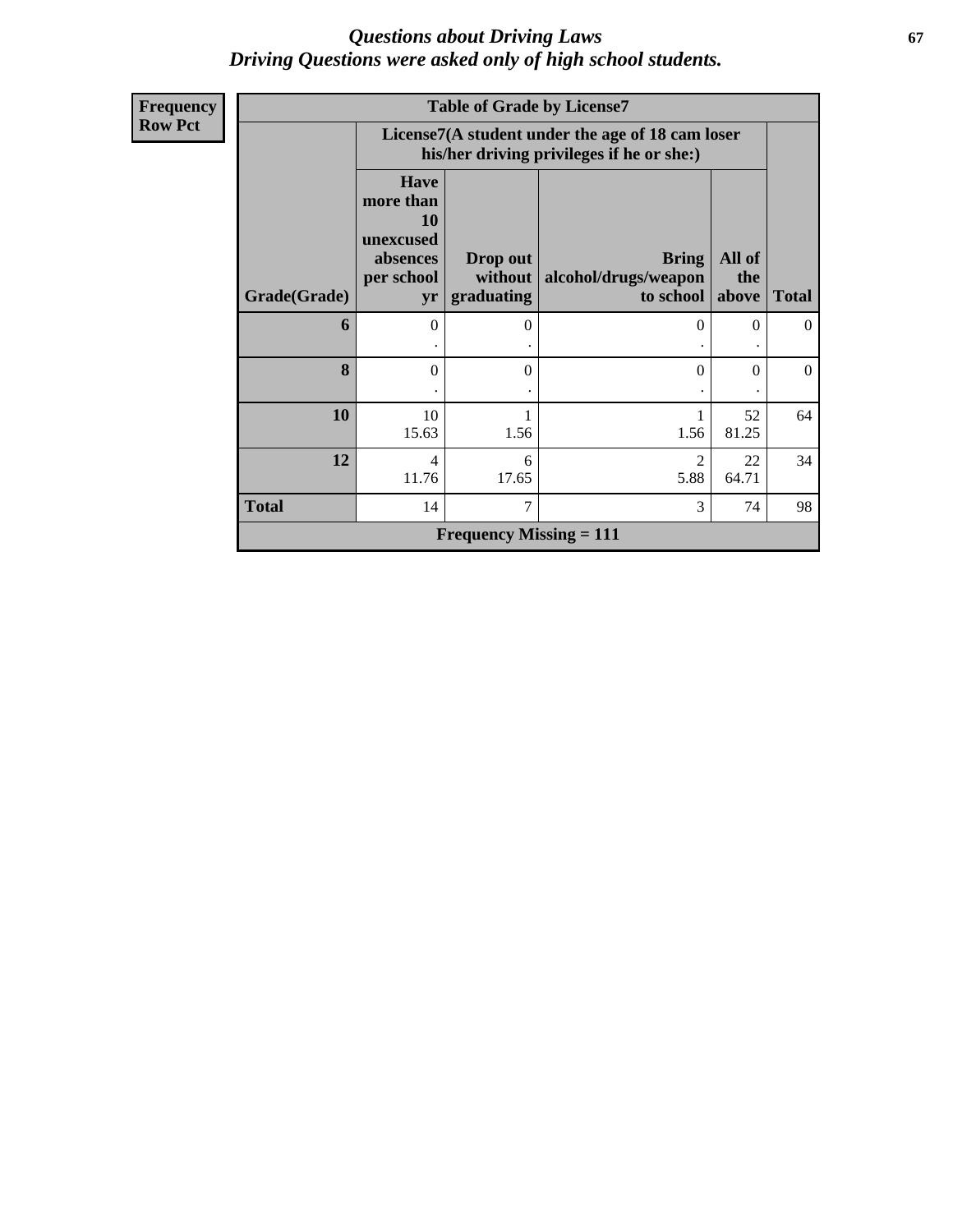## *Select Results by Gender* **68**

| Frequency      | <b>Table of SchoolClimate2 by Gender</b>          |                                 |             |              |  |  |  |  |
|----------------|---------------------------------------------------|---------------------------------|-------------|--------------|--|--|--|--|
| <b>Col Pct</b> | SchoolClimate2(I<br>feel successful at<br>school) | Gender(Gender)<br><b>Female</b> | <b>Male</b> | <b>Total</b> |  |  |  |  |
|                | <b>Strongly Agree</b>                             | 56<br>45.53                     | 36<br>41.86 | 92           |  |  |  |  |
|                | <b>Somewhat Agree</b>                             | 60<br>48.78                     | 44<br>51.16 | 104          |  |  |  |  |
|                | <b>Somewhat Disagree</b>                          | 4<br>3.25                       | 3<br>3.49   | 7            |  |  |  |  |
|                | <b>Strongly Disagree</b>                          | 3<br>2.44                       | 3<br>3.49   | 6            |  |  |  |  |
|                | <b>Total</b>                                      | 123                             | 86          | 209          |  |  |  |  |

| Frequency      | <b>Table of SchoolClimate6 by Gender</b>                 |                                 |             |              |
|----------------|----------------------------------------------------------|---------------------------------|-------------|--------------|
| <b>Col Pct</b> | <b>SchoolClimate6(Teachers</b><br>treat me with respect) | Gender(Gender)<br><b>Female</b> | <b>Male</b> | <b>Total</b> |
|                | <b>Strongly Agree</b>                                    | 59<br>47.97                     | 33<br>38.37 | 92           |
|                | <b>Somewhat Agree</b>                                    | 46<br>37.40                     | 31<br>36.05 | 77           |
|                | <b>Somewhat Disagree</b>                                 | 11<br>8.94                      | 14<br>16.28 | 25           |
|                | <b>Strongly Disagree</b>                                 | 7<br>5.69                       | 8<br>9.30   | 15           |
|                | Total                                                    | 123                             | 86          | 209          |

| <b>Frequency</b> | <b>Table of SchoolClimate8 by Gender</b>                                             |               |                               |              |
|------------------|--------------------------------------------------------------------------------------|---------------|-------------------------------|--------------|
| <b>Col Pct</b>   | <b>SchoolClimate8(Students</b><br>are frequently<br>recognized for good<br>behavior) | <b>Female</b> | Gender(Gender)<br><b>Male</b> | <b>Total</b> |
|                  | <b>Strongly Agree</b>                                                                | 28<br>22.76   | 13<br>15.12                   | 41           |
|                  | <b>Somewhat Agree</b>                                                                | 64<br>52.03   | 42<br>48.84                   | 106          |
|                  | <b>Somewhat Disagree</b>                                                             | 24<br>19.51   | 22<br>25.58                   | 46           |
|                  | <b>Strongly Disagree</b>                                                             | 7<br>5.69     | 9<br>10.47                    | 16           |
|                  | Total                                                                                | 123           | 86                            | 209          |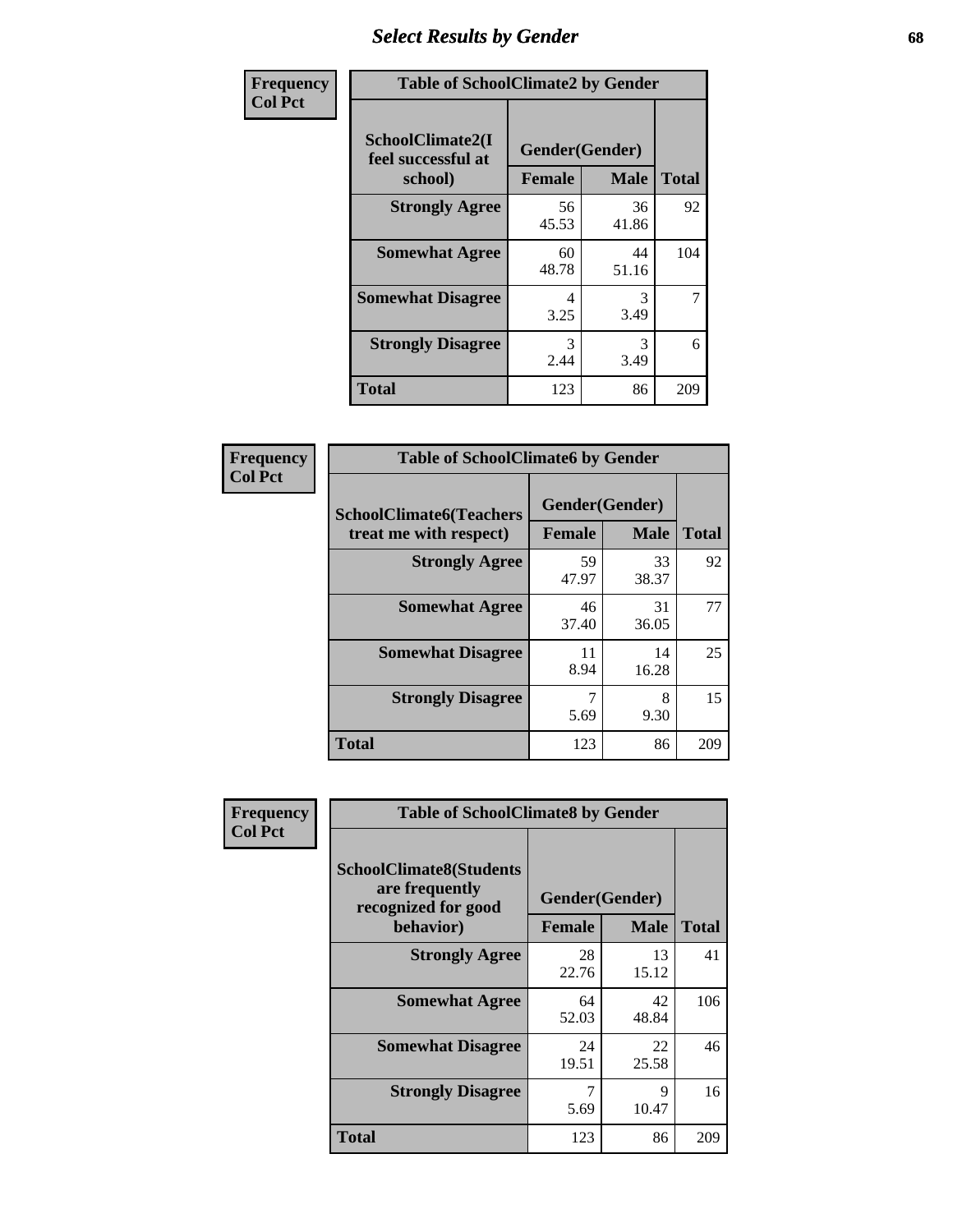## *Select Results by Gender* **69**

| <b>Frequency</b> | <b>Table of Gender by Dropout</b> |                                                                        |                |              |
|------------------|-----------------------------------|------------------------------------------------------------------------|----------------|--------------|
| <b>Row Pct</b>   |                                   | Dropout(I<br>have<br>thought<br>about<br>dropping<br>out of<br>school) |                |              |
|                  | Gender(Gender)                    | Yes                                                                    | N <sub>0</sub> | <b>Total</b> |
|                  | <b>Female</b>                     | 18<br>14.63                                                            | 105<br>85.37   | 123          |
|                  | <b>Male</b>                       | 28<br>32.56                                                            | 58<br>67.44    | 86           |
|                  | <b>Total</b>                      | 46                                                                     | 163            | 209          |

| <b>Frequency</b> | <b>Table of Gender by Dropoutreason</b> |                                                                     |              |                                 |                                |              |              |
|------------------|-----------------------------------------|---------------------------------------------------------------------|--------------|---------------------------------|--------------------------------|--------------|--------------|
| <b>Row Pct</b>   |                                         | Dropoutreason (If I dropped out the<br>reason would most likely be) |              |                                 |                                |              |              |
|                  | Gender(Gender)                          | Won't<br><b>Drop</b><br>out                                         | <b>Bored</b> | <b>Family</b><br><b>Reasons</b> | <b>Being</b><br><b>Bullied</b> | <b>Other</b> | <b>Total</b> |
|                  | <b>Female</b>                           | 98<br>79.67                                                         | 8<br>6.50    | 4<br>3.25                       | 2.44                           | 10<br>8.13   | 123          |
|                  | <b>Male</b>                             | 50<br>58.14                                                         | 24<br>27.91  | 6<br>6.98                       | 1.16                           | 5<br>5.81    | 86           |
|                  | <b>Total</b>                            | 148                                                                 | 32           | 10                              | $\overline{4}$                 | 15           | 209          |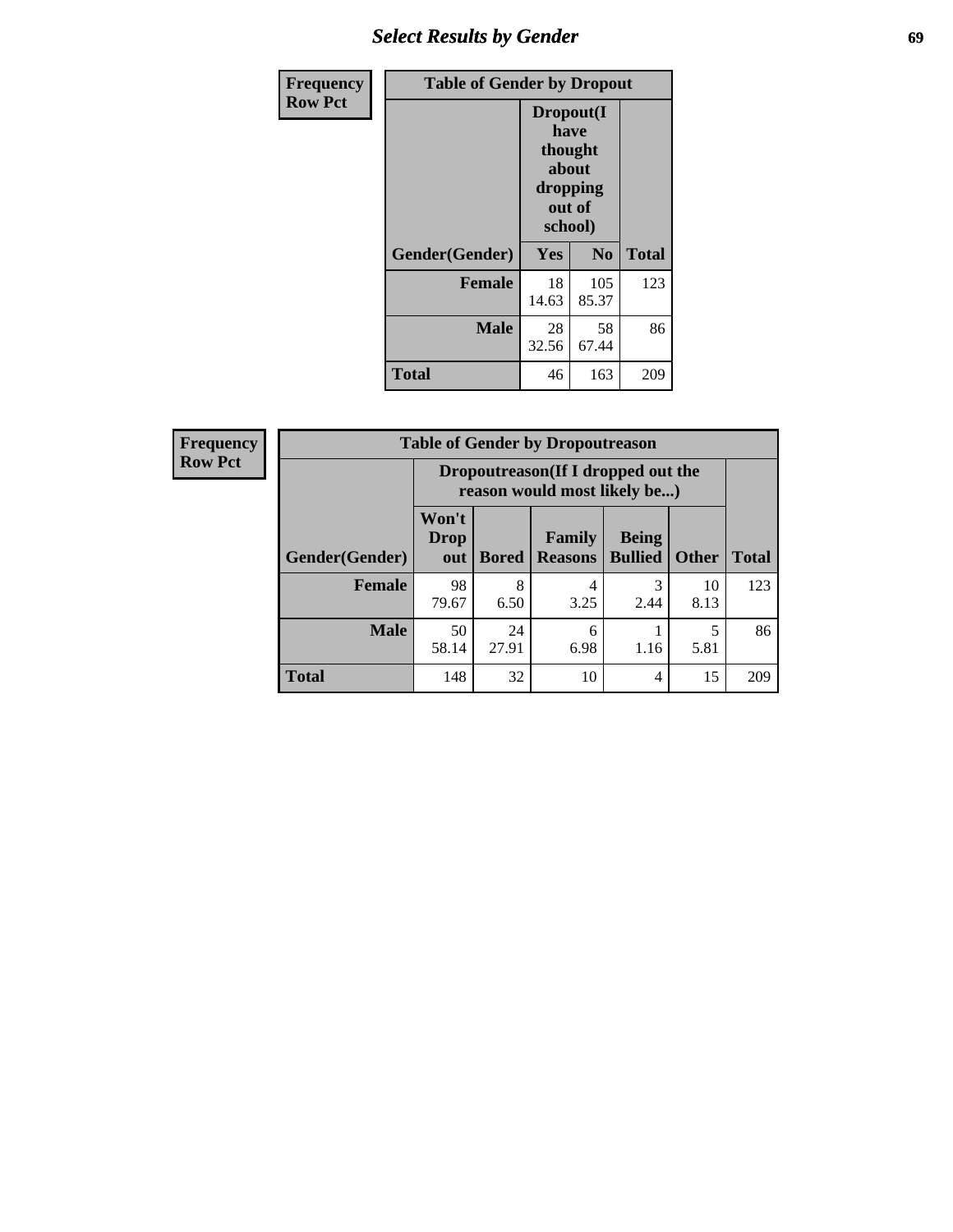*School Safety* **70**

| Frequency      | <b>Table of Gender by Bullied2</b> |                 |                |              |
|----------------|------------------------------------|-----------------|----------------|--------------|
| <b>Row Pct</b> |                                    | <b>Bullied2</b> |                |              |
|                | Gender(Gender)                     | Yes             | N <sub>0</sub> | <b>Total</b> |
|                | <b>Female</b>                      | 15<br>12.20     | 108<br>87.80   | 123          |
|                | <b>Male</b>                        | 8<br>9.30       | 78<br>90.70    | 86           |
|                | <b>Total</b>                       | 23              | 186            | 209          |

| Frequency      | <b>Table of Gender by Bulliedothers2</b> |                       |                |              |
|----------------|------------------------------------------|-----------------------|----------------|--------------|
| <b>Row Pct</b> |                                          | <b>Bulliedothers2</b> |                |              |
|                | Gender(Gender)                           | <b>Yes</b>            | N <sub>0</sub> | <b>Total</b> |
|                | <b>Female</b>                            | 10<br>8.13            | 113<br>91.87   | 123          |
|                | <b>Male</b>                              | 6<br>6.98             | 80<br>93.02    | 86           |
|                | <b>Total</b>                             | 16                    | 193            | 209          |

| Frequency      | <b>Table of Gender by Weaponschool2</b> |                        |                |              |  |
|----------------|-----------------------------------------|------------------------|----------------|--------------|--|
| <b>Row Pct</b> |                                         | <b>Weaponschool2</b>   |                |              |  |
|                | Gender(Gender)                          | Yes                    | N <sub>0</sub> | <b>Total</b> |  |
|                | <b>Female</b>                           | 0.00                   | 123<br>100.00  | 123          |  |
|                | <b>Male</b>                             | $\mathfrak{D}$<br>2.33 | 84<br>97.67    | 86           |  |
|                | <b>Total</b>                            | 2                      | 207            | 209          |  |

| <b>Frequency</b> | <b>Table of Gender by Absentunsafe2</b> |               |                |              |  |
|------------------|-----------------------------------------|---------------|----------------|--------------|--|
| <b>Row Pct</b>   |                                         | Absentunsafe2 |                |              |  |
|                  | Gender(Gender)                          | Yes           | N <sub>0</sub> | <b>Total</b> |  |
|                  | <b>Female</b>                           | 0.81          | 122<br>99.19   | 123          |  |
|                  | <b>Male</b>                             | 2.33          | 84<br>97.67    | 86           |  |
|                  | <b>Total</b>                            | 3             | 206            | 209          |  |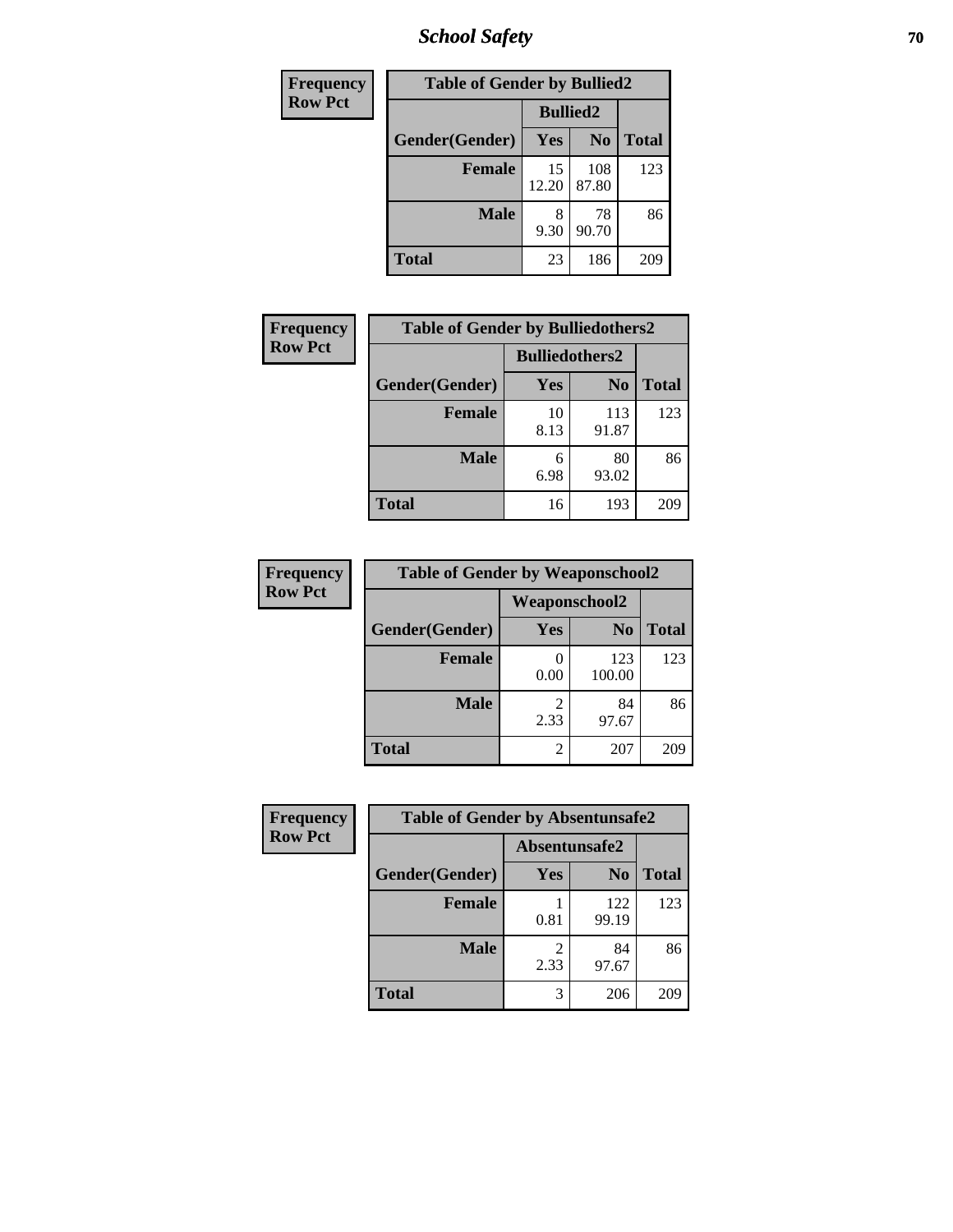*School Safety* **71**

| Frequency      | <b>Table of Gender by Gangself</b> |                                                                                                        |                |              |
|----------------|------------------------------------|--------------------------------------------------------------------------------------------------------|----------------|--------------|
| <b>Row Pct</b> |                                    | <b>Gangself</b> (I<br>have<br>participated<br>in illegal gang<br>activities in<br>the past 30<br>days) |                |              |
|                | Gender(Gender)                     | Yes                                                                                                    | N <sub>0</sub> | <b>Total</b> |
|                | <b>Female</b>                      | 1<br>0.81                                                                                              | 122<br>99.19   | 123          |
|                | <b>Male</b>                        | 2<br>2.33                                                                                              | 84<br>97.67    | 86           |
|                | <b>Total</b>                       | 3                                                                                                      | 206            | 209          |

| Frequency      | <b>Table of Gender by Gangpeers</b> |                                                                                                                             |                |              |
|----------------|-------------------------------------|-----------------------------------------------------------------------------------------------------------------------------|----------------|--------------|
| <b>Row Pct</b> |                                     | <b>Gangpeers</b> (I<br>have friends<br>who have<br>participated<br>in illegal gang<br>activities in<br>the past 30<br>days) |                |              |
|                | Gender(Gender)                      | Yes                                                                                                                         | N <sub>0</sub> | <b>Total</b> |
|                | <b>Female</b>                       | 16<br>13.01                                                                                                                 | 107<br>86.99   | 123          |
|                | <b>Male</b>                         | 10<br>11.63                                                                                                                 | 76<br>88.37    | 86           |
|                | <b>Total</b>                        | 26                                                                                                                          | 183            | 209          |

| <b>Frequency</b> | <b>Table of Gender by Pickedon2</b> |             |                |              |
|------------------|-------------------------------------|-------------|----------------|--------------|
| <b>Row Pct</b>   |                                     | Pickedon2   |                |              |
|                  | Gender(Gender)                      | Yes         | N <sub>0</sub> | <b>Total</b> |
|                  | <b>Female</b>                       | 41<br>33.33 | 82<br>66.67    | 123          |
|                  | <b>Male</b>                         | 22<br>25.58 | 64<br>74.42    | 86           |
|                  | <b>Total</b>                        | 63          | 146            | 209          |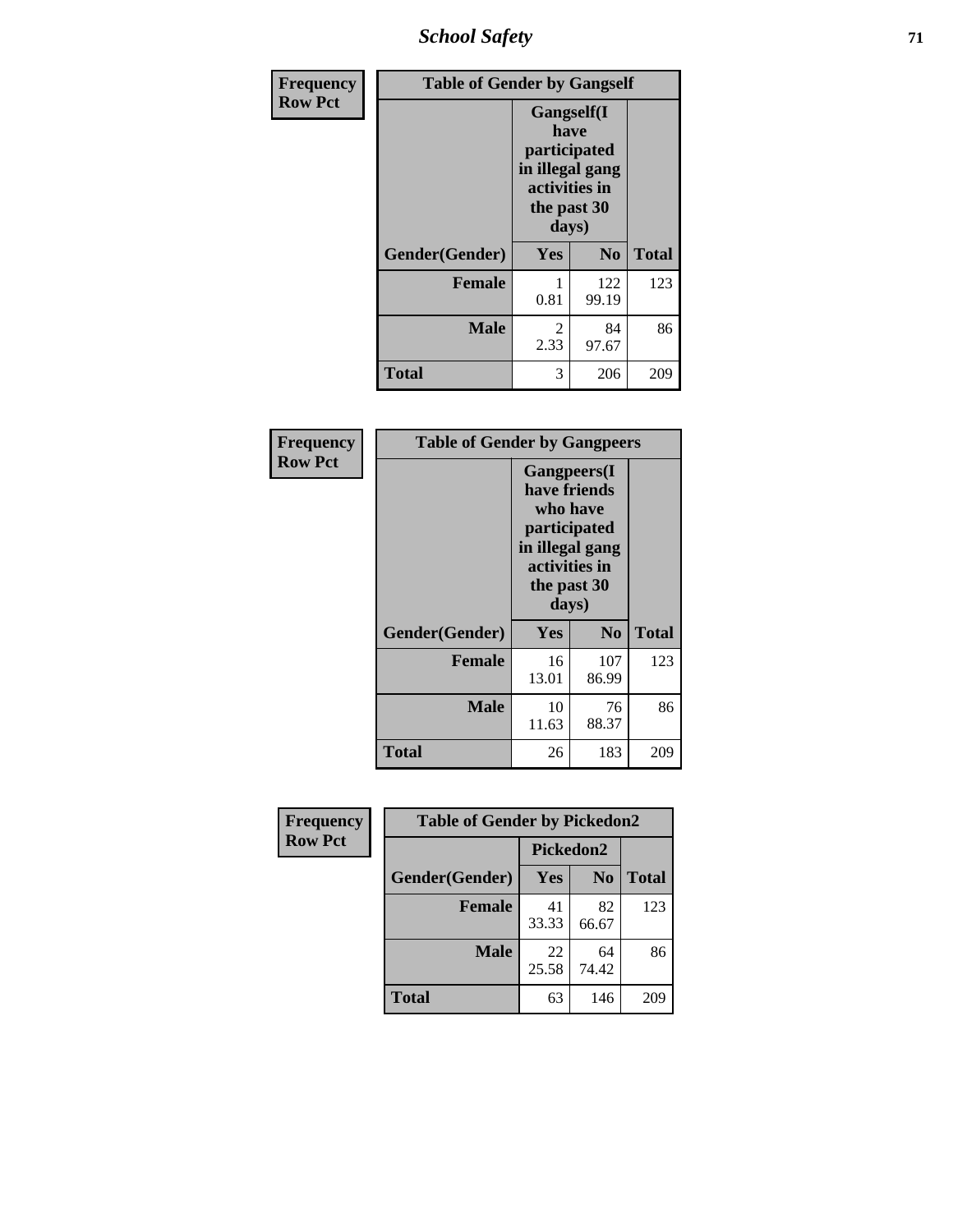*School Safety* **72**

| Frequency      | <b>Table of Gender by Safeschool2</b> |              |                |              |
|----------------|---------------------------------------|--------------|----------------|--------------|
| <b>Row Pct</b> |                                       | Safeschool2  |                |              |
|                | Gender(Gender)                        | Yes          | N <sub>0</sub> | <b>Total</b> |
|                | <b>Female</b>                         | 106<br>86.18 | 17<br>13.82    | 123          |
|                | <b>Male</b>                           | 64<br>74.42  | 22<br>25.58    | 86           |
|                | <b>Total</b>                          | 170          | 39             | 209          |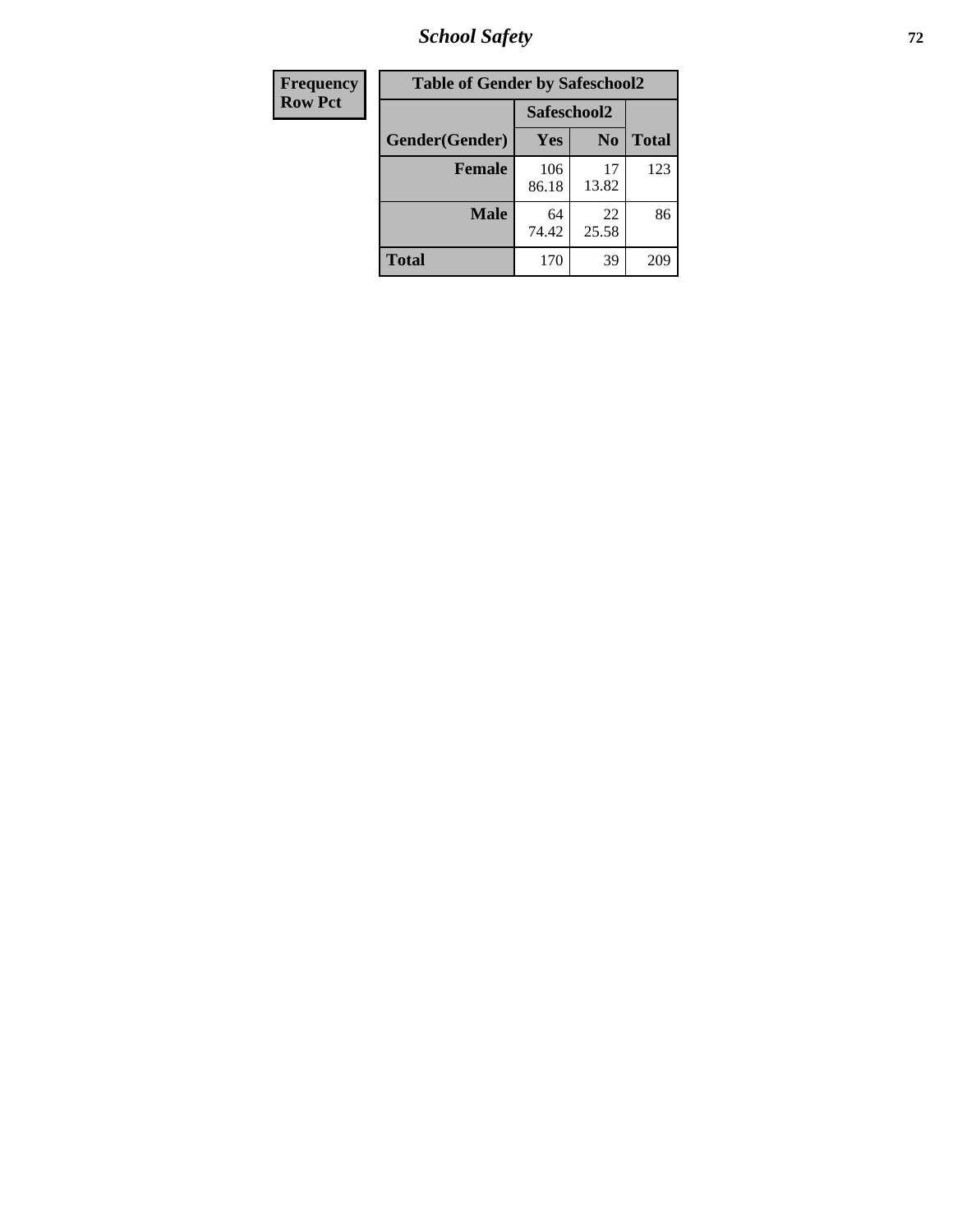# *Incidence of Drug Use* 73

| <b>Frequency</b> | <b>Table of Gender by AlcoholAlt</b> |             |                                          |              |  |
|------------------|--------------------------------------|-------------|------------------------------------------|--------------|--|
| <b>Row Pct</b>   |                                      |             | AlcoholAlt(Alcohol<br>use, past 30 days) |              |  |
|                  | Gender(Gender)                       | <b>Yes</b>  | N <sub>0</sub>                           | <b>Total</b> |  |
|                  | <b>Female</b>                        | 11<br>8.94  | 112<br>91.06                             | 123          |  |
|                  | <b>Male</b>                          | 13<br>15.12 | 73<br>84.88                              | 86           |  |
|                  | <b>Total</b>                         | 24          | 185                                      | 209          |  |

| <b>Frequency</b> | <b>Table of Gender by TobaccoAny</b> |                    |                    |              |
|------------------|--------------------------------------|--------------------|--------------------|--------------|
| <b>Row Pct</b>   |                                      | use, past 30 days) | TobaccoAny(Tobacco |              |
|                  | Gender(Gender)                       | Yes                | N <sub>0</sub>     | <b>Total</b> |
|                  | <b>Female</b>                        | 0.81               | 122<br>99.19       | 123          |
|                  | Male                                 | 14<br>16.28        | 72<br>83.72        | 86           |
|                  | <b>Total</b>                         | 15                 | 194                | 209          |

| <b>Frequency</b> | <b>Table of Gender by MarijuanaAlt</b> |                    |                        |              |
|------------------|----------------------------------------|--------------------|------------------------|--------------|
| <b>Row Pct</b>   |                                        | use, past 30 days) | MarijuanaAlt(Marijuana |              |
|                  | Gender(Gender)                         | <b>Yes</b>         | N <sub>0</sub>         | <b>Total</b> |
|                  | Female                                 | 3<br>2.44          | 120<br>97.56           | 123          |
|                  | <b>Male</b>                            | 3<br>3.49          | 83<br>96.51            | 86           |
|                  | <b>Total</b>                           | 6                  | 203                    | 209          |

| <b>Frequency</b> | <b>Table of Gender by OtherDrugAny</b> |                                                      |                |              |  |
|------------------|----------------------------------------|------------------------------------------------------|----------------|--------------|--|
| <b>Row Pct</b>   |                                        | <b>OtherDrugAny(Other</b><br>drug use, past 30 days) |                |              |  |
|                  | Gender(Gender)                         | <b>Yes</b>                                           | N <sub>0</sub> | <b>Total</b> |  |
|                  | <b>Female</b>                          | $\mathfrak{D}$<br>1.63                               | 121<br>98.37   | 123          |  |
|                  | <b>Male</b>                            | 8.14                                                 | 79<br>91.86    | 86           |  |
|                  | <b>Total</b>                           | 9                                                    | 200            | 209          |  |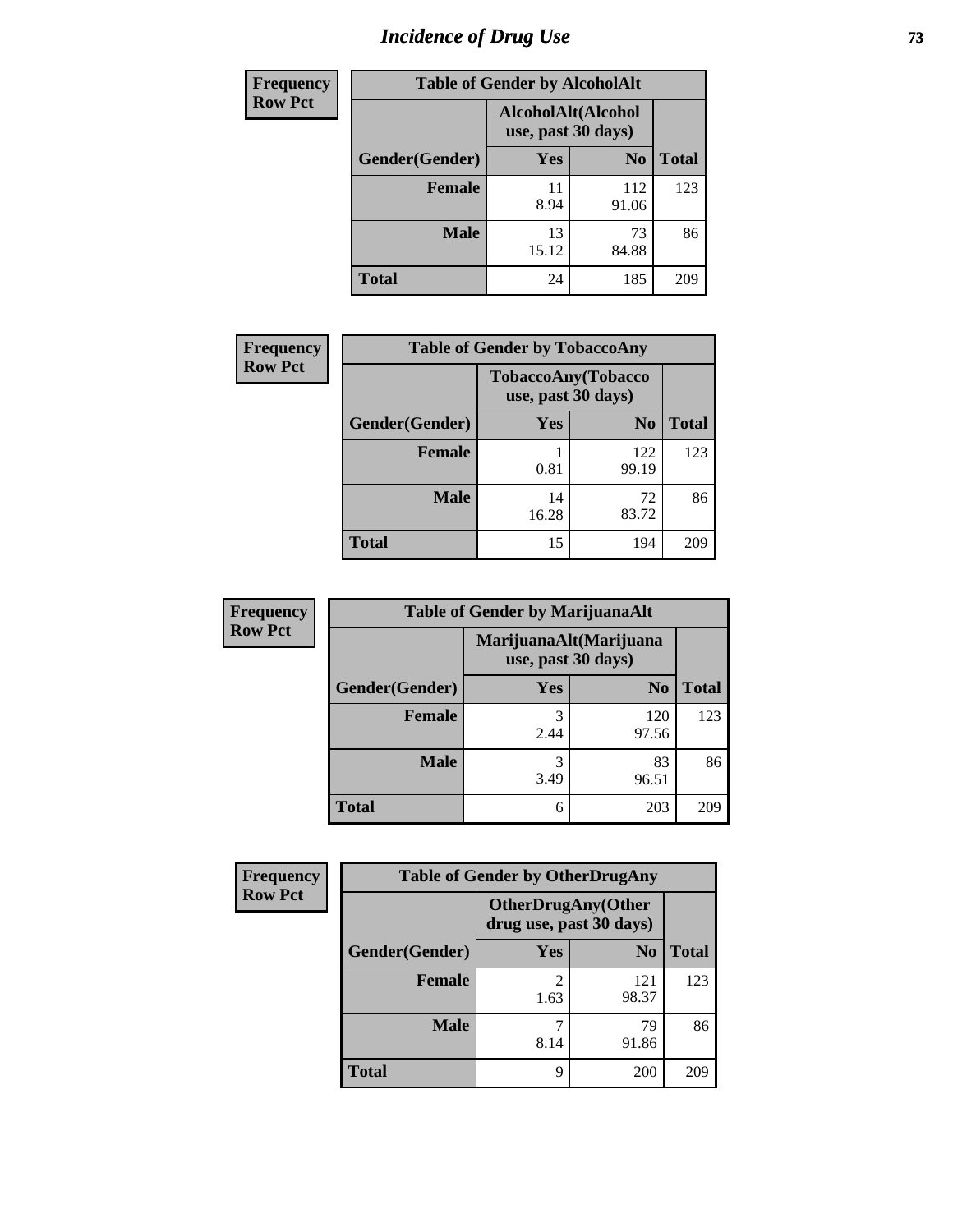## *Average Age at Onset of Use* **74** *Results for "Average Age at Onset of Use" questions exclude students who said they did not use that substance*

## **Gender=Female**

| <b>Variable</b>                 | Label                                                              | <b>Mean</b> |
|---------------------------------|--------------------------------------------------------------------|-------------|
| Alcoholinit2                    | I started using alcohol when I was                                 | 13.43       |
| Cigarettesinit2                 | I started smoking tobacco when I was                               | 15.75       |
| Smokelessinit2                  | I started chewing tobacco when I was                               | 11.00       |
| Marijuanainit2                  | I started using marijuana when I was                               | 13.57       |
| Cocaineinit2                    | I started using cocaine when I was                                 |             |
| Inhalantsinit2                  | I started using inhalants when I was                               |             |
| Steroidsinit2                   | I started using steroids when I was                                |             |
| Ecstasyinit2                    | I started using ecstasy when I was                                 |             |
| Methinit2                       | I started using methamphetamines when I was                        |             |
| Hallucinogensinit2              | I started using hallucinogens when I was                           |             |
| Prescription in it <sub>2</sub> | I started using prescription drugs not prescribed to me when I was | 12.00       |

### **Gender=Male**

| <b>Variable</b>                 | Label                                                              | <b>Mean</b> |
|---------------------------------|--------------------------------------------------------------------|-------------|
| Alcoholinit2                    | I started using alcohol when I was                                 | 12.95       |
| Cigarettesinit2                 | I started smoking tobacco when I was                               | 13.57       |
| Smokelessinit2                  | I started chewing tobacco when I was                               | 12.76       |
| Marijuanainit2                  | I started using marijuana when I was                               | 12.80       |
| Cocaineinit2                    | I started using cocaine when I was                                 | 18.00       |
| Inhalantsinit2                  | I started using inhalants when I was                               | 10.00       |
| Steroidsinit2                   | I started using steroids when I was                                | 12.00       |
| Ecstasyinit2                    | I started using ecstasy when I was                                 | 11.00       |
| Methinit2                       | I started using methamphetamines when I was                        | 14.00       |
| Hallucinogensinit2              | I started using hallucinogens when I was                           | 16.00       |
| Prescription in it <sub>2</sub> | I started using prescription drugs not prescribed to me when I was | 10.56       |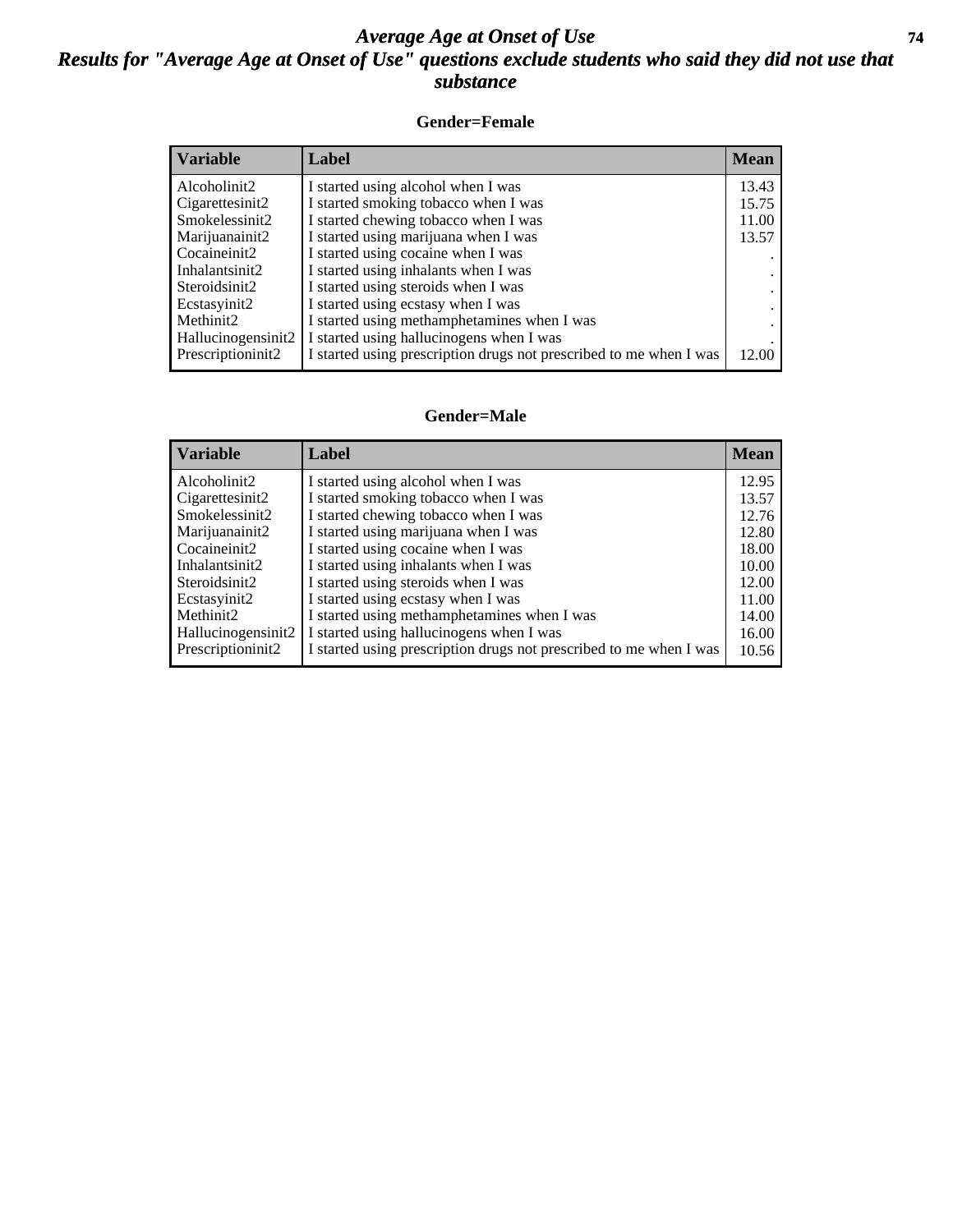# *I Think These Drugs are Harmful* **75**

| <b>Frequency</b> | <b>Table of Gender by Alcoholharmdich</b> |                                                   |                |              |
|------------------|-------------------------------------------|---------------------------------------------------|----------------|--------------|
| <b>Row Pct</b>   |                                           | Alcoholharmdich(I<br>think alcohol is<br>harmful) |                |              |
|                  | Gender(Gender)                            | Yes                                               | N <sub>0</sub> | <b>Total</b> |
|                  | <b>Female</b>                             | 110<br>89.43                                      | 13<br>10.57    | 123          |
|                  | <b>Male</b>                               | 71<br>82.56                                       | 15<br>17.44    | 86           |
|                  | Total                                     | 181                                               | 28             | 209          |

| Frequency      | <b>Table of Gender by Tobaccoharmdich</b> |                  |                               |              |
|----------------|-------------------------------------------|------------------|-------------------------------|--------------|
| <b>Row Pct</b> |                                           | think tobacco is | Tobaccoharmdich(I<br>harmful) |              |
|                | Gender(Gender)                            | Yes              | N <sub>0</sub>                | <b>Total</b> |
|                | <b>Female</b>                             | 118<br>95.93     | 5<br>4.07                     | 123          |
|                | <b>Male</b>                               | 79<br>91.86      | 8.14                          | 86           |
|                | <b>Total</b>                              | 197              | 12                            | 209          |

| Frequency      | <b>Table of Gender by Marijuanaharmdich</b> |                                                       |                |              |  |
|----------------|---------------------------------------------|-------------------------------------------------------|----------------|--------------|--|
| <b>Row Pct</b> |                                             | Marijuanaharmdich(I<br>think marijuana is<br>harmful) |                |              |  |
|                | Gender(Gender)                              | <b>Yes</b>                                            | N <sub>0</sub> | <b>Total</b> |  |
|                | <b>Female</b>                               | 110<br>89.43                                          | 13<br>10.57    | 123          |  |
|                | <b>Male</b>                                 | 71<br>82.56                                           | 15<br>17.44    | 86           |  |
|                | <b>Total</b>                                | 181                                                   | 28             | 209          |  |

| Frequency      | <b>Table of Gender by Otherdrugharmdich</b> |                                                          |                |              |  |
|----------------|---------------------------------------------|----------------------------------------------------------|----------------|--------------|--|
| <b>Row Pct</b> |                                             | Otherdrugharmdich(I<br>think other drugs are<br>harmful) |                |              |  |
|                | Gender(Gender)                              | <b>Yes</b>                                               | N <sub>0</sub> | <b>Total</b> |  |
|                | <b>Female</b>                               | 118<br>95.93                                             | 5<br>4.07      | 123          |  |
|                | <b>Male</b>                                 | 80<br>93.02                                              | 6<br>6.98      | 86           |  |
|                | <b>Total</b>                                | 198                                                      | 11             | 209          |  |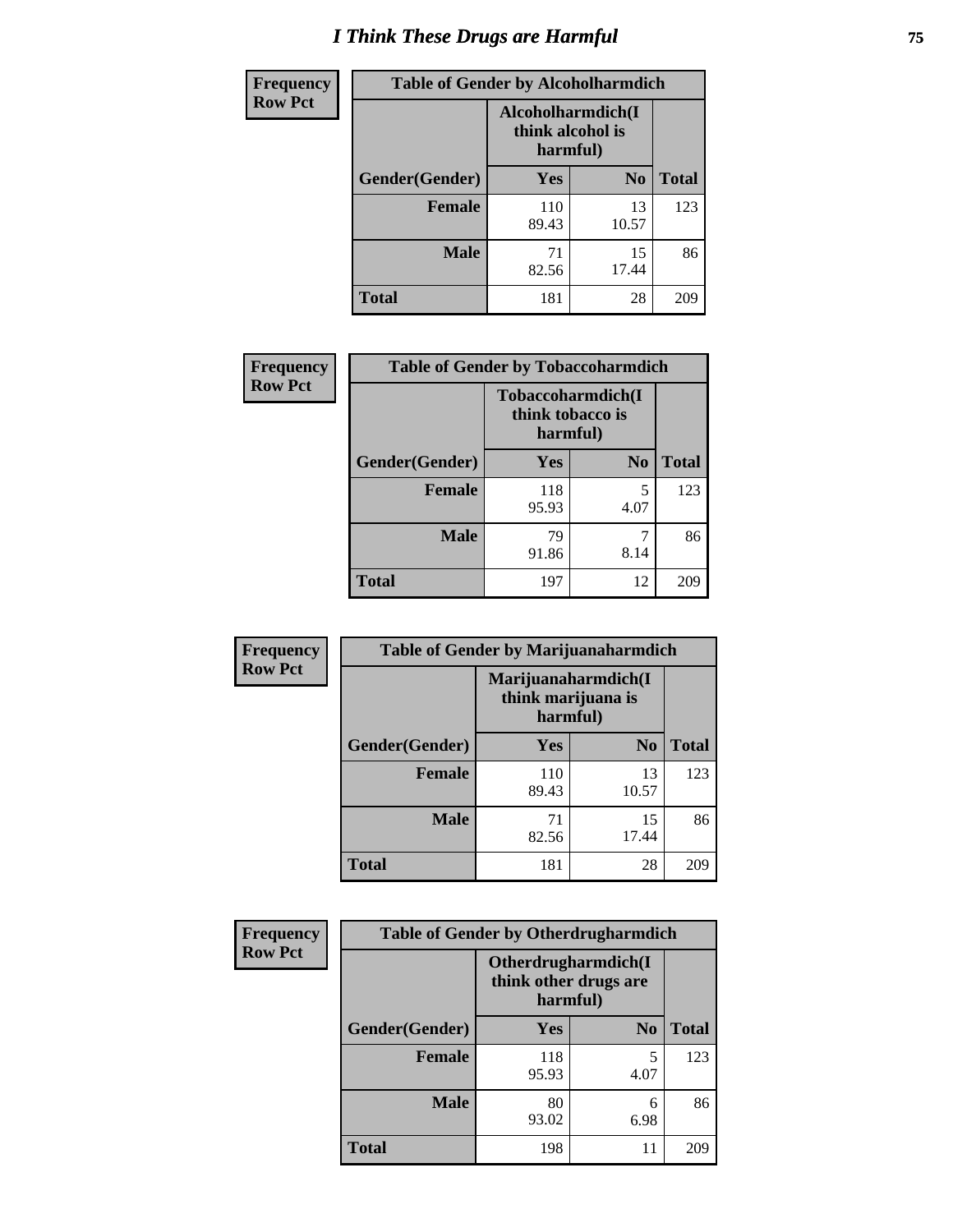| <b>Frequency</b> | <b>Table of Gender by Alcohollocation1</b> |             |                                                               |              |
|------------------|--------------------------------------------|-------------|---------------------------------------------------------------|--------------|
| <b>Row Pct</b>   |                                            |             | <b>Alcohollocation1(Places</b><br><b>Friends Use Alcohol)</b> |              |
|                  | <b>Gender</b> (Gender)                     |             | Do Not Use                                                    | <b>Total</b> |
|                  | <b>Female</b>                              | 45<br>36.59 | 78<br>63.41                                                   | 123          |
|                  | <b>Male</b>                                | 32<br>37.21 | 54<br>62.79                                                   | 86           |
|                  | <b>Total</b>                               | 77          | 132                                                           | 209          |

| <b>Frequency</b> | <b>Table of Gender by Alcohollocation2</b> |                                                               |             |              |
|------------------|--------------------------------------------|---------------------------------------------------------------|-------------|--------------|
| <b>Row Pct</b>   |                                            | <b>Alcohollocation2(Places</b><br><b>Friends Use Alcohol)</b> |             |              |
|                  | Gender(Gender)                             |                                                               | Home        | <b>Total</b> |
|                  | <b>Female</b>                              | 101<br>82.11                                                  | 22<br>17.89 | 123          |
|                  | <b>Male</b>                                | 70<br>81.40                                                   | 16<br>18.60 | 86           |
|                  | <b>Total</b>                               | 171                                                           | 38          | 209          |

| Frequency      | <b>Table of Gender by Alcohollocation3</b> |                                                               |               |              |
|----------------|--------------------------------------------|---------------------------------------------------------------|---------------|--------------|
| <b>Row Pct</b> |                                            | <b>Alcohollocation3(Places</b><br><b>Friends Use Alcohol)</b> |               |              |
|                | Gender(Gender)                             |                                                               | <b>School</b> | <b>Total</b> |
|                | <b>Female</b>                              | 123<br>100.00                                                 | 0.00          | 123          |
|                | <b>Male</b>                                | 85<br>98.84                                                   | 1.16          | 86           |
|                | <b>Total</b>                               | 208                                                           |               | 209          |

| <b>Frequency</b> | <b>Table of Gender by Alcohollocation4</b> |                                                               |            |              |
|------------------|--------------------------------------------|---------------------------------------------------------------|------------|--------------|
| <b>Row Pct</b>   |                                            | <b>Alcohollocation4(Places</b><br><b>Friends Use Alcohol)</b> |            |              |
|                  | Gender(Gender)                             |                                                               | Car        | <b>Total</b> |
|                  | <b>Female</b>                              | 113<br>91.87                                                  | 10<br>8.13 | 123          |
|                  | <b>Male</b>                                | 80<br>93.02                                                   | 6<br>6.98  | 86           |
|                  | <b>Total</b>                               | 193                                                           | 16         | 209          |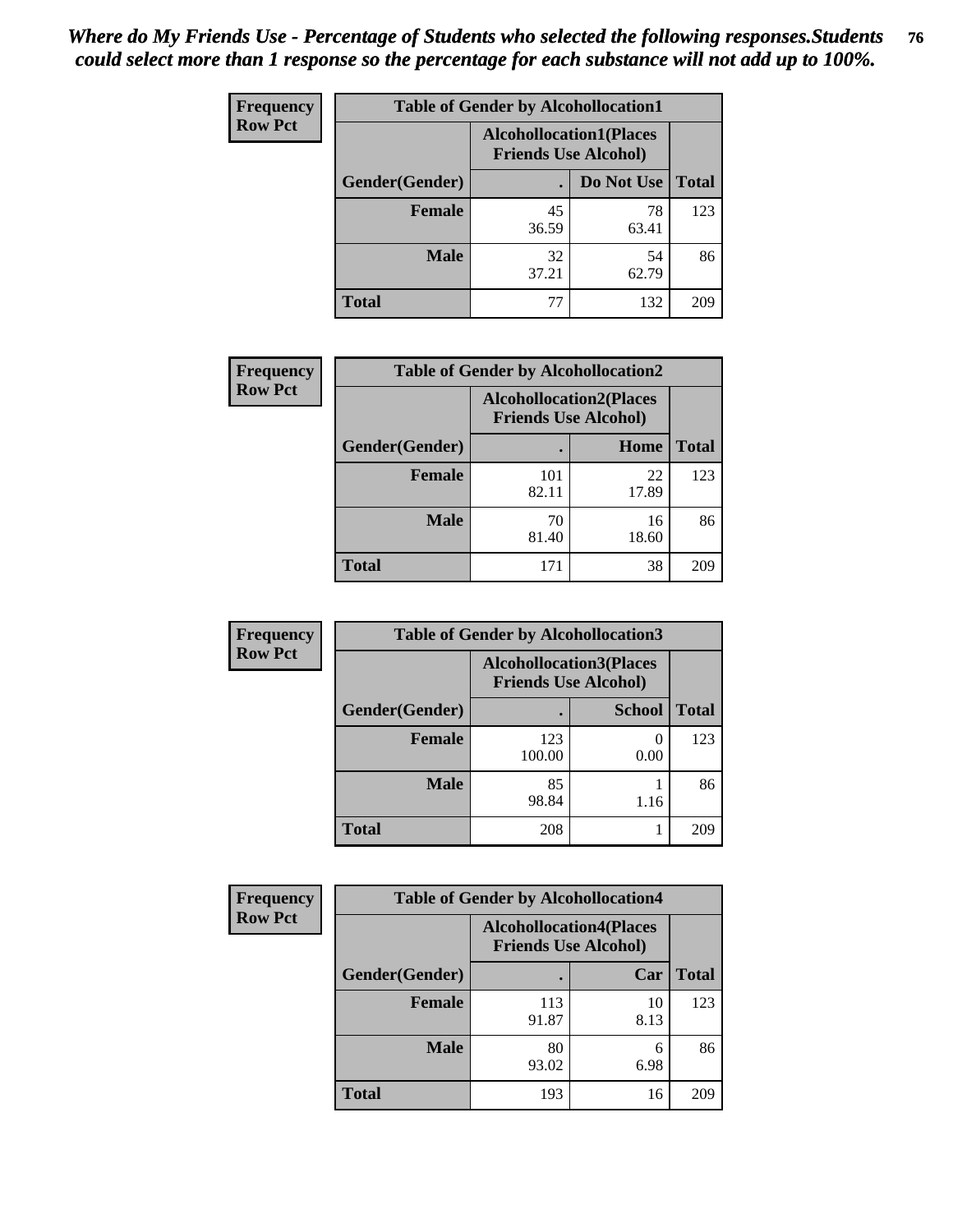| <b>Frequency</b> | <b>Table of Gender by Alcohollocation5</b> |                                 |                                 |              |
|------------------|--------------------------------------------|---------------------------------|---------------------------------|--------------|
| <b>Row Pct</b>   |                                            | <b>Alcohollocation5</b> (Places | <b>Friends Use Alcohol)</b>     |              |
|                  | Gender(Gender)                             |                                 | <b>Friend's</b><br><b>House</b> | <b>Total</b> |
|                  | <b>Female</b>                              | 87<br>70.73                     | 36<br>29.27                     | 123          |
|                  | <b>Male</b>                                | 65<br>75.58                     | 21<br>24.42                     | 86           |
|                  | <b>Total</b>                               | 152                             | 57                              | 209          |

| <b>Frequency</b> | <b>Table of Gender by Alcohollocation6</b> |                                                               |              |              |
|------------------|--------------------------------------------|---------------------------------------------------------------|--------------|--------------|
| <b>Row Pct</b>   |                                            | <b>Alcohollocation6(Places</b><br><b>Friends Use Alcohol)</b> |              |              |
|                  | Gender(Gender)                             |                                                               | <b>Other</b> | <b>Total</b> |
|                  | <b>Female</b>                              | 99<br>80.49                                                   | 24<br>19.51  | 123          |
|                  | <b>Male</b>                                | 69<br>80.23                                                   | 17<br>19.77  | 86           |
|                  | <b>Total</b>                               | 168                                                           | 41           | 209          |

| Frequency      | <b>Table of Gender by Tobaccolocation1</b>                    |             |             |              |  |
|----------------|---------------------------------------------------------------|-------------|-------------|--------------|--|
| <b>Row Pct</b> | <b>Tobaccolocation1(Places</b><br><b>Friends Use Tobacco)</b> |             |             |              |  |
|                | Gender(Gender)                                                |             | Do Not Use  | <b>Total</b> |  |
|                | Female                                                        | 33<br>26.83 | 90<br>73.17 | 123          |  |
|                | <b>Male</b>                                                   | 33<br>38.37 | 53<br>61.63 | 86           |  |
|                | <b>Total</b>                                                  | 66          | 143         | 209          |  |

| <b>Frequency</b> | <b>Table of Gender by Tobaccolocation2</b> |                             |                                |              |
|------------------|--------------------------------------------|-----------------------------|--------------------------------|--------------|
| <b>Row Pct</b>   |                                            | <b>Friends Use Tobacco)</b> | <b>Tobaccolocation2(Places</b> |              |
|                  | Gender(Gender)                             |                             | <b>Home</b>                    | <b>Total</b> |
|                  | Female                                     | 109<br>88.62                | 14<br>11.38                    | 123          |
|                  | <b>Male</b>                                | 70<br>81.40                 | 16<br>18.60                    | 86           |
|                  | <b>Total</b>                               | 179                         | 30                             | 209          |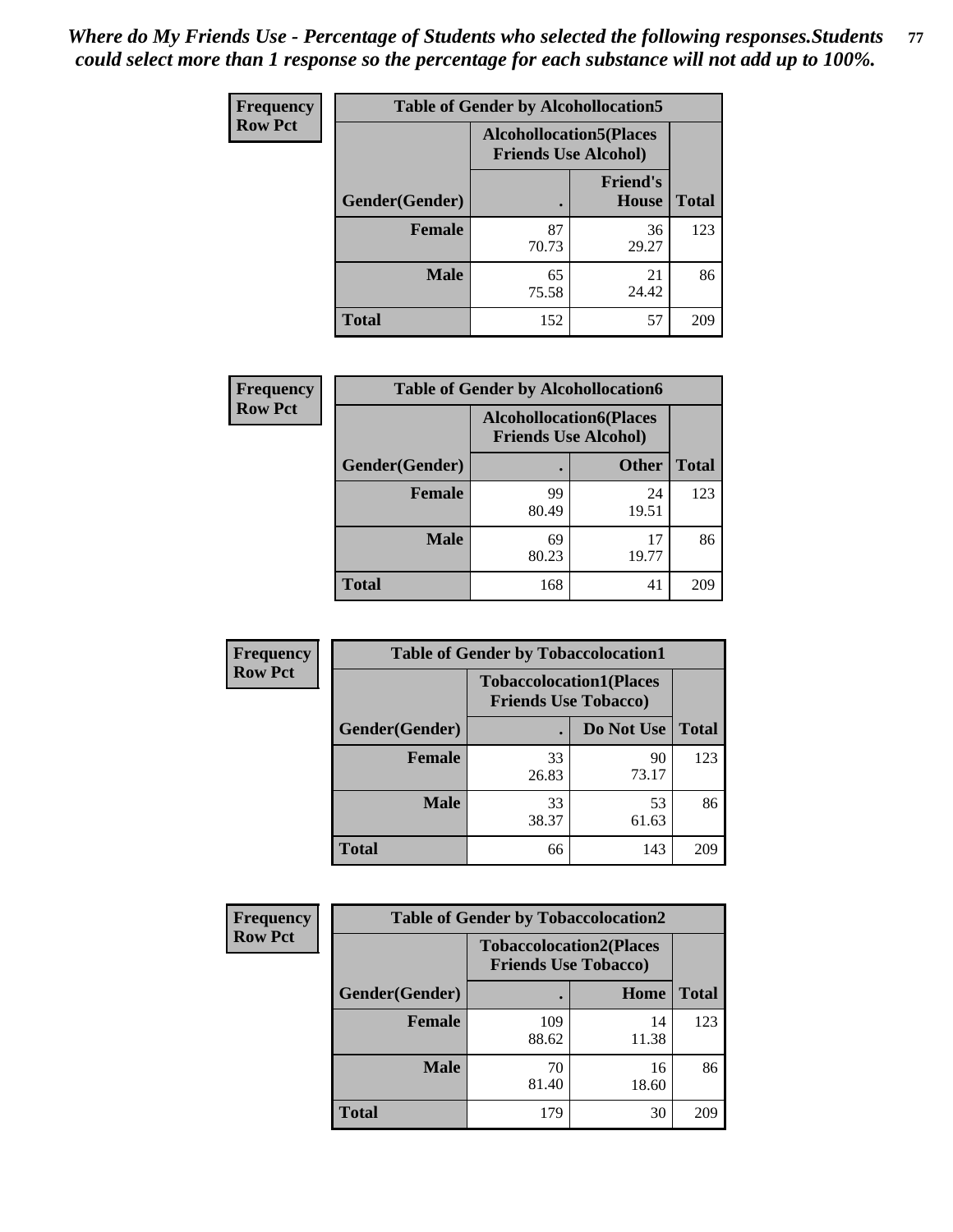| <b>Frequency</b> |                | <b>Table of Gender by Tobaccolocation3</b> |                                |              |
|------------------|----------------|--------------------------------------------|--------------------------------|--------------|
| <b>Row Pct</b>   |                | <b>Friends Use Tobacco)</b>                | <b>Tobaccolocation3(Places</b> |              |
|                  | Gender(Gender) |                                            | <b>School</b>                  | <b>Total</b> |
|                  | <b>Female</b>  | 118<br>95.93                               | 4.07                           | 123          |
|                  | <b>Male</b>    | 74<br>86.05                                | 12<br>13.95                    | 86           |
|                  | <b>Total</b>   | 192                                        | 17                             | 209          |

| <b>Frequency</b> | <b>Table of Gender by Tobaccolocation4</b> |              |                                                               |              |
|------------------|--------------------------------------------|--------------|---------------------------------------------------------------|--------------|
| <b>Row Pct</b>   |                                            |              | <b>Tobaccolocation4(Places</b><br><b>Friends Use Tobacco)</b> |              |
|                  | Gender(Gender)                             |              | Car                                                           | <b>Total</b> |
|                  | <b>Female</b>                              | 106<br>86.18 | 17<br>13.82                                                   | 123          |
|                  | <b>Male</b>                                | 74<br>86.05  | 12<br>13.95                                                   | 86           |
|                  | <b>Total</b>                               | 180          | 29                                                            | 209          |

| <b>Frequency</b> | <b>Table of Gender by Tobaccolocation5</b> |                                                               |                          |              |
|------------------|--------------------------------------------|---------------------------------------------------------------|--------------------------|--------------|
| <b>Row Pct</b>   |                                            | <b>Tobaccolocation5(Places</b><br><b>Friends Use Tobacco)</b> |                          |              |
|                  | Gender(Gender)                             |                                                               | <b>Friend's</b><br>House | <b>Total</b> |
|                  | <b>Female</b>                              | 99<br>80.49                                                   | 24<br>19.51              | 123          |
|                  | <b>Male</b>                                | 72<br>83.72                                                   | 14<br>16.28              | 86           |
|                  | <b>Total</b>                               | 171                                                           | 38                       | 209          |

| <b>Frequency</b> | <b>Table of Gender by Tobaccolocation6</b> |              |                                                               |              |
|------------------|--------------------------------------------|--------------|---------------------------------------------------------------|--------------|
| <b>Row Pct</b>   |                                            |              | <b>Tobaccolocation6(Places</b><br><b>Friends Use Tobacco)</b> |              |
|                  | Gender(Gender)                             |              | <b>Other</b>                                                  | <b>Total</b> |
|                  | Female                                     | 102<br>82.93 | 21<br>17.07                                                   | 123          |
|                  | <b>Male</b>                                | 69<br>80.23  | 17<br>19.77                                                   | 86           |
|                  | <b>Total</b>                               | 171          | 38                                                            | 209          |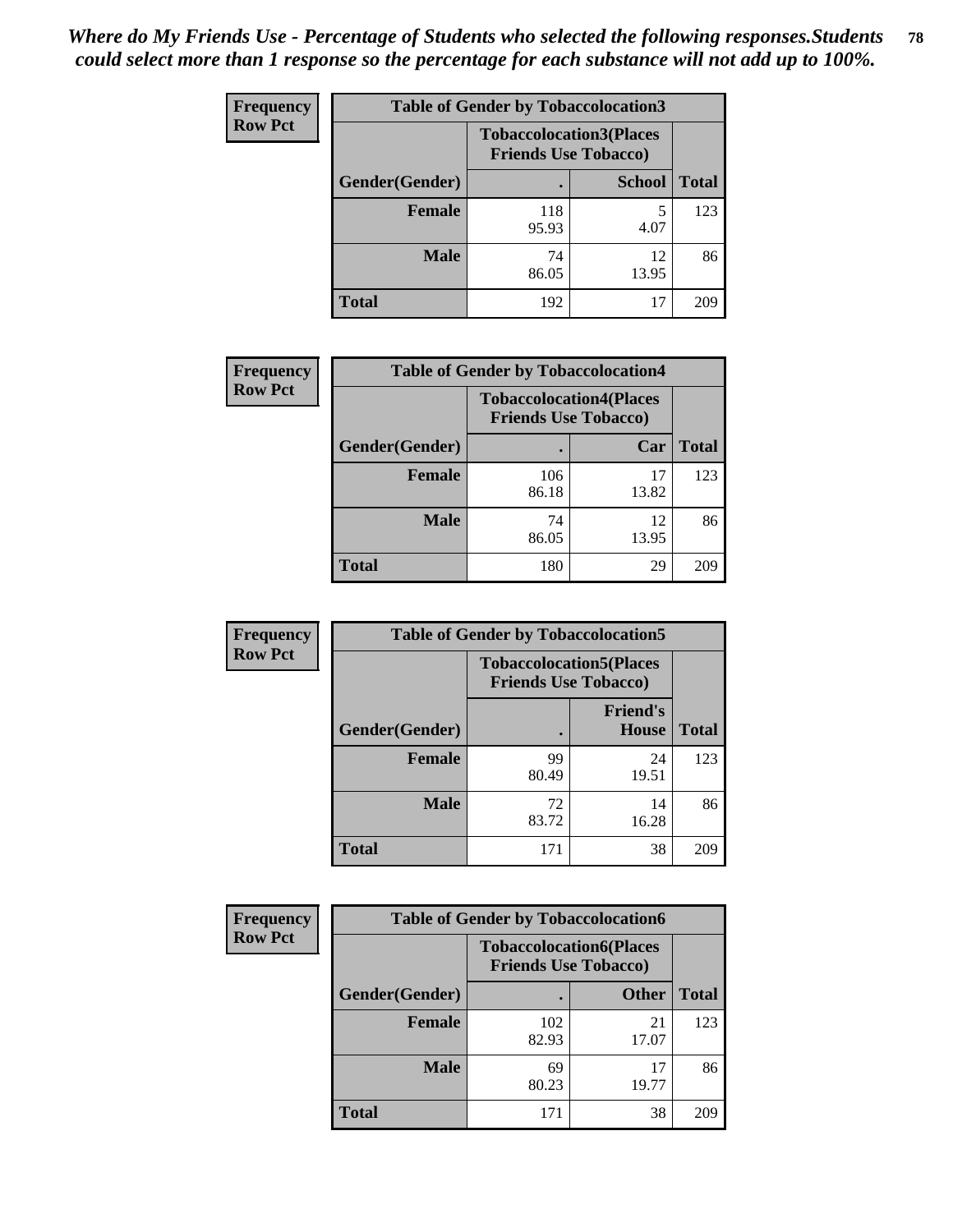| <b>Frequency</b> | <b>Table of Gender by Marijuanalocation1</b> |                                                                    |              |              |
|------------------|----------------------------------------------|--------------------------------------------------------------------|--------------|--------------|
| <b>Row Pct</b>   |                                              | <b>Marijuanalocation1(Places</b><br><b>Friends Use Marijuana</b> ) |              |              |
|                  | Gender(Gender)                               |                                                                    | Do Not Use   | <b>Total</b> |
|                  | <b>Female</b>                                | 22<br>17.89                                                        | 101<br>82.11 | 123          |
|                  | <b>Male</b>                                  | 16<br>18.60                                                        | 70<br>81.40  | 86           |
|                  | Total                                        | 38                                                                 | 171          | 209          |

| <b>Frequency</b> | <b>Table of Gender by Marijuanalocation2</b> |                                |                                  |              |
|------------------|----------------------------------------------|--------------------------------|----------------------------------|--------------|
| <b>Row Pct</b>   |                                              | <b>Friends Use Marijuana</b> ) | <b>Marijuanalocation2(Places</b> |              |
|                  | Gender(Gender)                               |                                | Home                             | <b>Total</b> |
|                  | <b>Female</b>                                | 113<br>91.87                   | 10<br>8.13                       | 123          |
|                  | <b>Male</b>                                  | 76<br>88.37                    | 10<br>11.63                      | 86           |
|                  | <b>Total</b>                                 | 189                            | 20                               | 209          |

| Frequency      | <b>Table of Gender by Marijuanalocation3</b> |              |                                                                    |              |
|----------------|----------------------------------------------|--------------|--------------------------------------------------------------------|--------------|
| <b>Row Pct</b> |                                              |              | <b>Marijuanalocation3(Places</b><br><b>Friends Use Marijuana</b> ) |              |
|                | Gender(Gender)                               |              | <b>School</b>                                                      | <b>Total</b> |
|                | Female                                       | 121<br>98.37 | $\overline{2}$<br>1.63                                             | 123          |
|                | <b>Male</b>                                  | 83<br>96.51  | 3<br>3.49                                                          | 86           |
|                | <b>Total</b>                                 | 204          | 5                                                                  | 209          |

| <b>Frequency</b> | <b>Table of Gender by Marijuanalocation4</b> |                                |                                  |              |
|------------------|----------------------------------------------|--------------------------------|----------------------------------|--------------|
| <b>Row Pct</b>   |                                              | <b>Friends Use Marijuana</b> ) | <b>Marijuanalocation4(Places</b> |              |
|                  | Gender(Gender)                               |                                | Car                              | <b>Total</b> |
|                  | Female                                       | 115<br>93.50                   | 8<br>6.50                        | 123          |
|                  | <b>Male</b>                                  | 79<br>91.86                    | 8.14                             | 86           |
|                  | <b>Total</b>                                 | 194                            | 15                               | 209          |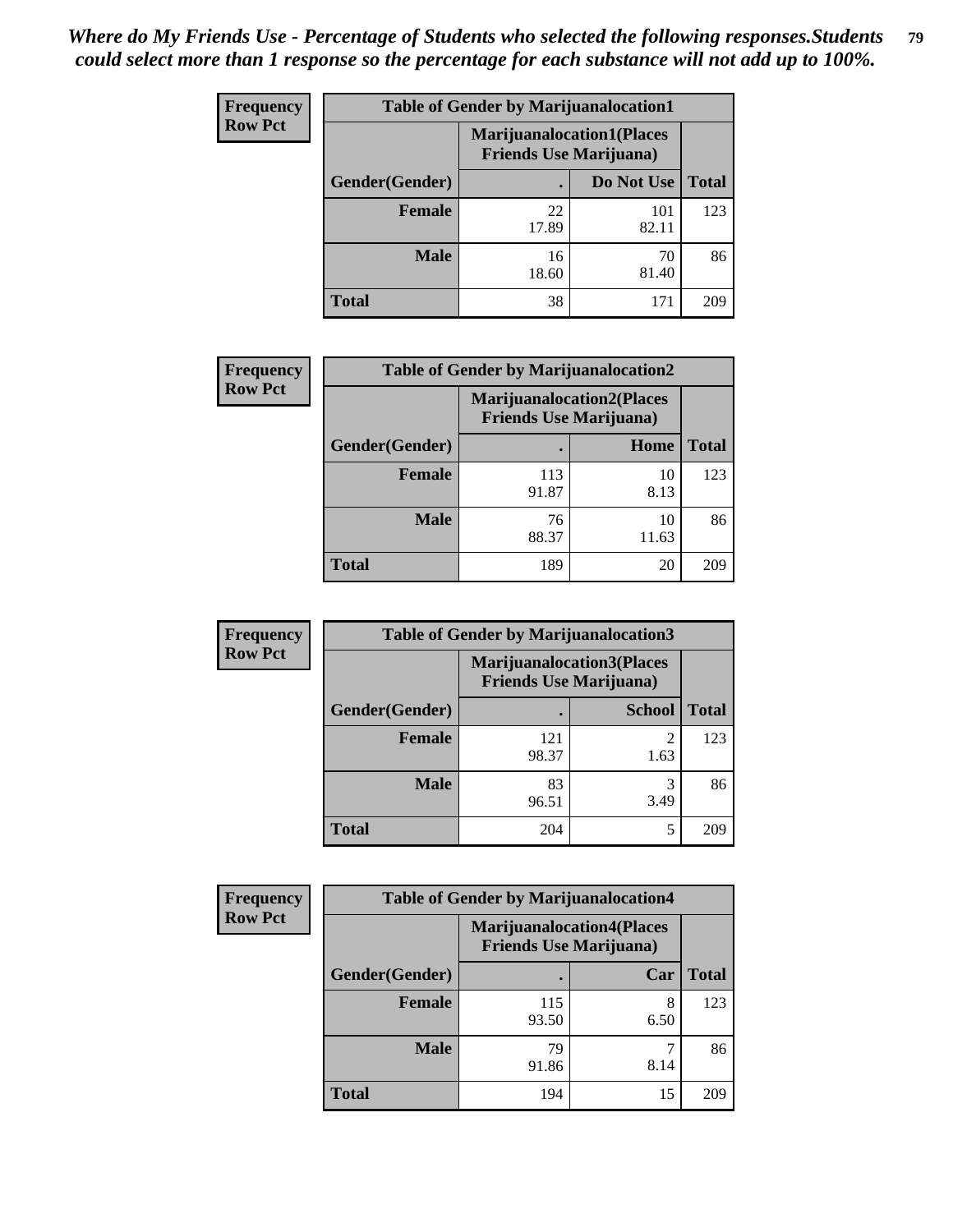| <b>Frequency</b> | <b>Table of Gender by Marijuanalocation5</b> |                                                                     |                                 |              |
|------------------|----------------------------------------------|---------------------------------------------------------------------|---------------------------------|--------------|
| <b>Row Pct</b>   |                                              | <b>Marijuanalocation5</b> (Places<br><b>Friends Use Marijuana</b> ) |                                 |              |
|                  | Gender(Gender)                               |                                                                     | <b>Friend's</b><br><b>House</b> | <b>Total</b> |
|                  | <b>Female</b>                                | 107<br>86.99                                                        | 16<br>13.01                     | 123          |
|                  | <b>Male</b>                                  | 74<br>86.05                                                         | 12<br>13.95                     | 86           |
|                  | <b>Total</b>                                 | 181                                                                 | 28                              | 209          |

| <b>Frequency</b> | <b>Table of Gender by Marijuanalocation6</b> |              |                                                                    |              |
|------------------|----------------------------------------------|--------------|--------------------------------------------------------------------|--------------|
| <b>Row Pct</b>   |                                              |              | <b>Marijuanalocation6(Places</b><br><b>Friends Use Marijuana</b> ) |              |
|                  | <b>Gender</b> (Gender)                       |              | <b>Other</b>                                                       | <b>Total</b> |
|                  | <b>Female</b>                                | 110<br>89.43 | 13<br>10.57                                                        | 123          |
|                  | <b>Male</b>                                  | 77<br>89.53  | 9<br>10.47                                                         | 86           |
|                  | <b>Total</b>                                 | 187          | 22                                                                 | 209          |

| Frequency      | <b>Table of Gender by Otherdruglocation1</b> |                                                                                |              |              |
|----------------|----------------------------------------------|--------------------------------------------------------------------------------|--------------|--------------|
| <b>Row Pct</b> |                                              | <b>Otherdruglocation1(Places</b><br><b>Friends Use Other Illegal</b><br>Drugs) |              |              |
|                | Gender(Gender)                               |                                                                                | Do Not Use   | <b>Total</b> |
|                | <b>Female</b>                                | 20<br>16.26                                                                    | 103<br>83.74 | 123          |
|                | <b>Male</b>                                  | 8<br>9.30                                                                      | 78<br>90.70  | 86           |
|                | <b>Total</b>                                 | 28                                                                             | 181          | 209          |

| <b>Frequency</b> | <b>Table of Gender by Otherdruglocation2</b> |                                            |                                  |              |
|------------------|----------------------------------------------|--------------------------------------------|----------------------------------|--------------|
| <b>Row Pct</b>   |                                              | <b>Friends Use Other Illegal</b><br>Drugs) | <b>Otherdruglocation2(Places</b> |              |
|                  | Gender(Gender)                               |                                            | Home                             | <b>Total</b> |
|                  | Female                                       | 114<br>92.68                               | 9<br>7.32                        | 123          |
|                  | <b>Male</b>                                  | 82<br>95.35                                | 4<br>4.65                        | 86           |
|                  | <b>Total</b>                                 | 196                                        | 13                               | 209          |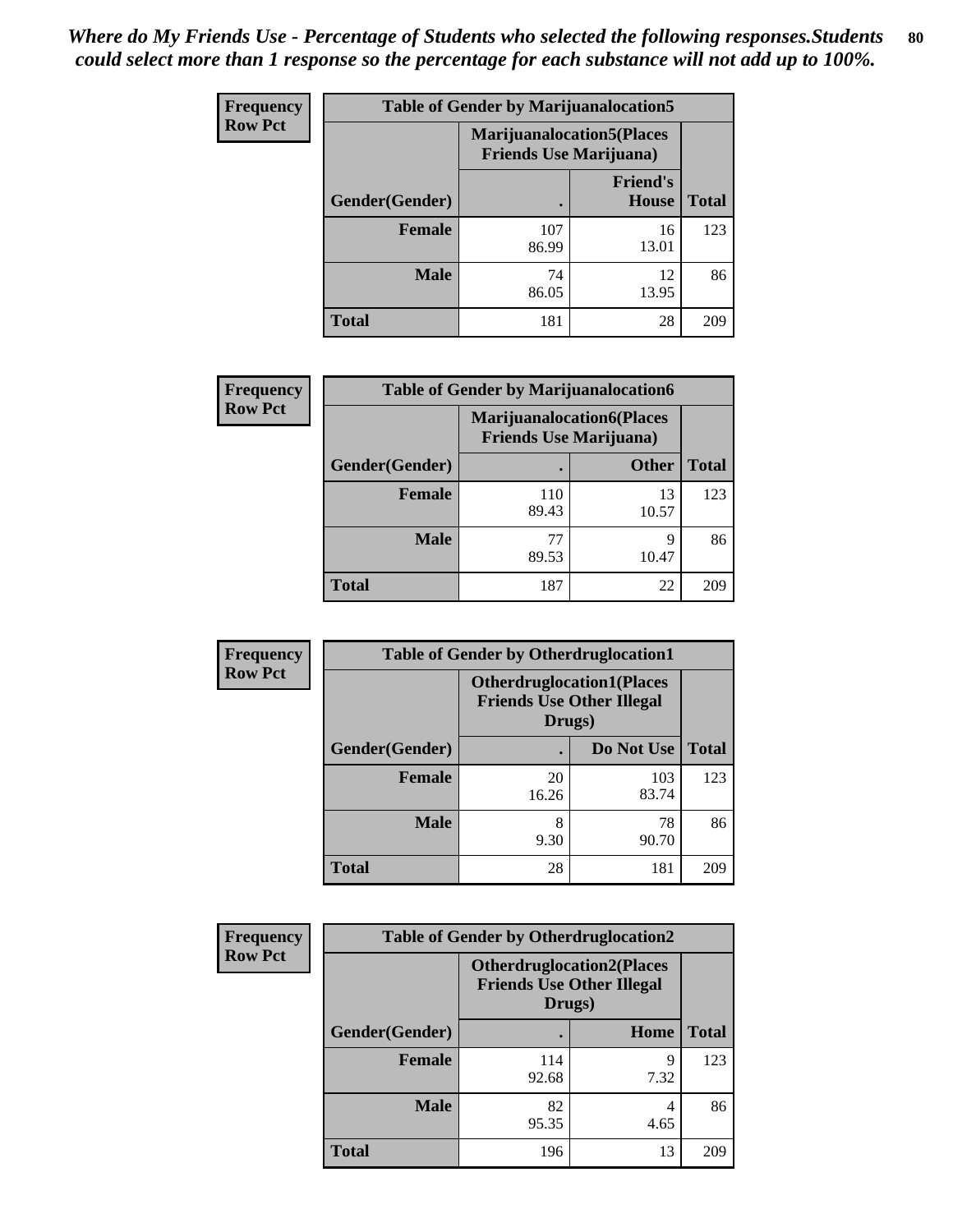| Frequency      | <b>Table of Gender by Otherdruglocation3</b> |              |                                                                      |              |
|----------------|----------------------------------------------|--------------|----------------------------------------------------------------------|--------------|
| <b>Row Pct</b> |                                              | Drugs)       | <b>Otherdruglocation3(Places</b><br><b>Friends Use Other Illegal</b> |              |
|                | Gender(Gender)                               |              | <b>School</b>                                                        | <b>Total</b> |
|                | <b>Female</b>                                | 119<br>96.75 | 3.25                                                                 | 123          |
|                | <b>Male</b>                                  | 85<br>98.84  | 1.16                                                                 | 86           |
|                | <b>Total</b>                                 | 204          | 5                                                                    | 209          |

| Frequency      |                | <b>Table of Gender by Otherdruglocation4</b> |                                                                      |              |
|----------------|----------------|----------------------------------------------|----------------------------------------------------------------------|--------------|
| <b>Row Pct</b> |                | Drugs)                                       | <b>Otherdruglocation4(Places</b><br><b>Friends Use Other Illegal</b> |              |
|                | Gender(Gender) |                                              | Car                                                                  | <b>Total</b> |
|                | Female         | 114<br>92.68                                 | 9<br>7.32                                                            | 123          |
|                | <b>Male</b>    | 83<br>96.51                                  | 3<br>3.49                                                            | 86           |
|                | <b>Total</b>   | 197                                          | 12                                                                   | 209          |

| <b>Frequency</b> | <b>Table of Gender by Otherdruglocation5</b> |              |                                                                      |              |
|------------------|----------------------------------------------|--------------|----------------------------------------------------------------------|--------------|
| <b>Row Pct</b>   |                                              | Drugs)       | <b>Otherdruglocation5(Places</b><br><b>Friends Use Other Illegal</b> |              |
|                  | Gender(Gender)                               |              | <b>Friend's</b><br>House                                             | <b>Total</b> |
|                  | <b>Female</b>                                | 110<br>89.43 | 13<br>10.57                                                          | 123          |
|                  | <b>Male</b>                                  | 81<br>94.19  | 5<br>5.81                                                            | 86           |
|                  | <b>Total</b>                                 | 191          | 18                                                                   | 209          |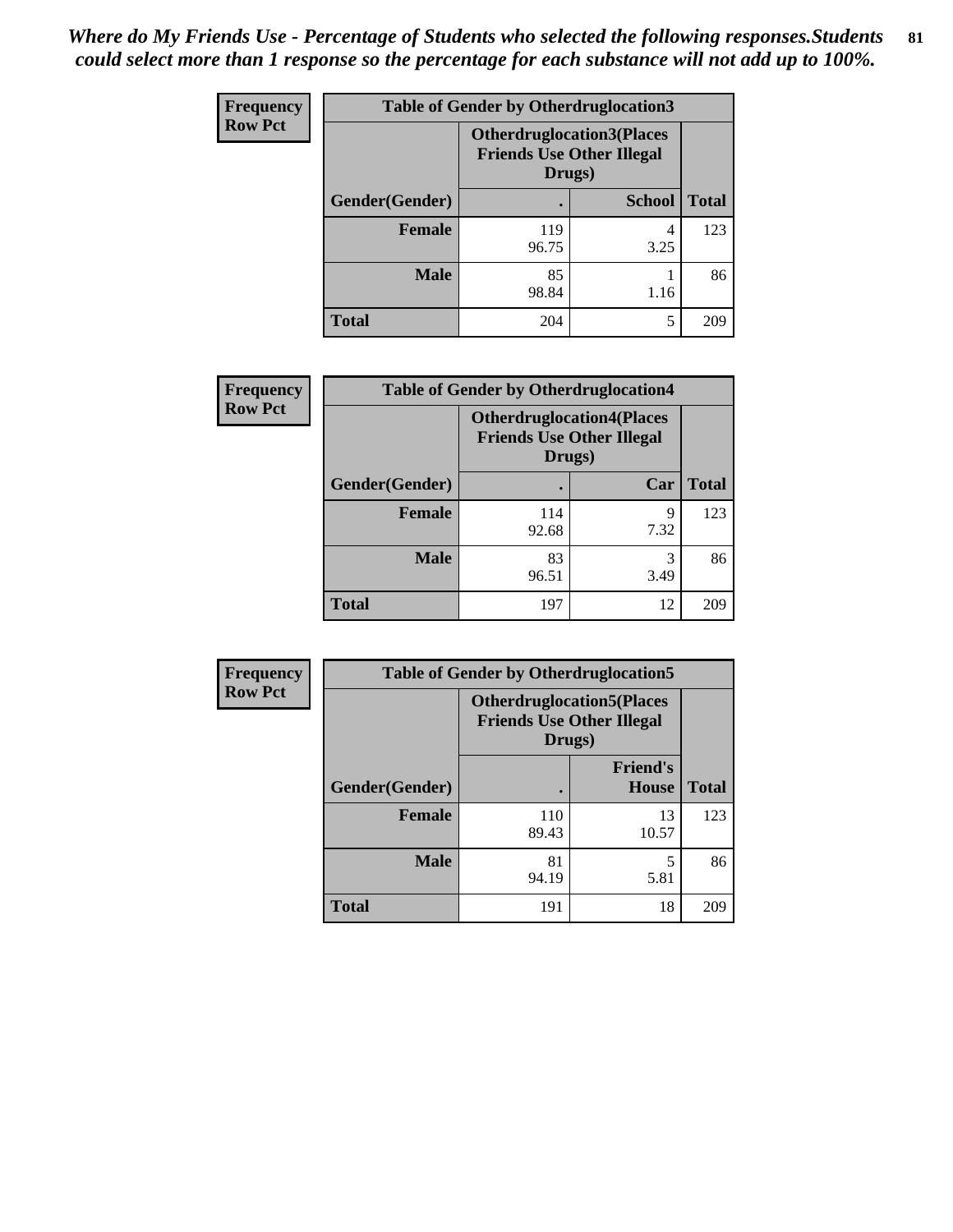| <b>Frequency</b> | <b>Table of Gender by Otherdruglocation6</b> |                                            |                                  |              |
|------------------|----------------------------------------------|--------------------------------------------|----------------------------------|--------------|
| <b>Row Pct</b>   |                                              | <b>Friends Use Other Illegal</b><br>Drugs) | <b>Otherdruglocation6(Places</b> |              |
|                  | Gender(Gender)                               |                                            | <b>Other</b>                     | <b>Total</b> |
|                  | <b>Female</b>                                | 107<br>86.99                               | 16<br>13.01                      | 123          |
|                  | <b>Male</b>                                  | 80<br>93.02                                | 6<br>6.98                        | 86           |
|                  | <b>Total</b>                                 | 187                                        | 22                               | 209          |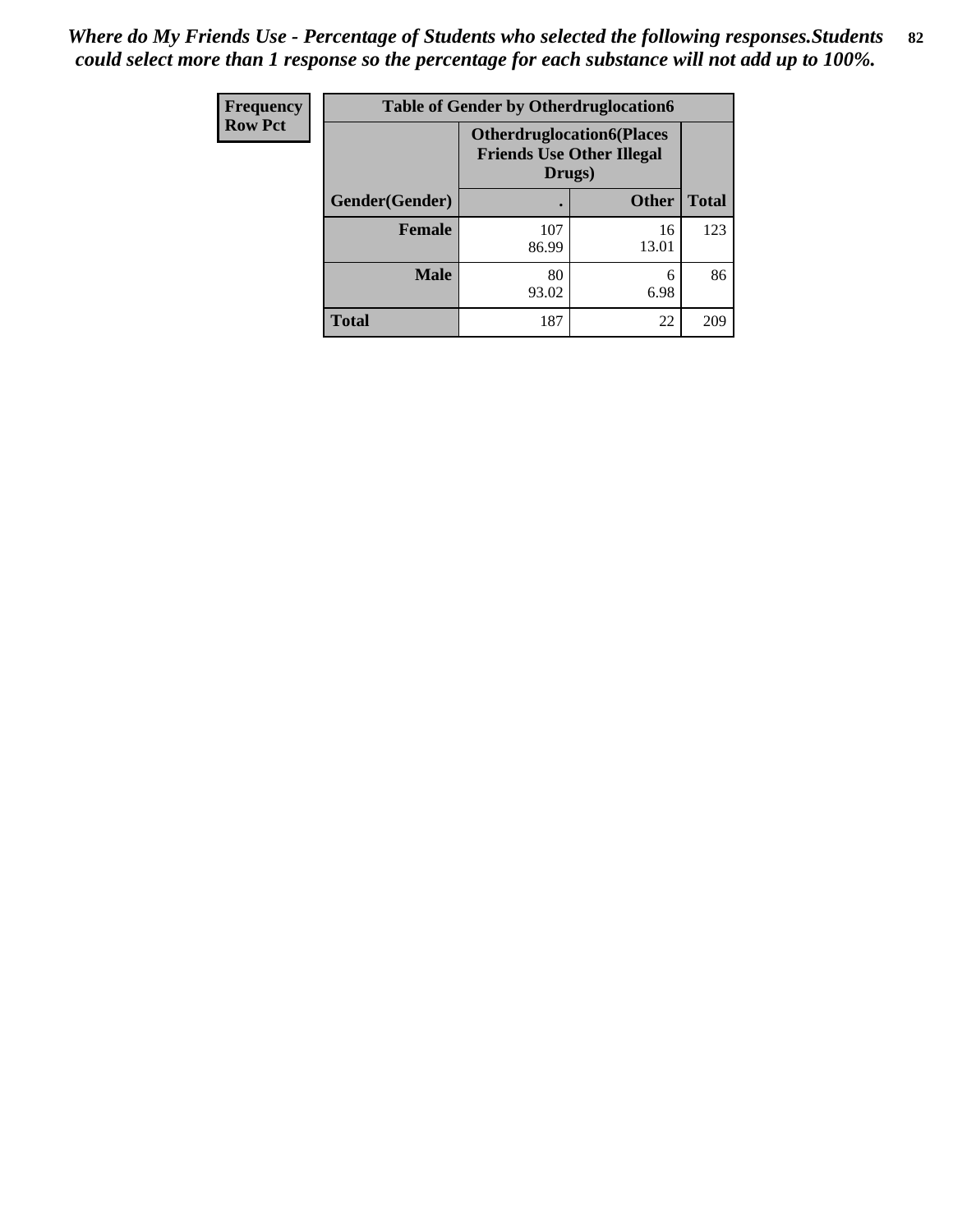| <b>Frequency</b> | <b>Table of Gender by Alcoholtime1</b> |                                                          |                      |              |
|------------------|----------------------------------------|----------------------------------------------------------|----------------------|--------------|
| <b>Row Pct</b>   |                                        | <b>Alcoholtime1(Times</b><br><b>Friends Use Alcohol)</b> |                      |              |
|                  | Gender(Gender)                         | $\bullet$                                                | Do Not<br><b>Use</b> | <b>Total</b> |
|                  | <b>Female</b>                          | 48<br>39.02                                              | 75<br>60.98          | 123          |
|                  | <b>Male</b>                            | 32<br>37.21                                              | 54<br>62.79          | 86           |
|                  | <b>Total</b>                           | 80                                                       | 129                  | 209          |

| Frequency      | <b>Table of Gender by Alcoholtime2</b> |                                                          |                            |              |
|----------------|----------------------------------------|----------------------------------------------------------|----------------------------|--------------|
| <b>Row Pct</b> |                                        | <b>Alcoholtime2(Times</b><br><b>Friends Use Alcohol)</b> |                            |              |
|                | Gender(Gender)                         |                                                          | <b>On Way</b><br>to School | <b>Total</b> |
|                | <b>Female</b>                          | 117<br>95.12                                             | 6<br>4.88                  | 123          |
|                | <b>Male</b>                            | 84<br>97.67                                              | 2<br>2.33                  | 86           |
|                | <b>Total</b>                           | 201                                                      | 8                          | 209          |

| Frequency      | <b>Table of Gender by Alcoholtime3</b>                   |              |                                  |              |
|----------------|----------------------------------------------------------|--------------|----------------------------------|--------------|
| <b>Row Pct</b> | <b>Alcoholtime3(Times</b><br><b>Friends Use Alcohol)</b> |              |                                  |              |
|                | Gender(Gender)                                           |              | <b>During</b><br><b>School</b>   | <b>Total</b> |
|                | <b>Female</b>                                            | 117<br>95.12 | 6<br>4.88                        | 123          |
|                | <b>Male</b>                                              | 84<br>97.67  | $\overline{\mathcal{L}}$<br>2.33 | 86           |
|                | <b>Total</b>                                             | 201          | 8                                | 209          |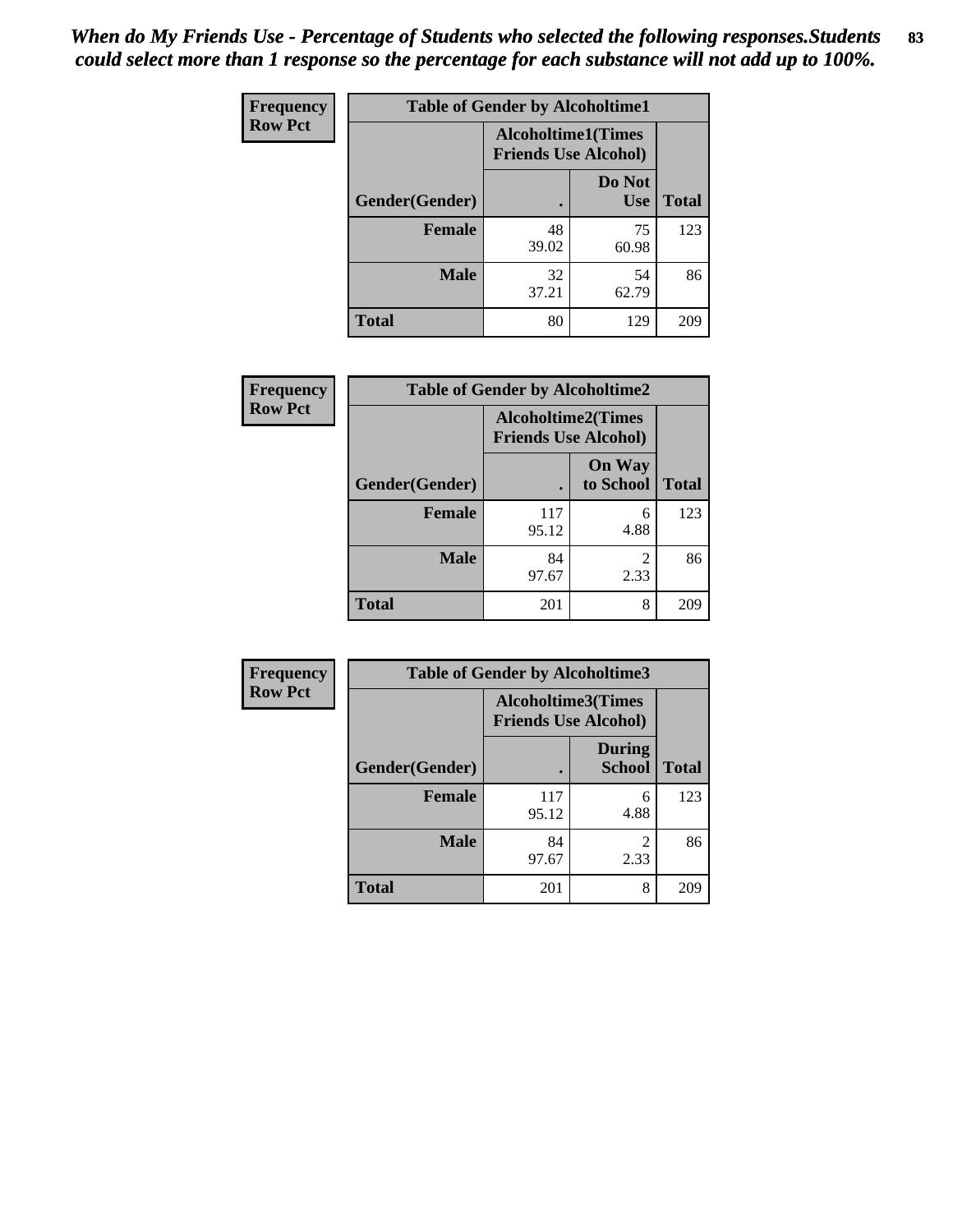*When do My Friends Use - Percentage of Students who selected the following responses.Students could select more than 1 response so the percentage for each substance will not add up to 100%.* **84**

| Frequency      | <b>Table of Gender by Alcoholtime4</b> |                                                          |                                                |              |
|----------------|----------------------------------------|----------------------------------------------------------|------------------------------------------------|--------------|
| <b>Row Pct</b> |                                        | <b>Alcoholtime4(Times</b><br><b>Friends Use Alcohol)</b> |                                                |              |
|                | Gender(Gender)                         | $\bullet$                                                | <b>On Way</b><br>Home<br>From<br><b>School</b> | <b>Total</b> |
|                | <b>Female</b>                          | 115<br>93.50                                             | 8<br>6.50                                      | 123          |
|                | <b>Male</b>                            | 83<br>96.51                                              | 3<br>3.49                                      | 86           |
|                | <b>Total</b>                           | 198                                                      | 11                                             | 209          |

| <b>Frequency</b> | <b>Table of Gender by Alcoholtime5</b>                    |              |                   |              |
|------------------|-----------------------------------------------------------|--------------|-------------------|--------------|
| <b>Row Pct</b>   | <b>Alcoholtime5</b> (Times<br><b>Friends Use Alcohol)</b> |              |                   |              |
|                  | Gender(Gender)                                            |              | <b>Weeknights</b> | <b>Total</b> |
|                  | <b>Female</b>                                             | 107<br>86.99 | 16<br>13.01       | 123          |
|                  | <b>Male</b>                                               | 76<br>88.37  | 10<br>11.63       | 86           |
|                  | <b>Total</b>                                              | 183          | 26                | 209          |

| <b>Frequency</b> |                | <b>Table of Gender by Alcoholtime6</b> |                                                          |              |
|------------------|----------------|----------------------------------------|----------------------------------------------------------|--------------|
| <b>Row Pct</b>   |                |                                        | <b>Alcoholtime6(Times</b><br><b>Friends Use Alcohol)</b> |              |
|                  | Gender(Gender) |                                        | Weekends                                                 | <b>Total</b> |
|                  | Female         | 66<br>53.66                            | 57<br>46.34                                              | 123          |
|                  | <b>Male</b>    | 54<br>62.79                            | 32<br>37.21                                              | 86           |
|                  | <b>Total</b>   | 120                                    | 89                                                       | 209          |

| Frequency      | <b>Table of Gender by Tobaccotime1</b> |                                                          |                      |              |
|----------------|----------------------------------------|----------------------------------------------------------|----------------------|--------------|
| <b>Row Pct</b> |                                        | <b>Tobaccotime1(Times</b><br><b>Friends Use Tobacco)</b> |                      |              |
|                | Gender(Gender)                         |                                                          | Do Not<br><b>Use</b> | <b>Total</b> |
|                | <b>Female</b>                          | 32<br>26.02                                              | 91<br>73.98          | 123          |
|                | <b>Male</b>                            | 31<br>36.05                                              | 55<br>63.95          | 86           |
|                | <b>Total</b>                           | 63                                                       | 146                  | 209          |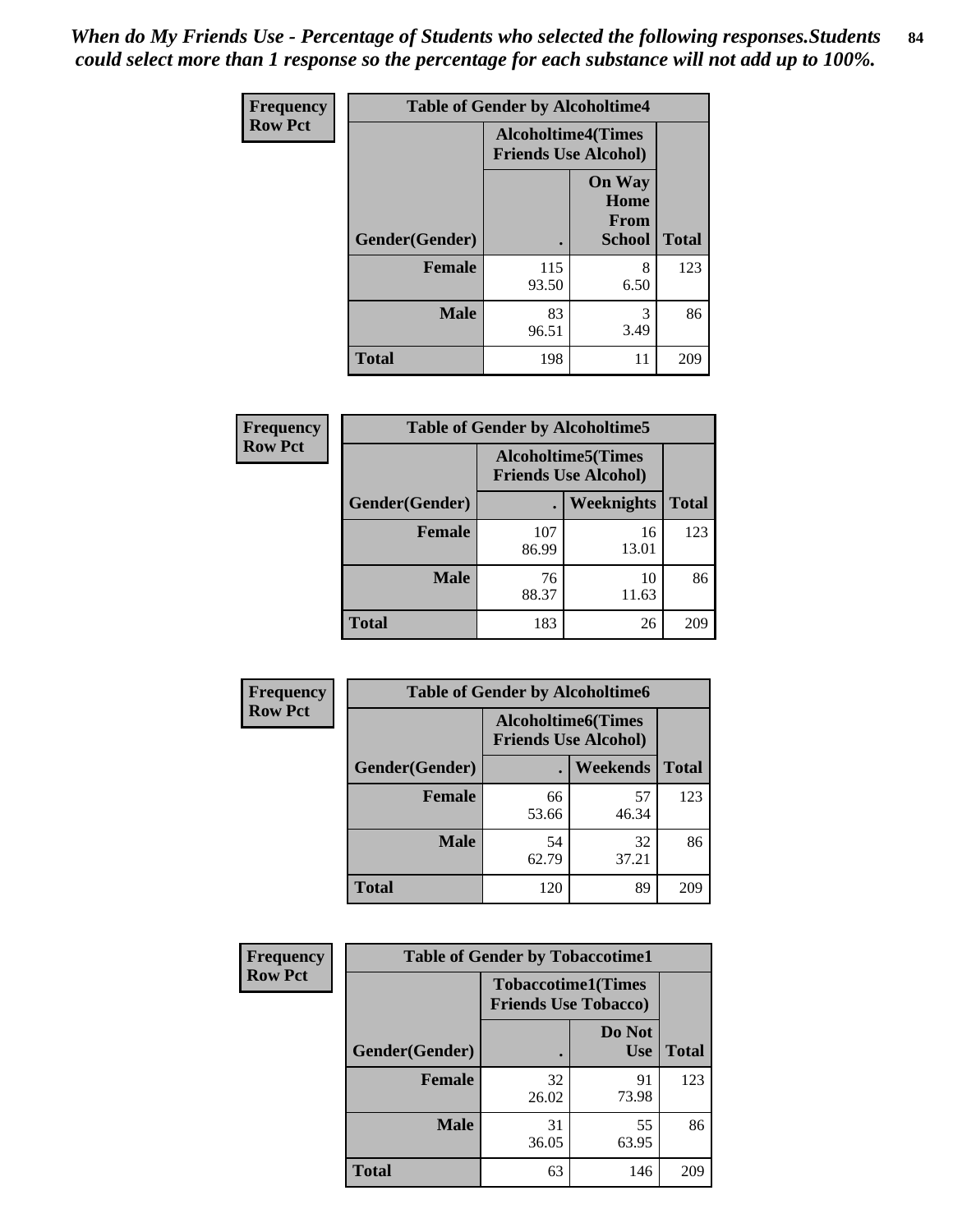| <b>Frequency</b> | <b>Table of Gender by Tobaccotime2</b> |                                                          |                            |              |
|------------------|----------------------------------------|----------------------------------------------------------|----------------------------|--------------|
| <b>Row Pct</b>   |                                        | <b>Tobaccotime2(Times</b><br><b>Friends Use Tobacco)</b> |                            |              |
|                  | Gender(Gender)                         | $\bullet$                                                | <b>On Way</b><br>to School | <b>Total</b> |
|                  | Female                                 | 108<br>87.80                                             | 15<br>12.20                | 123          |
|                  | <b>Male</b>                            | 72<br>83.72                                              | 14<br>16.28                | 86           |
|                  | <b>Total</b>                           | 180                                                      | 29                         | 209          |

| Frequency      | <b>Table of Gender by Tobaccotime3</b> |                                                          |                                |              |
|----------------|----------------------------------------|----------------------------------------------------------|--------------------------------|--------------|
| <b>Row Pct</b> |                                        | <b>Tobaccotime3(Times</b><br><b>Friends Use Tobacco)</b> |                                |              |
|                | Gender(Gender)                         |                                                          | <b>During</b><br><b>School</b> | <b>Total</b> |
|                | <b>Female</b>                          | 115<br>93.50                                             | 8<br>6.50                      | 123          |
|                | <b>Male</b>                            | 74<br>86.05                                              | 12<br>13.95                    | 86           |
|                | <b>Total</b>                           | 189                                                      | 20                             | 209          |

| <b>Frequency</b> | <b>Table of Gender by Tobaccotime4</b> |                                                          |                                                |              |
|------------------|----------------------------------------|----------------------------------------------------------|------------------------------------------------|--------------|
| <b>Row Pct</b>   |                                        | <b>Tobaccotime4(Times</b><br><b>Friends Use Tobacco)</b> |                                                |              |
|                  | Gender(Gender)                         |                                                          | <b>On Way</b><br>Home<br>From<br><b>School</b> | <b>Total</b> |
|                  | <b>Female</b>                          | 115<br>93.50                                             | 8<br>6.50                                      | 123          |
|                  | <b>Male</b>                            | 83<br>96.51                                              | 3<br>3.49                                      | 86           |
|                  | <b>Total</b>                           | 198                                                      | 11                                             | 209          |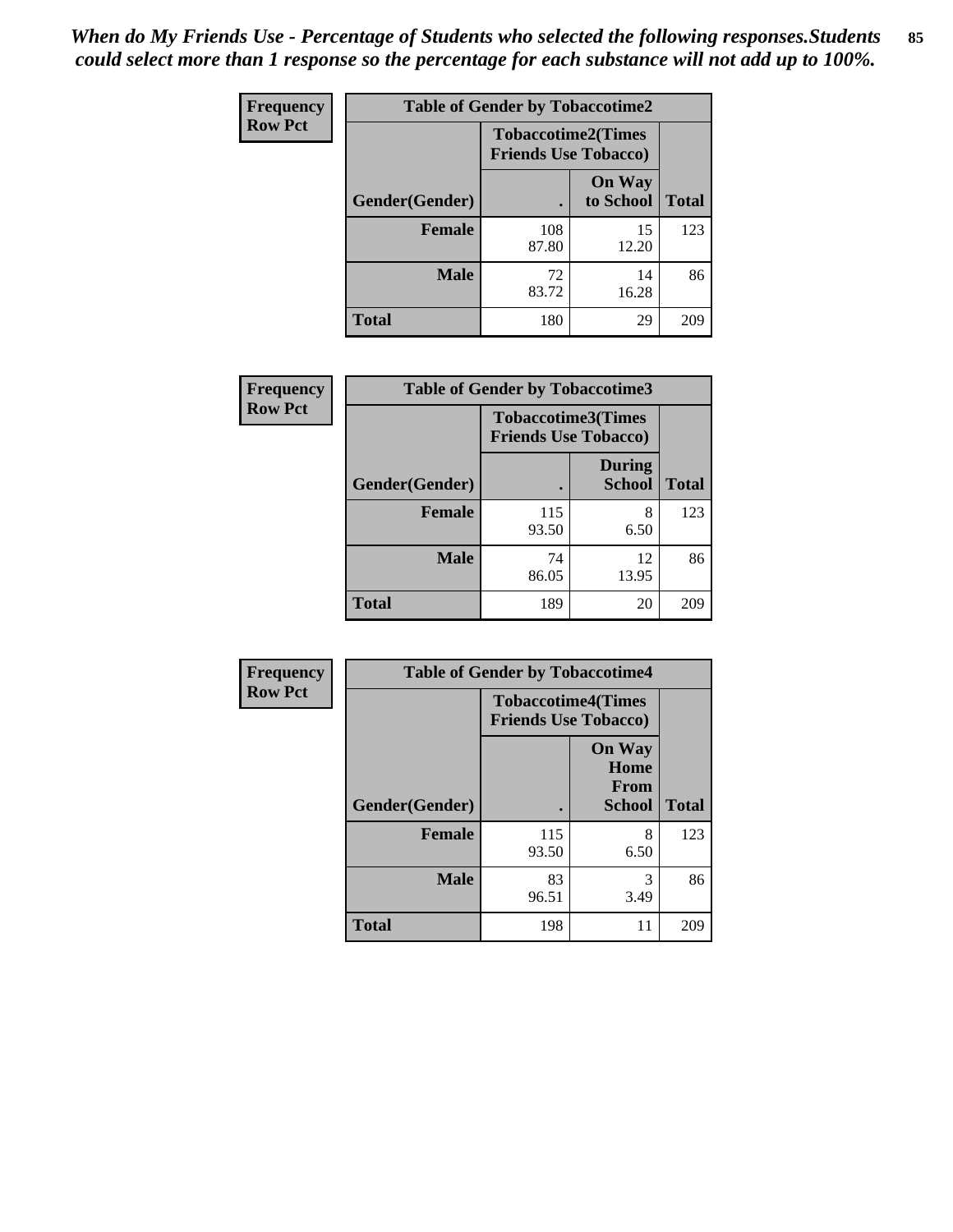| <b>Frequency</b> | <b>Table of Gender by Tobaccotime5</b> |                                                           |                   |              |  |
|------------------|----------------------------------------|-----------------------------------------------------------|-------------------|--------------|--|
| <b>Row Pct</b>   |                                        | <b>Tobaccotime5</b> (Times<br><b>Friends Use Tobacco)</b> |                   |              |  |
|                  | Gender(Gender)                         |                                                           | <b>Weeknights</b> | <b>Total</b> |  |
|                  | <b>Female</b>                          | 104<br>84.55                                              | 19<br>15.45       | 123          |  |
|                  | <b>Male</b>                            | 64<br>74.42                                               | 22<br>25.58       | 86           |  |
|                  | <b>Total</b>                           | 168                                                       | 41                | 209          |  |

| <b>Frequency</b> | <b>Table of Gender by Tobaccotime6</b> |                                                          |                 |              |
|------------------|----------------------------------------|----------------------------------------------------------|-----------------|--------------|
| <b>Row Pct</b>   |                                        | <b>Tobaccotime6(Times</b><br><b>Friends Use Tobacco)</b> |                 |              |
|                  | Gender(Gender)                         |                                                          | <b>Weekends</b> | <b>Total</b> |
|                  | Female                                 | 90<br>73.17                                              | 33<br>26.83     | 123          |
|                  | <b>Male</b>                            | 60<br>69.77                                              | 26<br>30.23     | 86           |
|                  | <b>Total</b>                           | 150                                                      | 59              | 209          |

| <b>Frequency</b> | <b>Table of Gender by Marijuanatime1</b> |                                                               |             |              |
|------------------|------------------------------------------|---------------------------------------------------------------|-------------|--------------|
| <b>Row Pct</b>   |                                          | <b>Marijuanatime1(Times</b><br><b>Friends Use Marijuana</b> ) |             |              |
|                  | Gender(Gender)                           |                                                               | Do Not Use  | <b>Total</b> |
|                  | <b>Female</b>                            | 24<br>19.51                                                   | 99<br>80.49 | 123          |
|                  | <b>Male</b>                              | 17<br>19.77                                                   | 69<br>80.23 | 86           |
|                  | <b>Total</b>                             | 41                                                            | 168         | 209          |

| <b>Frequency</b> | <b>Table of Gender by Marijuanatime2</b> |                                                               |                                     |              |
|------------------|------------------------------------------|---------------------------------------------------------------|-------------------------------------|--------------|
| <b>Row Pct</b>   |                                          | <b>Marijuanatime2(Times</b><br><b>Friends Use Marijuana</b> ) |                                     |              |
|                  | Gender(Gender)                           |                                                               | On Way to<br><b>School</b>          | <b>Total</b> |
|                  | <b>Female</b>                            | 121<br>98.37                                                  | $\mathcal{D}_{\mathcal{L}}$<br>1.63 | 123          |
|                  | <b>Male</b>                              | 79<br>91.86                                                   | 8.14                                | 86           |
|                  | <b>Total</b>                             | 200                                                           | Q                                   | 209          |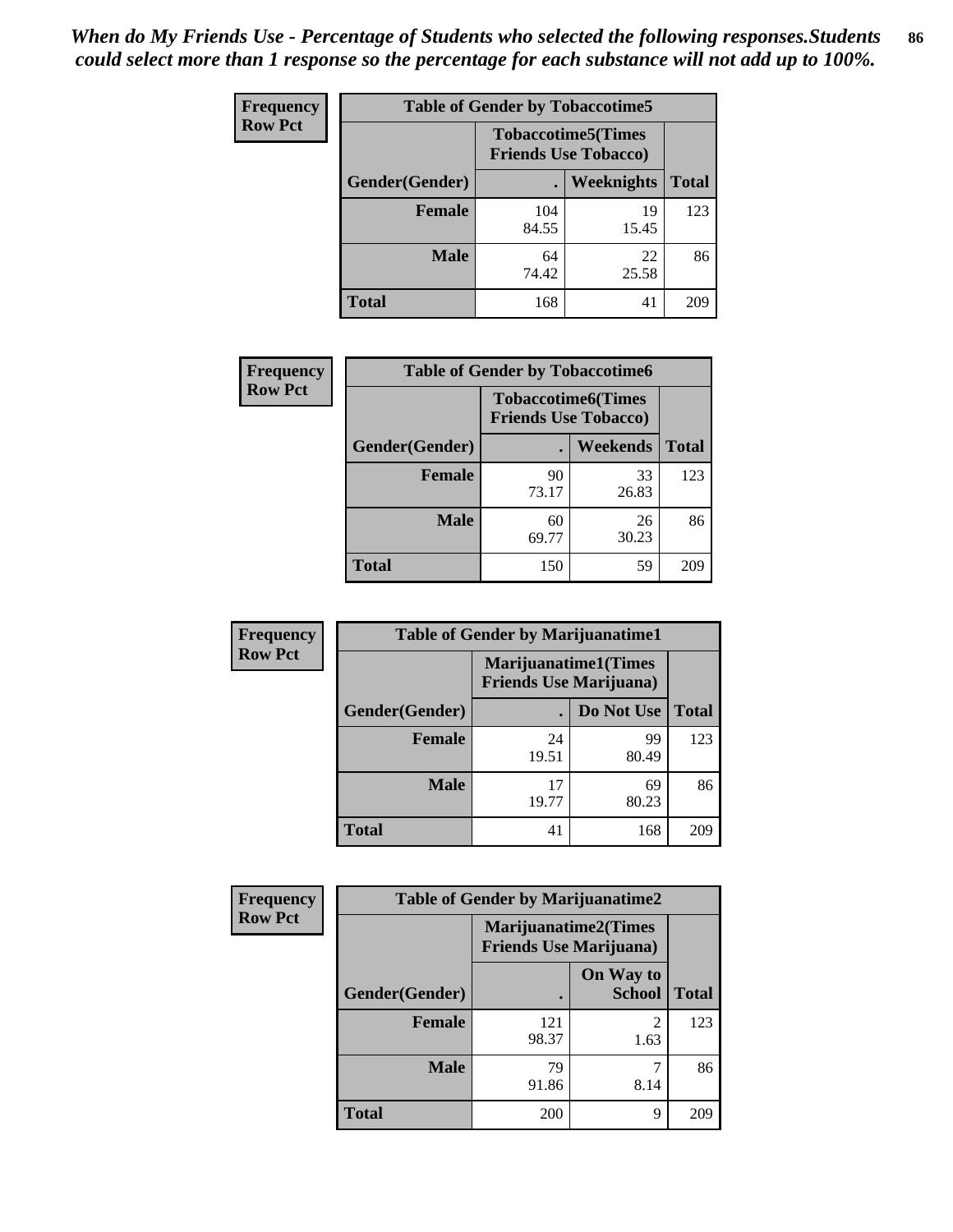*When do My Friends Use - Percentage of Students who selected the following responses.Students could select more than 1 response so the percentage for each substance will not add up to 100%.* **87**

| <b>Frequency</b> | Table of Gender by Marijuanatime3 |                                                                |                                |              |
|------------------|-----------------------------------|----------------------------------------------------------------|--------------------------------|--------------|
| <b>Row Pct</b>   |                                   | <b>Marijuanatime3</b> (Times<br><b>Friends Use Marijuana</b> ) |                                |              |
|                  | Gender(Gender)                    |                                                                | <b>During</b><br><b>School</b> | <b>Total</b> |
|                  | <b>Female</b>                     | 119<br>96.75                                                   | 4<br>3.25                      | 123          |
|                  | <b>Male</b>                       | 80<br>93.02                                                    | 6<br>6.98                      | 86           |
|                  | <b>Total</b>                      | 199                                                            | 10                             | 209          |

| Frequency      | <b>Table of Gender by Marijuanatime4</b> |                                |                                                       |              |
|----------------|------------------------------------------|--------------------------------|-------------------------------------------------------|--------------|
| <b>Row Pct</b> |                                          | <b>Friends Use Marijuana</b> ) | <b>Marijuanatime4</b> (Times                          |              |
|                | <b>Gender</b> (Gender)                   |                                | <b>On Way</b><br>Home<br><b>From</b><br><b>School</b> | <b>Total</b> |
|                |                                          |                                |                                                       |              |
|                | <b>Female</b>                            | 118<br>95.93                   | 5<br>4.07                                             | 123          |
|                | <b>Male</b>                              | 79<br>91.86                    | 7<br>8.14                                             | 86           |
|                | <b>Total</b>                             | 197                            | 12                                                    | 209          |

| Frequency      |                | <b>Table of Gender by Marijuanatime5</b> |                                                                |              |
|----------------|----------------|------------------------------------------|----------------------------------------------------------------|--------------|
| <b>Row Pct</b> |                |                                          | <b>Marijuanatime5</b> (Times<br><b>Friends Use Marijuana</b> ) |              |
|                | Gender(Gender) |                                          | Weeknights                                                     | <b>Total</b> |
|                | <b>Female</b>  | 111<br>90.24                             | 12<br>9.76                                                     | 123          |
|                | <b>Male</b>    | 78<br>90.70                              | 8<br>9.30                                                      | 86           |
|                | <b>Total</b>   | 189                                      | 20                                                             | 209          |

| Frequency      | <b>Table of Gender by Marijuanatime6</b> |                                                               |                 |              |
|----------------|------------------------------------------|---------------------------------------------------------------|-----------------|--------------|
| <b>Row Pct</b> |                                          | <b>Marijuanatime6(Times</b><br><b>Friends Use Marijuana</b> ) |                 |              |
|                | Gender(Gender)                           |                                                               | <b>Weekends</b> | <b>Total</b> |
|                | <b>Female</b>                            | 97<br>78.86                                                   | 26<br>21.14     | 123          |
|                | <b>Male</b>                              | 69<br>80.23                                                   | 17<br>19.77     | 86           |
|                | <b>Total</b>                             | 166                                                           | 43              | 209          |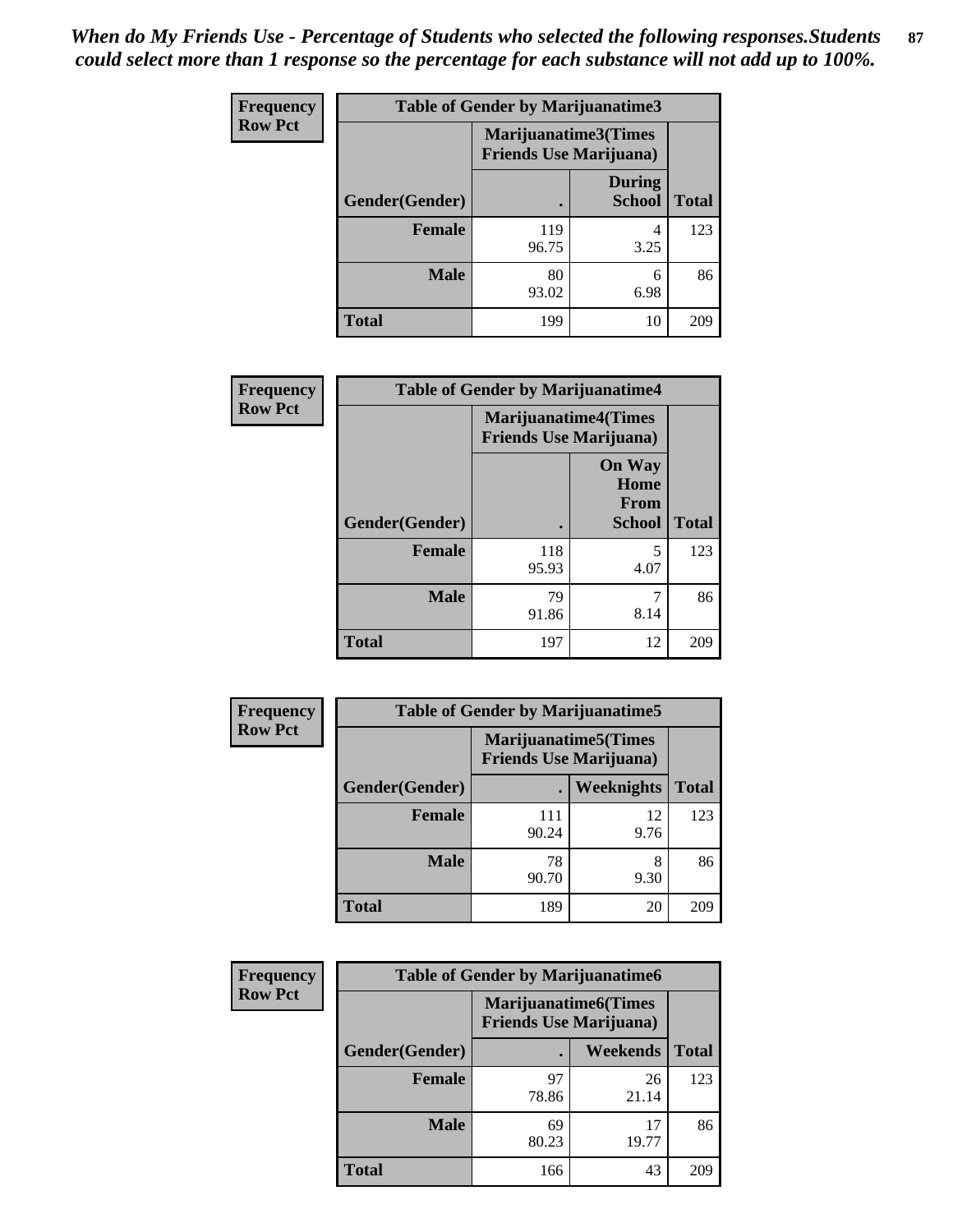| <b>Frequency</b> | <b>Table of Gender by Otherdrugtime1</b> |                                                                                    |              |              |
|------------------|------------------------------------------|------------------------------------------------------------------------------------|--------------|--------------|
| <b>Row Pct</b>   |                                          | <b>Otherdrugtime1</b> (Times<br><b>Friends Use Other</b><br><b>Illegal Drugs</b> ) |              |              |
|                  | Gender(Gender)                           |                                                                                    | Do Not Use   | <b>Total</b> |
|                  | <b>Female</b>                            | 20<br>16.26                                                                        | 103<br>83.74 | 123          |
|                  | <b>Male</b>                              | 8.14                                                                               | 79<br>91.86  | 86           |
|                  | <b>Total</b>                             | 27                                                                                 | 182          | 209          |

| Frequency      | <b>Table of Gender by Otherdrugtime2</b> |                                                                                   |                            |              |
|----------------|------------------------------------------|-----------------------------------------------------------------------------------|----------------------------|--------------|
| <b>Row Pct</b> |                                          | <b>Otherdrugtime2(Times</b><br><b>Friends Use Other</b><br><b>Illegal Drugs</b> ) |                            |              |
|                | Gender(Gender)                           |                                                                                   | On Way to<br><b>School</b> | <b>Total</b> |
|                | <b>Female</b>                            | 116<br>94.31                                                                      | 5.69                       | 123          |
|                | <b>Male</b>                              | 84<br>97.67                                                                       | 2<br>2.33                  | 86           |
|                | <b>Total</b>                             | 200                                                                               | 9                          | 209          |

| Frequency      |                | <b>Table of Gender by Otherdrugtime3</b> |                                                  |              |
|----------------|----------------|------------------------------------------|--------------------------------------------------|--------------|
| <b>Row Pct</b> |                | <b>Illegal Drugs</b> )                   | Otherdrugtime3(Times<br><b>Friends Use Other</b> |              |
|                | Gender(Gender) |                                          | <b>During</b><br><b>School</b>                   | <b>Total</b> |
|                | <b>Female</b>  | 119<br>96.75                             | 4<br>3.25                                        | 123          |
|                | <b>Male</b>    | 84<br>97.67                              | $\overline{c}$<br>2.33                           | 86           |
|                | <b>Total</b>   | 203                                      | 6                                                | 209          |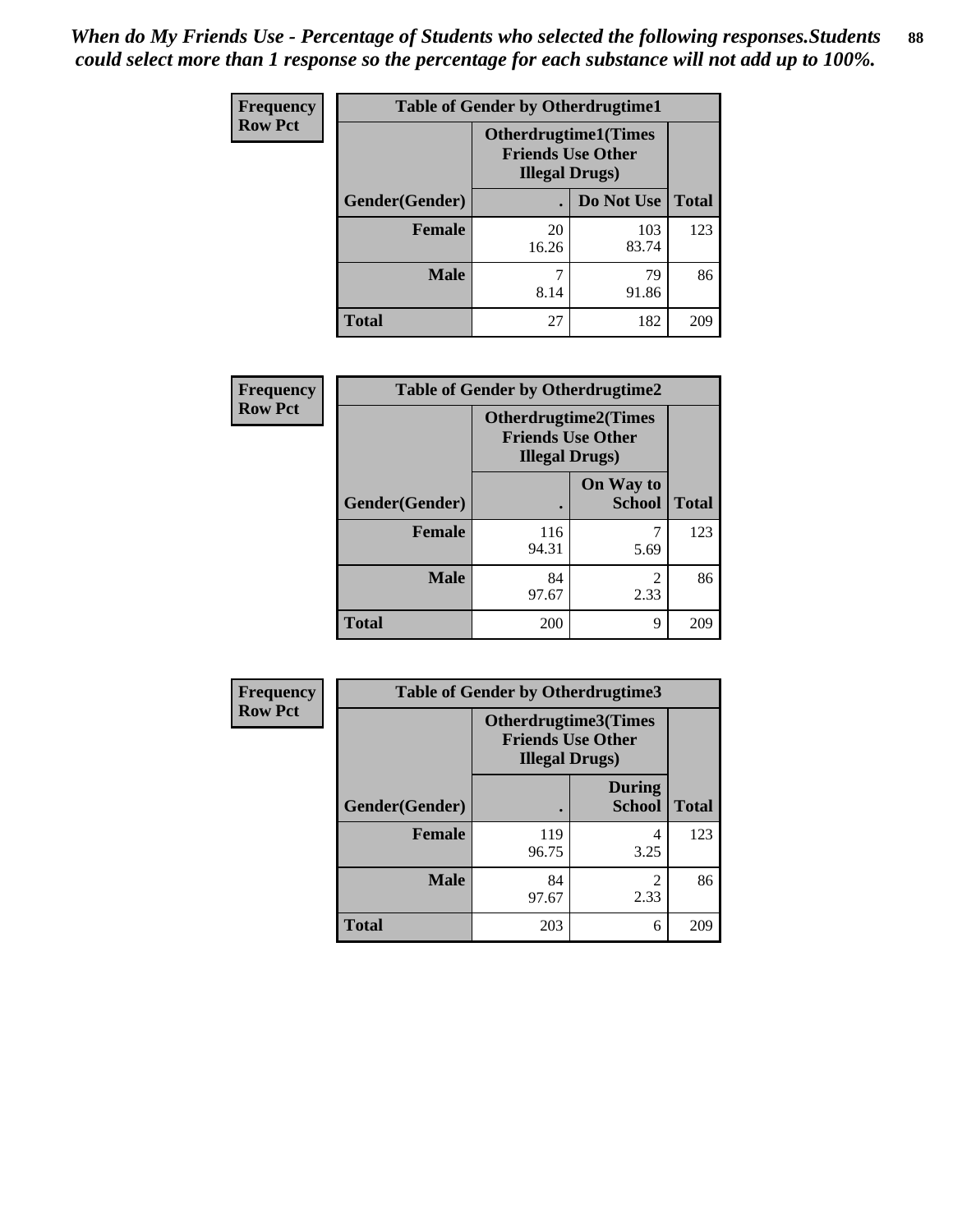*When do My Friends Use - Percentage of Students who selected the following responses.Students could select more than 1 response so the percentage for each substance will not add up to 100%.* **89**

| Frequency      | <b>Table of Gender by Otherdrugtime4</b> |                        |                                                         |              |
|----------------|------------------------------------------|------------------------|---------------------------------------------------------|--------------|
| <b>Row Pct</b> |                                          | <b>Illegal Drugs</b> ) | <b>Otherdrugtime4(Times</b><br><b>Friends Use Other</b> |              |
|                | Gender(Gender)                           |                        | <b>On Way</b><br>Home<br><b>From</b><br><b>School</b>   | <b>Total</b> |
|                | <b>Female</b>                            | 117<br>95.12           | 6<br>4.88                                               | 123          |
|                | <b>Male</b>                              | 83<br>96.51            | 3<br>3.49                                               | 86           |
|                | <b>Total</b>                             | 200                    | 9                                                       | 209          |

| <b>Frequency</b> |                | <b>Table of Gender by Otherdrugtime5</b> |                                                                                   |              |
|------------------|----------------|------------------------------------------|-----------------------------------------------------------------------------------|--------------|
| <b>Row Pct</b>   |                |                                          | <b>Otherdrugtime5(Times</b><br><b>Friends Use Other</b><br><b>Illegal Drugs</b> ) |              |
|                  | Gender(Gender) |                                          | Weeknights                                                                        | <b>Total</b> |
|                  | <b>Female</b>  | 112<br>91.06                             | 11<br>8.94                                                                        | 123          |
|                  | <b>Male</b>    | 82<br>95.35                              | 4<br>4.65                                                                         | 86           |
|                  | <b>Total</b>   | 194                                      | 15                                                                                | 209          |

| Frequency      | <b>Table of Gender by Otherdrugtime6</b> |                                                                                   |             |              |
|----------------|------------------------------------------|-----------------------------------------------------------------------------------|-------------|--------------|
| <b>Row Pct</b> |                                          | <b>Otherdrugtime6(Times</b><br><b>Friends Use Other</b><br><b>Illegal Drugs</b> ) |             |              |
|                | Gender(Gender)                           |                                                                                   | Weekends    | <b>Total</b> |
|                | <b>Female</b>                            | 97<br>78.86                                                                       | 26<br>21.14 | 123          |
|                | <b>Male</b>                              | 79<br>91.86                                                                       | 7<br>8.14   | 86           |
|                | <b>Total</b>                             | 176                                                                               | 33          | 209          |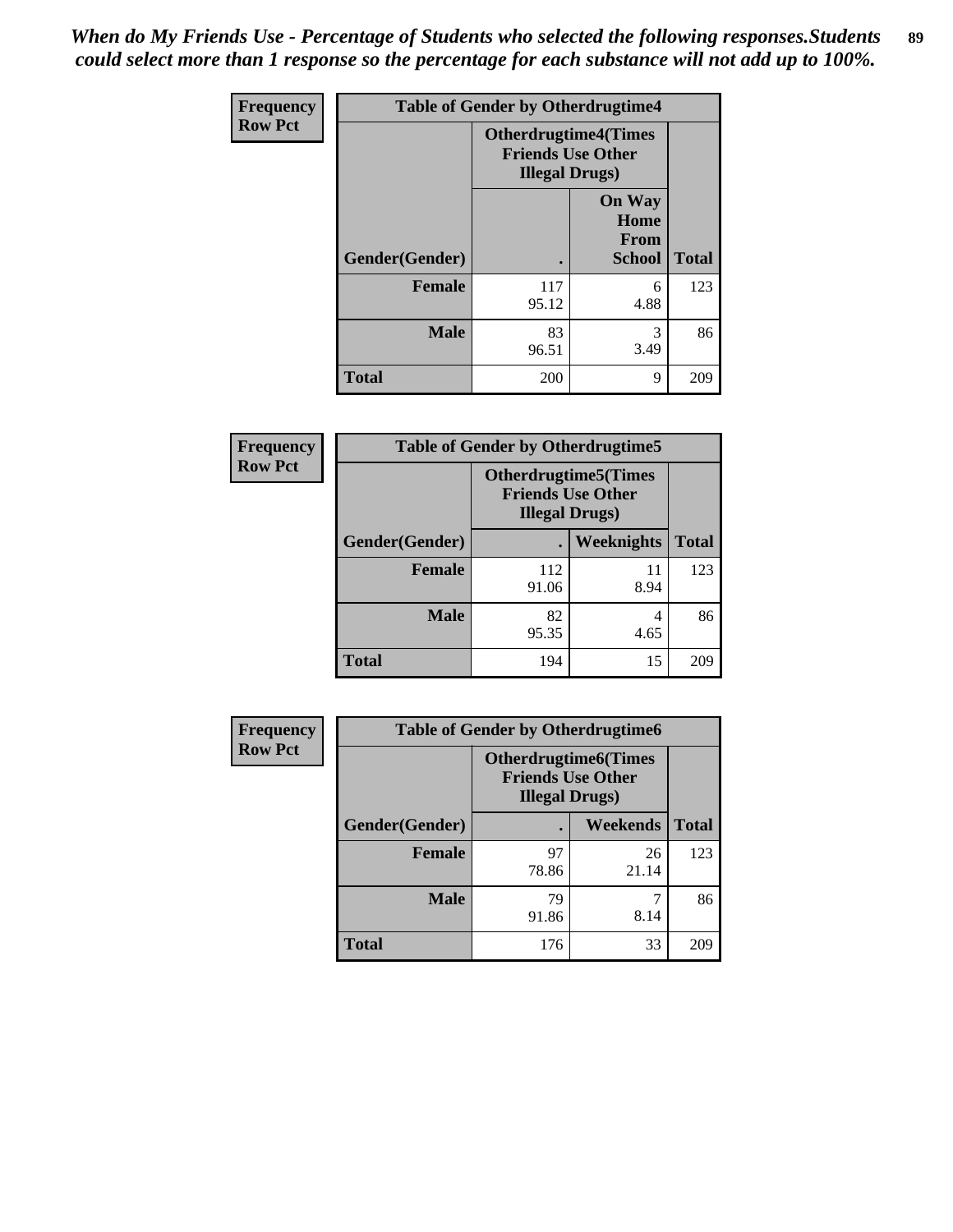# *Other Questions* **90**

| <b>Frequency</b> | <b>Table of Gender by Educationalcohol</b> |                                                                                                                                       |                |              |
|------------------|--------------------------------------------|---------------------------------------------------------------------------------------------------------------------------------------|----------------|--------------|
| <b>Row Pct</b>   |                                            | <b>Educationalcohol</b> (I<br>have been taught<br>about alcohol,<br>tobacco,<br>and other drugs<br>within the last year<br>at school) |                |              |
|                  | Gender(Gender)                             | <b>Yes</b>                                                                                                                            | N <sub>0</sub> | <b>Total</b> |
|                  | <b>Female</b>                              | 88<br>71.54                                                                                                                           | 35<br>28.46    | 123          |
|                  | <b>Male</b>                                | 68<br>79.07                                                                                                                           | 18<br>20.93    | 86           |
|                  | <b>Total</b>                               | 156                                                                                                                                   | 53             | 209          |

| Frequency<br><b>Row Pct</b> | <b>Table of Gender by Rodedrinking</b> |                                                                                                                     |              |              |
|-----------------------------|----------------------------------------|---------------------------------------------------------------------------------------------------------------------|--------------|--------------|
|                             |                                        | Rodedrinking(In<br>the past 30 days I<br>have ridden in a<br>car with a driver<br>who had been<br>drinking alcohol) |              |              |
|                             | Gender(Gender)                         | Yes                                                                                                                 | $\bf N_0$    | <b>Total</b> |
|                             | <b>Female</b>                          | 13<br>10.57                                                                                                         | 110<br>89.43 | 123          |
|                             | <b>Male</b>                            | 11<br>12.79                                                                                                         | 75<br>87.21  | 86           |
|                             | <b>Total</b>                           | 24                                                                                                                  | 185          | 209          |

| Frequency      | <b>Table of Gender by Drugsschool</b> |                                                                                                                                     |                |              |  |
|----------------|---------------------------------------|-------------------------------------------------------------------------------------------------------------------------------------|----------------|--------------|--|
| <b>Row Pct</b> |                                       | <b>Drugsschool</b> (During<br>the past 12 months,<br>I have been offered,<br>sold,<br>or given illegal drugs<br>on school property) |                |              |  |
|                | Gender(Gender)                        | Yes                                                                                                                                 | N <sub>0</sub> | <b>Total</b> |  |
|                | <b>Female</b>                         | 6<br>4.88                                                                                                                           | 117<br>95.12   | 123          |  |
|                | <b>Male</b>                           | 13<br>15.12                                                                                                                         | 73<br>84.88    | 86           |  |
|                | <b>Total</b>                          | 19                                                                                                                                  | 190            | 209          |  |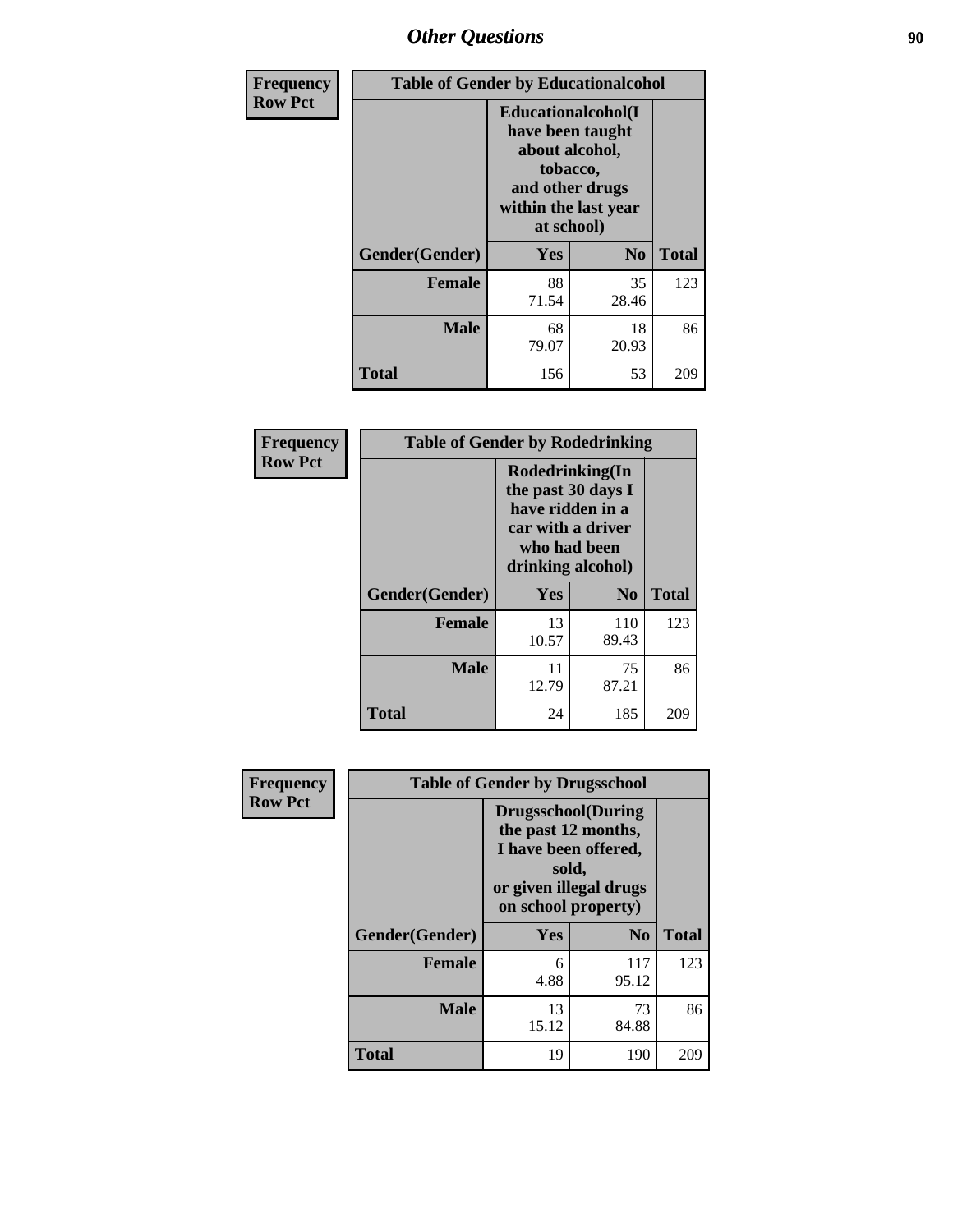*Other Questions* **91**

**Frequency Row Pct**

| <b>Table of Gender by Bingedrinking</b> |                                                                             |                        |                        |                        |                        |                   |              |
|-----------------------------------------|-----------------------------------------------------------------------------|------------------------|------------------------|------------------------|------------------------|-------------------|--------------|
|                                         | Bingedrinking(I have drunk five or<br>more drinks of alcohol at one sitting |                        |                        |                        |                        |                   |              |
| Gender(Gender)                          | 0<br><b>Days</b>                                                            | 1 or<br>days           | 3 to<br>days           | 10<br>to<br>19<br>days | 20<br>to<br>29<br>days | All<br>30<br>days | <b>Total</b> |
| <b>Female</b>                           | 120<br>97.56                                                                | $\overline{c}$<br>1.63 | $\Omega$<br>0.00       | 0.81                   | 0<br>0.00              | 0<br>0.00         | 123          |
| <b>Male</b>                             | 78<br>90.70                                                                 | 1.16                   | $\overline{2}$<br>2.33 | $\mathcal{F}$<br>3.49  | 1.16                   | 1.16              | 86           |
|                                         |                                                                             |                        |                        |                        |                        |                   |              |

| Frequency      | <b>Table of Gender by Educationaids</b> |                                                                                                 |             |              |  |
|----------------|-----------------------------------------|-------------------------------------------------------------------------------------------------|-------------|--------------|--|
| <b>Row Pct</b> |                                         | <b>Educationaids</b> (I<br>have been taught<br>about HIV/AIDS<br>at school in the<br>past year) |             |              |  |
|                | Gender(Gender)                          | Yes                                                                                             | $\bf N_0$   | <b>Total</b> |  |
|                | <b>Female</b>                           | 87<br>70.73                                                                                     | 36<br>29.27 | 123          |  |
|                | <b>Male</b>                             | 66<br>76.74                                                                                     | 20<br>23.26 | 86           |  |
|                | <b>Total</b>                            | 153                                                                                             | 56          | 209          |  |

| <b>Frequency</b> | <b>Table of Gender by Suicideconsider</b> |                        |                |       |  |
|------------------|-------------------------------------------|------------------------|----------------|-------|--|
| <b>Row Pct</b>   |                                           | <b>Suicideconsider</b> |                |       |  |
|                  | Gender(Gender)                            | Yes                    | N <sub>0</sub> | Total |  |
|                  | <b>Female</b>                             | 3.25                   | 119<br>96.75   | 123   |  |
|                  | <b>Male</b>                               | 4.65                   | 82<br>95.35    | 86    |  |
|                  | <b>Total</b>                              | 8                      | 201            | 209   |  |